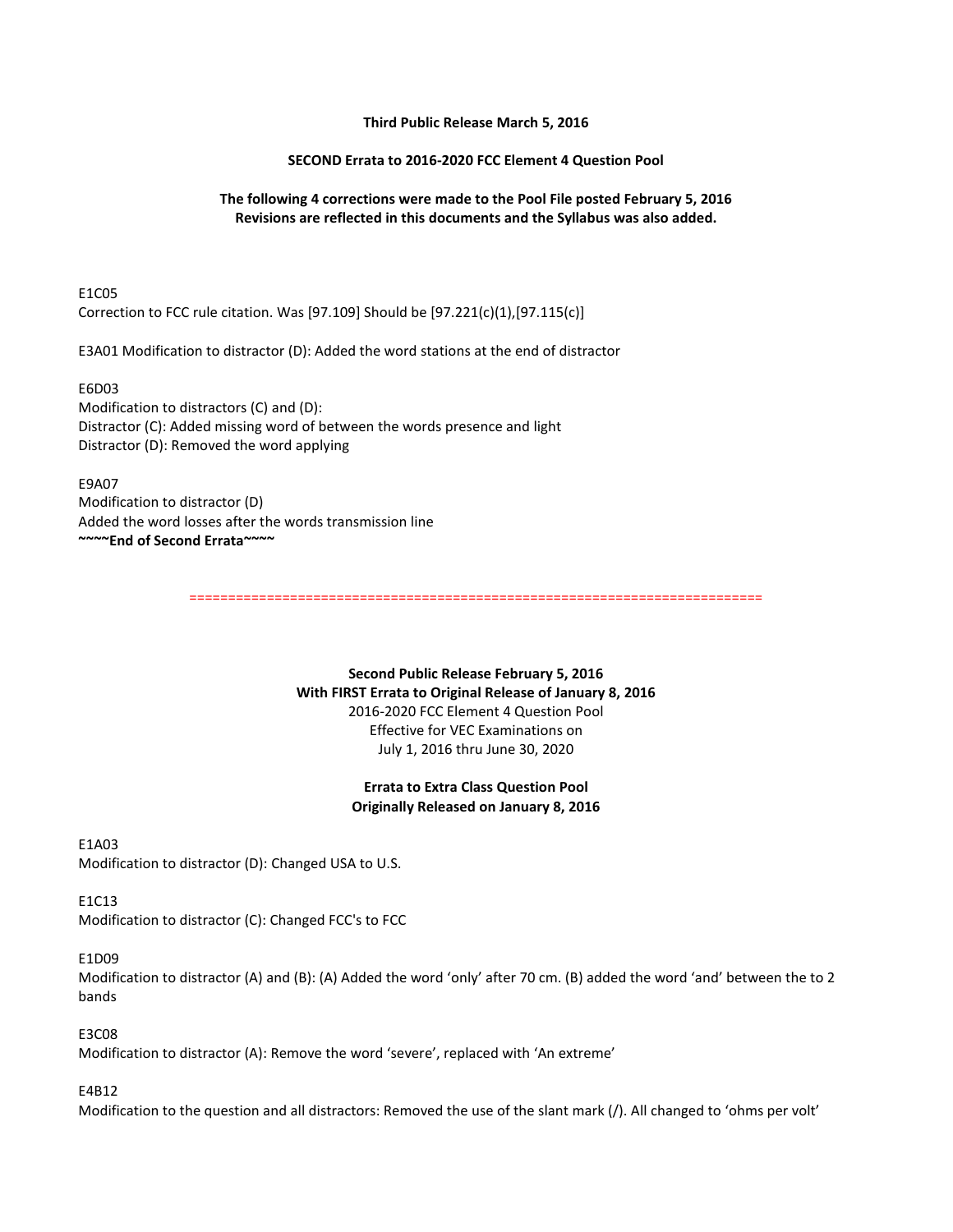#### E4B13

Modification to question: The word parameters changed to be singular not plural

#### E5A10

Modification to question: Removed the word 'defined' replaced with 'calculated'

#### E5C05

Modification to question: Removed the words 'and resistances' from the question

### E5C06

Modification to distractor (D): Removed the word 'inductive', changed to 'capacitive'

### E5D03

Modification to distractor (D): Removed the word leads replaced with the word 'conductors'

### E6A03

Typo in distractor (D): Removed comma after the word converting

### E6E02

Modification to question: Which of the following device packages is a through-hole type?

### E6E11

Modification to question: Changed wording to 'What is a characteristic of DIP packaging used for integrated circuits'

### E6F07

Modification to distractor (B): Changed the word semiconductor to plural, semiconductors and removed the word devices

#### E7A12

Modification to question: Removed the word 'which' between the words logic and defines

#### E7B09

Modifications to question: Capitalized 'Pi-network'

#### E9A04

Typo in distractor (C): Corrected 'transmitter'

#### E9A06

Modification to question: Removed hyphen in beamwidth

#### E9F02

Missing correct answer designator should be (C)

#### E9H03

Question deleted from pool. Balance of E9H section not renumbered, leaving 10 questions

#### E0A04

Modification to distractor (C): Removed the word 'exposure' after MPE ~~~~ End of First Errata~~~~

==========================================================================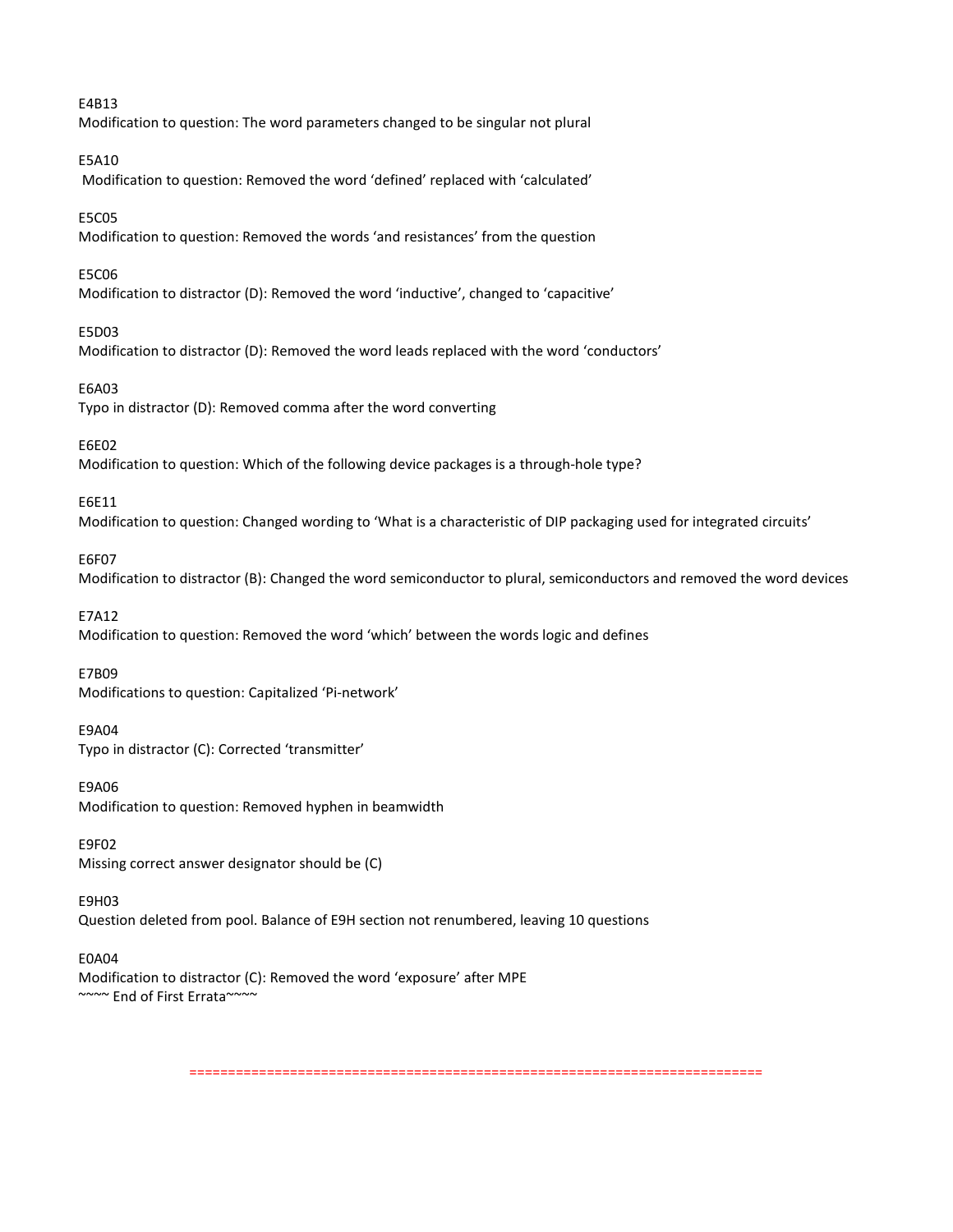# **2016-2020 FCC Element 4 Question Pool Syllabus**

#### **E1 - COMMISSION'S RULES**

[6 Exam Questions - 6 Groups]

**E1A** Operating Standards: frequency privileges; emission standards; automatic message forwarding; frequency sharing; stations aboard ships or aircraft.

**E1B** Station restrictions and special operations: restrictions on station location; general operating restrictions, spurious emissions, control operator reimbursement; antenna structure restrictions; RACES operations; national quiet zone. **E1C** Definitions and restrictions pertaining to local, automatic and remote control operation; control operator responsibilities for remote and automatically controlled stations; IARP and CEPT licenses; third party communications over automatically controlled stations.

**E1D** Amateur satellites: definitions and purpose; license requirements for space stations; available frequencies and bands; telecommand and telemetry operations; restrictions, and special provisions; notification requirements.

**E1E** Volunteer examiner program: definitions; qualifications; preparation and administration of exams; accreditation; question pools; documentation requirements.

**E1F** Miscellaneous rules: external RF power amplifiers; business communications; compensated communications; spread spectrum; auxiliary stations; reciprocal operating privileges; special temporary authority.

#### **E2 - OPERATING PROCEDURES**

[5 Exam Questions - 5 Groups]

**E2A** Amateur radio in space: amateur satellites; orbital mechanics; frequencies and modes; satellite hardware; satellite operations; experimental telemetry applications.

**E2B** Television practices: fast scan television standards and techniques; slow scan television standards and techniques. **E2C** Operating methods: contest and DX operating; remote operation techniques; Cabrillo format; QSLing; RF network connected systems.

**E2D** Operating methods: VHF and UHF digital modes and procedures; APRS; EME procedures, meteor scatter procedures. **E2E** Operating methods: operating HF digital modes

#### **E3 - RADIO WAVE PROPAGATION**

[3 Exam Questions - 3 Groups]

**E3A** Electromagnetic waves; Earth-Moon-Earth communications; meteor scatter; microwave tropospheric and scatter propagation; aurora propagation.

**E3B** Transequatorial propagation; long path; gray-line; multi-path; ordinary and extraordinary waves; chordal hop, sporadic E mechanisms.

**E3C** Radio-path horizon; less common propagation modes; propagation prediction techniques and modeling; space weather parameters and amateur radio.

#### **E4 - AMATEUR PRACTICES**

[5 Exam Questions - 5 Groups]

**E4A** Test equipment: analog and digital instruments; spectrum and network analyzers, antenna analyzers; oscilloscopes; RF measurements; computer aided measurements.

**E4B** Measurement technique and limitations: instrument accuracy and performance limitations; probes; techniques to minimize errors; measurement of "Q"; instrument calibration; S parameters; vector network analyzers.

**E4C** Receiver performance characteristics, phase noise, noise floor, image rejection, MDS, signal-to-noise-ratio; selectivity; effects of SDR receiver non-linearity.

**E4D** Receiver performance characteristics: blocking dynamic range; intermodulation and cross-modulation interference; 3rd order intercept; desensitization; preselector.

**E4E** Noise suppression: system noise; electrical appliance noise; line noise; locating noise sources; DSP noise reduction; noise blankers; grounding for signals.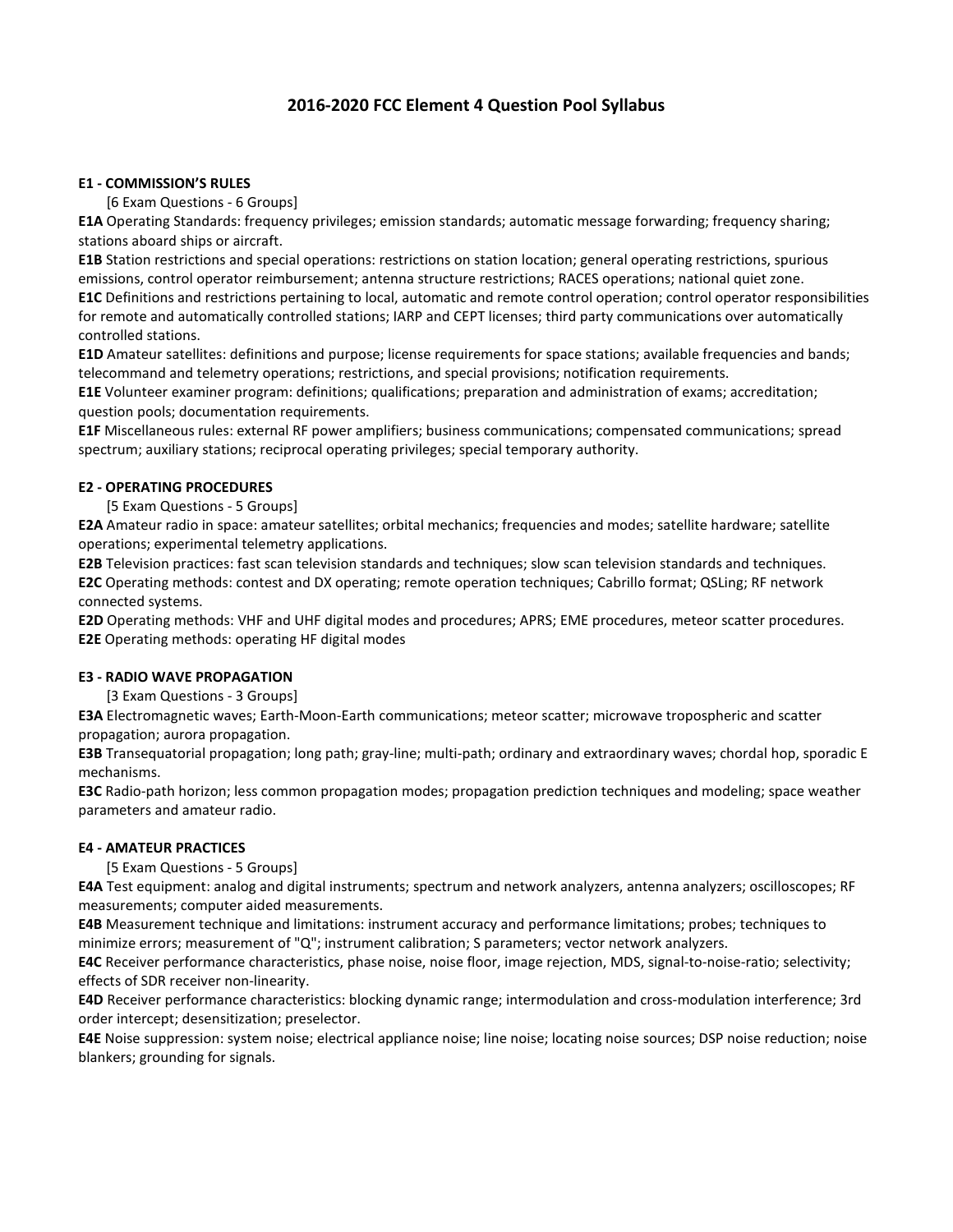### **E5 - ELECTRICAL PRINCIPLES**

[4 Exam Questions - 4 Groups]

**E5A** Resonance and Q: characteristics of resonant circuits: series and parallel resonance; definitions and effects of Q; halfpower bandwidth; phase relationships in reactive circuits.

**E5B** Time constants and phase relationships: RLC time constants; definition; time constants in RL and RC circuits; phase angle between voltage and current; phase angles of series RLC; phase angle of inductance vs susceptance; admittance and susceptance.

**E5C** Coordinate systems and phasors in electronics: Rectangular Coordinates; Polar Coordinates; Phasors.

**E5D** AC and RF energy in real circuits: skin effect; electrostatic and electromagnetic fields; reactive power; power factor; electrical length of conductors at UHF and microwave frequencies.

### **E6 - CIRCUIT COMPONENTS**

[6 Exam Questions - 6 Groups]

**E6A** Semiconductor materials and devices: semiconductor materials; germanium, silicon, P-type, N-type; transistor types: NPN, PNP, junction, field-effect transistors: enhancement mode; depletion mode; MOS; CMOS; N-channel; P-channel. **E6B** Diodes.

**E6C** Digital ICs: Families of digital ICs; gates; Programmable Logic Devices (PLDs).

**E6D** Toroidal and Solenoidal Inductors: permeability, core material, selecting, winding; transformers; Piezoelectric devices. **E6E** Analog ICs: MMICs, CCDs, Device packages.

**E6F** Optical components: photoconductive principles and effects, photovoltaic systems, optical couplers, optical sensors, and optoisolators; LCDs.

### **E7 - PRACTICAL CIRCUITS**

[8 Exam Questions - 8 Groups]

**E7A** Digital circuits: digital circuit principles and logic circuits: classes of logic elements; positive and negative logic; frequency dividers; truth tables.

**E7B** Amplifiers: Class of operation; vacuum tube and solid-state circuits; distortion and intermodulation; spurious and parasitic suppression; microwave amplifiers; switching-type amplifiers.

**E7C** Filters and matching networks: types of networks; types of filters; filter applications; filter characteristics; impedance matching; DSP filtering.

**E7D** Power supplies and voltage regulators; Solar array charge controllers.

**E7E** Modulation and demodulation: reactance, phase and balanced modulators; detectors; mixer stages.

**E7F** DSP filtering and other operations; Software Defined Radio Fundamentals; DSP modulation and demodulation.

**E7G** Active filters and op-amp circuits: active audio filters; characteristics; basic circuit design; operational amplifiers.

**E7H** Oscillators and signal sources: types of oscillators; synthesizers and phase-locked loops; direct digital synthesizers; stabilizing thermal drift; microphonics; high accuracy oscillators.

### **E8 - SIGNALS AND EMISSIONS**

[4 Exam Questions - 4 Groups]

**E8A** AC waveforms: sine, square, sawtooth and irregular waveforms; AC measurements; average and PEP of RF signals; Fourier analysis; Analog to digital conversion: Digital to Analog conversion.

**E8B** Modulation and demodulation: modulation methods; modulation index and deviation ratio; frequency and time division multiplexing; Orthogonal Frequency Division Multiplexing.

**E8C** Digital signals: digital communication modes; information rate vs bandwidth; error correction.

**E8D** Keying defects and overmodulation of digital signals; digital codes; spread spectrum.

### **E9 - ANTENNAS & TRANSMISSION LINES**

[8 Exam Questions - 8 Groups]

**E9A** Basic Antenna parameters: radiation resistance, gain, beamwidth, efficiency, beamwidth; effective radiated power, polarization.

**E9B** Antenna patterns: E and H plane patterns; gain as a function of pattern; antenna design.

**E9C** Wire and phased array antennas: rhombic antennas; effects of ground reflections; e-off angles; Practical wire antennas: Zepps, OCFD, loops.

**E9D** Directional antennas: gain; Yagi Antennas; losses; SWR bandwidth; antenna efficiency; shortened and mobile antennas; RF Grounding.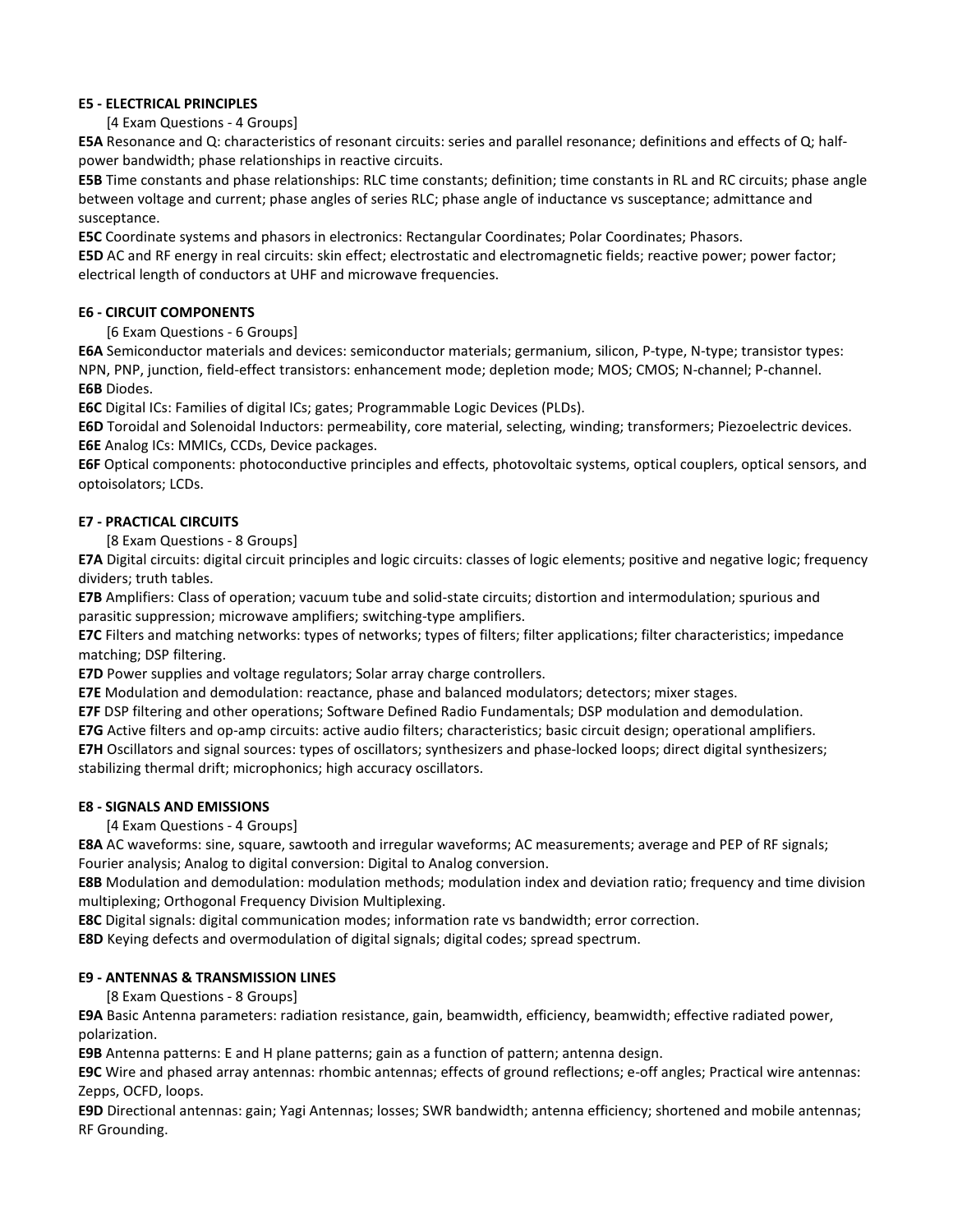**E9E** Matching: matching antennas to feed lines; phasing lines; power dividers.

**E9F** Transmission lines: characteristics of open and shorted feed lines; 1/8 wavelength; 1/4 wavelength; 1/2 wavelength; feed lines: coax versus open-wire; velocity factor; electrical length; coaxial cable dielectrics; velocity factor. **E9G** The Smith chart.

**E9H** Receiving Antennas: radio direction finding antennas; Beverage Antennas; specialized receiving antennas; longwire receiving antennas.

#### **E0 – SAFETY**

[1 exam question -– 1 group]

**E0A** Safety: amateur radio safety practices; RF radiation hazards; hazardous materials; grounding and bonding.

**~~end of question pool syllabus~~**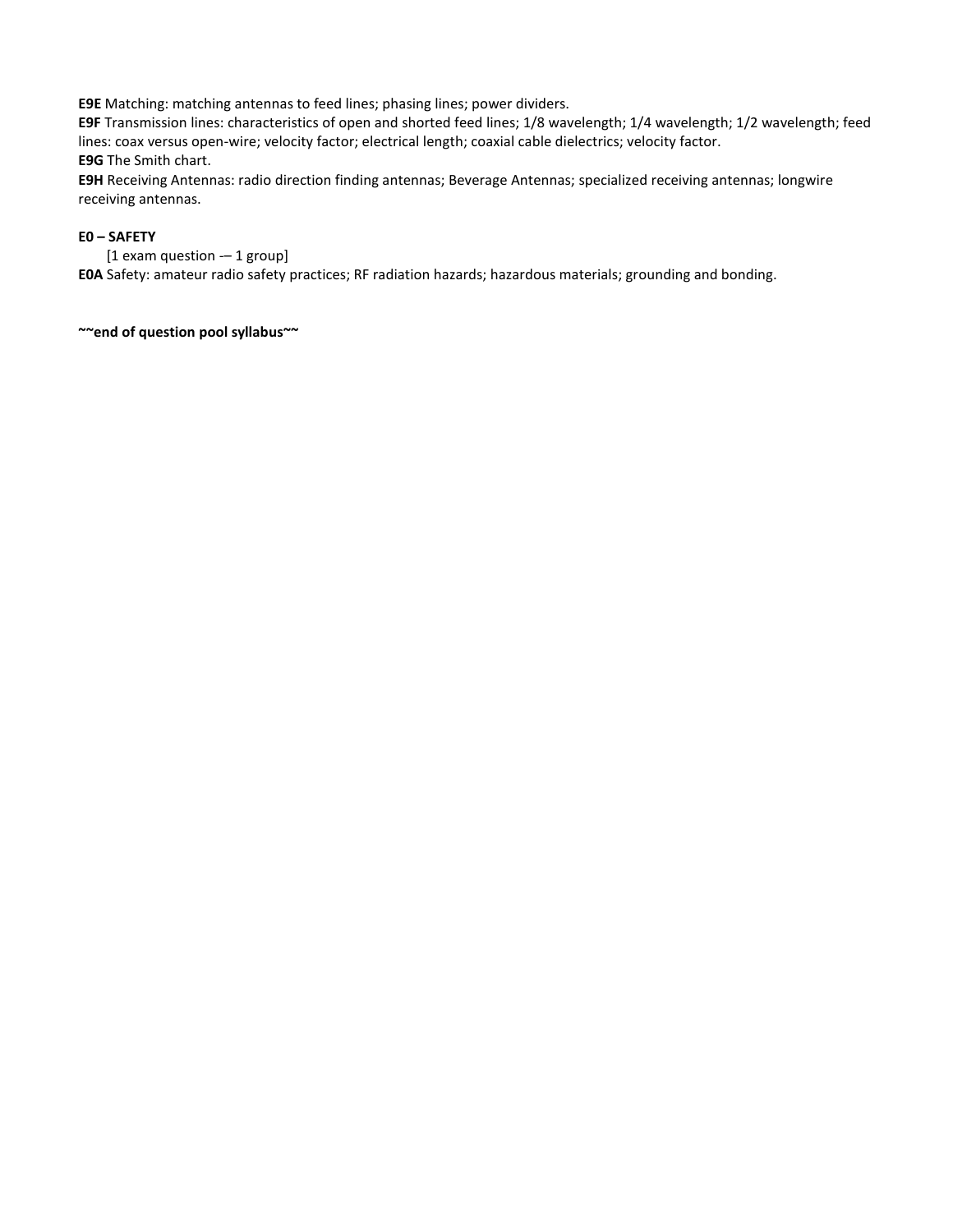### **2016-2020 FCC Element 4 Question Pool Effective for VEC Examinations on July 1, 2016 thru June 30, 2020**

#### SUBELEMENT E1 - COMMISSION'S RULES [6 Exam Questions - 6 Groups]

E1A Operating Standards: frequency privileges; emission standards; automatic message forwarding; frequency sharing; stations aboard ships or aircraft

#### E1A01 (D) [97.301, 97.305]

When using a transceiver that displays the carrier frequency of phone signals, which of the following displayed frequencies represents the highest frequency at which a properly adjusted USB emission will be totally within the band?

- A. The exact upper band edge
- B. 300 Hz below the upper band edge
- C. 1 kHz below the upper band edge
- D. 3 kHz below the upper band edge
- $\sim$

#### E1A02 (D) [97.301, 97.305]

When using a transceiver that displays the carrier frequency of phone signals, which of the following displayed frequencies represents the lowest frequency at which a properly adjusted LSB emission will be totally within the band?

- A. The exact lower band edge
- B. 300 Hz above the lower band edge
- C. 1 kHz above the lower band edge
- D. 3 kHz above the lower band edge
- $~\sim~$

#### E1A03 (C) [97.301, 97.305]

With your transceiver displaying the carrier frequency of phone signals, you hear a station calling CQ on 14.349 MHz USB. Is it legal to return the call using upper sideband on the same frequency?

A. Yes, because you were not the station calling CQ

B. Yes, because the displayed frequency is within the 20 meter band

C. No, the sideband will extend beyond the band edge

- D. No, U.S. stations are not permitted to use phone emissions above 14.340 MHz
- E1A04 (C) [97.301, 97.305]

With your transceiver displaying the carrier frequency of phone signals, you hear a DX station calling CQ on 3.601 MHz LSB. Is it legal to return the call using lower sideband on the same frequency?

A. Yes, because the DX station initiated the contact

B. Yes, because the displayed frequency is within the 75 meter phone band segment

C. No, the sideband will extend beyond the edge of the phone band segment

- D. No, U.S. stations are not permitted to use phone emissions below 3.610 MHz
- $~\sim~$

 $\sim$ 

#### E1A05 (C) [97.313]

What is the maximum power output permitted on the 60 meter band?

- A. 50 watts PEP effective radiated power relative to an isotropic radiator
- B. 50 watts PEP effective radiated power relative to a dipole
- C. 100 watts PEP effective radiated power relative to the gain of a half-wave dipole

D. 100 watts PEP effective radiated power relative to an isotropic radiator

 $~\sim~$ 

E1A06 (B) [97.15]

Where must the carrier frequency of a CW signal be set to comply with FCC rules for 60 meter operation?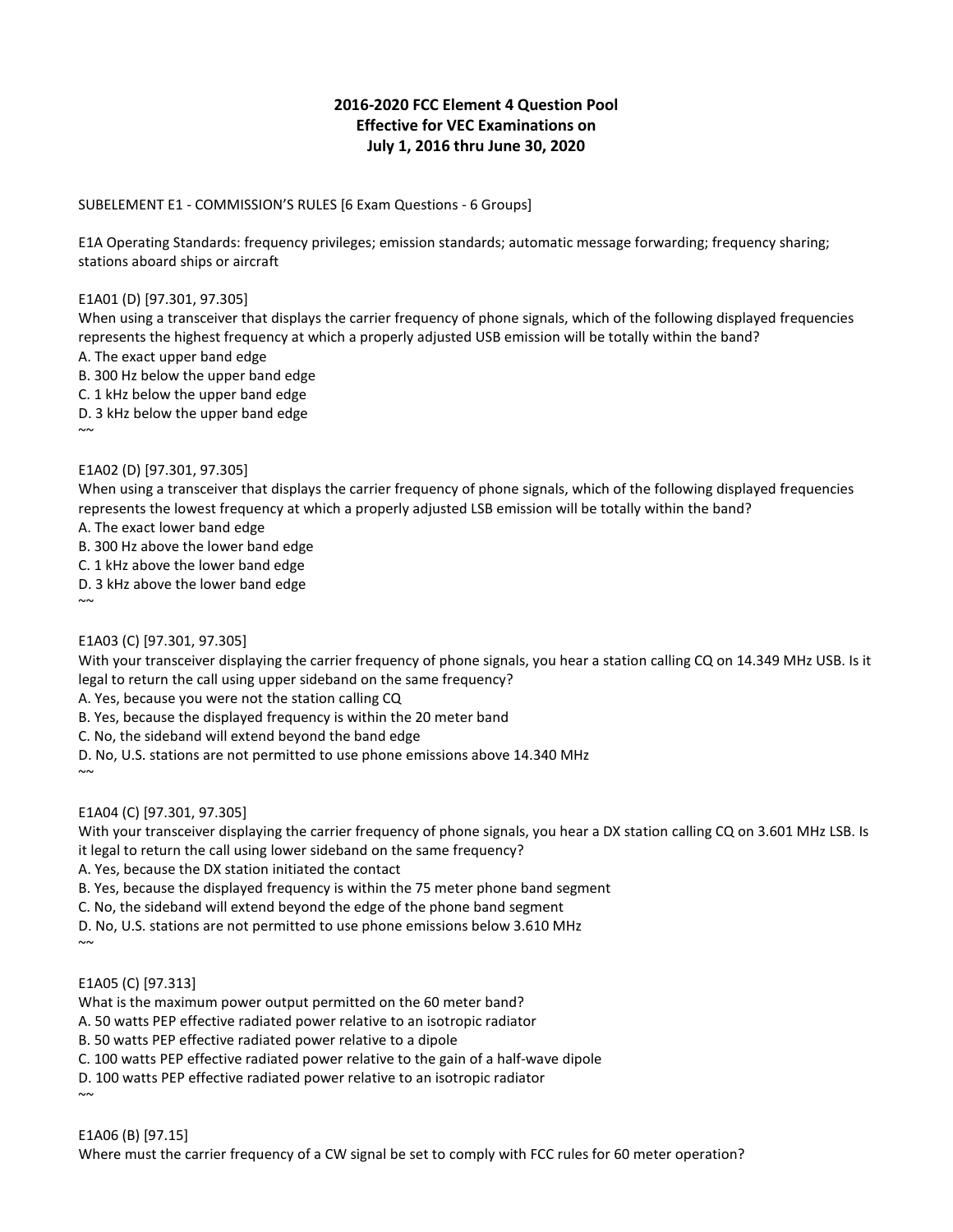- A. At the lowest frequency of the channel
- B. At the center frequency of the channel
- C. At the highest frequency of the channel
- D. On any frequency where the signal's sidebands are within the channel

### E1A07 (D) [97.303]

Which amateur band requires transmission on specific channels rather than on a range of frequencies?

- A. 12 meter band
- B. 17 meter band
- C. 30 meter band
- D. 60 meter band
- $\sim$

 $\sim$ 

### E1A08 (B) [97.219]

If a station in a message forwarding system inadvertently forwards a message that is in violation of FCC rules, who is primarily accountable for the rules violation?

A. The control operator of the packet bulletin board station

B. The control operator of the originating station

C. The control operators of all the stations in the system

D. The control operators of all the stations in the system not authenticating the source from which they accept

communications

 $\sim$ 

### E1A09 (A) [97.219]

What is the first action you should take if your digital message forwarding station inadvertently forwards a communication that violates FCC rules?

A. Discontinue forwarding the communication as soon as you become aware of it

B. Notify the originating station that the communication does not comply with FCC rules

C. Notify the nearest FCC Field Engineer's office

D. Discontinue forwarding all messages

 $\sim$ 

 $\sim$ 

### E1A10 (A) [97.11]

If an amateur station is installed aboard a ship or aircraft, what condition must be met before the station is operated?

- A. Its operation must be approved by the master of the ship or the pilot in command of the aircraft
- B. The amateur station operator must agree not to transmit when the main radio of the ship or aircraft is in use
- C. The amateur station must have a power supply that is completely independent of the main ship or aircraft power supply

D. The amateur operator must have an FCC Marine or Aircraft endorsement on his or her amateur license

E1A11 (B) [97.5]

Which of the following describes authorization or licensing required when operating an amateur station aboard a U.S. registered vessel in international waters?

A. Any amateur license with an FCC Marine or Aircraft endorsement

B. Any FCC-issued amateur license

C. Only General class or higher amateur licenses

D. An unrestricted Radiotelephone Operator Permit

 $\sim$ 

### E1A12 (C) [97.301, 97.305]

With your transceiver displaying the carrier frequency of CW signals, you hear a DX station's CQ on 3.500 MHz. Is it legal to return the call using CW on the same frequency?

A. Yes, the DX station initiated the contact

B. Yes, the displayed frequency is within the 80 meter CW band segment

C. No, one of the sidebands of the CW signal will be out of the band

D. No, U.S. stations are not permitted to use CW emissions below 3.525 MHz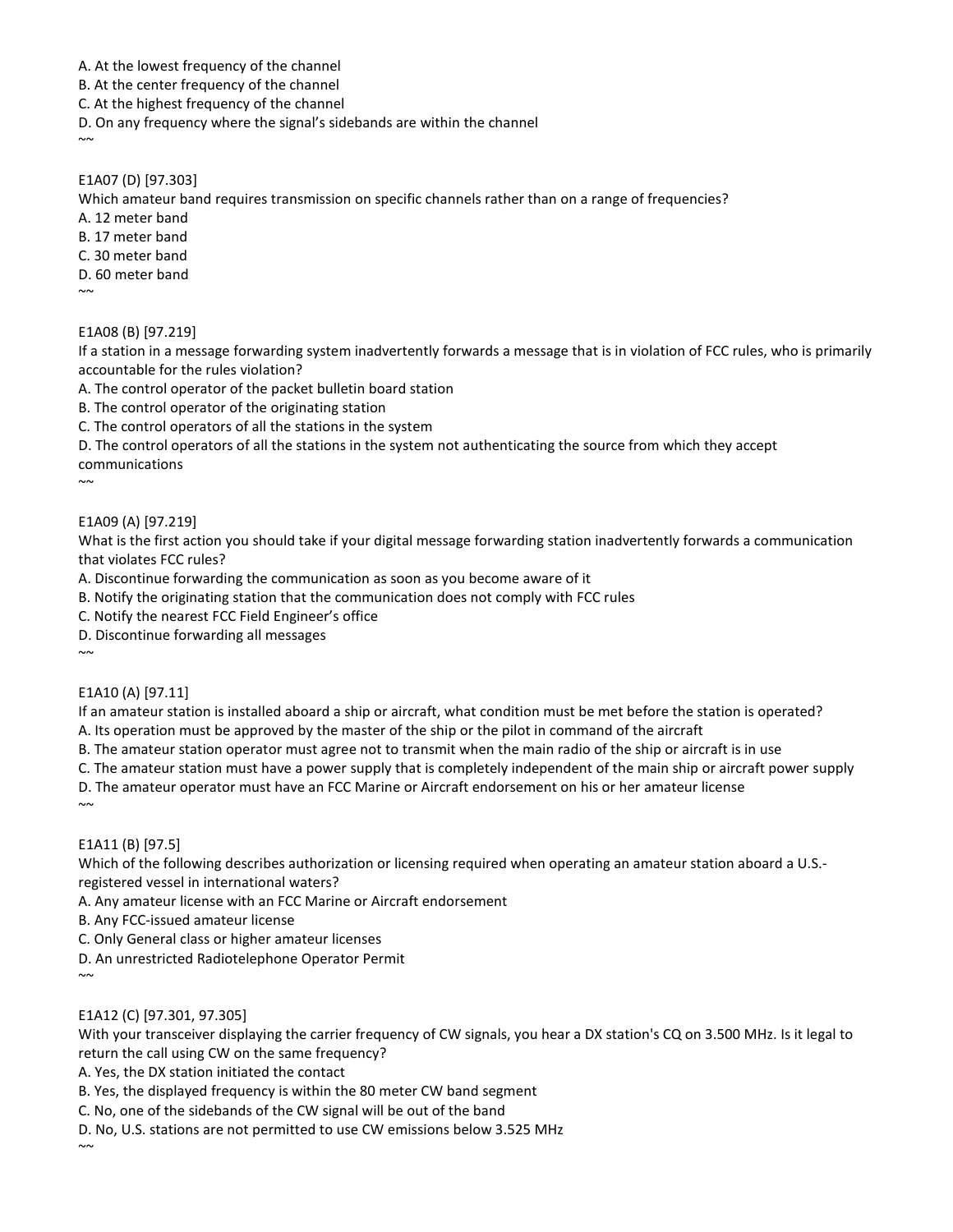E1A13 (B) [97.5]

Who must be in physical control of the station apparatus of an amateur station aboard any vessel or craft that is documented or registered in the United States?

A. Only a person with an FCC Marine Radio

B. Any person holding an FCC issued amateur license or who is authorized for alien reciprocal operation

C. Only a person named in an amateur station license grant

D. Any person named in an amateur station license grant or a person holding an unrestricted Radiotelephone Operator Permit

#### E1A14 (D) [97.303]

What is the maximum bandwidth for a data emission on 60 meters?

A. 60 Hz

B. 170 Hz

C. 1.5 kHz

D. 2.8 kHz

 $\sim$ 

 $\sim$ 

E1B Station restrictions and special operations: restrictions on station location; general operating restrictions, spurious emissions, control operator reimbursement; antenna structure restrictions; RACES operations; national quiet zone

#### E1B01 (D) [97.3]

Which of the following constitutes a spurious emission?

A. An amateur station transmission made at random without the proper call sign identification

B. A signal transmitted to prevent its detection by any station other than the intended recipient

C. Any transmitted signal that unintentionally interferes with another licensed radio station

D. An emission outside its necessary bandwidth that can be reduced or eliminated without affecting the information transmitted

 $\sim$ 

#### E1B02 (D) [97.13]

Which of the following factors might cause the physical location of an amateur station apparatus or antenna structure to be restricted?

A. The location is near an area of political conflict

B. The location is of geographical or horticultural importance

C. The location is in an ITU Zone designated for coordination with one or more foreign governments

D. The location is of environmental importance or significant in American history, architecture, or culture

E1B03 (A) [97.13]

Within what distance must an amateur station protect an FCC monitoring facility from harmful interference?

A. 1 mile

B. 3 miles

C. 10 miles

D. 30 miles

 $\sim$ 

 $\sim$ 

#### E1B04 (C) [97.13, 1.1305-1.1319]

What must be done before placing an amateur station within an officially designated wilderness area or wildlife preserve, or an area listed in the National Register of Historical Places?

A. A proposal must be submitted to the National Park Service

B. A letter of intent must be filed with the National Audubon Society

C. An Environmental Assessment must be submitted to the FCC

D. A form FSD-15 must be submitted to the Department of the Interior

 $~\sim~$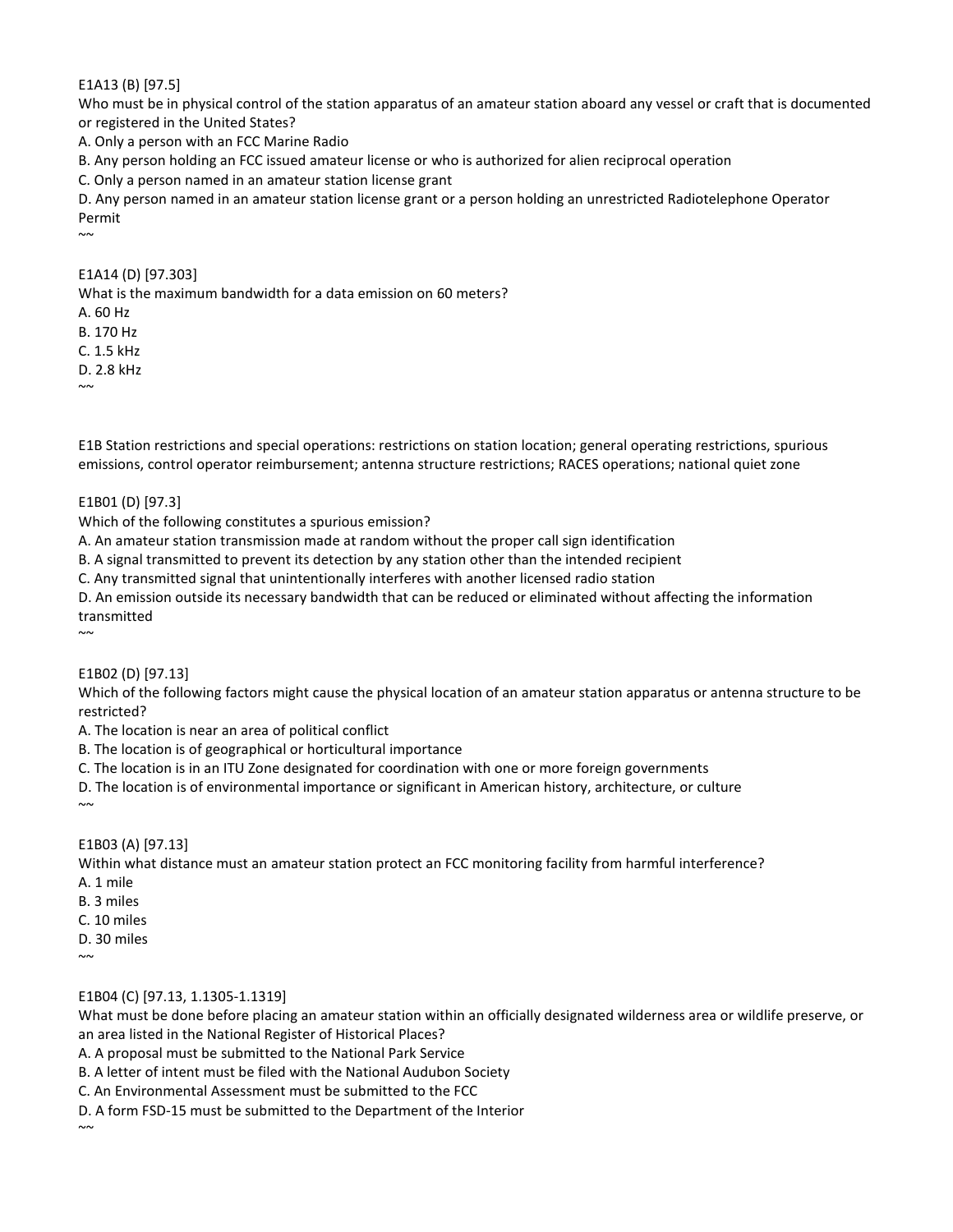#### E1B05 (C) [97.3]

What is the National Radio Quiet Zone?

A. An area in Puerto Rico surrounding the Arecibo Radio Telescope

B. An area in New Mexico surrounding the White Sands Test Area

C. An area surrounding the National Radio Astronomy Observatory

D. An area in Florida surrounding Cape Canaveral

### E1B06 (A) [97.15]

Which of the following additional rules apply if you are installing an amateur station antenna at a site at or near a public use airport?

A. You may have to notify the Federal Aviation Administration and register it with the FCC as required by Part 17 of FCC rules B. No special rules apply if your antenna structure will be less than 300 feet in height

C. You must file an Environmental Impact Statement with the EPA before construction begins

D. You must obtain a construction permit from the airport zoning authority

 $\sim$ 

 $\sim$ 

### E1B07 (B) [97.307]

What is the highest modulation index permitted at the highest modulation frequency for angle modulation below 29.0 MHz? A. 0.5

B. 1.0

C. 2.0

D. 3.0

 $~\sim~$ 

### E1B08 (D) [97.121]

What limitations may the FCC place on an amateur station if its signal causes interference to domestic broadcast reception, assuming that the receivers involved are of good engineering design?

A. The amateur station must cease operation

B. The amateur station must cease operation on all frequencies below 30 MHz

C. The amateur station must cease operation on all frequencies above 30 MHz

D. The amateur station must avoid transmitting during certain hours on frequencies that cause the interference  $\sim$ 

E1B09 (C) [97.407]

Which amateur stations may be operated under RACES rules?

A. Only those club stations licensed to Amateur Extra class operators

B. Any FCC-licensed amateur station except a Technician class

C. Any FCC-licensed amateur station certified by the responsible civil defense organization for the area served

D. Any FCC-licensed amateur station participating in the Military Auxiliary Radio System (MARS)

### E1B10 (A) [97.407]

What frequencies are authorized to an amateur station operating under RACES rules?

A. All amateur service frequencies authorized to the control operator

B. Specific segments in the amateur service MF, HF, VHF and UHF bands

C. Specific local government channels

D. Military Auxiliary Radio System (MARS) channels

 $\sim$ 

 $~\sim~$ 

### E1B11 (A) [97.307]

What is the permitted mean power of any spurious emission relative to the mean power of the fundamental emission from a station transmitter or external RF amplifier installed after January 1, 2003 and transmitting on a frequency below 30 MHZ? A. At least 43 dB below

B. At least 53 dB below

C. At least 63 dB below

D. At least 73 dB below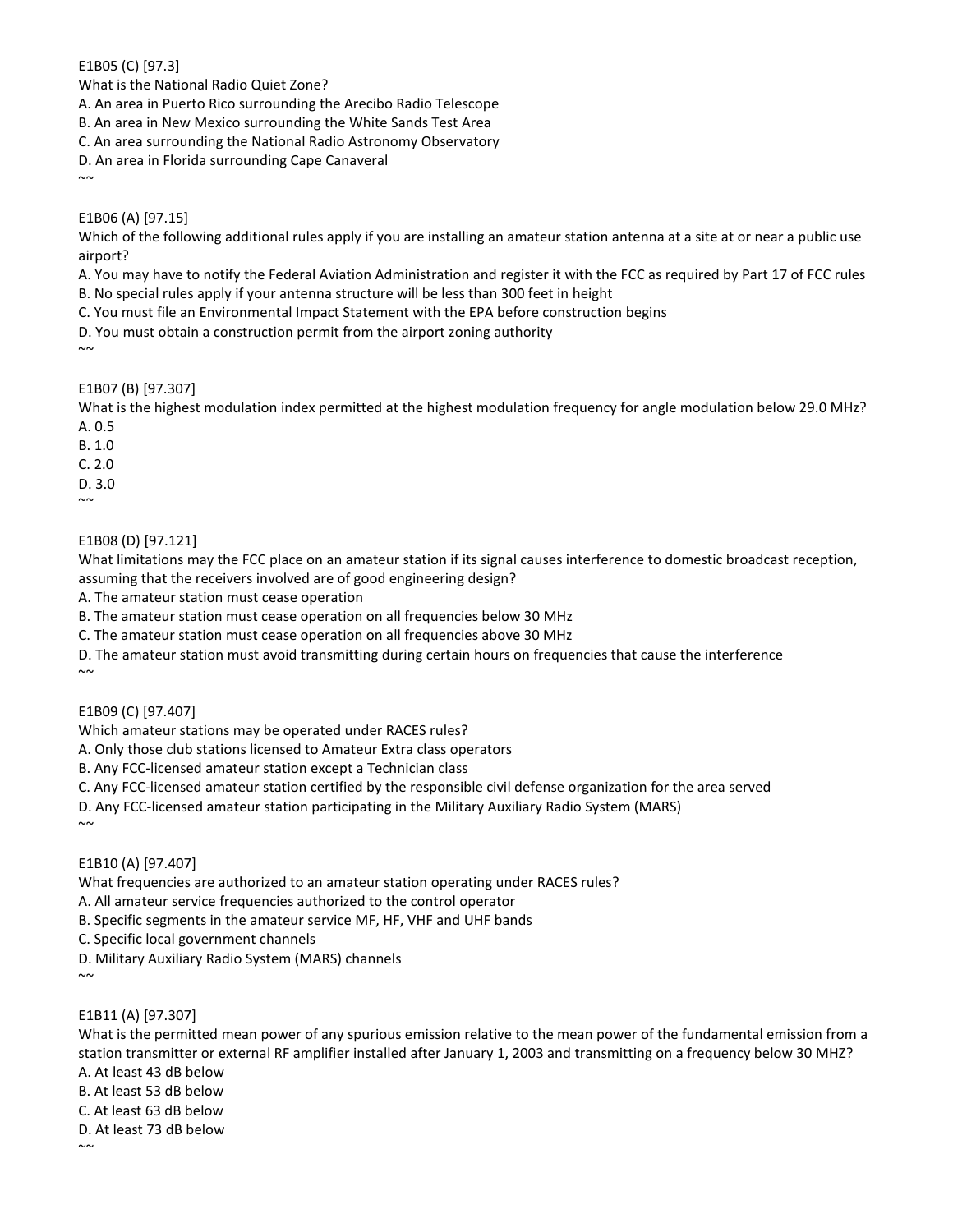E1C Definitions and restrictions pertaining to local, automatic and remote control operation; control operator responsibilities for remote and automatically controlled stations; IARP and CEPT licenses; third party communications over automatically controlled stations

E1C01 (D) [97.3]

What is a remotely controlled station?

A. A station operated away from its regular home location

B. A station controlled by someone other than the licensee

C. A station operating under automatic control

D. A station controlled indirectly through a control link

 $\sim$ 

E1C02 (A) [97.3, 97.109]

What is meant by automatic control of a station?

A. The use of devices and procedures for control so that the control operator does not have to be present at a control point B. A station operating with its output power controlled automatically

C. Remotely controlling a station's antenna pattern through a directional control link

D. The use of a control link between a control point and a locally controlled station

 $\sim$ 

E1C03 (B) [97.3, 97.109]

How do the control operator responsibilities of a station under automatic control differ from one under local control? A. Under local control there is no control operator

B. Under automatic control the control operator is not required to be present at the control point

C. Under automatic control there is no control operator

D. Under local control a control operator is not required to be present at a control point

E1C04 (A)

What is meant by IARP?

A. An international amateur radio permit that allows U.S. amateurs to operate in certain countries of the Americas

B. The internal amateur radio practices policy of the FCC

C. An indication of increased antenna reflected power

D. A forecast of intermittent aurora radio propagation

 $\sim$ 

 $\sim$ 

### E1C05 (A) [97.221(c)(1),[97.115(c)]

When may an automatically controlled station originate third party communications?

A. Never

B. Only when transmitting RTTY or data emissions

C. When agreed upon by the sending or receiving station

D. When approved by the National Telecommunication and Information Administration

 $\sim$ 

 $\sim$ 

E1C06 (C) [97.109]

Which of the following statements concerning remotely controlled amateur stations is true?

A. Only Extra Class operators may be the control operator of a remote station

B. A control operator need not be present at the control point

C. A control operator must be present at the control point

D. Repeater and auxiliary stations may not be remotely controlled

E1C07 (C) [97.3]

What is meant by local control?

A. Controlling a station through a local auxiliary link

B. Automatically manipulating local station controls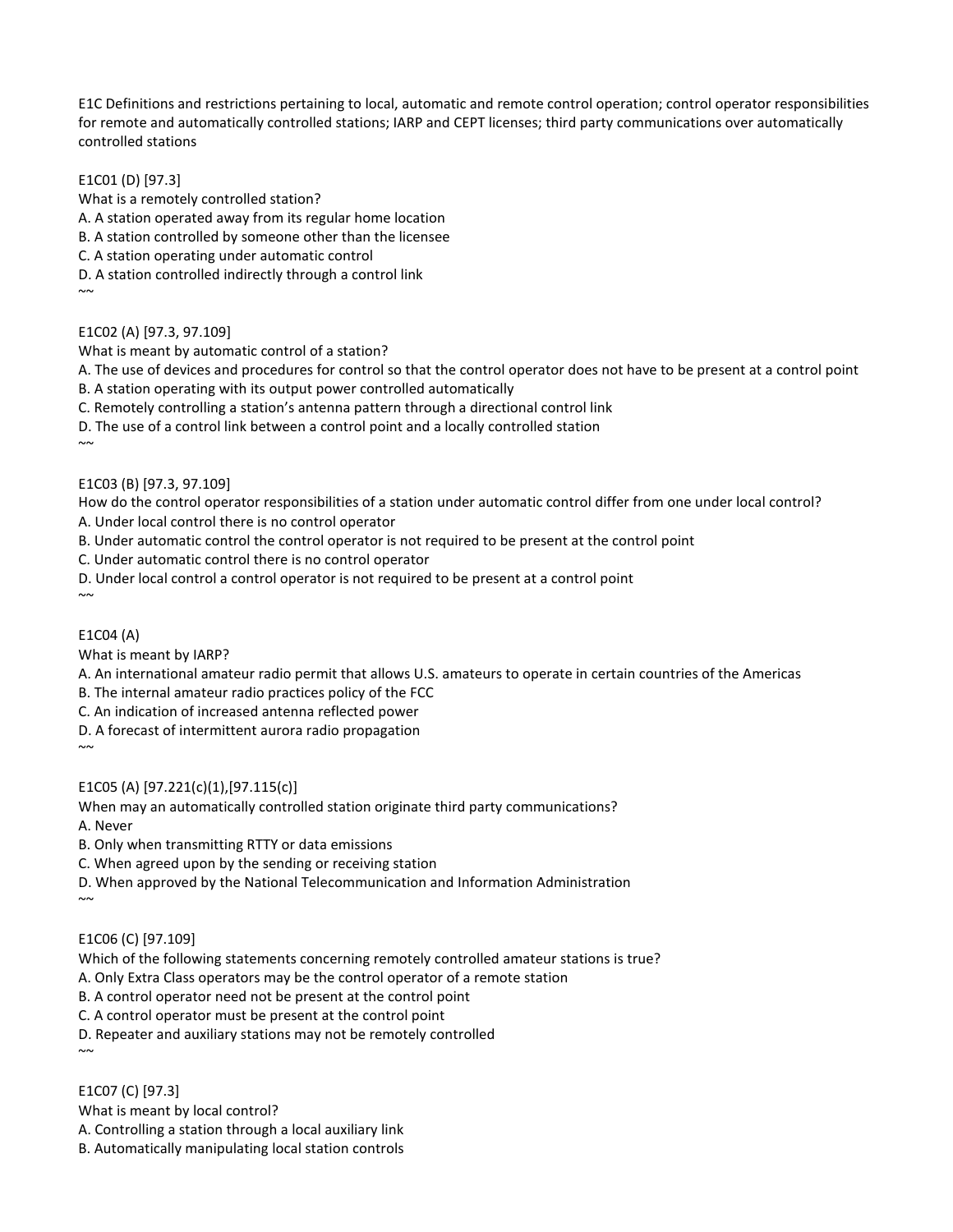C. Direct manipulation of the transmitter by a control operator

D. Controlling a repeater using a portable handheld transceiver

 $\sim$ 

#### E1C08 (B) [97.213]

What is the maximum permissible duration of a remotely controlled station's transmissions if its control link malfunctions? A. 30 seconds

B. 3 minutes

C. 5 minutes

D. 10 minutes

 $\sim$ 

E1C09 (D) [97.205]

Which of these ranges of frequencies is available for an automatically controlled repeater operating below 30 MHz?

A. 18.110 MHz - 18.168 MHz B. 24.940 MHz - 24.990 MHz C. 10.100 MHz - 10.150 MHz

D. 29.500 MHz - 29.700 MHz

 $\sim$ 

E1C10 (B) [97.113]

What types of amateur stations may automatically retransmit the radio signals of other amateur stations?

A. Only beacon, repeater or space stations

B. Only auxiliary, repeater or space stations

C. Only earth stations, repeater stations or model craft

D. Only auxiliary, beacon or space stations

 $~\sim~$ 

#### E1C11 (A) [97.5]

Which of the following operating arrangements allows an FCC-licensed U.S. citizen to operate in many European countries, and alien amateurs from many European countries to operate in the U.S.?

A. CEPT agreement

B. IARP agreement

C. ITU reciprocal license

D. All of these choices are correct  $~\sim~$ 

E1C12 (C) [97.117]

What types of communications may be transmitted to amateur stations in foreign countries?

A. Business-related messages for non-profit organizations

B. Messages intended for connection to users of the maritime satellite service

C. Communications incidental to the purpose of the amateur service and remarks of a personal nature

D. All of these choices are correct

 $~\sim~$ 

E1C13 (C)

Which of the following is required in order to operate in accordance with CEPT rules in foreign countries where permitted? A. You must identify in the official language of the country in which you are operating

B. The U.S. embassy must approve of your operation

C. You must bring a copy of FCC Public Notice DA 11-221

D. You must append "/CEPT" to your call sign

 $\sim$ 

E1D Amateur satellites: definitions and purpose; license requirements for space stations; available frequencies and bands; telecommand and telemetry operations; restrictions, and special provisions; notification requirements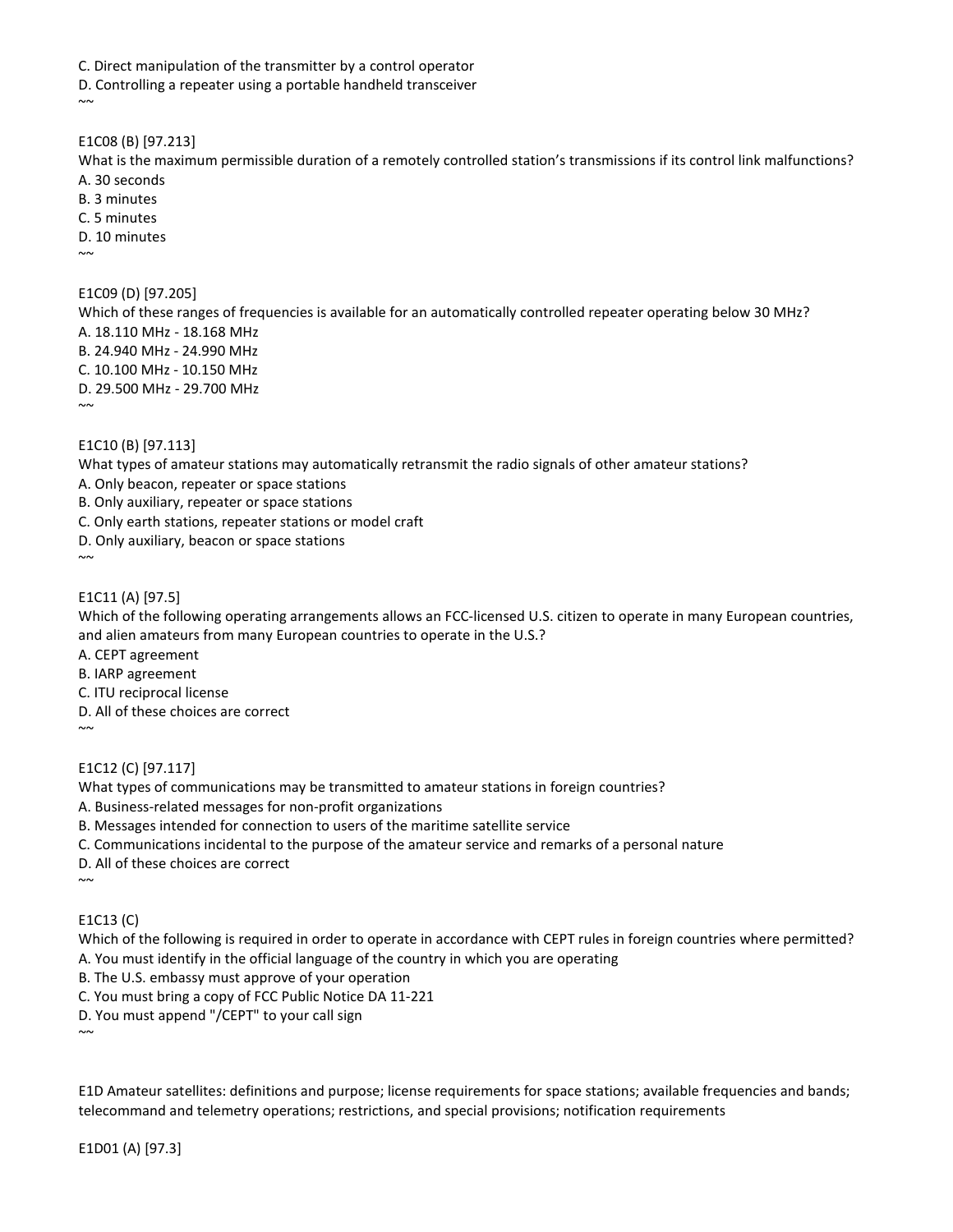What is the definition of the term telemetry?

A. One-way transmission of measurements at a distance from the measuring instrument

B. Two-way radiotelephone transmissions in excess of 1000 feet

C. Two-way single channel transmissions of data

D. One-way transmission that initiates, modifies, or terminates the functions of a device at a distance

E1D02 (C) [97.3]

What is the amateur satellite service?

A. A radio navigation service using satellites for the purpose of self training, intercommunication and technical studies carried out by amateurs

B. A spacecraft launching service for amateur-built satellites

C. A radio communications service using amateur radio stations on satellites

D. A radio communications service using stations on Earth satellites for public service broadcast

 $~\sim~$ 

 $~\sim~$ 

E1D03 (B) [97.3]

What is a telecommand station in the amateur satellite service?

A. An amateur station located on the Earth's surface for communication with other Earth stations by means of Earth satellites

B. An amateur station that transmits communications to initiate, modify or terminate functions of a space station

C. An amateur station located more than 50 km above the Earth's surface

D. An amateur station that transmits telemetry consisting of measurements of upper atmosphere data  $\sim$ 

E1D04 (A) [97.3]

What is an Earth station in the amateur satellite service?

A. An amateur station within 50 km of the Earth's surface intended for communications with amateur stations by means of objects in space

B. An amateur station that is not able to communicate using amateur satellites

C. An amateur station that transmits telemetry consisting of measurement of upper atmosphere data

D. Any amateur station on the surface of the Earth

 $~\sim~$ 

E1D05 (C) [97.207]

What class of licensee is authorized to be the control operator of a space station?

A. All except Technician Class

B. Only General, Advanced or Amateur Extra Class

C. Any class with appropriate operator privileges

D. Only Amateur Extra Class

 $\sim$ 

E1D06 (A) [97.207]

Which of the following is a requirement of a space station?

A. The space station must be capable of terminating transmissions by telecommand when directed by the FCC

B. The space station must cease all transmissions after 5 years

C. The space station must be capable of changing its orbit whenever such a change is ordered by NASA

D. All of these choices are correct

 $\sim$ 

 $~\sim~$ 

E1D07 (A) [97.207]

Which amateur service HF bands have frequencies authorized for space stations?

A. Only the 40 m, 20 m, 17 m, 15 m, 12 m and 10 m bands

B. Only the 40 m, 20 m, 17 m, 15 m and 10 m bands

C. Only the 40 m, 30 m, 20 m, 15 m, 12 m and 10 m bands

D. All HF bands

E1D08 (D) [97.207]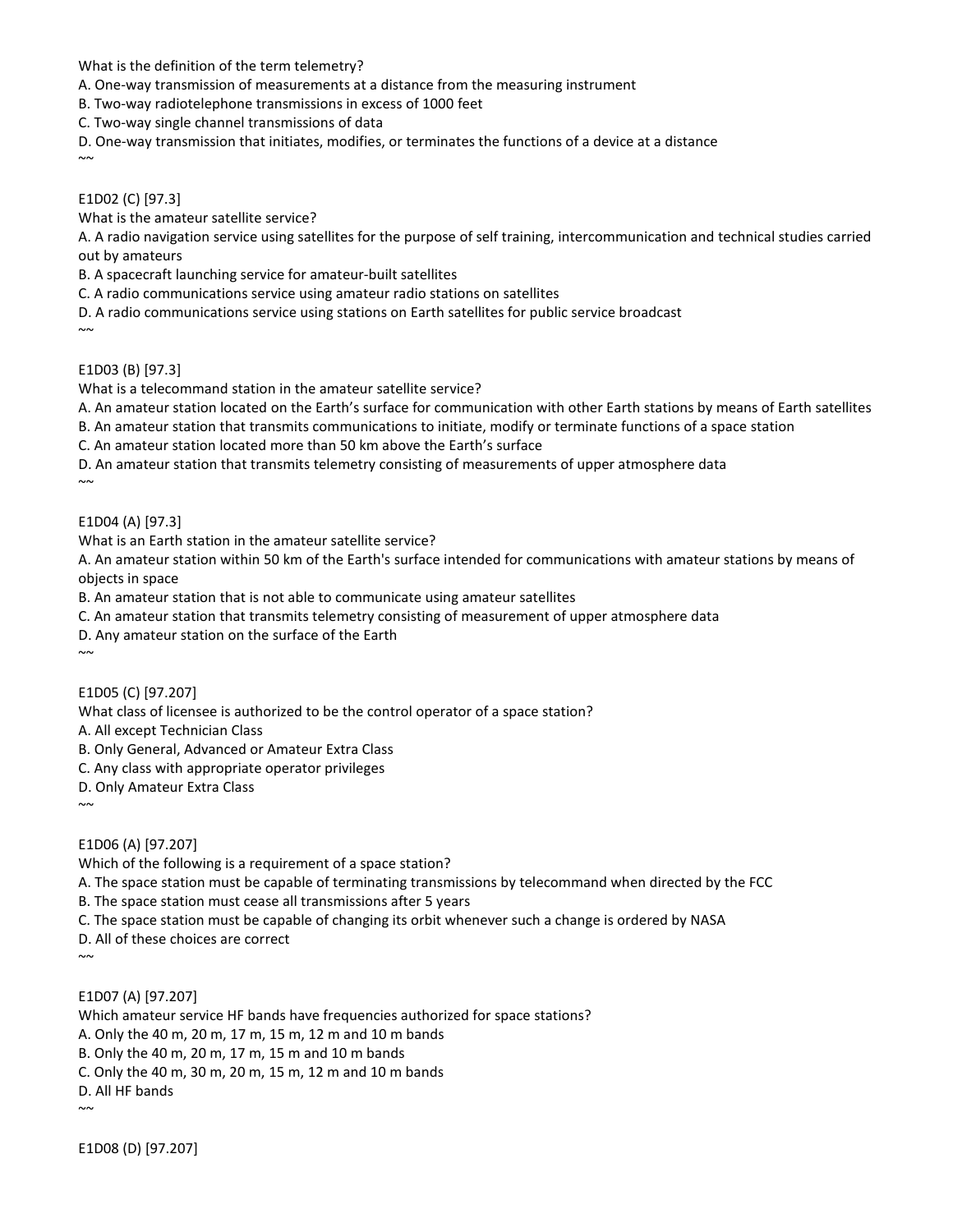Which VHF amateur service bands have frequencies available for space stations? A. 6 meters and 2 meters B. 6 meters, 2 meters, and 1.25 meters C. 2 meters and 1.25 meters

D. 2 meters  $~\sim~$ 

E1D09 (B) [97.207] Which UHF amateur service bands have frequencies available for a space station? A. 70 cm only B. 70 cm and 13 cm C. 70 cm and 33 cm D. 33 cm and 13 cm  $\sim$ 

E1D10 (B) [97.211] Which amateur stations are eligible to be telecommand stations? A. Any amateur station designated by NASA B. Any amateur station so designated by the space station licensee, subject to the privileges of the class of operator license held by the control operator C. Any amateur station so designated by the ITU D. All of these choices are correct  $\sim$ 

#### E1D11 (D) [97.209]

Which amateur stations are eligible to operate as Earth stations?

A. Any amateur station whose licensee has filed a pre-space notification with the FCC's International Bureau

B. Only those of General, Advanced or Amateur Extra Class operators

C. Only those of Amateur Extra Class operators

D. Any amateur station, subject to the privileges of the class of operator license held by the control operator  $~\sim~$ 

E1E Volunteer examiner program: definitions; qualifications; preparation and administration of exams; accreditation; question pools; documentation requirements

E1E01 (D) [97.509]

What is the minimum number of qualified VEs required to administer an Element 4 amateur operator license examination? A. 5

B. 2

C. 4

D. 3  $\sim$ 

E1E02 (C) [97.523]

Where are the questions for all written U.S. amateur license examinations listed?

A. In FCC Part 97

B. In a question pool maintained by the FCC

C. In a question pool maintained by all the VECs

D. In the appropriate FCC Report and Order

 $\sim$ 

E1E03 (C) [97.521]

What is a Volunteer Examiner Coordinator?

A. A person who has volunteered to administer amateur operator license examinations

B. A person who has volunteered to prepare amateur operator license examinations

C. An organization that has entered into an agreement with the FCC to coordinate amateur operator license examinations

D. The person who has entered into an agreement with the FCC to be the VE session manager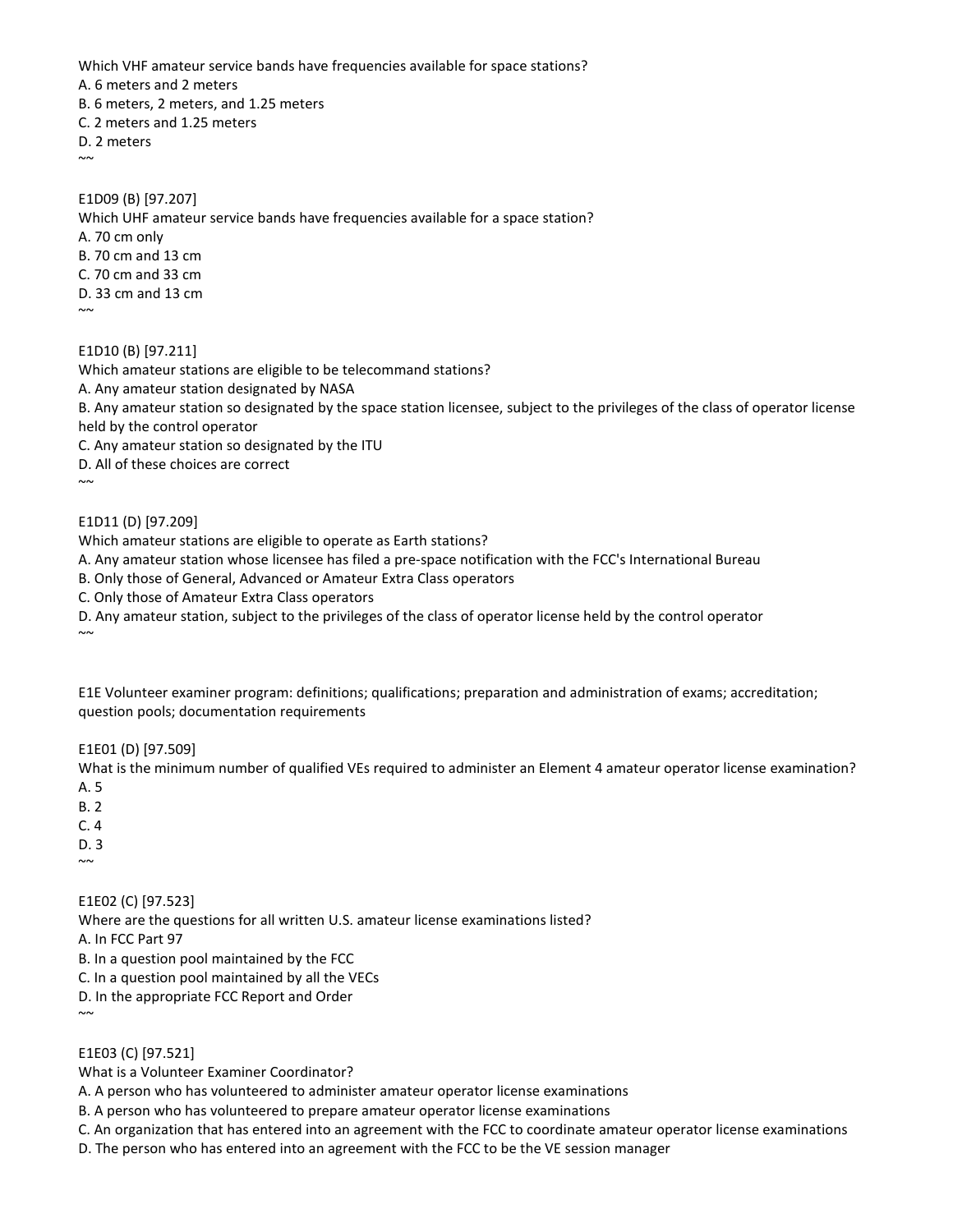$~\sim~$ 

E1E04 (D) [97.509, 97.525]

Which of the following best describes the Volunteer Examiner accreditation process?

A. Each General, Advanced and Amateur Extra Class operator is automatically accredited as a VE when the license is granted

B. The amateur operator applying must pass a VE examination administered by the FCC Enforcement Bureau

C. The prospective VE obtains accreditation from the FCC

D. The procedure by which a VEC confirms that the VE applicant meets FCC requirements to serve as an examiner

E1E05 (B) [97.503]

What is the minimum passing score on amateur operator license examinations?

A. Minimum passing score of 70%

B. Minimum passing score of 74%

C. Minimum passing score of 80%

D. Minimum passing score of 77%

 $\sim$ 

 $~\sim~$ 

E1E06 (C) [97.509]

Who is responsible for the proper conduct and necessary supervision during an amateur operator license examination session?

A. The VEC coordinating the session

B. The FCC

C. Each administering VE

D. The VE session manager

 $\sim$ 

E1E07 (B) [97.509]

What should a VE do if a candidate fails to comply with the examiner's instructions during an amateur operator license examination?

A. Warn the candidate that continued failure to comply will result in termination of the examination

B. Immediately terminate the candidate's examination

C. Allow the candidate to complete the examination, but invalidate the results

D. Immediately terminate everyone's examination and close the session

 $\sim\!\sim$ 

E1E08 (C) [97.509] To which of the following examinees may a VE not administer an examination? A. Employees of the VE B. Friends of the VE C. Relatives of the VE as listed in the FCC rules

D. All of these choices are correct  $~\sim~$ 

E1E09 (A) [97.509]

What may be the penalty for a VE who fraudulently administers or certifies an examination?

A. Revocation of the VE's amateur station license grant and the suspension of the VE's amateur operator license grant

B. A fine of up to \$1000 per occurrence

C. A sentence of up to one year in prison

D. All of these choices are correct

 $\sim$ 

E1E10 (C) [97.509]

What must the administering VEs do after the administration of a successful examination for an amateur operator license?

A. They must collect and send the documents to the NCVEC for grading

B. They must collect and submit the documents to the coordinating VEC for grading

C. They must submit the application document to the coordinating VEC according to the coordinating VEC instructions

D. They must collect and send the documents to the FCC according to instructions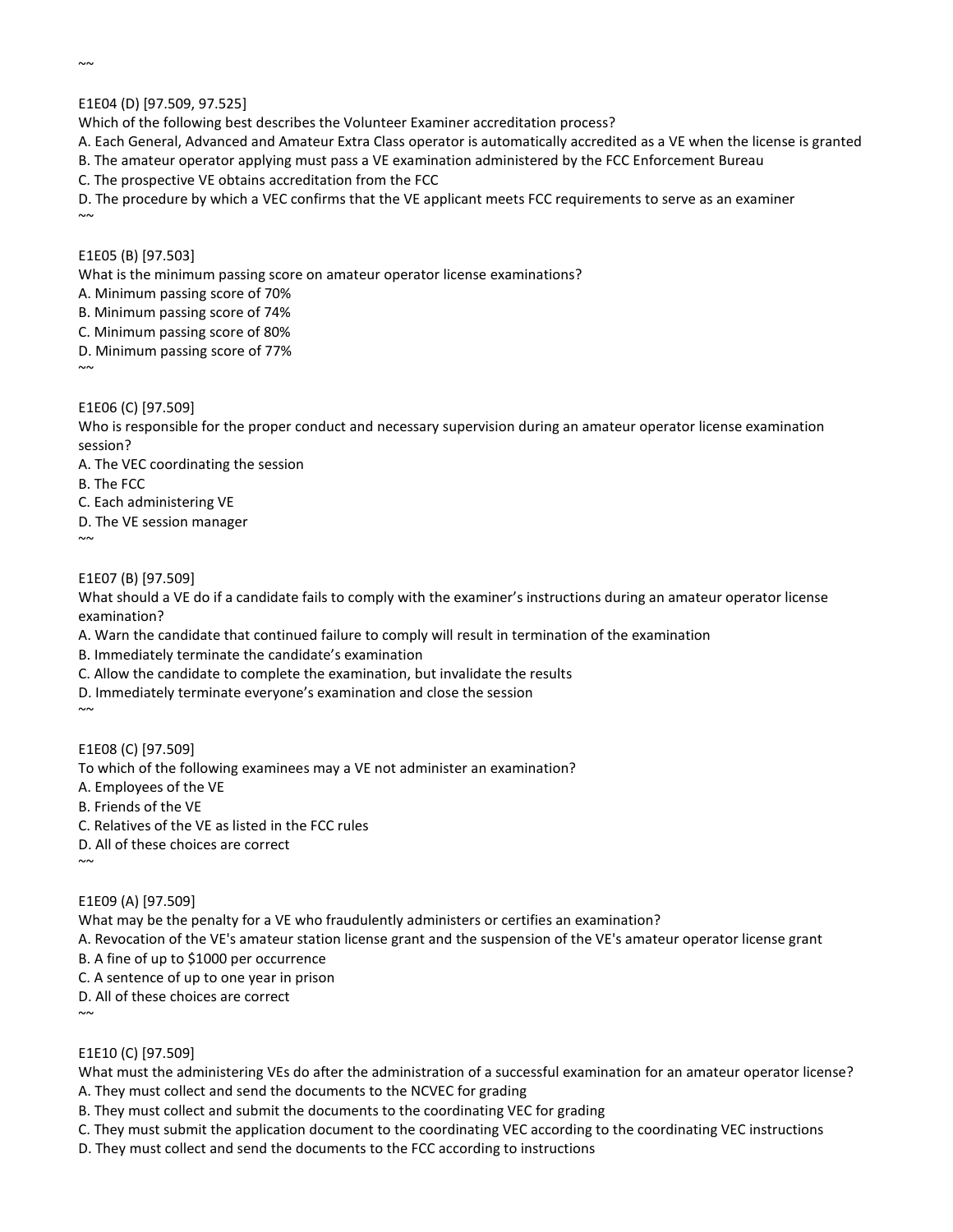$~\sim~$ 

### E1E11 (B) [97.509]

What must the VE team do if an examinee scores a passing grade on all examination elements needed for an upgrade or new license?

A. Photocopy all examination documents and forward them to the FCC for processing

B. Three VEs must certify that the examinee is qualified for the license grant and that they have complied with the

administering VE requirements

C. Issue the examinee the new or upgrade license

D. All these choices are correct

 $\sim$ 

#### E1E12 (A) [97.509]

What must the VE team do with the application form if the examinee does not pass the exam?

A. Return the application document to the examinee

B. Maintain the application form with the VEC's records

- C. Send the application form to the FCC and inform the FCC of the grade
- D. Destroy the application form

 $\sim$ 

#### E1E13 (B) [97.509]

Which of these choices is an acceptable method for monitoring the applicants if a VEC opts to conduct an exam session remotely?

A. Record the exam session on video tape for later review by the VE team

B. Use a real-time video link and the Internet to connect the exam session to the observing VEs

C. The exam proctor observes the applicants and reports any violations

D. Have each applicant sign an affidavit stating that all session rules were followed

E1E14 (A) [97.527]

For which types of out-of-pocket expenses do the Part 97 rules state that VEs and VECs may be reimbursed?

- A. Preparing, processing, administering and coordinating an examination for an amateur radio license
- B. Teaching an amateur operator license examination preparation course
- C. No expenses are authorized for reimbursement
- D. Providing amateur operator license examination preparation training materials

 $\sim$ 

 $\sim\!\sim$ 

E1F Miscellaneous rules: external RF power amplifiers; business communications; compensated communications; spread spectrum; auxiliary stations; reciprocal operating privileges; special temporary authority

#### E1F01 (B) [97.305]

On what frequencies are spread spectrum transmissions permitted?

A. Only on amateur frequencies above 50 MHz

B. Only on amateur frequencies above 222 MHz

C. Only on amateur frequencies above 420 MHz

D. Only on amateur frequencies above 144 MHz

 $\sim$ 

 $~\sim~$ 

#### E1F02 (C) [97.107]

What privileges are authorized in the U.S. to persons holding an amateur service license granted by the government of Canada?

A. None, they must obtain a U.S. license

B. All privileges of the Extra Class license

C. The operating terms and conditions of the Canadian amateur service license, not to exceed U.S. Extra Class privileges

D. Full privileges, up to and including those of the Extra Class License, on the 80, 40, 20, 15, and 10 meter bands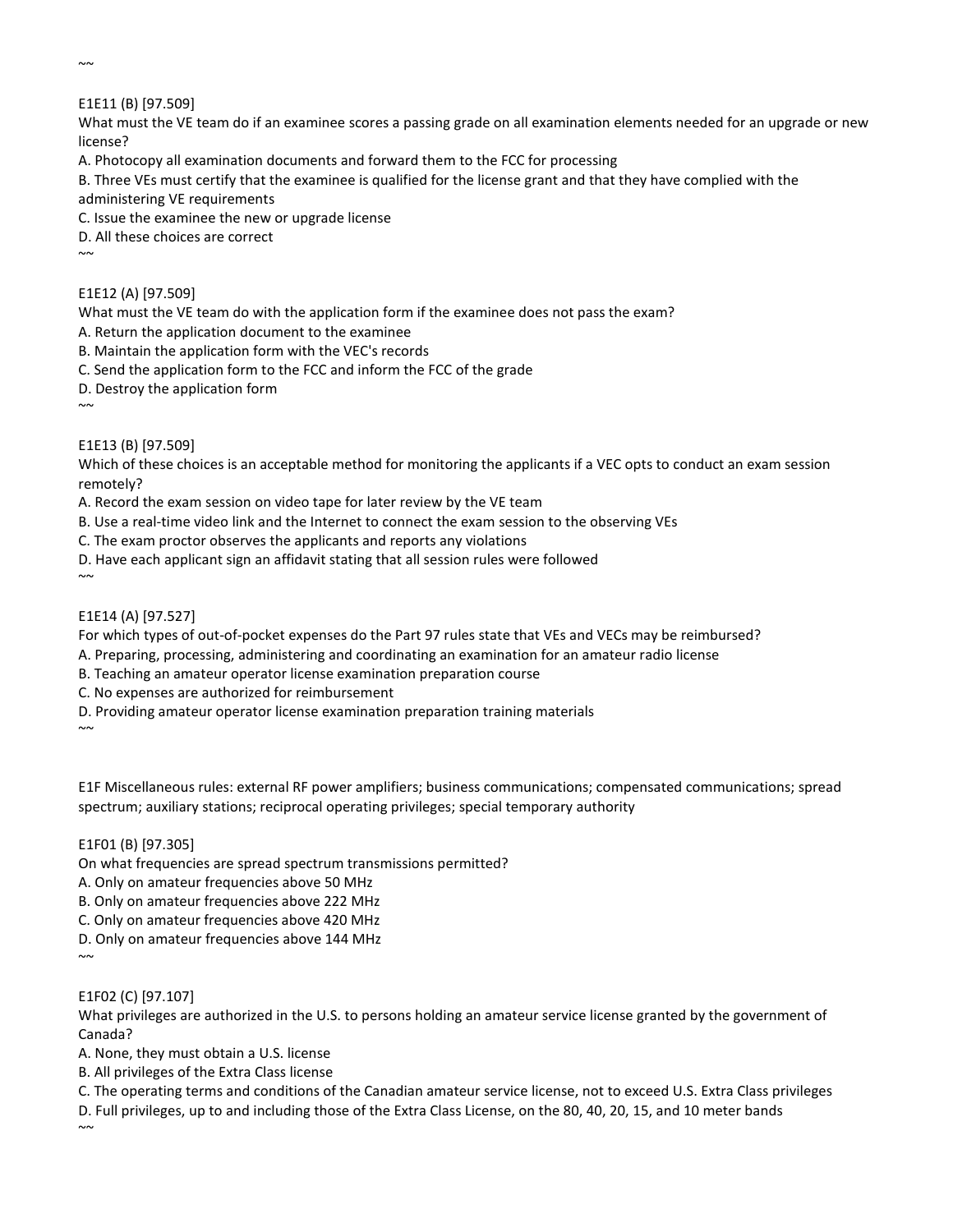E1F03 (A) [97.315]

Under what circumstances may a dealer sell an external RF power amplifier capable of operation below 144 MHz if it has not been granted FCC certification?

A. It was purchased in used condition from an amateur operator and is sold to another amateur operator for use at that operator's station

B. The equipment dealer assembled it from a kit

C. It was imported from a manufacturer in a country that does not require certification of RF power amplifiers

D. It was imported from a manufacturer in another country and was certificated by that country's government  $\sim\!\sim$ 

E1F04 (A) [97.3]

Which of the following geographic descriptions approximately describes "Line A"?

A. A line roughly parallel to and south of the U.S.-Canadian border

B. A line roughly parallel to and west of the U.S. Atlantic coastline

C. A line roughly parallel to and north of the U.S.-Mexican border and Gulf coastline

D. A line roughly parallel to and east of the U.S. Pacific coastline

 $\sim$ 

E1F05 (D) [97.303]

Amateur stations may not transmit in which of the following frequency segments if they are located in the contiguous 48 states and north of Line A?

A. 440 MHz - 450 MHz

B. 53 MHz - 54 MHz

C. 222 MHz - 223 MHz D. 420 MHz - 430 MHz

 $\sim$ 

E1F06 (A) [1.931]

Under what circumstances might the FCC issue a Special Temporary Authority (STA) to an amateur station?

A. To provide for experimental amateur communications

B. To allow regular operation on Land Mobile channels

C. To provide additional spectrum for personal use

D. To provide temporary operation while awaiting normal licensing

E1F07 (D) [97.113]

When may an amateur station send a message to a business?

A. When the total money involved does not exceed \$25

B. When the control operator is employed by the FCC or another government agency

C. When transmitting international third-party communications

D. When neither the amateur nor his or her employer has a pecuniary interest in the communications

 $\sim$ 

 $\sim$ 

E1F08 (A) [97.113]

Which of the following types of amateur station communications are prohibited?

A. Communications transmitted for hire or material compensation, except as otherwise provided in the rules

B. Communications that have a political content, except as allowed by the Fairness Doctrine

C. Communications that have a religious content

D. Communications in a language other than English

 $\sim$ 

E1F09 (D) [97.311]

Which of the following conditions apply when transmitting spread spectrum emission?

A. A station transmitting SS emission must not cause harmful interference to other stations employing other authorized emissions

B. The transmitting station must be in an area regulated by the FCC or in a country that permits SS emissions

C. The transmission must not be used to obscure the meaning of any communication

D. All of these choices are correct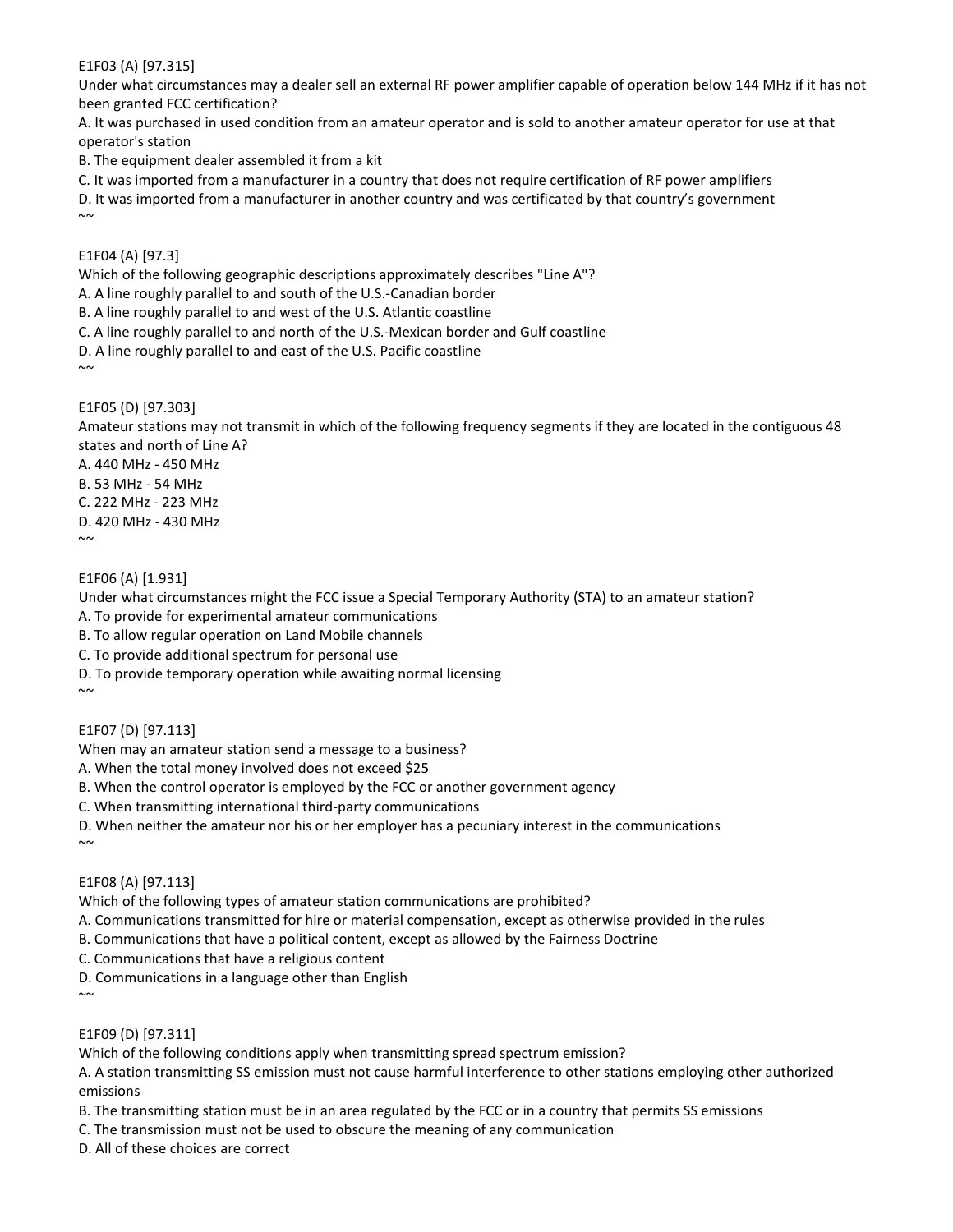$~\sim~$ 

### E1F10 (C) [97.313]

What is the maximum permitted transmitter peak envelope power for an amateur station transmitting spread spectrum communications?

A. 1 W

B. 1.5 W

C. 10 W

D. 1.5 kW

 $\sim$ 

### E1F11 (D) [97.317]

Which of the following best describes one of the standards that must be met by an external RF power amplifier if it is to qualify for a grant of FCC certification?

- A. It must produce full legal output when driven by not more than 5 watts of mean RF input power
- B. It must be capable of external RF switching between its input and output networks
- C. It must exhibit a gain of 0 dB or less over its full output range

D. It must satisfy the FCC's spurious emission standards when operated at the lesser of 1500 watts or its full output power  $\sim$ 

### E1F12 (B) [97.201]

- Who may be the control operator of an auxiliary station?
- A. Any licensed amateur operator
- B. Only Technician, General, Advanced or Amateur Extra Class operators
- C. Only General, Advanced or Amateur Extra Class operators
- D. Only Amateur Extra Class operators

 $~\sim~$ 

SUBELEMENT E2 - OPERATING PROCEDURES [5 Exam Questions - 5 Groups]

E2A Amateur radio in space: amateur satellites; orbital mechanics; frequencies and modes; satellite hardware; satellite operations; experimental telemetry applications

#### E2A01 (C)

What is the direction of an ascending pass for an amateur satellite? A. From west to east B. From east to west C. From south to north D. From north to south  $\sim$ 

E2A02 (A) What is the direction of a descending pass for an amateur satellite? A. From north to south B. From west to east C. From east to west D. From south to north

 $\sim$ 

### E2A03 (C)

What is the orbital period of an Earth satellite? A. The point of maximum height of a satellite's orbit B. The point of minimum height of a satellite's orbit

- C. The time it takes for a satellite to complete one revolution around the Earth
- D. The time it takes for a satellite to travel from perigee to apogee

 $\sim$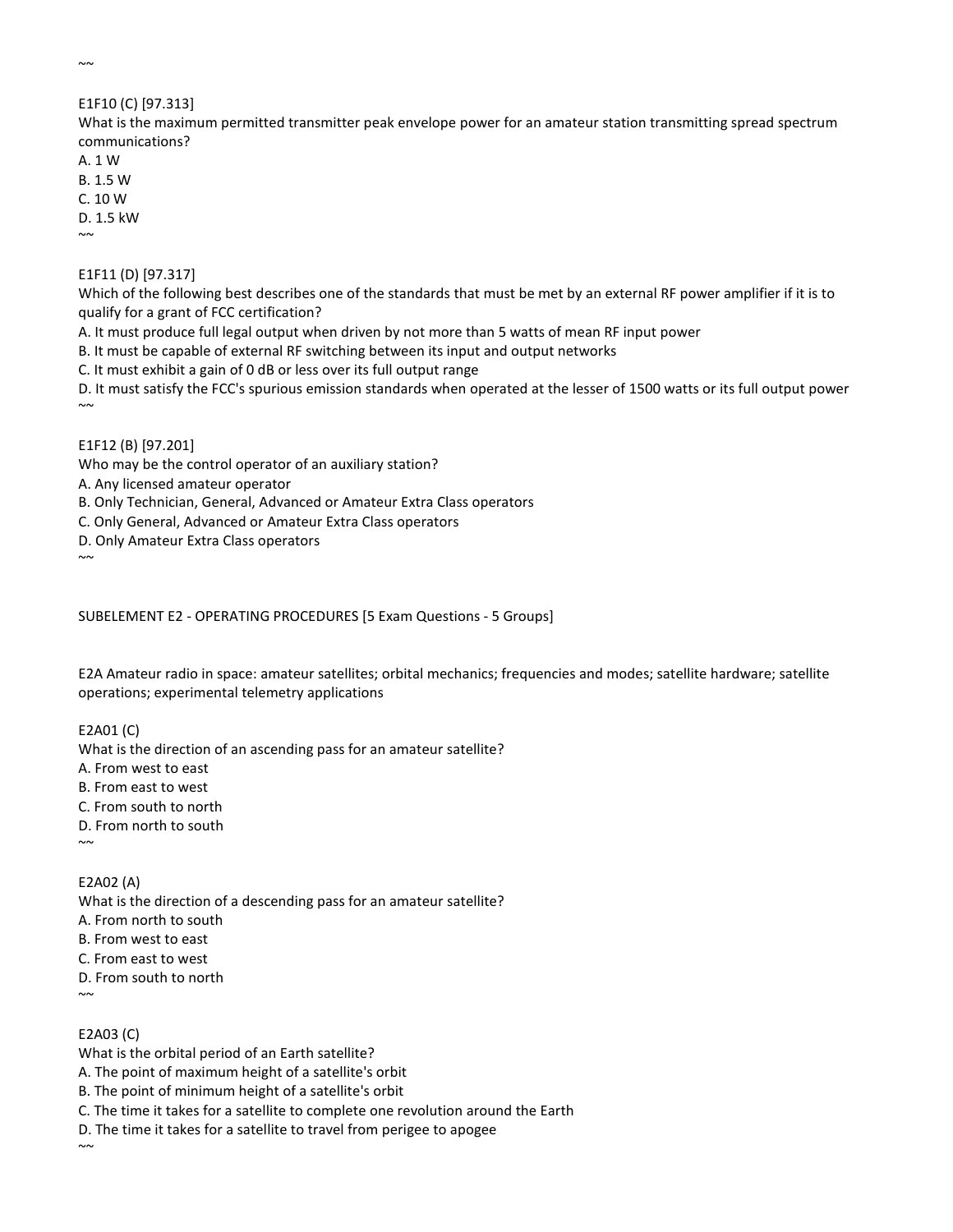#### E2A04 (B)

What is meant by the term mode as applied to an amateur radio satellite?

A. The type of signals that can be relayed through the satellite

B. The satellite's uplink and downlink frequency bands

- C. The satellite's orientation with respect to the Earth
- D. Whether the satellite is in a polar or equatorial orbit

E2A05 (D)

 $\sim$ 

What do the letters in a satellite's mode designator specify?

A. Power limits for uplink and downlink transmissions

B. The location of the ground control station

C. The polarization of uplink and downlink signals

D. The uplink and downlink frequency ranges

 $\sim$ 

#### E2A06 (A)

On what band would a satellite receive signals if it were operating in mode U/V? A. 435 MHz - 438 MHz B. 144 MHz - 146 MHz C. 50.0 MHz - 50.2 MHz D. 29.5 MHz - 29.7 MHz  $~\sim~$ 

E2A07 (D)

Which of the following types of signals can be relayed through a linear transponder? A. FM and CW B. SSB and SSTV C. PSK and Packet D. All of these choices are correct  $~\sim~$ 

#### E2A08 (B)

Why should effective radiated power to a satellite which uses a linear transponder be limited?

A. To prevent creating errors in the satellite telemetry

B. To avoid reducing the downlink power to all other users

C. To prevent the satellite from emitting out-of-band signals

D. To avoid interfering with terrestrial QSOs

 $\sim$ 

E2A09 (A)

What do the terms L band and S band specify with regard to satellite communications?

A. The 23 centimeter and 13 centimeter bands

B. The 2 meter and 70 centimeter bands

C. FM and Digital Store-and-Forward systems

D. Which sideband to use

 $\sim$ 

#### E2A10 (A)

Why may the received signal from an amateur satellite exhibit a rapidly repeating fading effect?

A. Because the satellite is spinning

- B. Because of ionospheric absorption
- C. Because of the satellite's low orbital altitude
- D. Because of the Doppler Effect

 $\sim$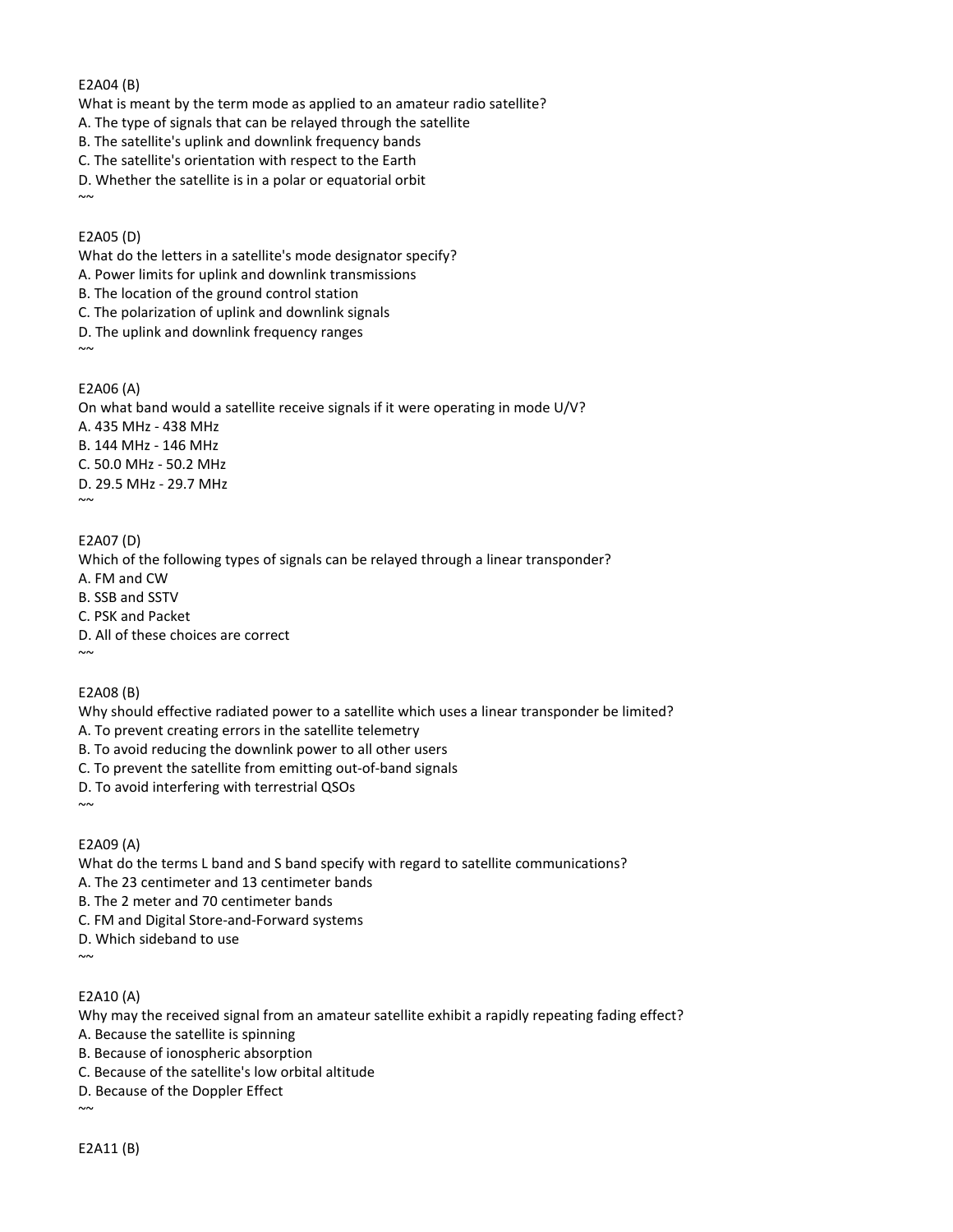What type of antenna can be used to minimize the effects of spin modulation and Faraday rotation?

A. A linearly polarized antenna

B. A circularly polarized antenna

C. An isotropic antenna

D. A log-periodic dipole array  $\sim$ 

#### E2A12 (D)

What is one way to predict the location of a satellite at a given time? A. By means of the Doppler data for the specified satellite B. By subtracting the mean anomaly from the orbital inclination C. By adding the mean anomaly to the orbital inclination D. By calculations using the Keplerian elements for the specified satellite  $\sim$ 

E2A13 (B) What type of satellite appears to stay in one position in the sky? A. HEO B. Geostationary C. Geomagnetic D. LEO  $\sim$ 

E2A14 (C)

What technology is used to track, in real time, balloons carrying amateur radio transmitters?

A. Radar

B. Bandwidth compressed LORAN

C. APRS

 $\sim$ 

D. Doppler shift of beacon signals

E2B Television practices: fast scan television standards and techniques; slow scan television standards and techniques

#### E2B01 (A)

How many times per second is a new frame transmitted in a fast-scan (NTSC) television system?

A. 30

B. 60

C. 90 D. 120

 $\sim$ 

E2B02 (C)

How many horizontal lines make up a fast-scan (NTSC) television frame?

A. 30 B. 60

C. 525

D. 1080

 $\sim$ 

#### E2B03 D)

How is an interlaced scanning pattern generated in a fast-scan (NTSC) television system?

A. By scanning two fields simultaneously

B. By scanning each field from bottom to top

C. By scanning lines from left to right in one field and right to left in the next

D. By scanning odd numbered lines in one field and even numbered lines in the next

 $~\sim~$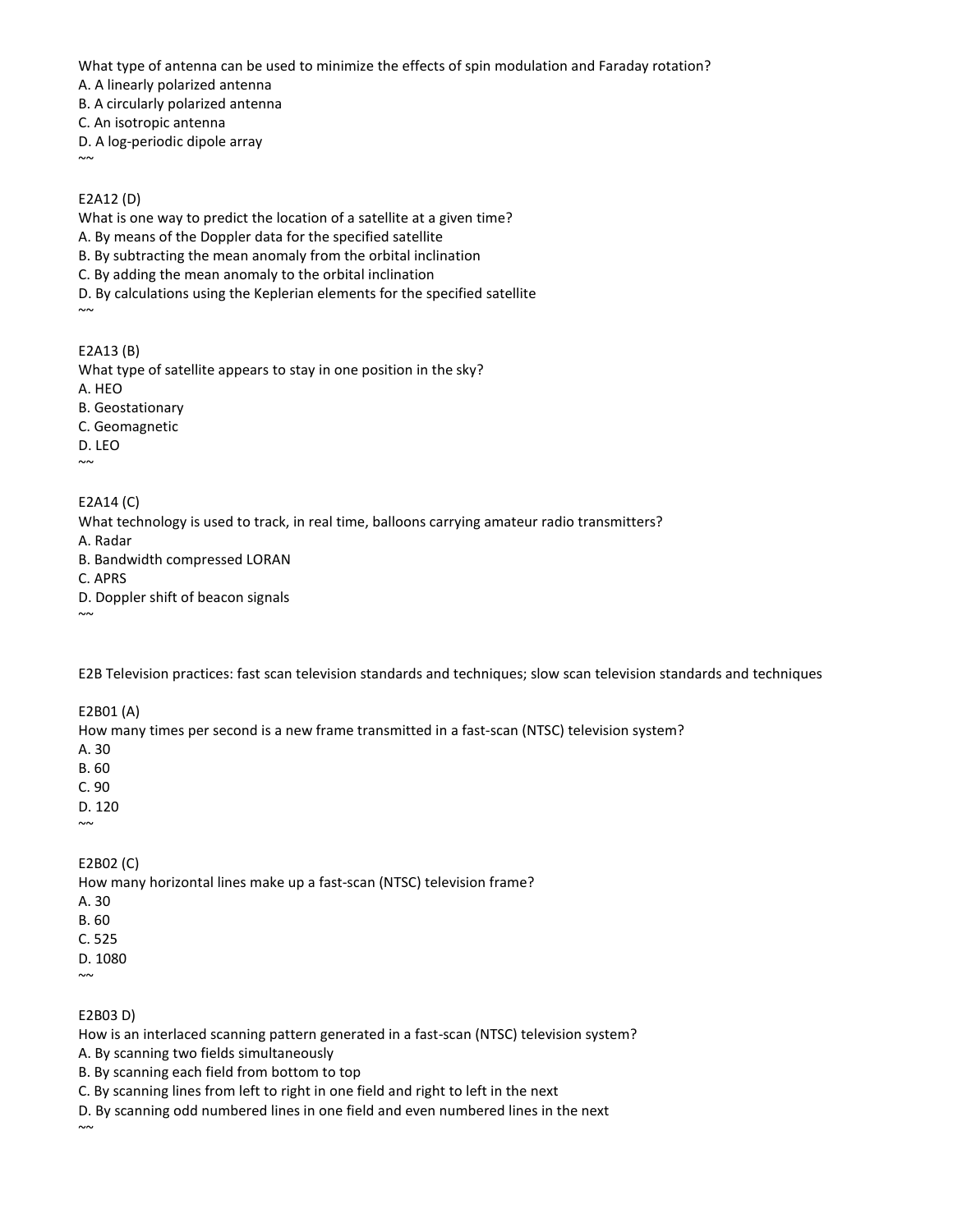E2B04 (B)

What is blanking in a video signal?

A. Synchronization of the horizontal and vertical sync pulses

B. Turning off the scanning beam while it is traveling from right to left or from bottom to top

C. Turning off the scanning beam at the conclusion of a transmission

D. Transmitting a black and white test pattern

### E2B05 (C)

Which of the following is an advantage of using vestigial sideband for standard fast- scan TV transmissions?

A. The vestigial sideband carries the audio information

B. The vestigial sideband contains chroma information

C. Vestigial sideband reduces bandwidth while allowing for simple video detector circuitry

D. Vestigial sideband provides high frequency emphasis to sharpen the picture

 $\sim\!\sim$ 

 $~\sim~$ 

### E2B06 (A)

What is vestigial sideband modulation?

A. Amplitude modulation in which one complete sideband and a portion of the other are transmitted

B. A type of modulation in which one sideband is inverted

C. Narrow-band FM modulation achieved by filtering one sideband from the audio before frequency modulating the carrier

D. Spread spectrum modulation achieved by applying FM modulation following single sideband amplitude modulation  $\sim$ 

### E2B07 (B)

What is the name of the signal component that carries color information in NTSC video?

A. Luminance

B. Chroma

C. Hue

D. Spectral Intensity

 $\sim$ 

E2B08 (D)

Which of the following is a common method of transmitting accompanying audio with amateur fast-scan television?

A. Frequency-modulated sub-carrier

B. A separate VHF or UHF audio link

C. Frequency modulation of the video carrier

D. All of these choices are correct

 $\sim$ 

E2B09 (D)

What hardware, other than a receiver with SSB capability and a suitable computer, is needed to decode SSTV using Digital Radio Mondiale (DRM)?

A. A special IF converter

B. A special front end limiter

C. A special notch filter to remove synchronization pulses

D. No other hardware is needed

 $\sim$ 

### E2B10 (A)

Which of the following is an acceptable bandwidth for Digital Radio Mondiale (DRM) based voice or SSTV digital transmissions made on the HF amateur bands?

A. 3 KHz

B. 10 KHz

C. 15 KHz

D. 20 KHz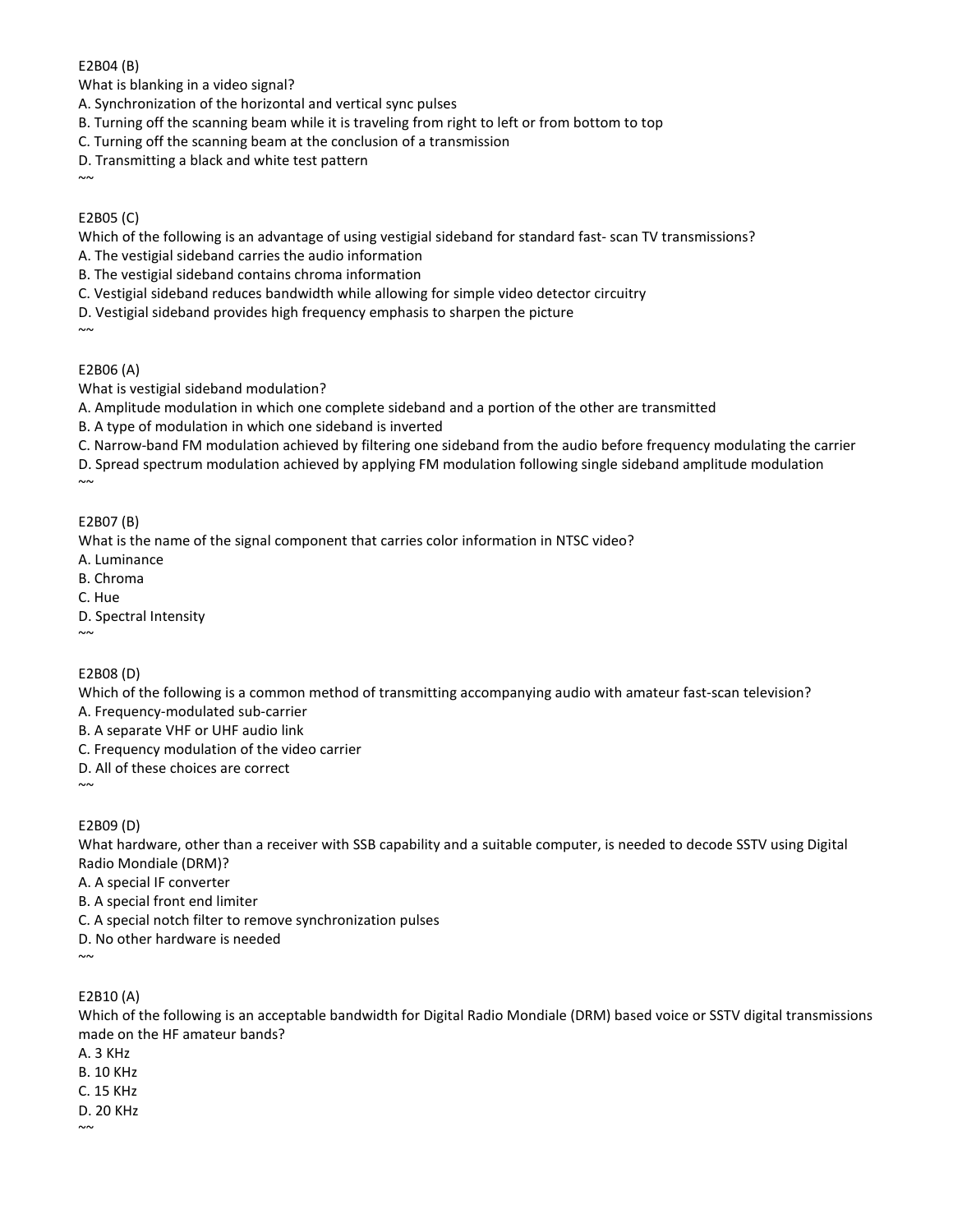#### E2B11 (B)

What is the function of the Vertical Interval Signaling (VIS) code sent as part of an SSTV transmission?

A. To lock the color burst oscillator in color SSTV images

B. To identify the SSTV mode being used

C. To provide vertical synchronization

D. To identify the call sign of the station transmitting  $~\sim~$ 

#### E2B12 (D)

How are analog SSTV images typically transmitted on the HF bands?

- A. Video is converted to equivalent Baudot representation
- B. Video is converted to equivalent ASCII representation

C. Varying tone frequencies representing the video are transmitted using PSK

D. Varying tone frequencies representing the video are transmitted using single sideband

 $\sim$ 

E2B13 (C)

How many lines are commonly used in each frame of an amateur slow-scan color television picture? A. 30 or 60

B. 60 or 100

C. 128 or 256

D. 180 or 360

 $\sim$ 

#### E2B14 (A)

What aspect of an amateur slow-scan television signal encodes the brightness of the picture?

A. Tone frequency

B. Tone amplitude

C. Sync amplitude

D. Sync frequency

 $\sim$ 

#### E2B15 (A)

What signals SSTV receiving equipment to begin a new picture line?

A. Specific tone frequencies

B. Elapsed time

- C. Specific tone amplitudes
- D. A two-tone signal

 $\sim$ 

#### E2B16 (D)

Which is a video standard used by North American Fast Scan ATV stations? A. PAL B. DRM C. Scottie D. NTSC  $\sim$ 

E2B17 (B) What is the approximate bandwidth of a slow-scan TV signal? A. 600 Hz B. 3 kHz C. 2 MHz D. 6 MHz  $\sim$ 

E2B18 (D) On which of the following frequencies is one likely to find FM ATV transmissions?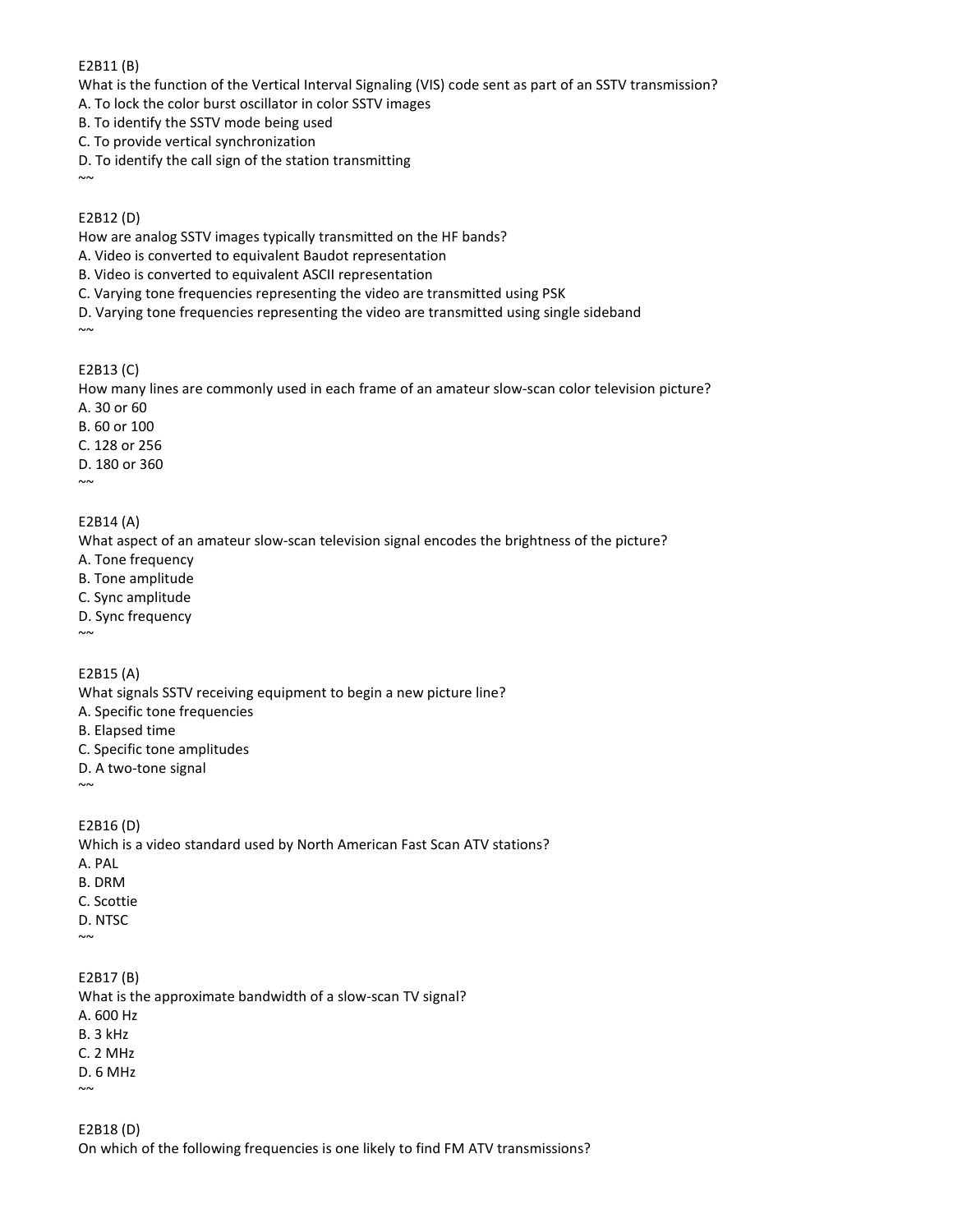A. 14.230 MHz B. 29.6 MHz C. 52.525 MHz D. 1255 MHz  $\sim$ 

#### E2B19 (C)

What special operating frequency restrictions are imposed on slow scan TV transmissions?

A. None; they are allowed on all amateur frequencies

B. They are restricted to 7.245 MHz, 14.245 MHz, 21.345 MHz, and 28.945 MHz

C. They are restricted to phone band segments and their bandwidth can be no greater than that of a voice signal of the same modulation type

D. They are not permitted above 54 MHz

 $\sim$ 

E2C Operating methods: contest and DX operating; remote operation techniques; Cabrillo format; QSLing; RF network connected systems

#### E2C01 (A)

Which of the following is true about contest operating?

A. Operators are permitted to make contacts even if they do not submit a log

B. Interference to other amateurs is unavoidable and therefore acceptable

C. It is mandatory to transmit the call sign of the station being worked as part of every transmission to that station

D. Every contest requires a signal report in the exchange

 $\sim$ 

#### E2C02 (A)

Which of the following best describes the term self-spotting in regards to HF contest operating?

A. The generally prohibited practice of posting one's own call sign and frequency on a spotting network

B. The acceptable practice of manually posting the call signs of stations on a spotting network

C. A manual technique for rapidly zero beating or tuning to a station's frequency before calling that station

D. An automatic method for rapidly zero beating or tuning to a station's frequency before calling that station  $\sim$ 

E2C03 (A)

From which of the following bands is amateur radio contesting generally excluded?

A. 30 m

B. 6 m

C. 2 m

D. 33 cm

 $\sim$ 

#### E2C04 (A)

What type of transmission is most often used for a ham radio mesh network?

A. Spread spectrum in the 2.4 GHz band

B. Multiple Frequency Shift Keying in the 10 GHz band

C. Store and forward on the 440 MHz band

D. Frequency division multiplex in the 24 GHz band

 $\sim$ 

#### E2C05 (B)

What is the function of a DX QSL Manager?

- A. To allocate frequencies for DXpeditions
- B. To handle the receiving and sending of confirmation cards for a DX station

C. To run a net to allow many stations to contact a rare DX station

D. To relay calls to and from a DX station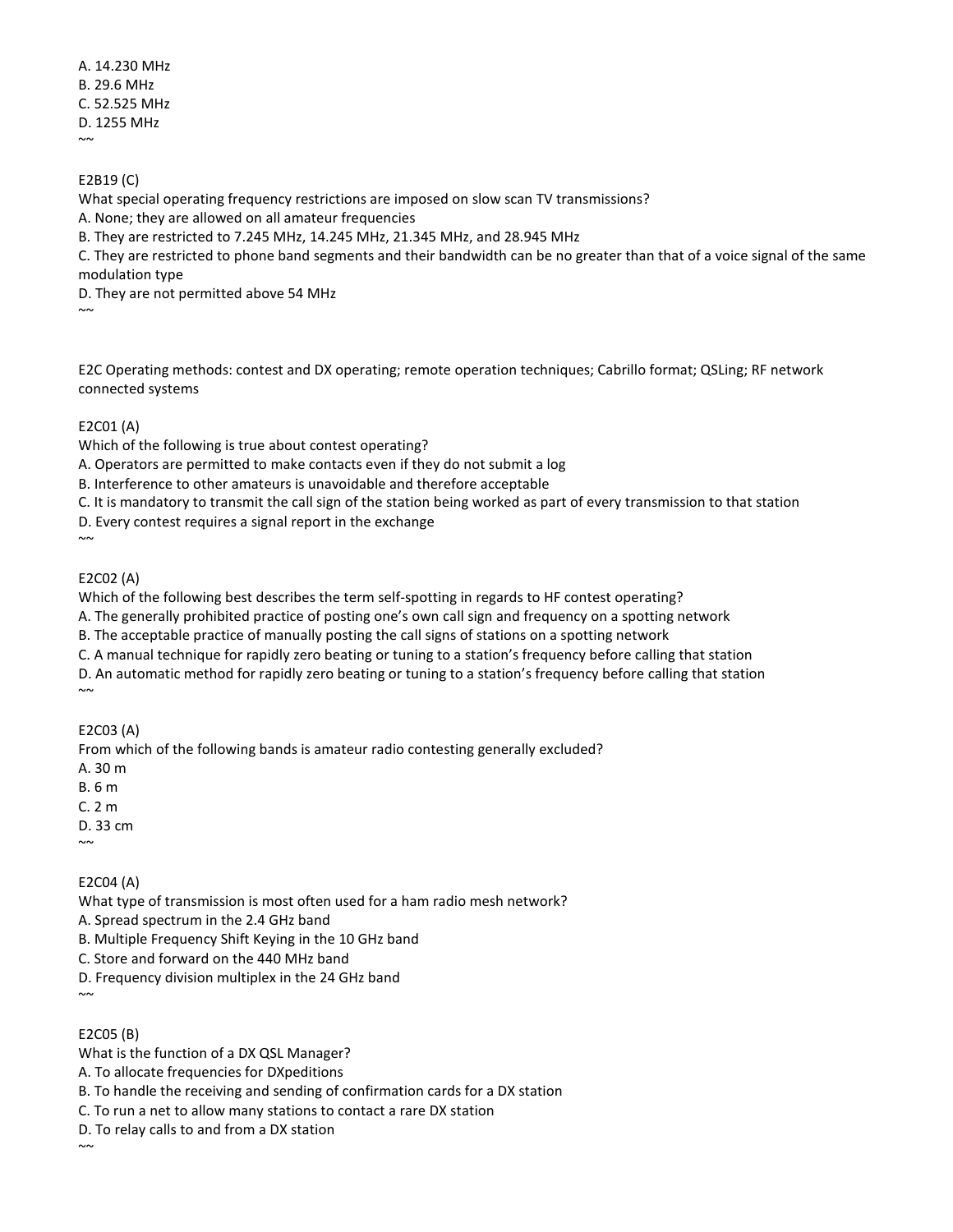### E2C06 (C)

During a VHF/UHF contest, in which band segment would you expect to find the highest level of activity?

A. At the top of each band, usually in a segment reserved for contests

B. In the middle of each band, usually on the national calling frequency

C. In the weak signal segment of the band, with most of the activity near the calling frequency

D. In the middle of the band, usually 25 kHz above the national calling frequency

### E2C07 (A)

 $\sim$ 

### What is the Cabrillo format?

A. A standard for submission of electronic contest logs

B. A method of exchanging information during a contest QSO

C. The most common set of contest rules

D. The rules of order for meetings between contest sponsors

 $\sim$ 

## E2C08 (B)

Which of the following contacts may be confirmed through the U.S. QSL bureau system?

A. Special event contacts between stations in the U.S.

B. Contacts between a U.S. station and a non-U.S. station

C. Repeater contacts between U.S. club members

D. Contacts using tactical call signs

 $\sim$ 

### E2C09 (C)

What type of equipment is commonly used to implement a ham radio mesh network?

A. A 2 meter VHF transceiver with a 1200 baud modem

B. An optical cable connection between the USB ports of 2 separate computers

C. A standard wireless router running custom software

D. A 440 MHz transceiver with a 9600 baud modem

 $~\sim~$ 

E2C10 (D)

Why might a DX station state that they are listening on another frequency?

A. Because the DX station may be transmitting on a frequency that is prohibited to some responding stations

B. To separate the calling stations from the DX station

C. To improve operating efficiency by reducing interference

D. All of these choices are correct

 $\sim$ 

# E2C11 (A)

How should you generally identify your station when attempting to contact a DX station during a contest or in a pileup?

A. Send your full call sign once or twice

B. Send only the last two letters of your call sign until you make contact

C. Send your full call sign and grid square

D. Send the call sign of the DX station three times, the words "this is", then your call sign three times  $\sim$ 

### E2C12 (B)

What might help to restore contact when DX signals become too weak to copy across an entire HF band a few hours after sunset?

A. Switch to a higher frequency HF band

B. Switch to a lower frequency HF band

C. Wait 90 minutes or so for the signal degradation to pass

D. Wait 24 hours before attempting another communication on the band

 $~\sim~$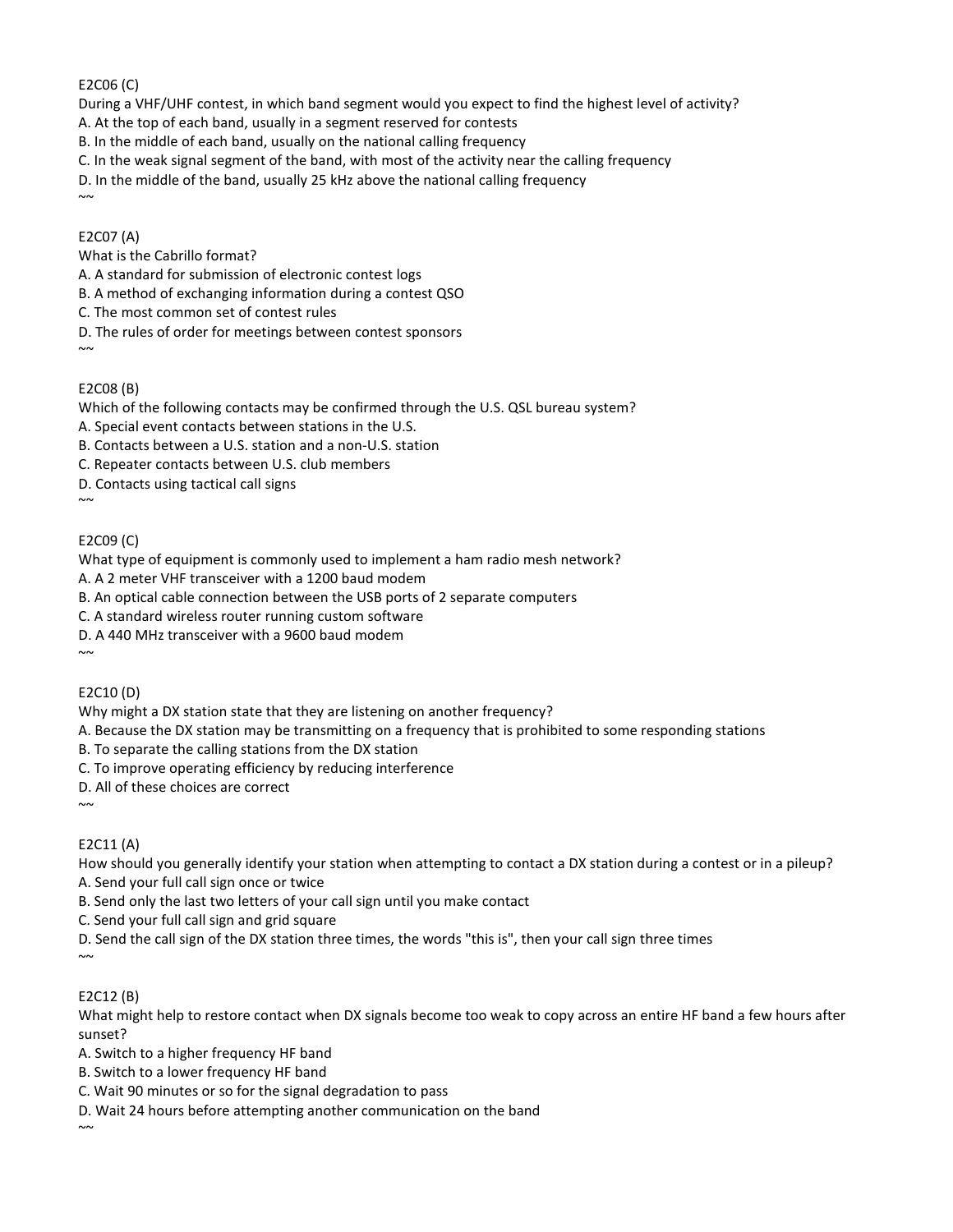#### E2C13 (D)

What indicator is required to be used by U.S.-licensed operators when operating a station via remote control where the transmitter is located in the U.S.?

- A. / followed by the USPS two letter abbreviation for the state in which the remote station is located
- B. /R# where # is the district of the remote station
- C. The ARRL section of the remote station
- D. No additional indicator is required

E2D Operating methods: VHF and UHF digital modes and procedures; APRS; EME procedures, meteor scatter procedures

### E2D01 (B)

 $\sim$ 

Which of the following digital modes is especially designed for use for meteor scatter signals?

A. WSPR

B. FSK441

C. Hellschreiber

D. APRS

 $\sim$ 

### E2D02 (D)

Which of the following is a good technique for making meteor scatter contacts?

A. 15 second timed transmission sequences with stations alternating based on location

B. Use of high speed CW or digital modes

C. Short transmission with rapidly repeated call signs and signal reports

D. All of these choices are correct

 $~\sim~$ 

E2D03 (D)

Which of the following digital modes is especially useful for EME communications?

A. FSK441 B. PACTOR III

C. Olivia

D. JT65

 $\sim$ 

E2D04 (C)

What is the purpose of digital store-and-forward functions on an Amateur Radio satellite?

A. To upload operational software for the transponder

B. To delay download of telemetry between satellites

C. To store digital messages in the satellite for later download by other stations

D. To relay messages between satellites

 $~\sim~$ 

E2D05 (B)

Which of the following techniques is normally used by low Earth orbiting digital satellites to relay messages around the world?

A. Digipeating

B. Store-and-forward

C. Multi-satellite relaying

D. Node hopping

E2D06 (A)

 $\sim$ 

Which of the following describes a method of establishing EME contacts?

A. Time synchronous transmissions alternately from each station

B. Storing and forwarding digital messages

C. Judging optimum transmission times by monitoring beacons reflected from the Moon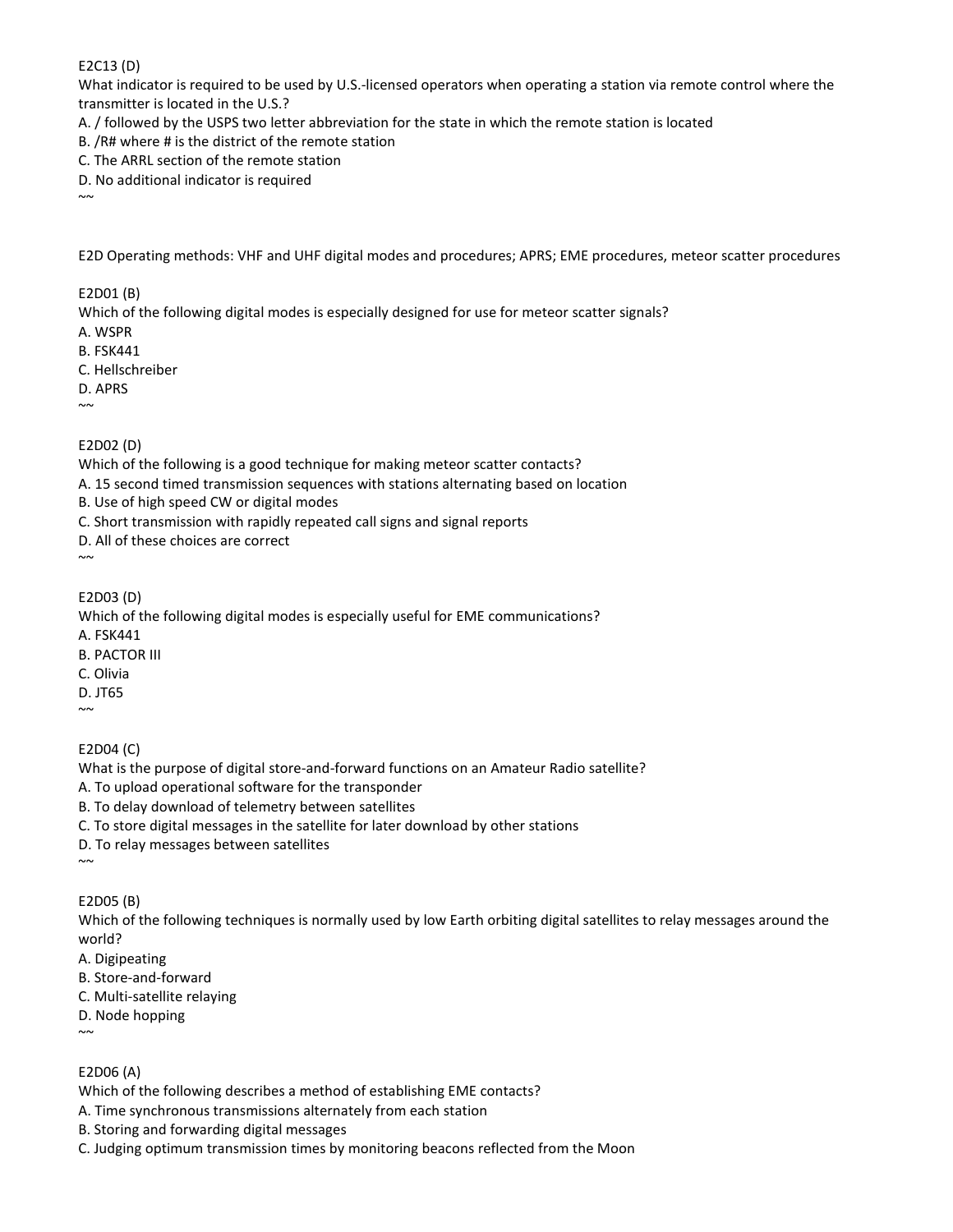D. High speed CW identification to avoid fading

E2D07 (C) What digital protocol is used by APRS? A. PACTOR B. 802.11 C. AX.25 D. AMTOR  $\sim$ 

E2D08 (A) What type of packet frame is used to transmit APRS beacon data? A. Unnumbered Information B. Disconnect C. Acknowledgement D. Connect  $\sim$ 

E2D09 (D)

 $~\sim~$ 

Which of these digital modes has the fastest data throughput under clear communication conditions? A. AMTOR B. 170 Hz shift, 45 baud RTTY C. PSK31 D. 300 baud packet  $\sim$ 

E2D10 (C)

How can an APRS station be used to help support a public service communications activity?

A. An APRS station with an emergency medical technician can automatically transmit medical data to the nearest hospital B. APRS stations with General Personnel Scanners can automatically relay the participant numbers and time as they pass the check points

C. An APRS station with a GPS unit can automatically transmit information to show a mobile station's position during the event

D. All of these choices are correct  $~\sim~$ 

E2D11 (D)

Which of the following data are used by the APRS network to communicate your location?

A. Polar coordinates

- B. Time and frequency
- C. Radio direction finding spectrum analysis
- D. Latitude and longitude
- $\sim$

# E2D12 (A)

How does JT65 improve EME communications?

A. It can decode signals many dB below the noise floor using FEC

- B. It controls the receiver to track Doppler shift
- C. It supplies signals to guide the antenna to track the Moon

D. All of these choices are correct  $\sim$ 

E2D13 (A) What type of modulation is used for JT65 contacts? A. Multi-tone AFSK B. PSK C. RTTY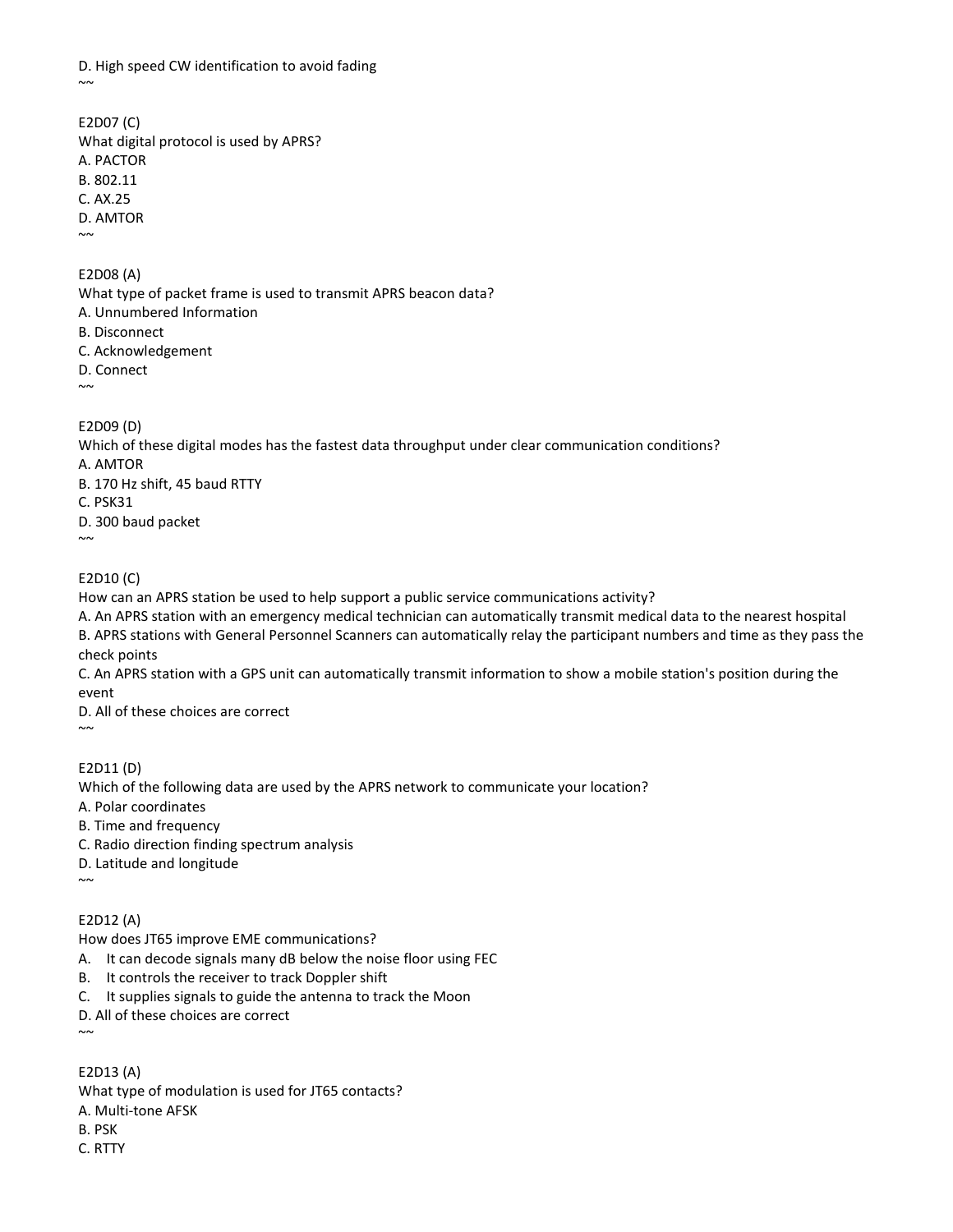D. IEEE 802.11

 $~\sim~$ 

E2D14 (B) What is one advantage of using JT65 coding? A. Uses only a 65 Hz bandwidth B. The ability to decode signals which have a very low signal to noise ratio C. Easily copied by ear if necessary D. Permits fast-scan TV transmissions over narrow bandwidth  $\sim$ 

E2E Operating methods: operating HF digital modes

E2E01 (B)

Which type of modulation is common for data emissions below 30 MHz? A. DTMF tones modulating an FM signal B. FSK C. Pulse modulation D. Spread spectrum  $~\sim~$ 

E2E02 (A)

What do the letters FEC mean as they relate to digital operation? A. Forward Error Correction B. First Error Correction C. Fatal Error Correction D. Final Error Correction  $\sim$ 

E2E03 (C) How is the timing of JT65 contacts organized? A. By exchanging ACK/NAK packets B. Stations take turns on alternate days C. Alternating transmissions at 1 minute intervals D. It depends on the lunar phase  $\sim$ 

E2E04 (A)

What is indicated when one of the ellipses in an FSK crossed-ellipse display suddenly disappears? A. Selective fading has occurred B. One of the signal filters is saturated C. The receiver has drifted 5 kHz from the desired receive frequency D. The mark and space signal have been inverted  $\sim$ 

E2E05 (A) Which type of digital mode does not support keyboard-to-keyboard operation? A. Winlink B. RTTY C. PSK31 D. MFSK  $\sim$ 

E2E06 (C) What is the most common data rate used for HF packet? A. 48 baud B. 110 baud C. 300 baud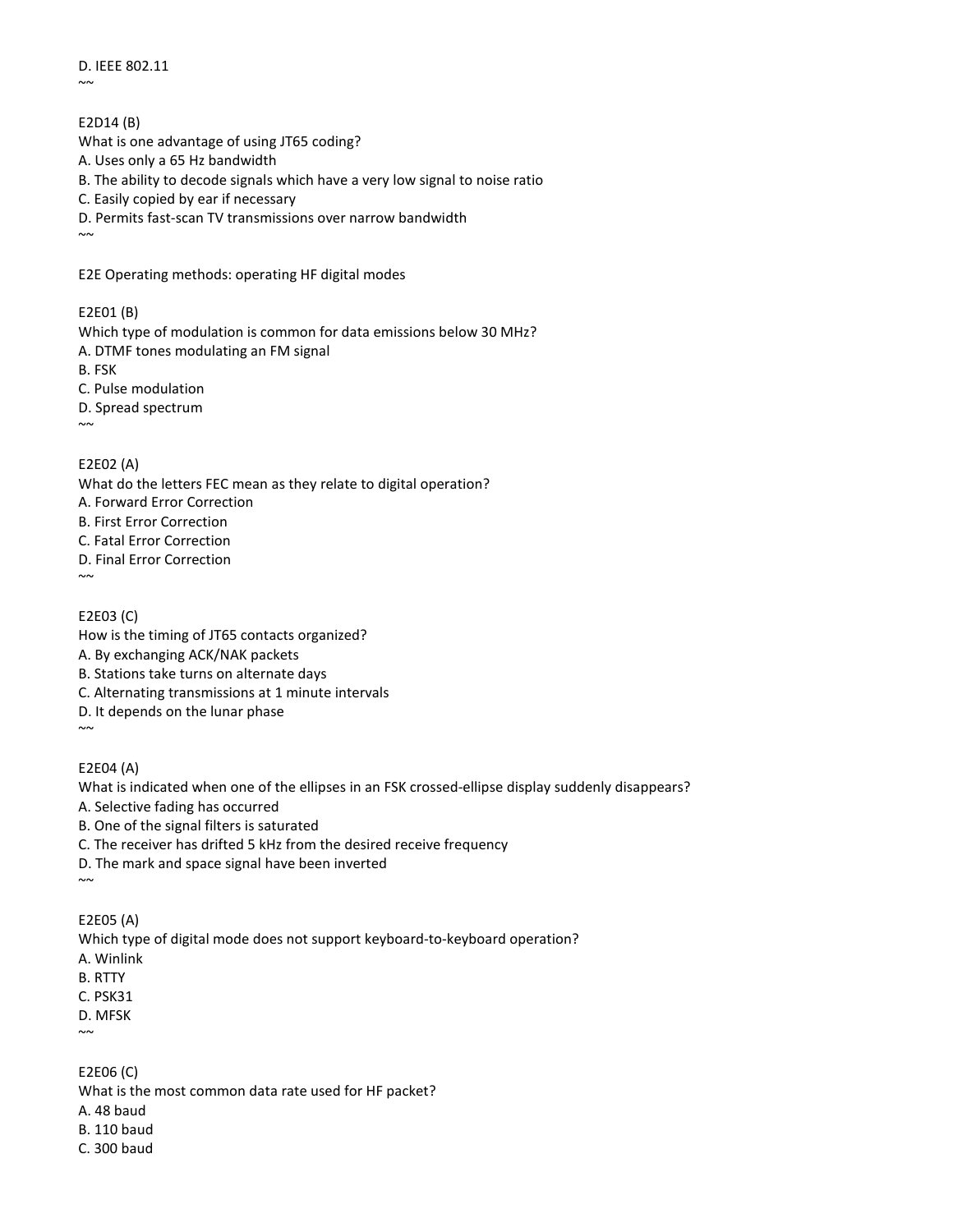D. 1200 baud

 $~\sim~$ 

E2E07 (B) What is the typical bandwidth of a properly modulated MFSK16 signal? A. 31 Hz B. 316 Hz C. 550 Hz D. 2.16 kHz

 $\sim$ 

E2E08 (B)

Which of the following HF digital modes can be used to transfer binary files? A. Hellschreiber B. PACTOR C. RTTY D. AMTOR

 $\sim$ 

### E2E09 (D)

Which of the following HF digital modes uses variable-length coding for bandwidth efficiency? A. RTTY B. PACTOR C. MT63 D. PSK31

 $\sim$ 

E2E10 (C) Which of these digital modes has the narrowest bandwidth? A. MFSK16 B. 170 Hz shift, 45 baud RTTY C. PSK31 D. 300-baud packet  $~\sim~$ 

### E2E11 (A)

What is the difference between direct FSK and audio FSK? A. Direct FSK applies the data signal to the transmitter VFO B. Audio FSK has a superior frequency response C. Direct FSK uses a DC-coupled data connection D. Audio FSK can be performed anywhere in the transmit chain  $\sim$ 

E2E12 (C) Which type of control is used by stations using the Automatic Link Enable (ALE) protocol? A. Local B. Remote C. Automatic D. ALE can use any type of control  $\sim$ 

### E2E13 (D)

Which of the following is a possible reason that attempts to initiate contact with a digital station on a clear frequency are unsuccessful?

A. Your transmit frequency is incorrect

- B. The protocol version you are using is not supported by the digital station
- C. Another station you are unable to hear is using the frequency
- D. All of these choices are correct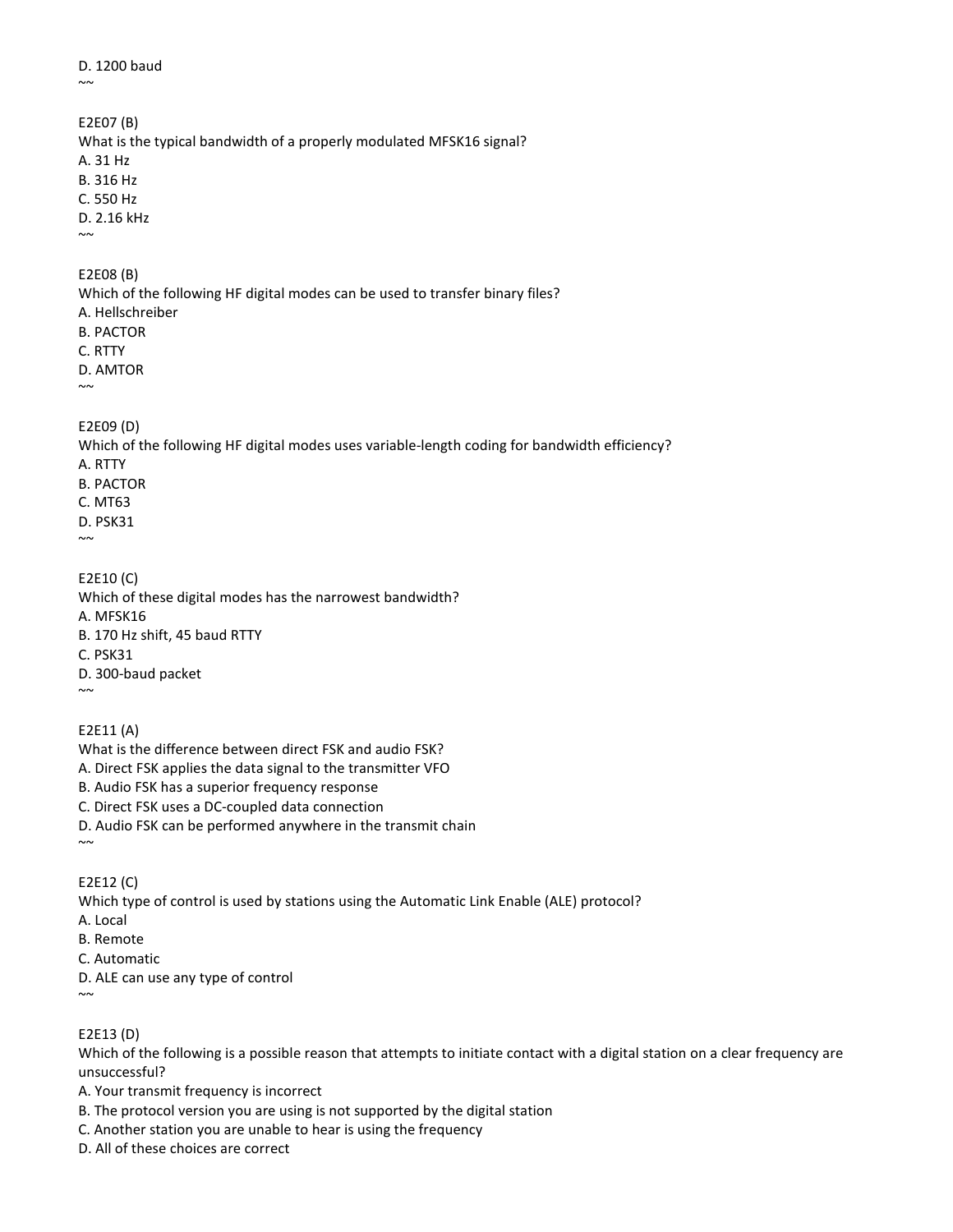#### SUBELEMENT E3 - RADIO WAVE PROPAGATION [3 Exam Questions - 3 Groups]

E3A Electromagnetic waves; Earth-Moon-Earth communications; meteor scatter; microwave tropospheric and scatter propagation; aurora propagation

E3A01 (D)

 $~\sim~$ 

What is the approximate maximum separation measured along the surface of the Earth between two stations communicating by Moon bounce?

A. 500 miles, if the Moon is at perigee

B. 2000 miles, if the Moon is at apogee

C. 5000 miles, if the Moon is at perigee

D. 12,000 miles, if the Moon is visible by both stations

#### E3A02 (B)

 $\sim$ 

What characterizes libration fading of an EME signal? A. A slow change in the pitch of the CW signal B. A fluttery irregular fading C. A gradual loss of signal as the Sun rises D. The returning echo is several hertz lower in frequency than the transmitted signal  $\sim$ 

E3A03 (A)

When scheduling EME contacts, which of these conditions will generally result in the least path loss?

A. When the Moon is at perigee

B. When the Moon is full

C. When the Moon is at apogee

D. When the MUF is above 30 MHz

 $\sim$ 

E3A04 (D)

What do Hepburn maps predict?

A. Sporadic E propagation

B. Locations of auroral reflecting zones

C. Likelihood of rain-scatter along cold or warm fronts

D. Probability of tropospheric propagation

E3A05 (C)

 $\sim$ 

Tropospheric propagation of microwave signals often occurs along what weather related structure?

A. Gray-line

B. Lightning discharges

C. Warm and cold fronts

D. Sprites and jets

 $\sim$ 

E3A06 (C)

Which of the following is required for microwave propagation via rain scatter?

A. Rain droplets must be electrically charged

B. Rain droplets must be within the E layer

C. The rain must be within radio range of both stations

D. All of these choices are correct

 $\sim$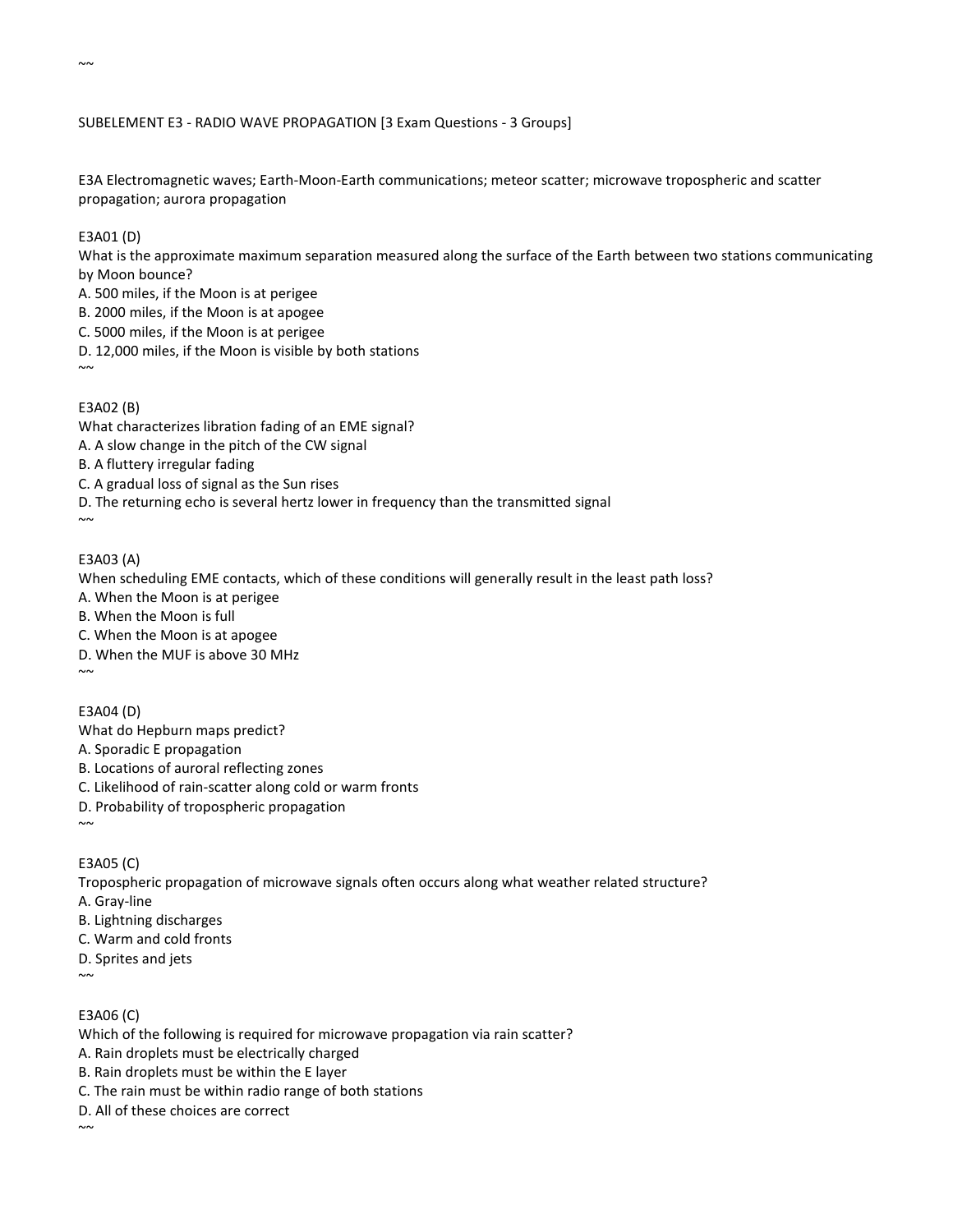#### E3A07 (C)

Atmospheric ducts capable of propagating microwave signals often form over what geographic feature?

- A. Mountain ranges
- B. Forests
- C. Bodies of water
- D. Urban areas
- $~\sim~$

### E3A08 (A)

When a meteor strikes the Earth's atmosphere, a cylindrical region of free electrons is formed at what layer of the ionosphere?

- A. The E layer
- B. The F1 layer
- C. The F2 layer
- D. The D layer
- $\sim$

# E3A09 (C)

Which of the following frequency range is most suited for meteor scatter communications? A. 1.8 MHz - 1.9 MHz B. 10 MHz - 14 MHz C. 28 MHz - 148 MHz D. 220 MHz - 450 MHz  $~\sim~$ 

### E3A10 (B)

Which type of atmospheric structure can create a path for microwave propagation?

- A. The jet stream
- B. Temperature inversion
- C. Wind shear
- D. Dust devil
- $\sim$

E3A11 (B)

What is a typical range for tropospheric propagation of microwave signals?

- A. 10 miles to 50 miles
- B. 100 miles to 300 miles
- C. 1200 miles
- D. 2500 miles
- $\sim$

E3A12 (C)

What is the cause of auroral activity?

A. The interaction in the F2 layer between the solar wind and the Van Allen belt

B. A low sunspot level combined with tropospheric ducting

- C. The interaction in the E layer of charged particles from the Sun with the Earth's magnetic field
- D. Meteor showers concentrated in the extreme northern and southern latitudes
- $\sim$

### E3A13 (A)

Which emission mode is best for aurora propagation? A. CW

- B. SSB
- C. FM
- D. RTTY
- $\sim$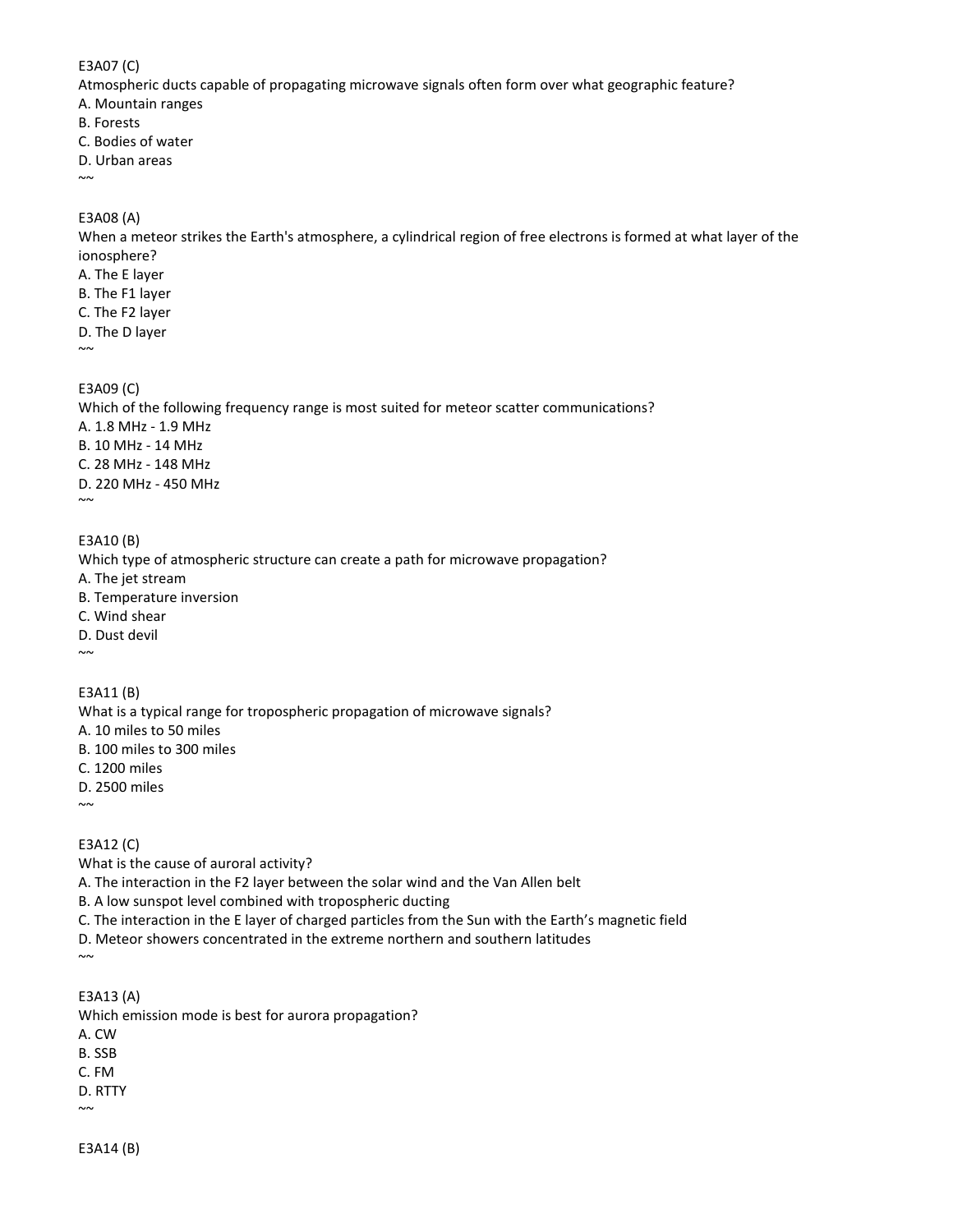From the contiguous 48 states, in which approximate direction should an antenna be pointed to take maximum advantage of aurora propagation?

- A. South
- B. North
- C. East
- D. West
- $\sim$

### E3A15 (C)

What is an electromagnetic wave?

A. A wave of alternating current, in the core of an electromagnet

- B. A wave consisting of two electric fields at parallel right angles to each other
- C. A wave consisting of an electric field and a magnetic field oscillating at right angles to each other
- D. A wave consisting of two magnetic fields at right angles to each other
- $\sim$

### E3A16 (D)

Which of the following best describes electromagnetic waves traveling in free space?

A. Electric and magnetic fields become aligned as they travel

B. The energy propagates through a medium with a high refractive index

C. The waves are reflected by the ionosphere and return to their source

D. Changing electric and magnetic fields propagate the energy

 $\sim$ 

 $~\sim~$ 

### E3A17 (B)

What is meant by circularly polarized electromagnetic waves?

A. Waves with an electric field bent into a circular shape

B. Waves with a rotating electric field

C. Waves that circle the Earth

D. Waves produced by a loop antenna

E3B Transequatorial propagation; long path; gray-line; multi-path; ordinary and extraordinary waves; chordal hop, sporadic E mechanisms

### E3B01 (A)

What is transequatorial propagation?

A. Propagation between two mid-latitude points at approximately the same distance north and south of the magnetic equator

B. Propagation between any two points located on the magnetic equator

C. Propagation between two continents by way of ducts along the magnetic equator

D. Propagation between two stations at the same latitude

 $\sim$ 

### E3B02 (C)

What is the approximate maximum range for signals using transequatorial propagation?

A. 1000 miles

B. 2500 miles

C. 5000 miles

D. 7500 miles

 $\sim$ 

E3B03 (C)

What is the best time of day for transequatorial propagation?

A. Morning

B. Noon

C. Afternoon or early evening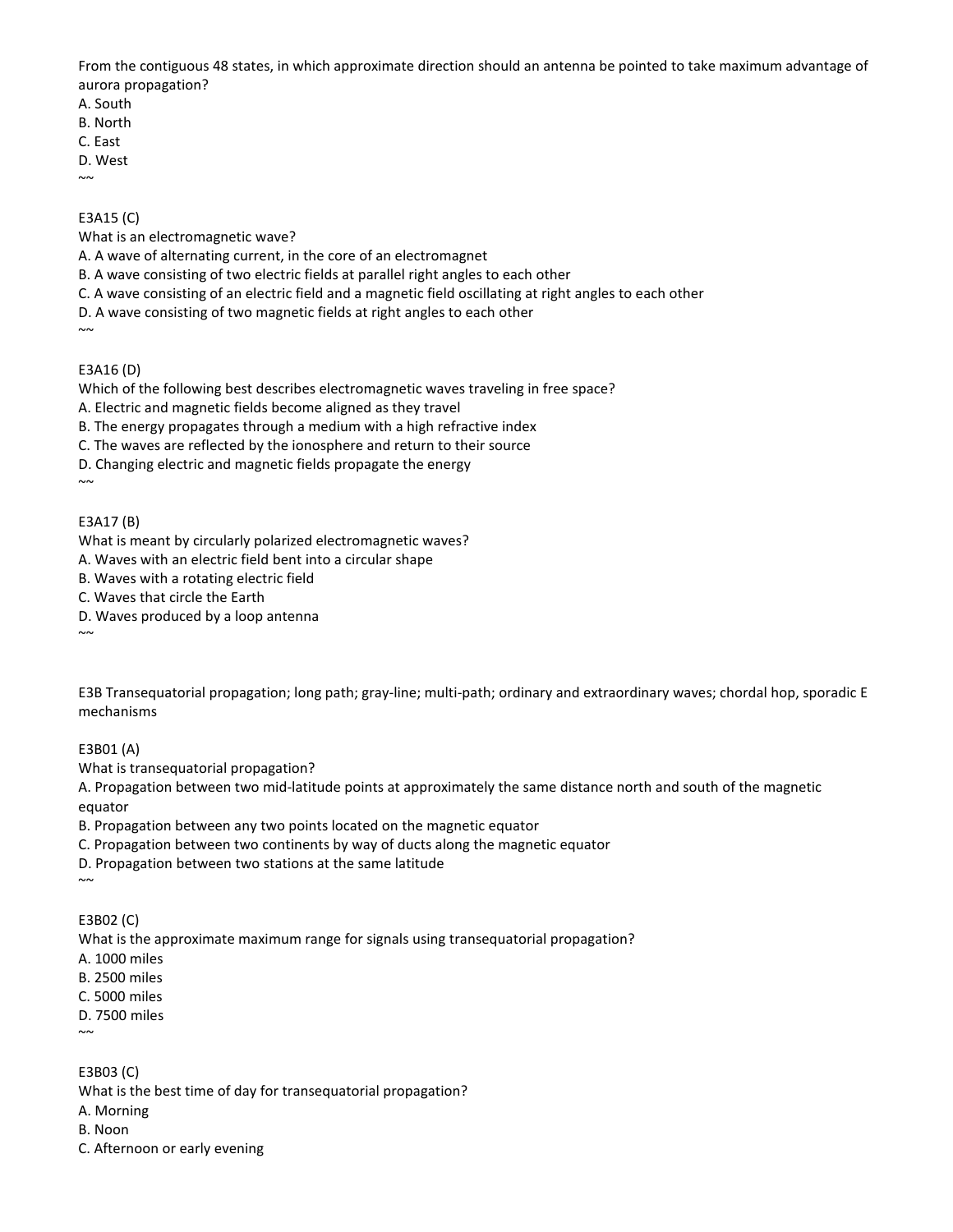D. Late at night

 $\sim$ 

E3B04 (B)

What is meant by the terms extraordinary and ordinary waves?

A. Extraordinary waves describe rare long skip propagation compared to ordinary waves which travel shorter distances

B. Independent waves created in the ionosphere that are elliptically polarized

C. Long path and short path waves

D. Refracted rays and reflected waves

 $\sim$ 

E3B05 (C)

Which amateur bands typically support long-path propagation?

A. 160 meters to 40 meters

B. 30 meters to 10 meters

C. 160 meters to 10 meters

D. 6 meters to 2 meters

 $\sim$ 

### E3B06 (B)

Which of the following amateur bands most frequently provides long-path propagation?

A. 80 meters

B. 20 meters

C. 10 meters

D. 6 meters

 $\sim$ 

E3B07 (D)

Which of the following could account for hearing an echo on the received signal of a distant station?

A. High D layer absorption

B. Meteor scatter

C. Transmit frequency is higher than the MUF

D. Receipt of a signal by more than one path

E3B08 (D)

 $~\sim~$ 

What type of HF propagation is probably occurring if radio signals travel along the terminator between daylight and darkness?

A. Transequatorial

B. Sporadic-E

C. Long-path

D. Gray-line

 $~\sim~$ 

E3B09 (A)

At what time of year is Sporadic E propagation most likely to occur?

A. Around the solstices, especially the summer solstice

B. Around the solstices, especially the winter solstice

C. Around the equinoxes, especially the spring equinox

D. Around the equinoxes, especially the fall equinox

 $\sim$ 

E3B10 (B)

What is the cause of gray-line propagation?

A. At midday, the Sun super heats the ionosphere causing increased refraction of radio waves

B. At twilight and sunrise, D-layer absorption is low while E-layer and F-layer propagation remains high

C. In darkness, solar absorption drops greatly while atmospheric ionization remains steady

D. At mid-afternoon, the Sun heats the ionosphere decreasing radio wave refraction and the MUF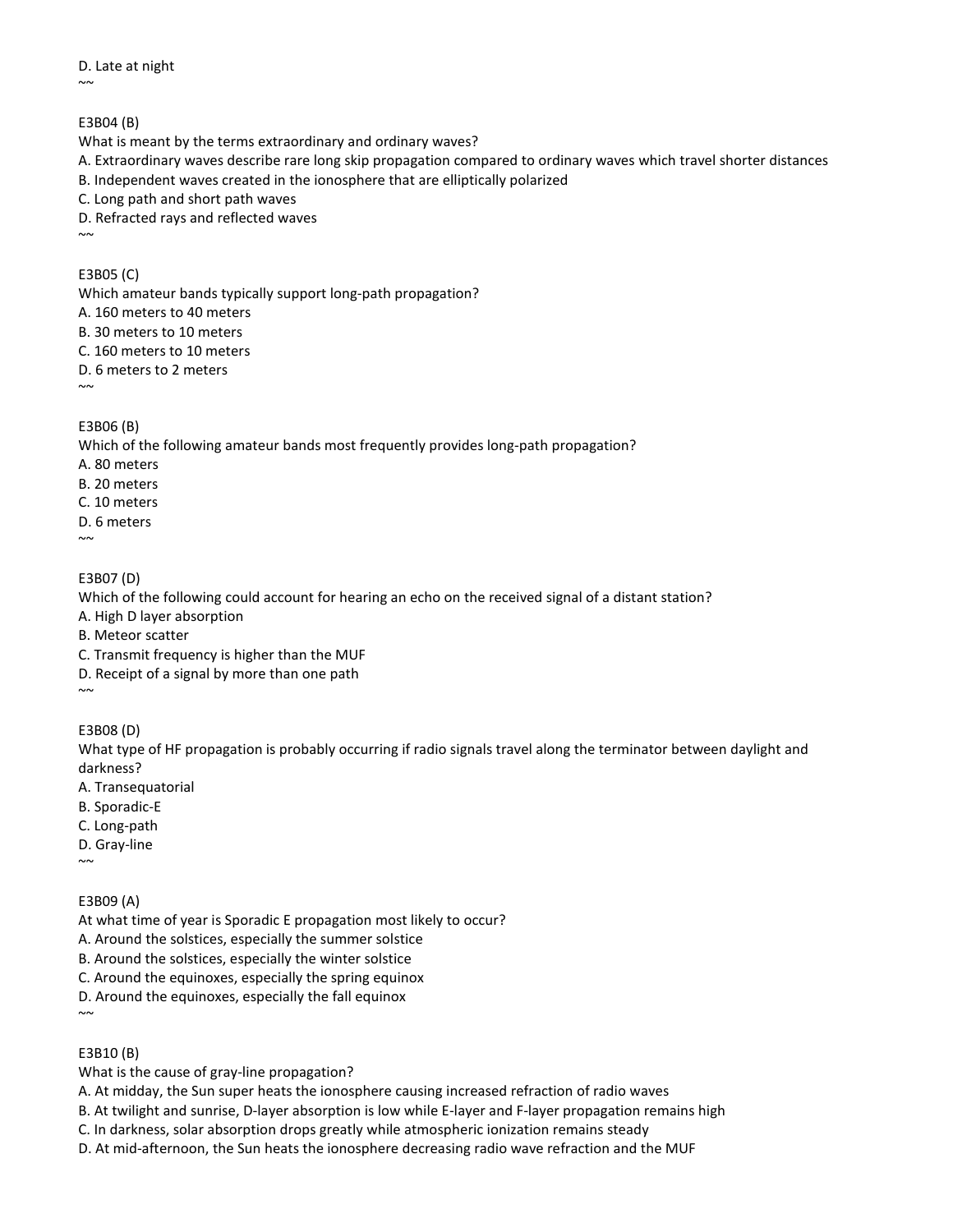$~\sim~$ 

#### E3B11 (D)

At what time of day is Sporadic-E propagation most likely to occur?

- A. Around sunset
- B. Around sunrise
- C. Early evening
- D. Any time

 $~\sim~$ 

# E3B12 (B)

What is the primary characteristic of chordal hop propagation?

- A. Propagation away from the great circle bearing between stations
- B. Successive ionospheric reflections without an intermediate reflection from the ground
- C. Propagation across the geomagnetic equator
- D. Signals reflected back toward the transmitting station

 $\sim$ 

### E3B13 (A)

Why is chordal hop propagation desirable?

- A. The signal experiences less loss along the path compared to normal skip propagation
- B. The MUF for chordal hop propagation is much lower than for normal skip propagation
- C. Atmospheric noise is lower in the direction of chordal hop propagation
- D. Signals travel faster along ionospheric chords

### E3B14 (C)

 $~\sim~$ 

What happens to linearly polarized radio waves that split into ordinary and extraordinary waves in the ionosphere?

- A. They are bent toward the magnetic poles
- B. Their polarization is randomly modified
- C. They become elliptically polarized
- D. They become phase-locked

 $\sim$ 

E3C Radio-path horizon; less common propagation modes; propagation prediction techniques and modeling; space weather parameters and amateur radio

#### E3C01 (B)

What does the term ray tracing describe in regard to radio communications?

- A. The process in which an electronic display presents a pattern
- B. Modeling a radio wave's path through the ionosphere
- C. Determining the radiation pattern from an array of antennas
- D. Evaluating high voltage sources for X-Rays

# $\sim$

### E3C02 (A)

- What is indicated by a rising A or K index?
- A. Increasing disruption of the geomagnetic field
- B. Decreasing disruption of the geomagnetic field
- C. Higher levels of solar UV radiation
- D. An increase in the critical frequency  $~\sim~$

E3C03 (B)

Which of the following signal paths is most likely to experience high levels of absorption when the A index or K index is elevated?

A. Transequatorial propagation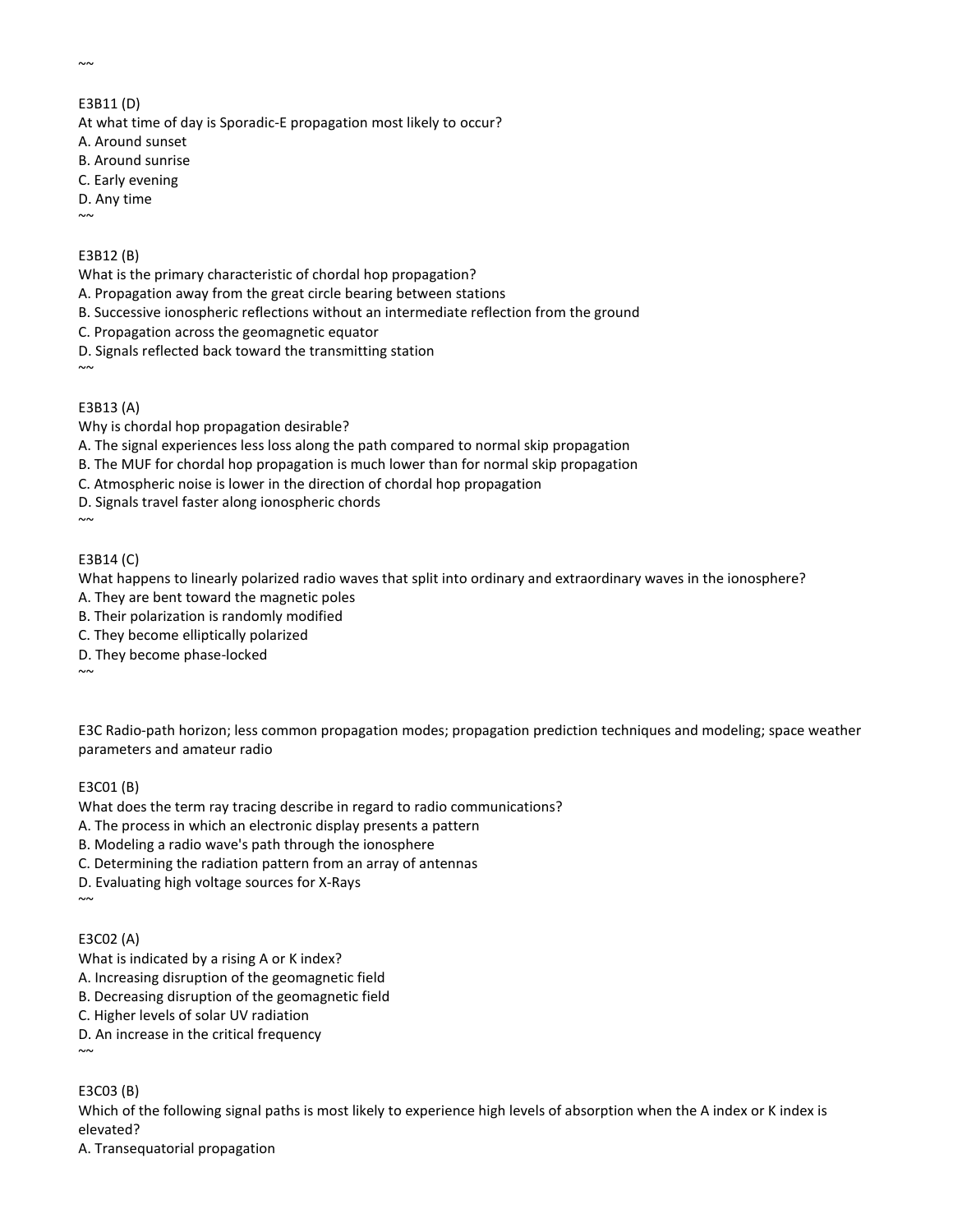B. Polar paths C. Sporadic-E D. NVIS  $\sim$ 

E3C04 (C) What does the value of Bz (B sub Z) represent? A. Geomagnetic field stability B. Critical frequency for vertical transmissions C. Direction and strength of the interplanetary magnetic field

- D. Duration of long-delayed echoes
- $\sim$

E3C05 (A)

What orientation of Bz (B sub z) increases the likelihood that incoming particles from the Sun will cause disturbed conditions?

- A. Southward B. Northward
- C. Eastward
- D. Westward
- $\sim$

E3C06 (A)

By how much does the VHF/UHF radio horizon distance exceed the geometric horizon?

- A. By approximately 15 percent of the distance
- B. By approximately twice the distance
- C. By approximately 50 percent of the distance
- D. By approximately four times the distance
- E3C07 (D)

 $\sim\!\sim$ 

Which of the following descriptors indicates the greatest solar flare intensity?

- A. Class A
- B. Class B
- C. Class M
- D. Class X

 $~\sim~$ 

E3C08 (A)

What does the space weather term G5 mean? A. An extreme geomagnetic storm B. Very low solar activity C. Moderate solar wind D. Waning sunspot numbers

 $\sim$ 

E3C09 (C)

How does the intensity of an X3 flare compare to that of an X2 flare?

A. 10 percent greater

B. 50 percent greater

C. Twice as great

D. Four times as great

 $\sim$ 

E3C10 (B)

What does the 304A solar parameter measure?

A. The ratio of X-Ray flux to radio flux, correlated to sunspot number

B. UV emissions at 304 angstroms, correlated to solar flux index

C. The solar wind velocity at 304 degrees from the solar equator, correlated to solar activity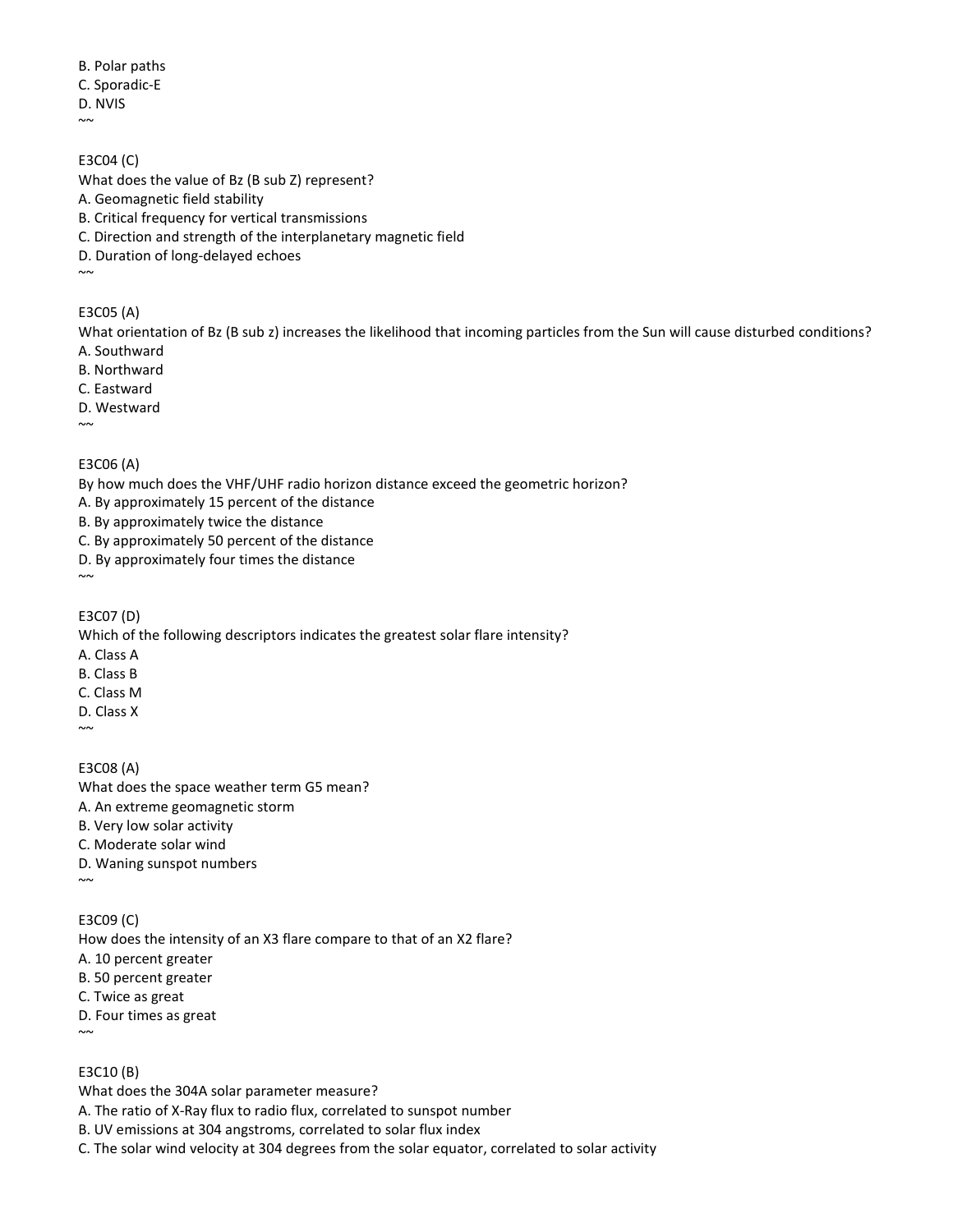D. The solar emission at 304 GHz, correlated to X-Ray flare levels  $~\sim~$ 

E3C11 (C) What does VOACAP software model? A. AC voltage and impedance B. VHF radio propagation C. HF propagation D. AC current and impedance  $\sim$ 

E3C12 (C) How does the maximum distance of ground-wave propagation change when the signal frequency is increased?

A. It stays the same B. It increases C. It decreases D. It peaks at roughly 14 MHz

 $\sim$ 

### E3C13 (A)

What type of polarization is best for ground-wave propagation?

A. Vertical

B. Horizontal

C. Circular

D. Elliptical

 $\sim\sim$ 

 $~\sim~$ 

### E3C14 (D)

Why does the radio-path horizon distance exceed the geometric horizon?

A. E-region skip

B. D-region skip

C. Downward bending due to aurora refraction

D. Downward bending due to density variations in the atmosphere

E3C15 (B)

What might a sudden rise in radio background noise indicate?

A. A meteor ping

B. A solar flare has occurred

C. Increased transequatorial propagation likely

D. Long-path propagation is occurring

 $\sim$ 

SUBELEMENT E4 - AMATEUR PRACTICES [5 Exam Questions - 5 Groups]

E4A Test equipment: analog and digital instruments; spectrum and network analyzers, antenna analyzers; oscilloscopes; RF measurements; computer aided measurements

E4A01 (C)

Which of the following parameters determines the bandwidth of a digital or computer-based oscilloscope?

A. Input capacitance

B. Input impedance

C. Sampling rate

D. Sample resolution  $~\sim~$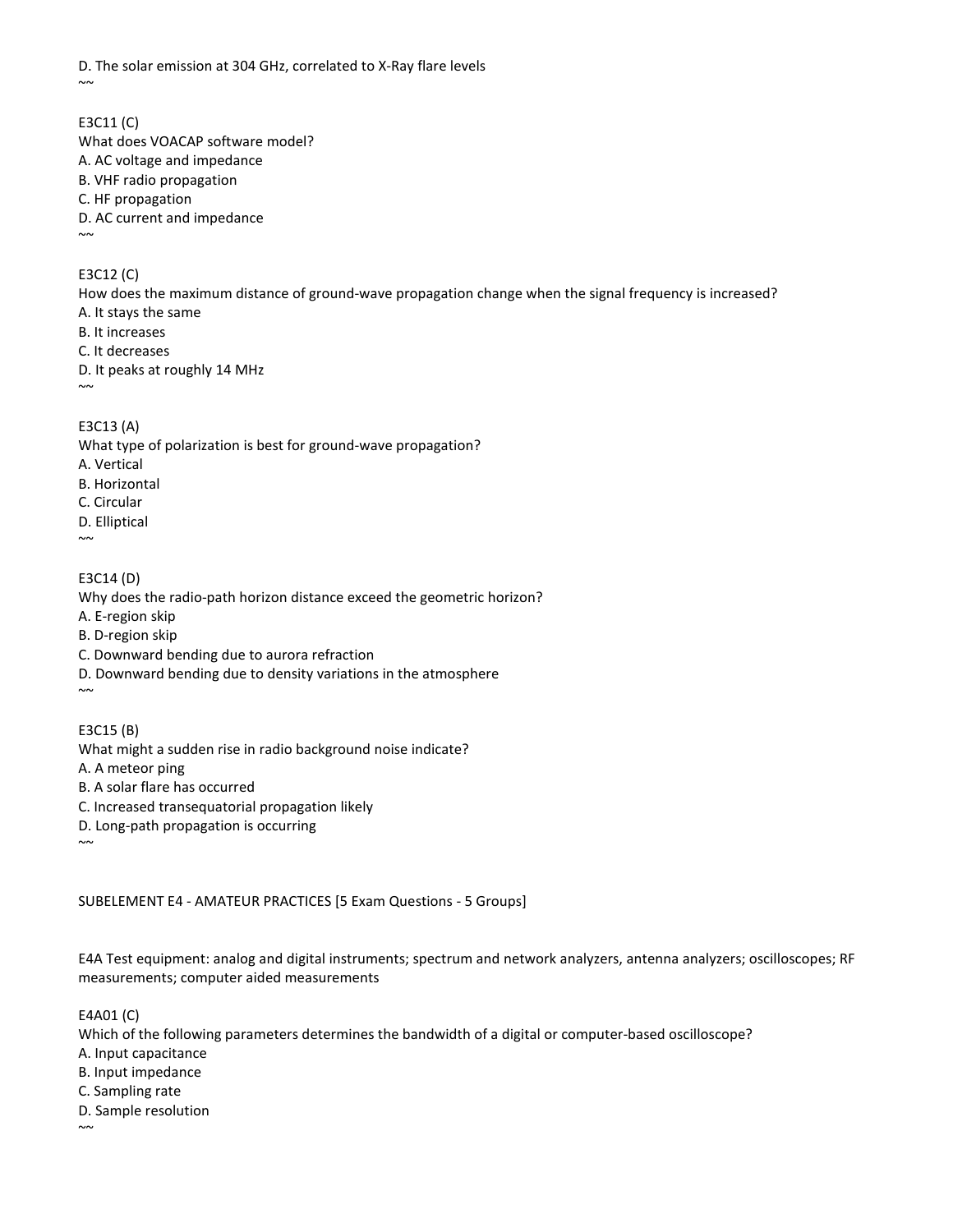E4A02 (B)

Which of the following parameters would a spectrum analyzer display on the vertical and horizontal axes?

A. RF amplitude and time

- B. RF amplitude and frequency
- C. SWR and frequency
- D. SWR and time
- $\sim$

### E4A03 (B)

Which of the following test instruments is used to display spurious signals and/or intermodulation distortion products in an SSB transmitter?

- A. A wattmeter
- B. A spectrum analyzer
- C. A logic analyzer
- D. A time-domain reflectometer
- $\sim$

E4A04 (A)

- What determines the upper frequency limit for a computer soundcard-based oscilloscope program?
- A. Analog-to-digital conversion speed of the soundcard
- B. Amount of memory on the soundcard
- C. Q of the interface of the interface circuit
- D. All of these choices are correct

 $~\sim~$ 

### E4A05 (D)

- What might be an advantage of a digital vs an analog oscilloscope?
- A. Automatic amplitude and frequency numerical readout
- B. Storage of traces for future reference
- C. Manipulation of time base after trace capture
- D. All of these choices are correct

 $\sim$ 

### E4A06 (A)

What is the effect of aliasing in a digital or computer-based oscilloscope?

- A. False signals are displayed
- B. All signals will have a DC offset
- C. Calibration of the vertical scale is no longer valid
- D. False triggering occurs
- $\sim$

# E4A07 (B)

Which of the following is an advantage of using an antenna analyzer compared to an SWR bridge to measure antenna SWR?

A. Antenna analyzers automatically tune your antenna for resonance

B. Antenna analyzers do not need an external RF source

C. Antenna analyzers display a time-varying representation of the modulation envelope

D. All of these choices are correct

 $~\sim~$ 

### E4A08 (D)

Which of the following instruments would be best for measuring the SWR of a beam antenna? A. A spectrum analyzer B. A Q meter C. An ohmmeter D. An antenna analyzer  $\sim$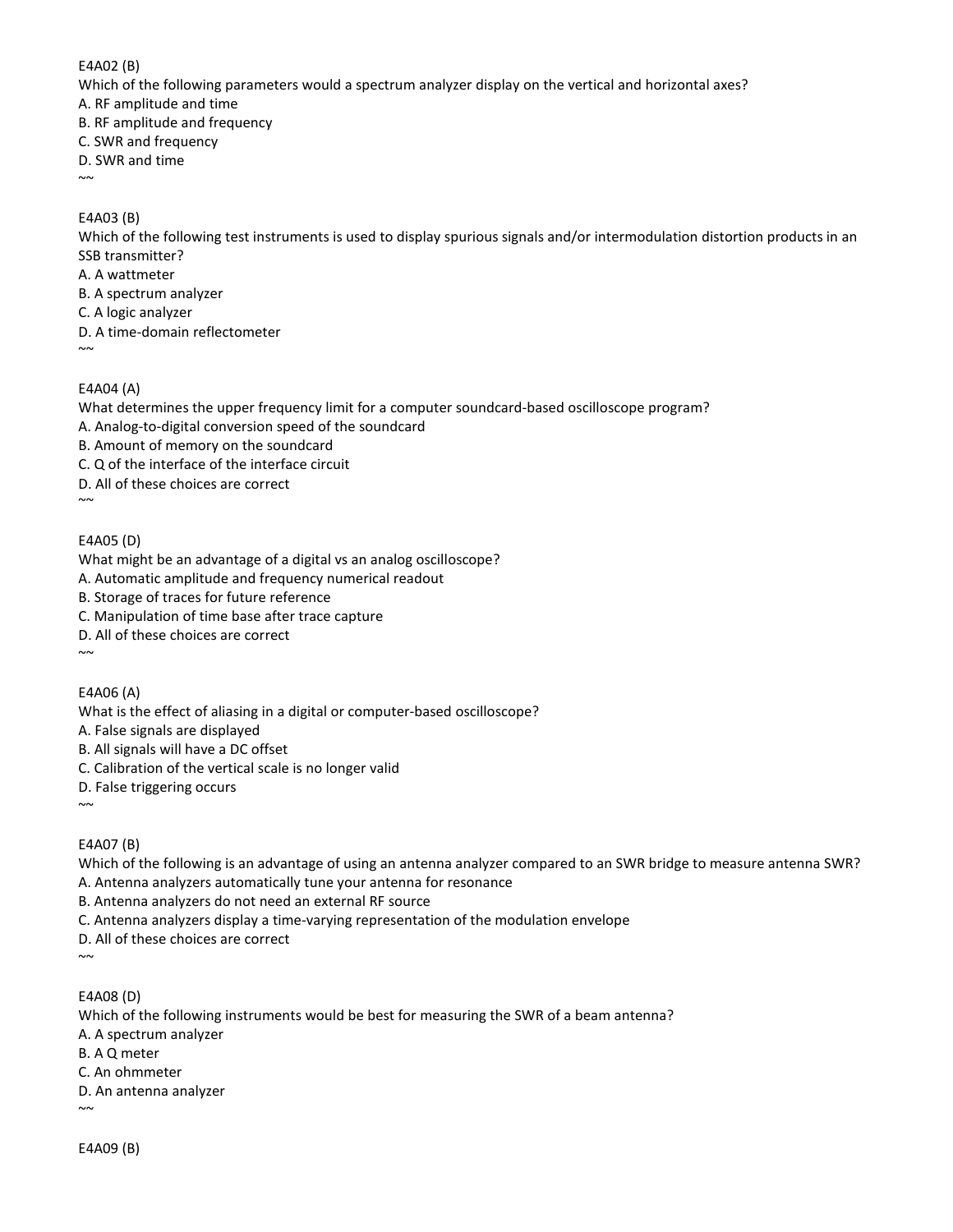When using a computer's soundcard input to digitize signals, what is the highest frequency signal that can be digitized without aliasing?

A. The same as the sample rate

- B. One-half the sample rate
- C. One-tenth the sample rate
- D. It depends on how the data is stored internally

 $~\sim~$ 

### E4A10 (D)

Which of the following displays multiple digital signal states simultaneously?

- A. Network analyzer
- B. Bit error rate tester
- C. Modulation monitor
- D. Logic analyzer
- $\sim\!\sim$

### E4A11 (A)

Which of the following is good practice when using an oscilloscope probe?

- A. Keep the signal ground connection of the probe as short as possible
- B. Never use a high impedance probe to measure a low impedance circuit
- C. Never use a DC-coupled probe to measure an AC circuit
- D. All of these choices are correct
- $\sim$

### E4A12 (B)

Which of the following procedures is an important precaution to follow when connecting a spectrum analyzer to a transmitter output?

A. Use high quality double shielded coaxial cables to reduce signal losses

B. Attenuate the transmitter output going to the spectrum analyzer

C. Match the antenna to the load

D. All of these choices are correct

 $~\sim~$ 

### E4A13 (A)

How is the compensation of an oscilloscope probe typically adjusted?

A. A square wave is displayed and the probe is adjusted until the horizontal portions of the displayed wave are as nearly flat as possible

B. A high frequency sine wave is displayed and the probe is adjusted for maximum amplitude

C. A frequency standard is displayed and the probe is adjusted until the deflection time is accurate

D. A DC voltage standard is displayed and the probe is adjusted until the displayed voltage is accurate

### E4A14 (D)

 $\sim$ 

 $\sim$ 

 $~\sim~$ 

What is the purpose of the prescaler function on a frequency counter?

A. It amplifies low level signals for more accurate counting

B. It multiplies a higher frequency signal so a low-frequency counter can display the operating frequency

C. It prevents oscillation in a low-frequency counter circuit

D. It divides a higher frequency signal so a low-frequency counter can display the input frequency

### E4A15 (C)

What is an advantage of a period-measuring frequency counter over a direct-count type?

A. It can run on battery power for remote measurements

B. It does not require an expensive high-precision time base

C. It provides improved resolution of low-frequency signals within a comparable time period

D. It can directly measure the modulation index of an FM transmitter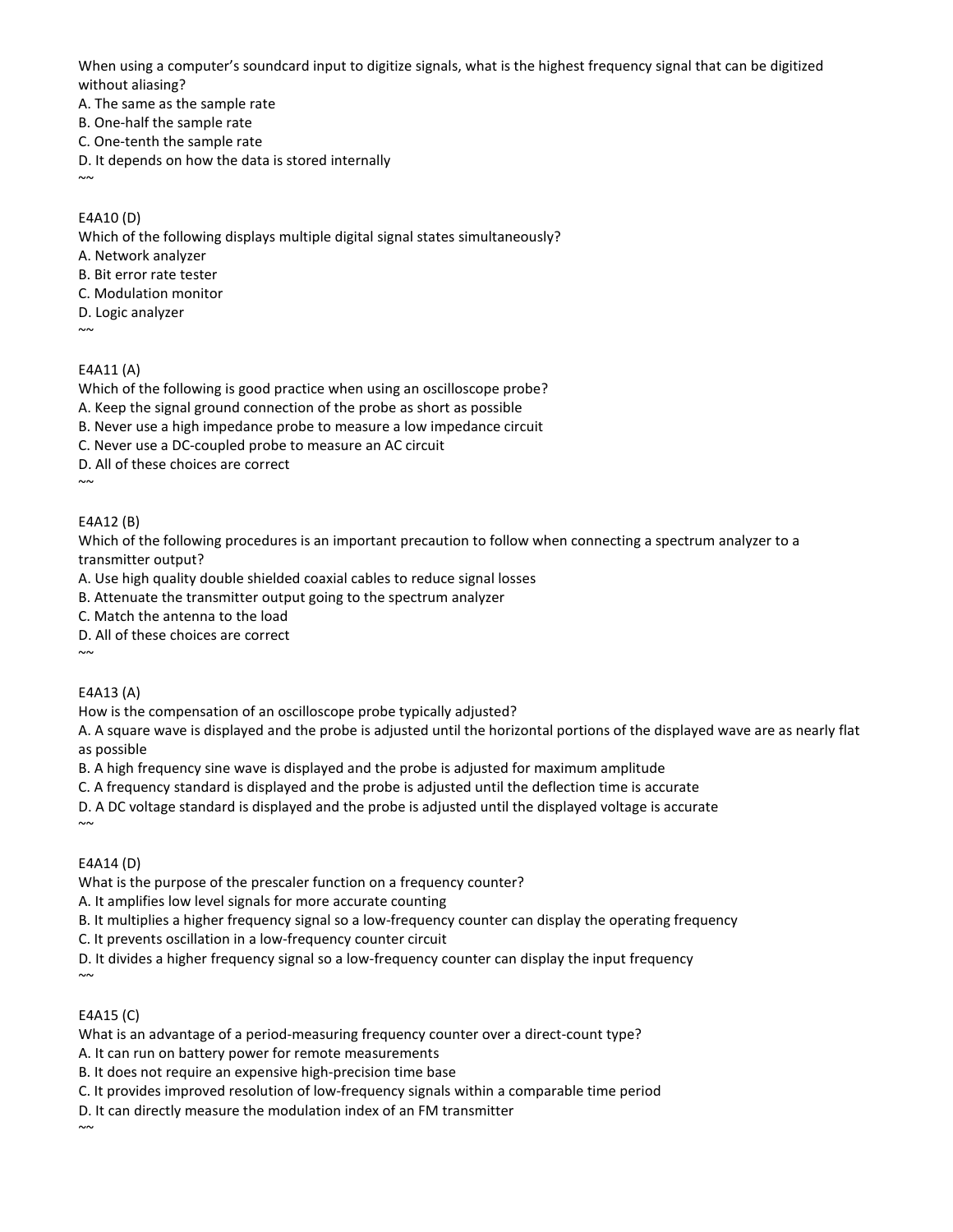E4B Measurement technique and limitations: instrument accuracy and performance limitations; probes; techniques to minimize errors; measurement of "Q"; instrument calibration; S parameters; vector network analyzers

E4B01 (B) Which of the following factors most affects the accuracy of a frequency counter? A. Input attenuator accuracy

B. Time base accuracy

C. Decade divider accuracy

D. Temperature coefficient of the logic  $\sim$ 

E4B02 (C)

What is an advantage of using a bridge circuit to measure impedance?

A. It provides an excellent match under all conditions

B. It is relatively immune to drift in the signal generator source

C. It is very precise in obtaining a signal null

D. It can display results directly in Smith chart format

 $\sim$ 

E4B03 (C)

If a frequency counter with a specified accuracy of +/- 1.0 ppm reads 146,520,000 Hz, what is the most the actual frequency being measured could differ from the reading?

A. 165.2 Hz

B. 14.652 kHz

C. 146.52 Hz

D. 1.4652 MHz  $\sim$ 

#### E4B04 (A)

If a frequency counter with a specified accuracy of +/- 0.1 ppm reads 146,520,000 Hz, what is the most the actual frequency being measured could differ from the reading?

A. 14.652 Hz B. 0.1 MHz C. 1.4652 Hz D. 1.4652 kHz

 $\sim$ 

E4B05 (D)

If a frequency counter with a specified accuracy of +/- 10 ppm reads 146,520,000 Hz, what is the most the actual frequency being measured could differ from the reading?

A. 146.52 Hz B. 10 Hz C. 146.52 kHz D. 1465.20 Hz  $\sim$ 

E4B06 (D)

How much power is being absorbed by the load when a directional power meter connected between a transmitter and a terminating load reads 100 watts forward power and 25 watts reflected power?

A. 100 watts

B. 125 watts

C. 25 watts

D. 75 watts  $\sim$ 

E4B07 (A) What do the subscripts of S parameters represent?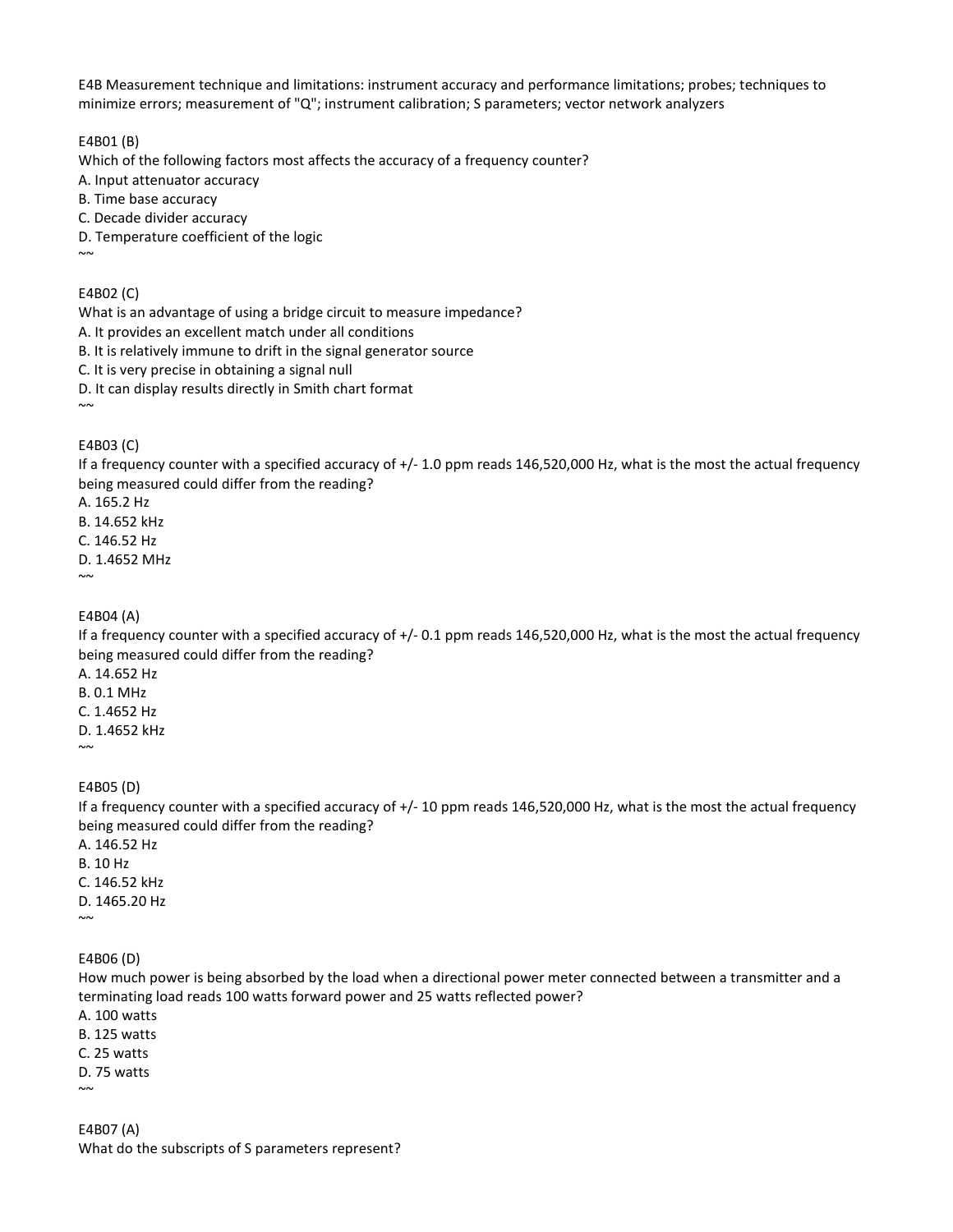- A. The port or ports at which measurements are made
- B. The relative time between measurements
- C. Relative quality of the data
- D. Frequency order of the measurements

## E4B08 (C)

 $\sim$ 

Which of the following is a characteristic of a good DC voltmeter?

- A. High reluctance input
- B. Low reluctance input
- C. High impedance input
- D. Low impedance input

 $\sim$ 

## E4B09 (D)

What is indicated if the current reading on an RF ammeter placed in series with the antenna feed line of a transmitter increases as the transmitter is tuned to resonance?

A. There is possibly a short to ground in the feed line

B. The transmitter is not properly neutralized

C. There is an impedance mismatch between the antenna and feed line

D. There is more power going into the antenna

## E4B10 (B)

 $\sim$ 

Which of the following describes a method to measure intermodulation distortion in an SSB transmitter?

A. Modulate the transmitter with two non-harmonically related radio frequencies and observe the RF output with a spectrum analyzer

B. Modulate the transmitter with two non-harmonically related audio frequencies and observe the RF output with a spectrum analyzer

C. Modulate the transmitter with two harmonically related audio frequencies and observe the RF output with a peak reading wattmeter

D. Modulate the transmitter with two harmonically related audio frequencies and observe the RF output with a logic analyzer  $\sim$ 

#### E4B11 (D)

How should an antenna analyzer be connected when measuring antenna resonance and feed point impedance?

A. Loosely couple the analyzer near the antenna base

B. Connect the analyzer via a high-impedance transformer to the antenna

C. Loosely couple the antenna and a dummy load to the analyzer

D. Connect the antenna feed line directly to the analyzer's connector

#### E4B12 (A)

 $\sim$ 

 $~\sim~$ 

What is the significance of voltmeter sensitivity expressed in ohms per volt?

A. The full scale reading of the voltmeter multiplied by its ohms per volt rating will indicate the input impedance of the voltmeter

B. When used as a galvanometer, the reading in volts multiplied by the ohms per volt rating will determine the power drawn by the device under test

C. When used as an ohmmeter, the reading in ohms divided by the ohms per volt rating will determine the voltage applied to the circuit

D. When used as an ammeter, the full scale reading in amps divided by ohms per volt rating will determine the size of shunt needed

E4B13 (C) Which S parameter is equivalent to forward gain? A. S11 B. S12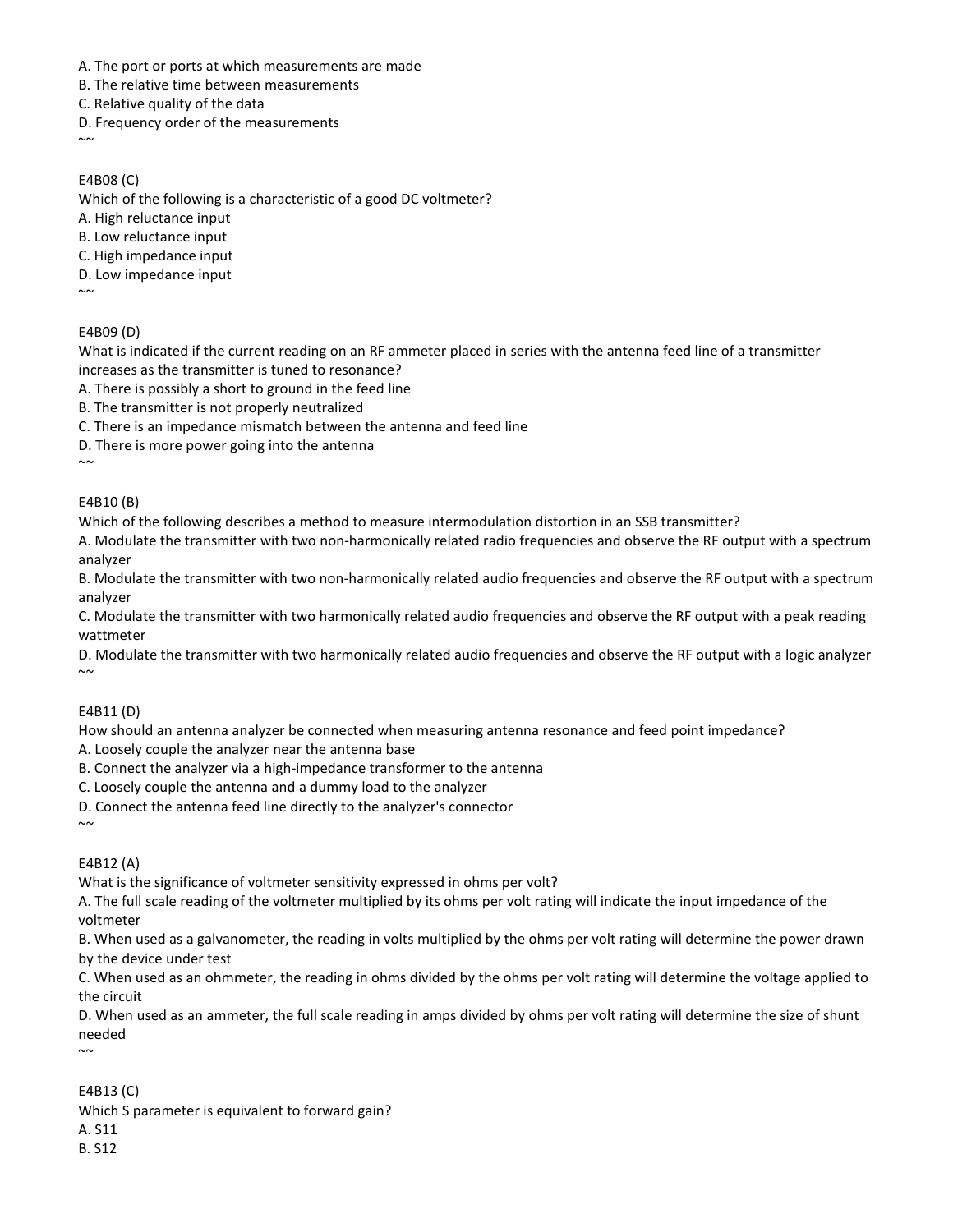C. S21 D. S22  $~\sim~$ 

E4B14 (B)

What happens if a dip meter is too tightly coupled to a tuned circuit being checked?

A. Harmonics are generated

B. A less accurate reading results

C. Cross modulation occurs

D. Intermodulation distortion occurs

 $\sim$ 

#### E4B15 (C)

Which of the following can be used as a relative measurement of the Q for a series-tuned circuit?

A. The inductance to capacitance ratio

B. The frequency shift

C. The bandwidth of the circuit's frequency response

D. The resonant frequency of the circuit

 $\sim$ 

## E4B16 (A)

Which S parameter represents return loss or SWR? A. S11 B. S12 C. S21 D. S22  $~\sim~$ 

E4B17 (B)

What three test loads are used to calibrate a standard RF vector network analyzer?

A. 50 ohms, 75 ohms, and 90 ohms

B. Short circuit, open circuit, and 50 ohms

C. Short circuit, open circuit, and resonant circuit

D. 50 ohms through 1/8 wavelength, 1/4 wavelength, and 1/2 wavelength of coaxial cable

 $\sim$ 

E4C Receiver performance characteristics, phase noise, noise floor, image rejection, MDS, signal-to-noise-ratio; selectivity; effects of SDR receiver non-linearity

E4C01 (D)

What is an effect of excessive phase noise in the local oscillator section of a receiver?

A. It limits the receiver's ability to receive strong signals

B. It reduces receiver sensitivity

C. It decreases receiver third-order intermodulation distortion dynamic range

D. It can cause strong signals on nearby frequencies to interfere with reception of weak signals  $\sim$ 

E4C02 (A)

Which of the following portions of a receiver can be effective in eliminating image signal interference?

A. A front-end filter or pre-selector

B. A narrow IF filter

C. A notch filter

D. A properly adjusted product detector

 $\sim\!\sim$ 

E4C03 (C)

What is the term for the blocking of one FM phone signal by another, stronger FM phone signal?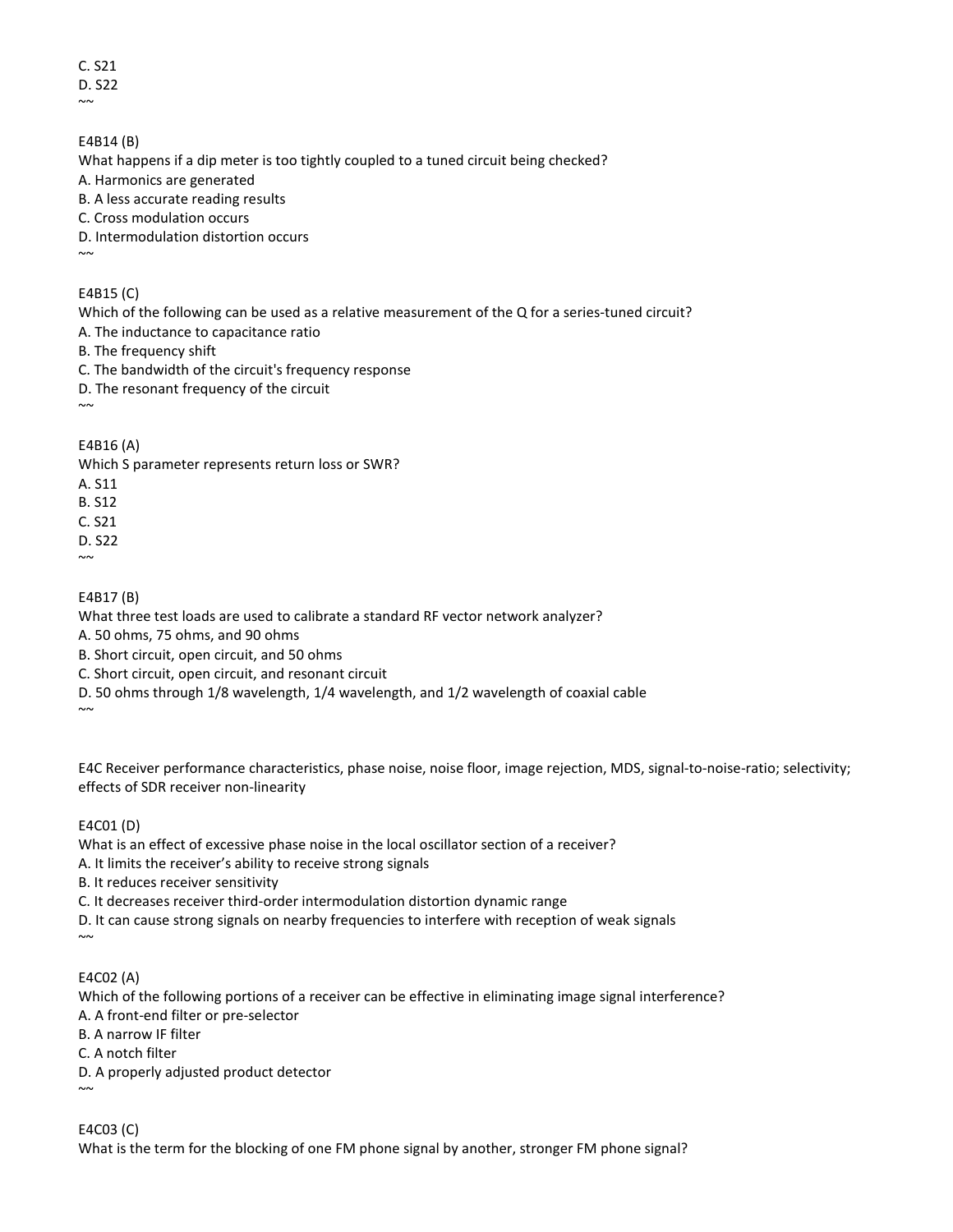A. Desensitization

B. Cross-modulation interference

C. Capture effect

D. Frequency discrimination

 $\sim\!\sim$ 

## E4C04 (D)

How is the noise figure of a receiver defined?

A. The ratio of atmospheric noise to phase noise

B. The ratio of the noise bandwidth in Hertz to the theoretical bandwidth of a resistive network

C. The ratio of thermal noise to atmospheric noise

D. The ratio in dB of the noise generated by the receiver to the theoretical minimum noise

 $\sim$ 

E4C05 (B)

What does a value of -174 dBm/Hz represent with regard to the noise floor of a receiver?

A. The minimum detectable signal as a function of receive frequency

B. The theoretical noise at the input of a perfect receiver at room temperature

C. The noise figure of a 1 Hz bandwidth receiver

D. The galactic noise contribution to minimum detectable signal

 $\sim$ 

## E4C06 (D)

A CW receiver with the AGC off has an equivalent input noise power density of -174 dBm/Hz. What would be the level of an unmodulated carrier input to this receiver that would yield an audio output SNR of 0 dB in a 400 Hz noise bandwidth?

- A. -174 dBm
- B. -164 dBm
- C. -155 dBm
- D. -148 dBm  $~\sim~$

E4C07 (B)

What does the MDS of a receiver represent?

A. The meter display sensitivity

B. The minimum discernible signal

C. The multiplex distortion stability

D. The maximum detectable spectrum

E4C08 (C)

 $\sim$ 

An SDR receiver is overloaded when input signals exceed what level?

A. One-half the maximum sample rate

B. One-half the maximum sampling buffer size

C. The maximum count value of the analog-to-digital converter

D. The reference voltage of the analog-to-digital converter

# $~\sim~$

 $\sim$ 

## E4C09 (C)

Which of the following choices is a good reason for selecting a high frequency for the design of the IF in a conventional HF or VHF communications receiver?

A. Fewer components in the receiver

B. Reduced drift

C. Easier for front-end circuitry to eliminate image responses

D. Improved receiver noise figure

E4C10 (B) Which of the following is a desirable amount of selectivity for an amateur RTTY HF receiver?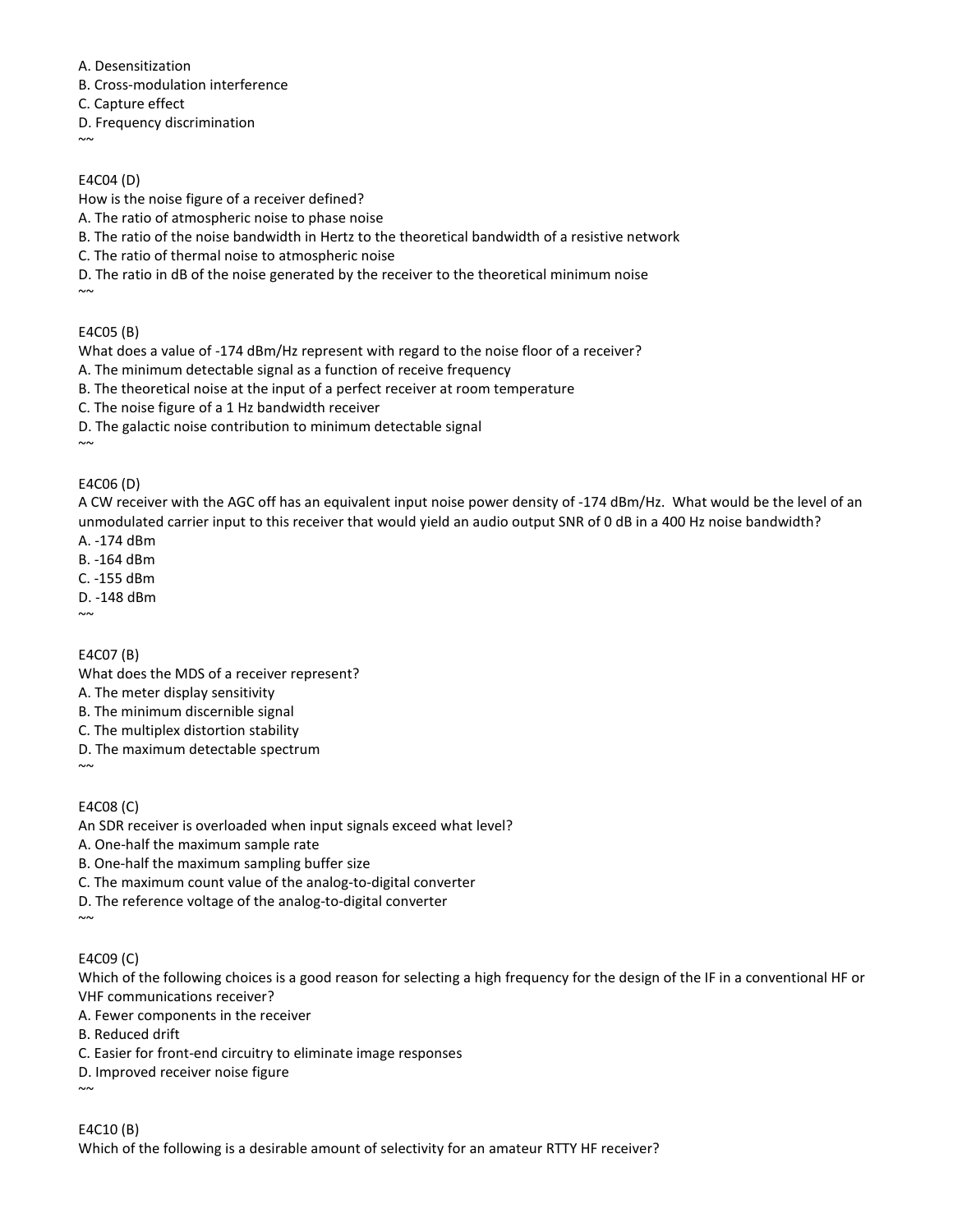A. 100 Hz B. 300 Hz C. 6000 Hz D. 2400 Hz  $\sim$ 

E4C11 (B)

Which of the following is a desirable amount of selectivity for an amateur SSB phone receiver?

A. 1 kHz

B. 2.4 kHz C. 4.2 kHz

D. 4.8 kHz

 $\sim$ 

E4C12 (D)

What is an undesirable effect of using too wide a filter bandwidth in the IF section of a receiver?

A. Output-offset overshoot

B. Filter ringing

C. Thermal-noise distortion

D. Undesired signals may be heard

 $\sim$ 

E4C13 (C)

How does a narrow-band roofing filter affect receiver performance?

A. It improves sensitivity by reducing front end noise

B. It improves intelligibility by using low Q circuitry to reduce ringing

C. It improves dynamic range by attenuating strong signals near the receive frequency

D. All of these choices are correct

 $\sim$ 

E4C14 (D)

What transmit frequency might generate an image response signal in a receiver tuned to 14.300 MHz and which uses a 455 kHz IF frequency?

A. 13.845 MHz

B. 14.755 MHz

C. 14.445 MHz

D. 15.210 MHz  $\sim$ 

E4C15 (D)

What is usually the primary source of noise that is heard from an HF receiver with an antenna connected? A. Detector noise B. Induction motor noise C. Receiver front-end noise D. Atmospheric noise  $\sim$ 

E4C16 (A)

Which of the following is caused by missing codes in an SDR receiver's analog-to-digital converter? A. Distortion B. Overload

C. Loss of sensitivity

D. Excess output level  $\sim$ 

E4C17 (D) Which of the following has the largest effect on an SDR receiver's linearity? A. CPU register width in bits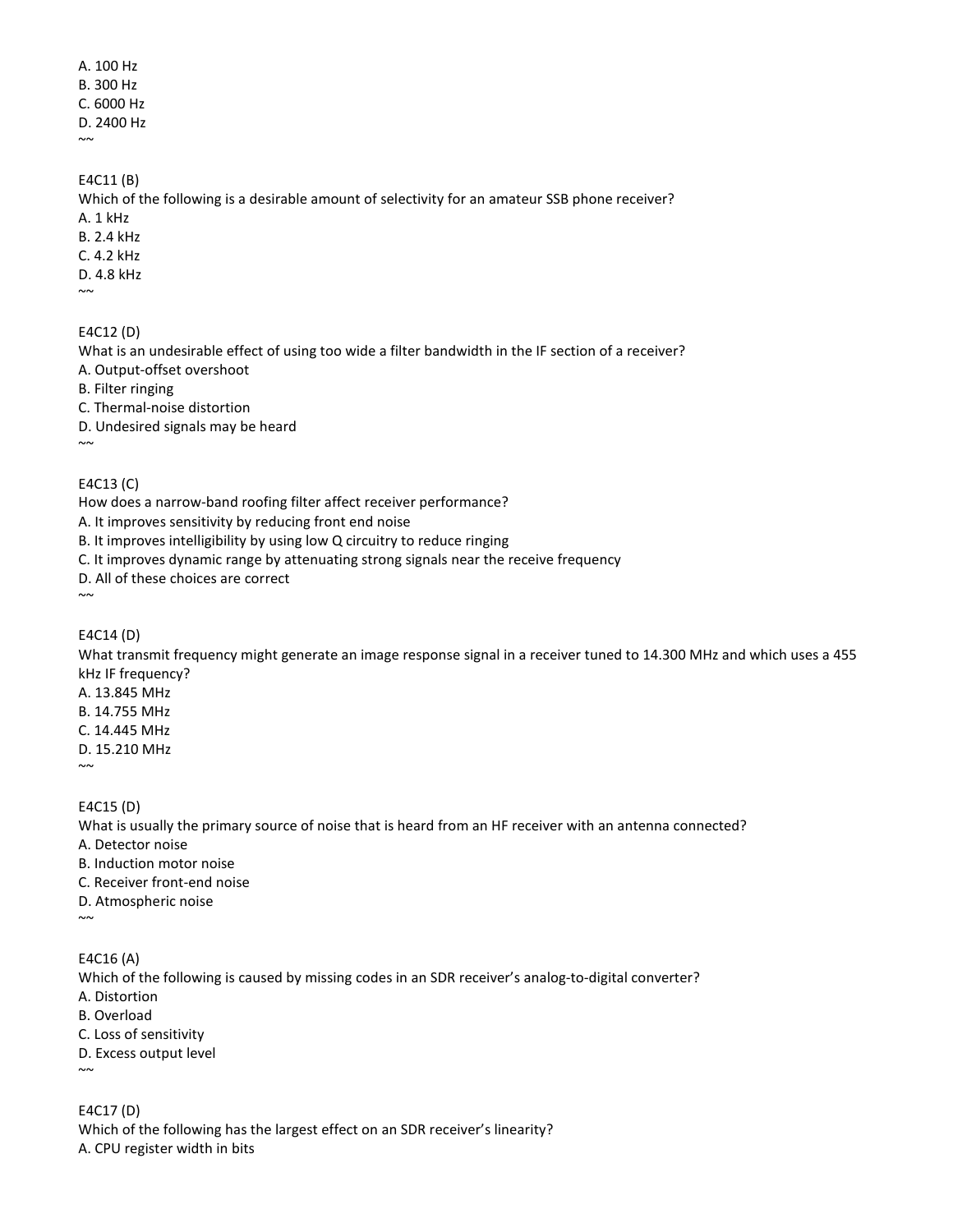#### B. Anti-aliasing input filter bandwidth

C. RAM speed used for data storage

D. Analog-to-digital converter sample width in bits

 $~\sim~$ 

E4D Receiver performance characteristics: blocking dynamic range; intermodulation and cross-modulation interference; 3rd order intercept; desensitization; preselector

#### E4D01 (A)

What is meant by the blocking dynamic range of a receiver?

A. The difference in dB between the noise floor and the level of an incoming signal which will cause 1 dB of gain compression

B. The minimum difference in dB between the levels of two FM signals which will cause one signal to block the other

C. The difference in dB between the noise floor and the third order intercept point

D. The minimum difference in dB between two signals which produce third order intermodulation products greater than the noise floor

 $\sim$ 

## E4D02 (A)

Which of the following describes two problems caused by poor dynamic range in a communications receiver?

A. Cross-modulation of the desired signal and desensitization from strong adjacent signals

B. Oscillator instability requiring frequent retuning and loss of ability to recover the opposite sideband

C. Cross-modulation of the desired signal and insufficient audio power to operate the speaker

D. Oscillator instability and severe audio distortion of all but the strongest received signals

## E4D03 (B)

 $\sim$ 

How can intermodulation interference between two repeaters occur?

A. When the repeaters are in close proximity and the signals cause feedback in the final amplifier of one or both transmitters

B. When the repeaters are in close proximity and the signals mix in the final amplifier of one or both transmitters

C. When the signals from the transmitters are reflected out of phase from airplanes passing overhead

D. When the signals from the transmitters are reflected in phase from airplanes passing overhead

E4D04 (B)

 $\sim$ 

Which of the following may reduce or eliminate intermodulation interference in a repeater caused by another transmitter operating in close proximity?

A. A band-pass filter in the feed line between the transmitter and receiver

B. A properly terminated circulator at the output of the transmitter

C. A Class C final amplifier

D. A Class D final amplifier

 $\sim$ 

## E4D05 (A)

What transmitter frequencies would cause an intermodulation-product signal in a receiver tuned to 146.70 MHz when a nearby station transmits on 146.52 MHz?

A. 146.34 MHz and 146.61 MHz B. 146.88 MHz and 146.34 MHz C. 146.10 MHz and 147.30 MHz D. 173.35 MHz and 139.40 MHz

 $\sim$ 

E4D06 (D)

What is the term for unwanted signals generated by the mixing of two or more signals?

A. Amplifier desensitization

B. Neutralization

C. Adjacent channel interference

D. Intermodulation interference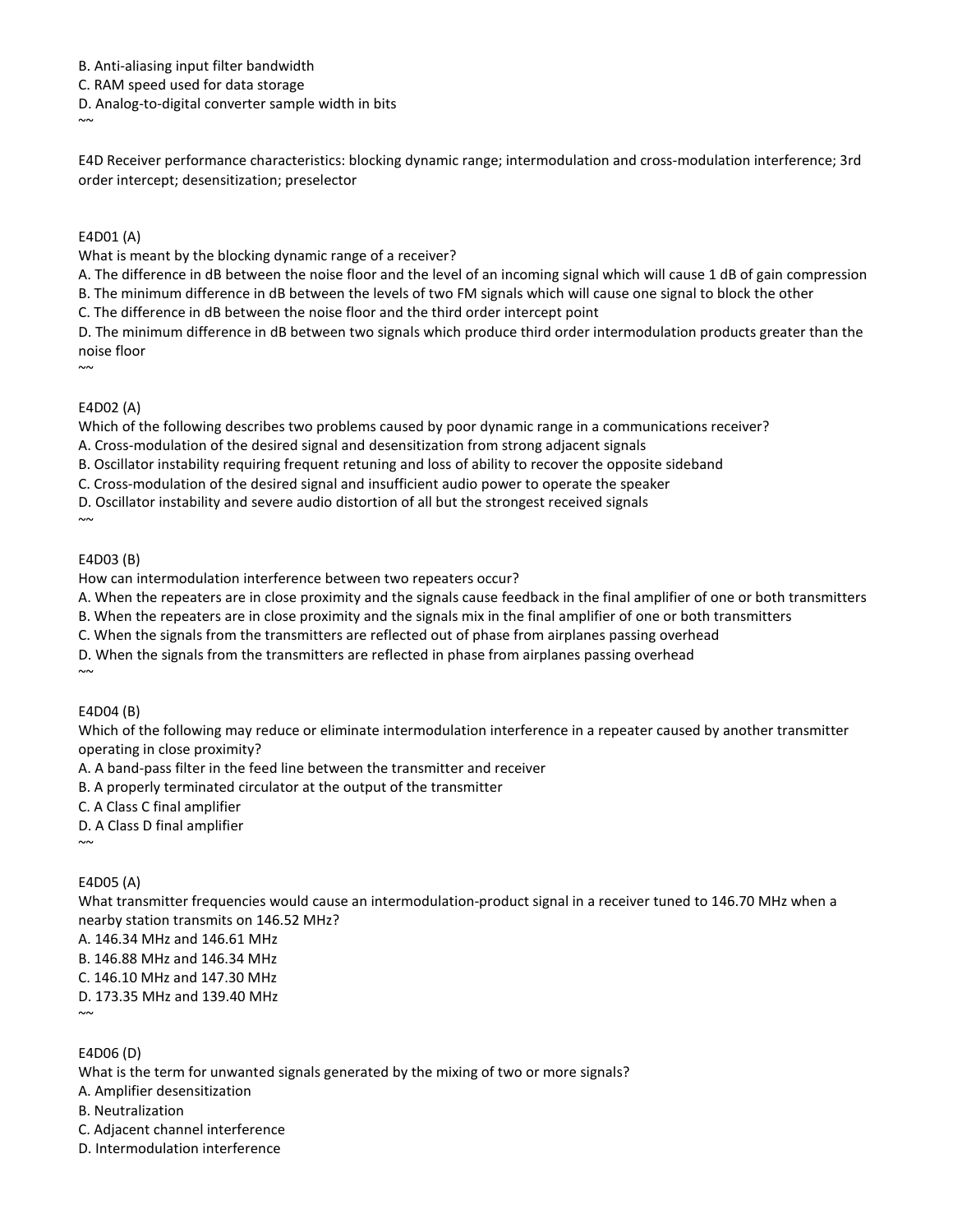$~\sim~$ 

## E4D07 (D)

Which describes the most significant effect of an off-frequency signal when it is causing cross-modulation interference to a desired signal?

A. A large increase in background noise

B. A reduction in apparent signal strength

C. The desired signal can no longer be heard

D. The off-frequency unwanted signal is heard in addition to the desired signal

## E4D08 (C)

What causes intermodulation in an electronic circuit?

A. Too little gain

B. Lack of neutralization

C. Nonlinear circuits or devices

D. Positive feedback

 $\sim$ 

 $\sim$ 

## E4D09 (C)

What is the purpose of the preselector in a communications receiver?

A. To store often-used frequencies

B. To provide a range of AGC time constants

C. To increase rejection of unwanted signals

D. To allow selection of the optimum RF amplifier device

 $\sim$ 

## E4D10 (C)

What does a third-order intercept level of 40 dBm mean with respect to receiver performance?

A. Signals less than 40 dBm will not generate audible third-order intermodulation products

B. The receiver can tolerate signals up to 40 dB above the noise floor without producing third-order intermodulation products C. A pair of 40 dBm signals will theoretically generate a third-order intermodulation product with the same level as the input signals

D. A pair of 1 mW input signals will produce a third-order intermodulation product which is 40 dB stronger than the input signal

 $\sim$ 

## E4D11 (A)

Why are third-order intermodulation products created within a receiver of particular interest compared to other products?

A. The third-order product of two signals which are in the band of interest is also likely to be within the band

B. The third-order intercept is much higher than other orders

C. Third-order products are an indication of poor image rejection

D. Third-order intermodulation produces three products for every input signal within the band of interest  $\sim$ 

## E4D12 (A)

What is the term for the reduction in receiver sensitivity caused by a strong signal near the received frequency?

A. Desensitization

B. Quieting

C. Cross-modulation interference

D. Squelch gain rollback

E4D13 (B)

 $\sim$ 

Which of the following can cause receiver desensitization?

A. Audio gain adjusted too low

B. Strong adjacent channel signals

C. Audio bias adjusted too high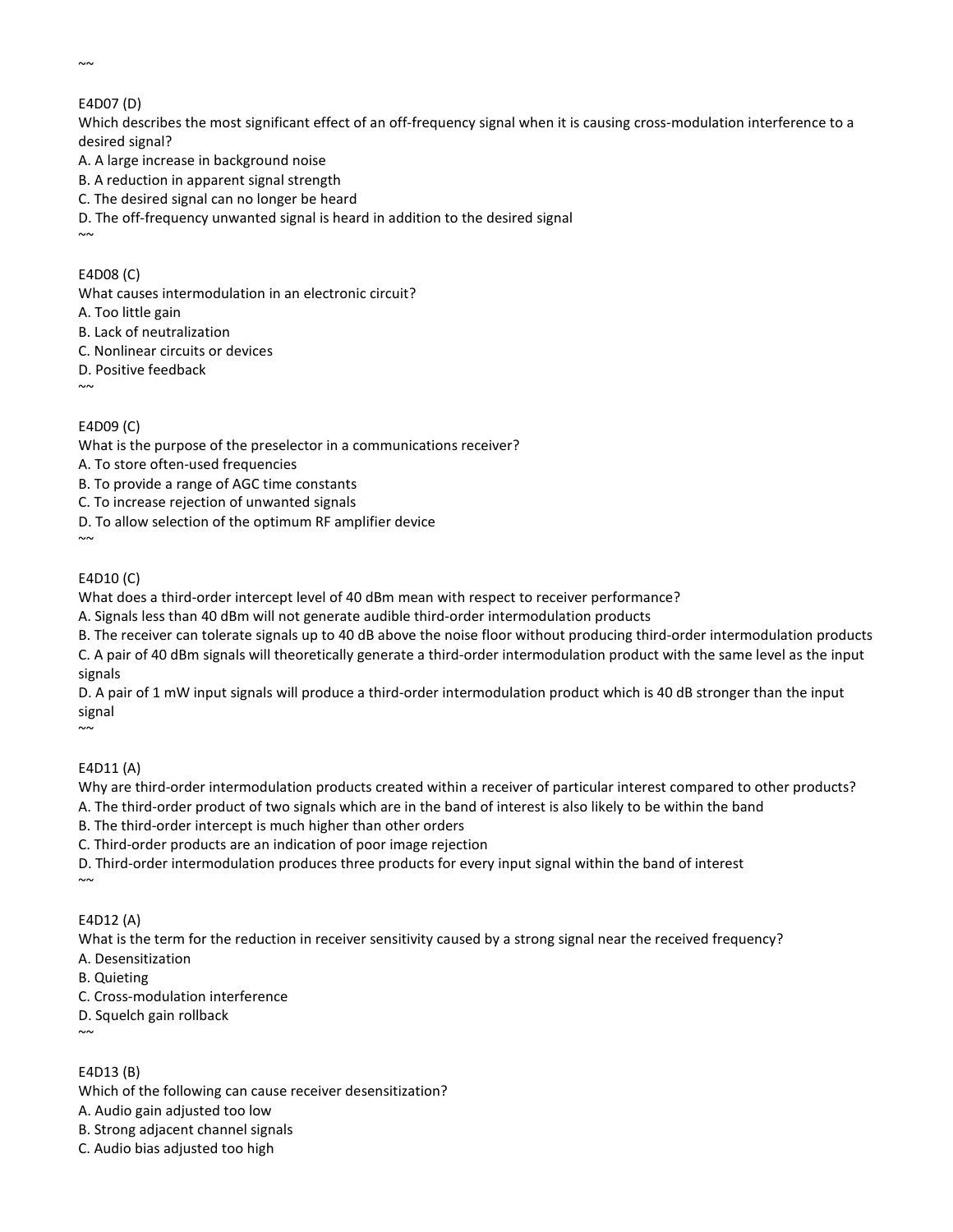D. Squelch gain misadjusted

 $\sim$ 

E4D14 (A)

Which of the following is a way to reduce the likelihood of receiver desensitization?

A. Decrease the RF bandwidth of the receiver

B. Raise the receiver IF frequency

C. Increase the receiver front end gain

D. Switch from fast AGC to slow AGC

~~

E4E Noise suppression: system noise; electrical appliance noise; line noise; locating noise sources; DSP noise reduction; noise blankers; grounding for signals

#### E4E01 (A)

Which of the following types of receiver noise can often be reduced by use of a receiver noise blanker?

A. Ignition noise

B. Broadband white noise

C. Heterodyne interference

D. All of these choices are correct

 $\sim$ 

#### E4E02 (D)

Which of the following types of receiver noise can often be reduced with a DSP noise filter?

A. Broadband white noise

B. Ignition noise

C. Power line noise

D. All of these choices are correct

E4E03 (B)

 $~\sim~$ 

 $\sim$ 

Which of the following signals might a receiver noise blanker be able to remove from desired signals?

A. Signals which are constant at all IF levels

B. Signals which appear across a wide bandwidth

C. Signals which appear at one IF but not another

D. Signals which have a sharply peaked frequency distribution

E4E04 (D)

How can conducted and radiated noise caused by an automobile alternator be suppressed?

A. By installing filter capacitors in series with the DC power lead and a blocking capacitor in the field lead

B. By installing a noise suppression resistor and a blocking capacitor in both leads

C. By installing a high-pass filter in series with the radio's power lead and a low-pass filter in parallel with the field lead

D. By connecting the radio's power leads directly to the battery and by installing coaxial capacitors in line with the alternator leads

 $\sim$ 

 $\sim$ 

E4E05 (B)

How can noise from an electric motor be suppressed?

A. By installing a high pass filter in series with the motor's power leads

B. By installing a brute-force AC-line filter in series with the motor leads

C. By installing a bypass capacitor in series with the motor leads

D. By using a ground-fault current interrupter in the circuit used to power the motor

E4E06 (B) What is a major cause of atmospheric static?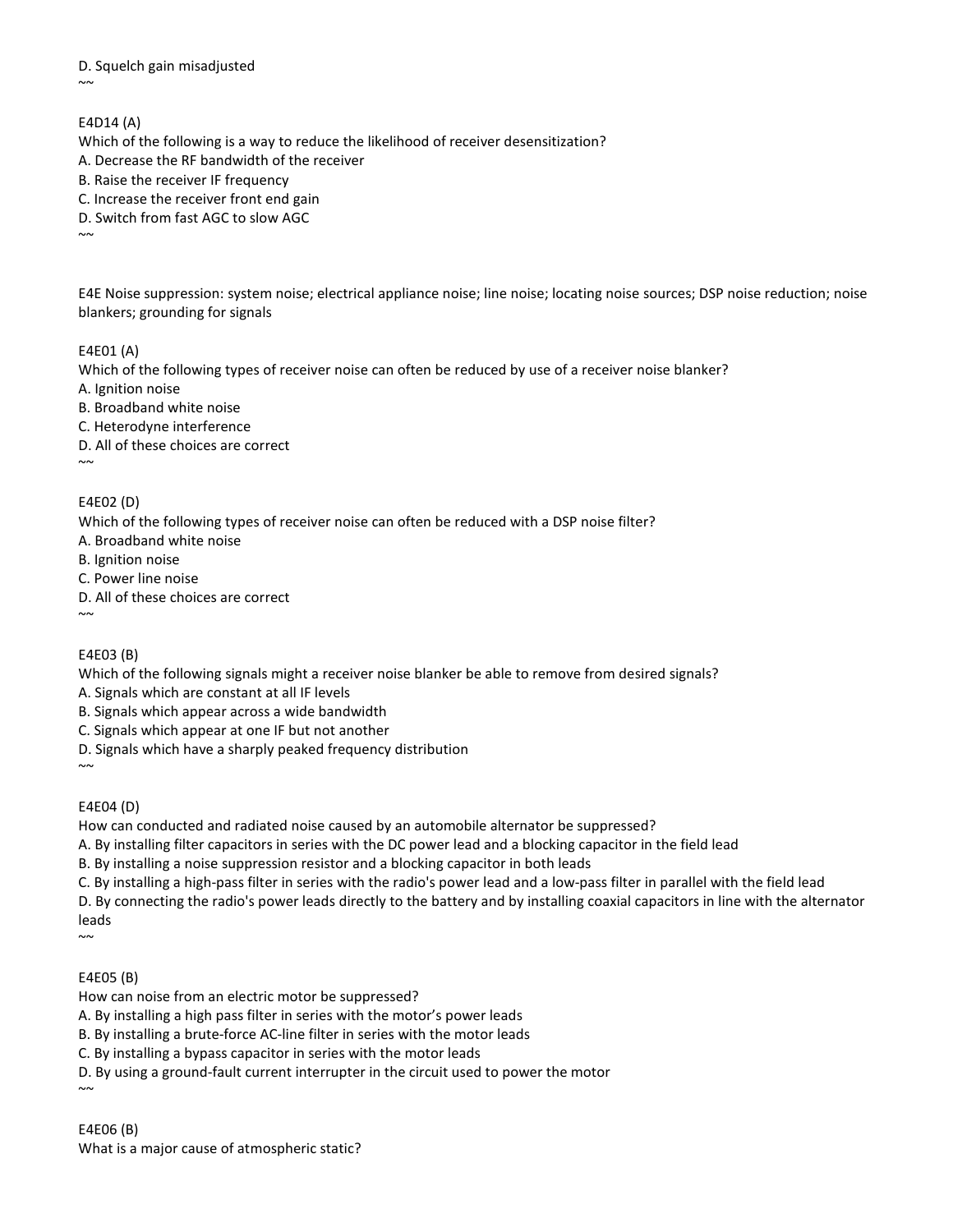- A. Solar radio frequency emissions
- B. Thunderstorms
- C. Geomagnetic storms
- D. Meteor showers
- $\sim$

## E4E07 (C)

How can you determine if line noise interference is being generated within your home?

- A. By checking the power line voltage with a time domain reflectometer
- B. By observing the AC power line waveform with an oscilloscope
- C. By turning off the AC power line main circuit breaker and listening on a battery operated radio

D. By observing the AC power line voltage with a spectrum analyzer

 $\sim$ 

## E4E08 (A)

What type of signal is picked up by electrical wiring near a radio antenna?

A. A common-mode signal at the frequency of the radio transmitter

B. An electrical-sparking signal

C. A differential-mode signal at the AC power line frequency

D. Harmonics of the AC power line frequency

 $\sim$ 

## E4E09 (C)

What undesirable effect can occur when using an IF noise blanker?

A. Received audio in the speech range might have an echo effect

B. The audio frequency bandwidth of the received signal might be compressed

C. Nearby signals may appear to be excessively wide even if they meet emission standards

D. FM signals can no longer be demodulated

 $\sim$ 

E4E10 (D)

What is a common characteristic of interference caused by a touch controlled electrical device?

A. The interfering signal sounds like AC hum on an AM receiver or a carrier modulated by 60 Hz hum on a SSB or CW receiver

B. The interfering signal may drift slowly across the HF spectrum

C. The interfering signal can be several kHz in width and usually repeats at regular intervals across a HF band

D. All of these choices are correct

 $\sim$ 

## E4E11 (B)

Which is the most likely cause if you are hearing combinations of local AM broadcast signals within one or more of the MF or HF ham bands?

A. The broadcast station is transmitting an over-modulated signal

B. Nearby corroded metal joints are mixing and re-radiating the broadcast signals

C. You are receiving sky wave signals from a distant station

D. Your station receiver IF amplifier stage is defective

 $\sim$ 

## E4E12 (A)

What is one disadvantage of using some types of automatic DSP notch-filters when attempting to copy CW signals?

A. A DSP filter can remove the desired signal at the same time as it removes interfering signals

B. Any nearby signal passing through the DSP system will overwhelm the desired signal

C. Received CW signals will appear to be modulated at the DSP clock frequency

D. Ringing in the DSP filter will completely remove the spaces between the CW characters

E4E13 (D)

 $\sim$ 

What might be the cause of a loud roaring or buzzing AC line interference that comes and goes at intervals? A. Arcing contacts in a thermostatically controlled device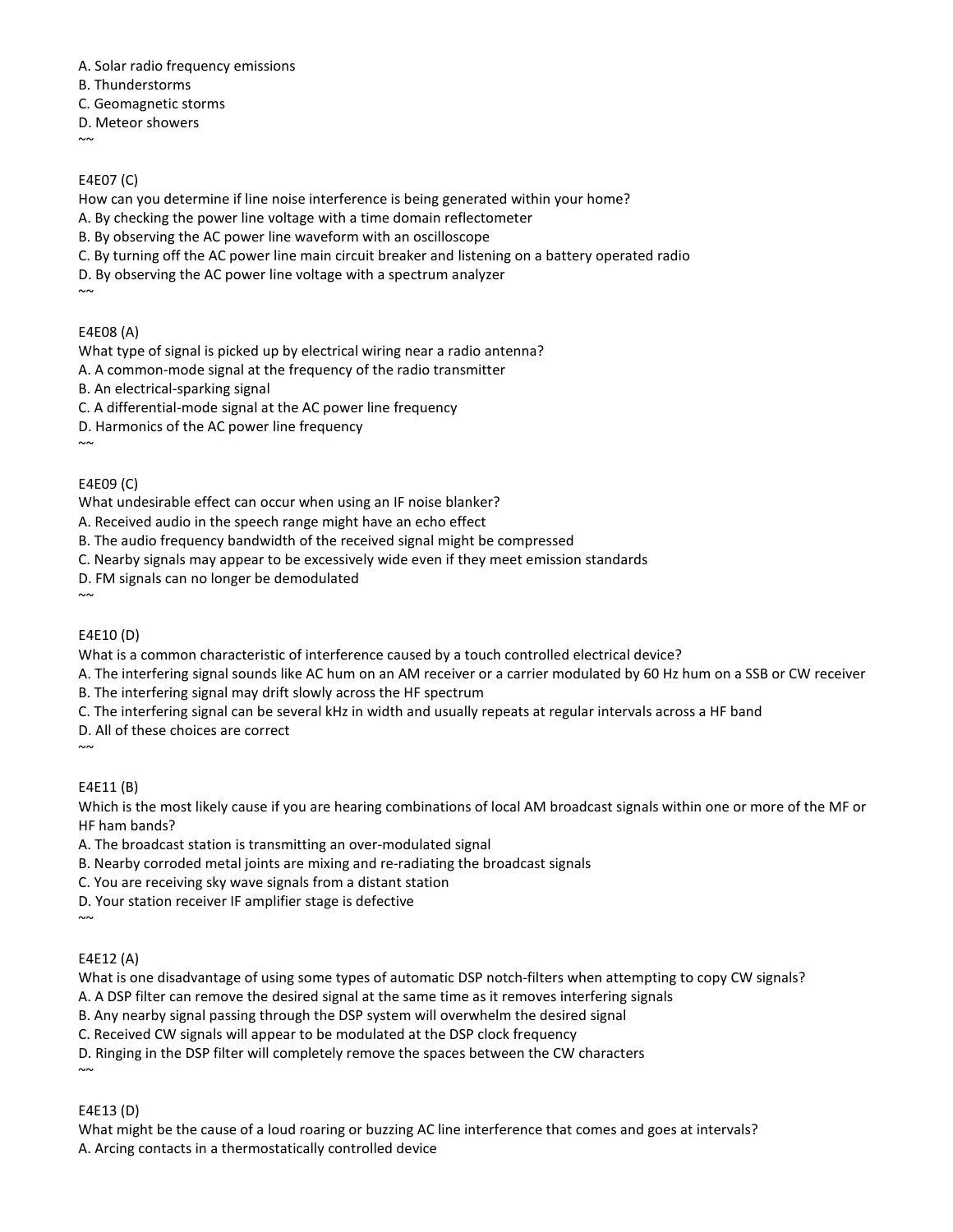B. A defective doorbell or doorbell transformer inside a nearby residence

- C. A malfunctioning illuminated advertising display
- D. All of these choices are correct

 $\sim$ 

## E4E14 (C)

What is one type of electrical interference that might be caused by the operation of a nearby personal computer?

- A. A loud AC hum in the audio output of your station receiver
- B. A clicking noise at intervals of a few seconds
- C. The appearance of unstable modulated or unmodulated signals at specific frequencies
- D. A whining type noise that continually pulses off and on
- $~\sim~$

## E4E15 (B)

Which of the following can cause shielded cables to radiate or receive interference?

- A. Low inductance ground connections at both ends of the shield
- B. Common mode currents on the shield and conductors
- C. Use of braided shielding material

D. Tying all ground connections to a common point resulting in differential mode currents in the shield

## E4E16 (B)

 $~\sim~$ 

What current flows equally on all conductors of an unshielded multi-conductor cable?

- A. Differential-mode current
- B. Common-mode current
- C. Reactive current only
- D. Return current

 $\sim$ 

## SUBELEMENT E5 - ELECTRICAL PRINCIPLES [4 Exam Questions - 4 Groups]

E5A Resonance and Q: characteristics of resonant circuits: series and parallel resonance; definitions and effects of Q; halfpower bandwidth; phase relationships in reactive circuits

E5A01 (A)

What can cause the voltage across reactances in series to be larger than the voltage applied to them?

- A. Resonance
- B. Capacitance
- C. Conductance
- D. Resistance

 $~\sim~$ 

## E5A02 (C)

What is resonance in an electrical circuit?

A. The highest frequency that will pass current

- B. The lowest frequency that will pass current
- C. The frequency at which the capacitive reactance equals the inductive reactance

D. The frequency at which the reactive impedance equals the resistive impedance

 $\sim\!\sim$ 

## E5A03 (D)

What is the magnitude of the impedance of a series RLC circuit at resonance?

- A. High, as compared to the circuit resistance
- B. Approximately equal to capacitive reactance
- C. Approximately equal to inductive reactance
- D. Approximately equal to circuit resistance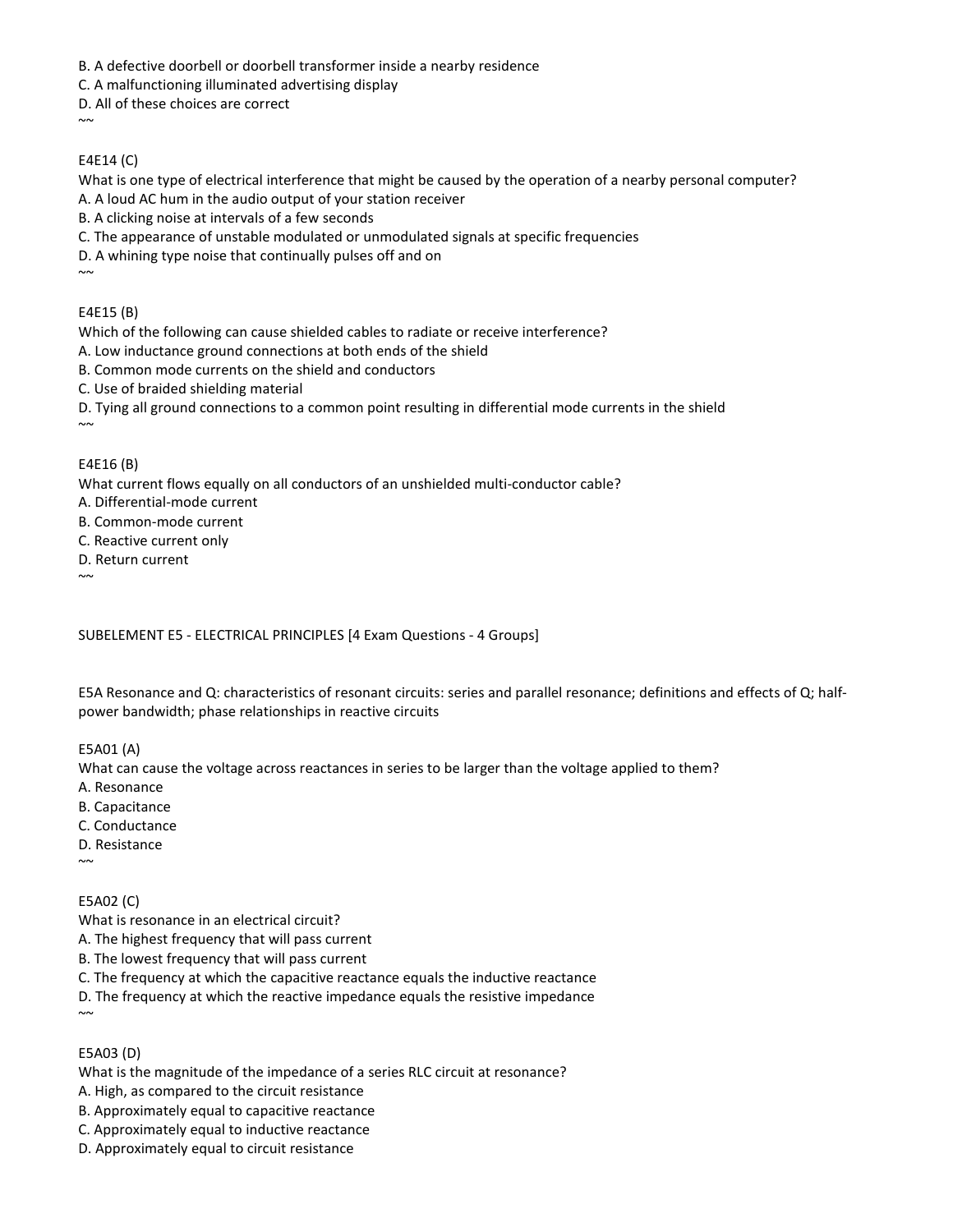$~\sim~$ 

#### E5A04 (A)

What is the magnitude of the impedance of a circuit with a resistor, an inductor and a capacitor all in parallel, at resonance? A. Approximately equal to circuit resistance

B. Approximately equal to inductive reactance

C. Low, as compared to the circuit resistance

D. Approximately equal to capacitive reactance

E5A05 (B)

 $~\sim~$ 

What is the magnitude of the current at the input of a series RLC circuit as the frequency goes through resonance? A. Minimum

B. Maximum

C. R/L

D. L/R

 $\sim$ 

#### E5A06 (B)

What is the magnitude of the circulating current within the components of a parallel LC circuit at resonance?

A. It is at a minimum

B. It is at a maximum

C. It equals 1 divided by the quantity 2 times Pi, multiplied by the square root of inductance L multiplied by capacitance C D. It equals 2 multiplied by Pi, multiplied by frequency, multiplied by inductance

## E5A07 (A)

 $~\sim~$ 

What is the magnitude of the current at the input of a parallel RLC circuit at resonance?

A. Minimum

B. Maximum

C. R/L

D. L/R

 $\sim$ 

#### E5A08 (C)

What is the phase relationship between the current through and the voltage across a series resonant circuit at resonance?

A. The voltage leads the current by 90 degrees

B. The current leads the voltage by 90 degrees

C. The voltage and current are in phase

D. The voltage and current are 180 degrees out of phase

#### E5A09 (C)

 $\sim$ 

How is the Q of an RLC parallel resonant circuit calculated?

A. Reactance of either the inductance or capacitance divided by the resistance

B. Reactance of either the inductance or capacitance multiplied by the resistance

C. Resistance divided by the reactance of either the inductance or capacitance

D. Reactance of the inductance multiplied by the reactance of the capacitance  $\sim$ 

#### E5A10 (A)

How is the Q of an RLC series resonant circuit calculated?

A. Reactance of either the inductance or capacitance divided by the resistance

B. Reactance of either the inductance or capacitance times the resistance

C. Resistance divided by the reactance of either the inductance or capacitance

D. Reactance of the inductance times the reactance of the capacitance

 $~\sim~$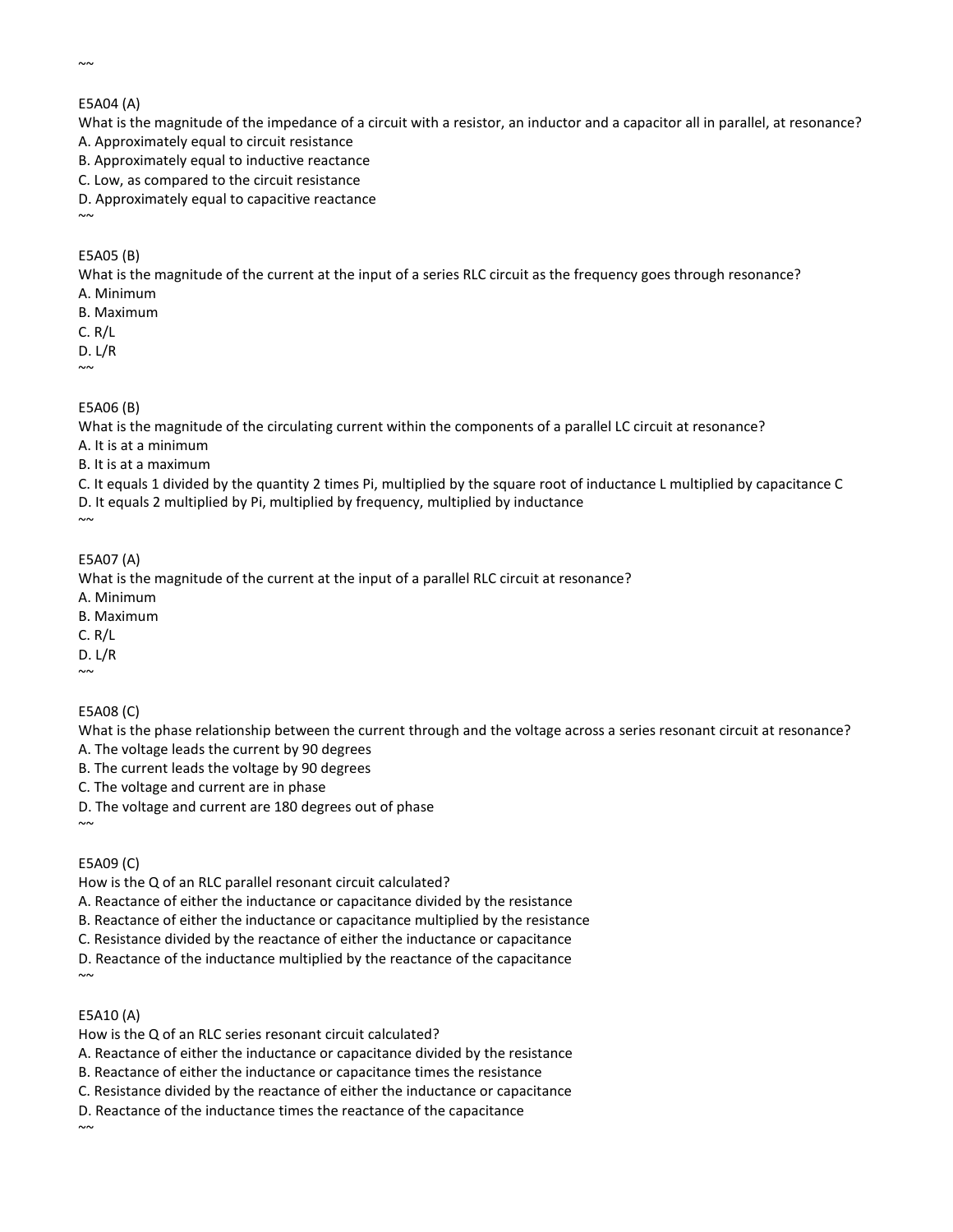#### E5A11 (C)

What is the half-power bandwidth of a parallel resonant circuit that has a resonant frequency of 7.1 MHz and a Q of 150? A. 157.8 Hz

B. 315.6 Hz C. 47.3 kHz D. 23.67 kHz

 $~\sim~$ 

#### E5A12 (C)

What is the half-power bandwidth of a parallel resonant circuit that has a resonant frequency of 3.7 MHz and a Q of 118? A. 436.6 kHz

B. 218.3 kHz C. 31.4 kHz D. 15.7 kHz

 $\sim$ 

E5A13 (C)

What is an effect of increasing Q in a resonant circuit? A. Fewer components are needed for the same performance B. Parasitic effects are minimized C. Internal voltages and circulating currents increase D. Phase shift can become uncontrolled  $\sim$ 

#### E5A14 (C)

What is the resonant frequency of a series RLC circuit if R is 22 ohms, L is 50 microhenrys and C is 40 picofarads? A. 44.72 MHz B. 22.36 MHz C. 3.56 MHz D. 1.78 MHz  $\sim$ 

E5A15 (A)

Which of the following can increase Q for inductors and capacitors? A. Lower losses

B. Lower reactance

C. Lower self-resonant frequency

D. Higher self-resonant frequency  $\sim$ 

E5A16 (D) What is the resonant frequency of a parallel RLC circuit if R is 33 ohms, L is 50 microhenrys and C is 10 picofarads? A. 23.5 MHz B. 23.5 kHz C. 7.12 kHz D. 7.12 MHz  $\sim$ 

E5A17 (A)

What is the result of increasing the Q of an impedance-matching circuit? A. Matching bandwidth is decreased B. Matching bandwidth is increased C. Matching range is increased D. It has no effect on impedance matching  $\sim\!\sim$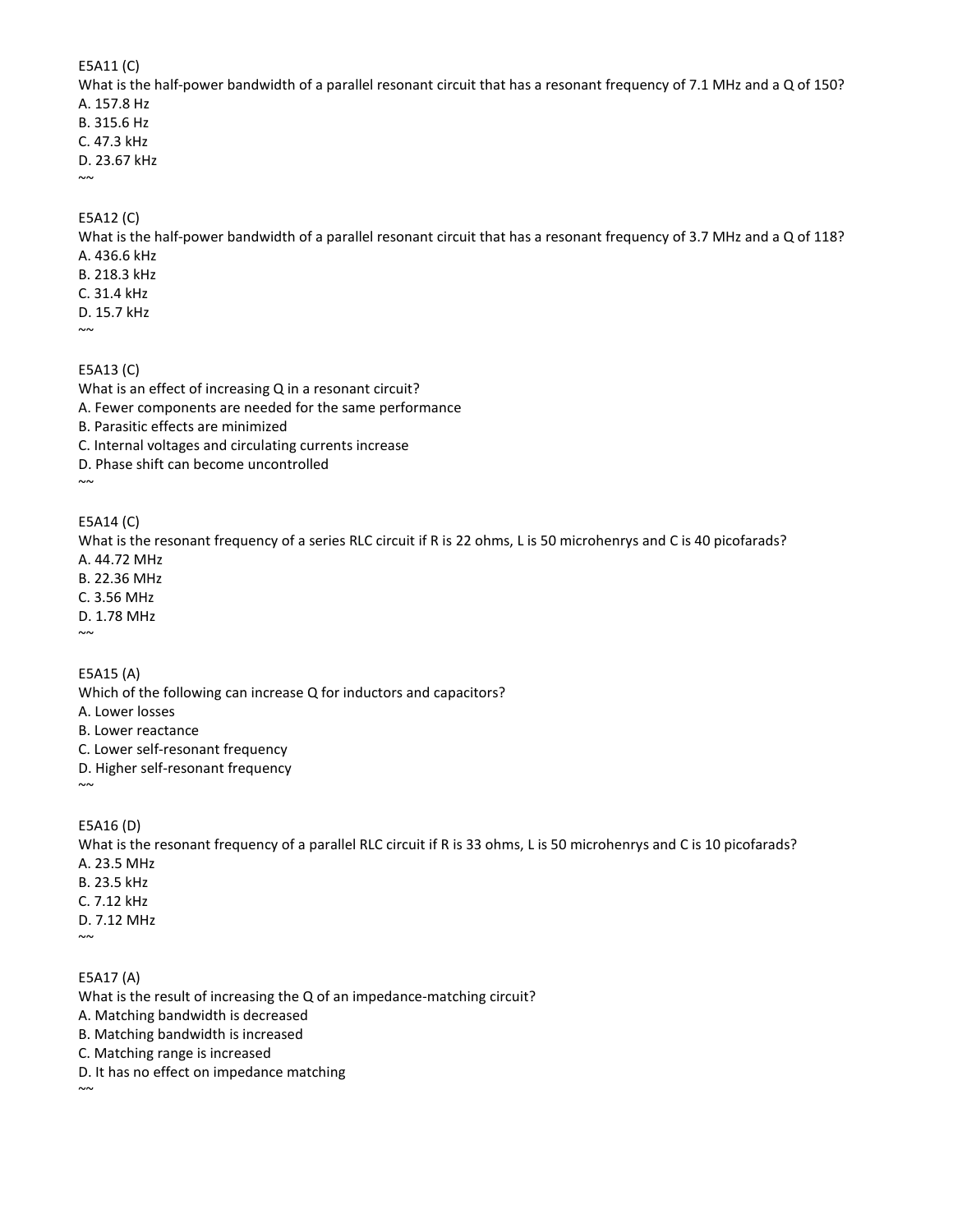E5B Time constants and phase relationships: RLC time constants; definition; time constants in RL and RC circuits; phase angle between voltage and current; phase angles of series RLC; phase angle of inductance vs susceptance; admittance and susceptance

E5B01 (B)

What is the term for the time required for the capacitor in an RC circuit to be charged to 63.2% of the applied voltage? A. An exponential rate of one

B. One time constant

C. One exponential period

D. A time factor of one

 $\sim$ 

## E5B02 (D)

What is the term for the time it takes for a charged capacitor in an RC circuit to discharge to 36.8% of its initial voltage? A. One discharge period

B. An exponential discharge rate of one

- C. A discharge factor of one
- D. One time constant

 $\sim$ 

## E5B03 (B)

What happens to the phase angle of a reactance when it is converted to a susceptance?

A. It is unchanged

B. The sign is reversed

C. It is shifted by 90 degrees

D. The susceptance phase angle is the inverse of the reactance phase angle

 $\sim$ 

## E5B04 (D)

What is the time constant of a circuit having two 220 microfarad capacitors and two 1 megohm resistors, all in parallel? A. 55 seconds

B. 110 seconds

C. 440 seconds

D. 220 seconds

 $\sim$ 

E5B05 (D) What happens to the magnitude of a reactance when it is converted to a susceptance? A. It is unchanged B. The sign is reversed C. It is shifted by 90 degrees D. The magnitude of the susceptance is the reciprocal of the magnitude of the reactance

 $~\sim~$ 

E5B06 (C) What is susceptance? A. The magnetic impedance of a circuit B. The ratio of magnetic field to electric field C. The inverse of reactance D. A measure of the efficiency of a transformer  $\sim$ 

## E5B07 (C)

What is the phase angle between the voltage across and the current through a series RLC circuit if XC is 500 ohms, R is 1 kilohm, and XL is 250 ohms?

A. 68.2 degrees with the voltage leading the current

B. 14.0 degrees with the voltage leading the current

C. 14.0 degrees with the voltage lagging the current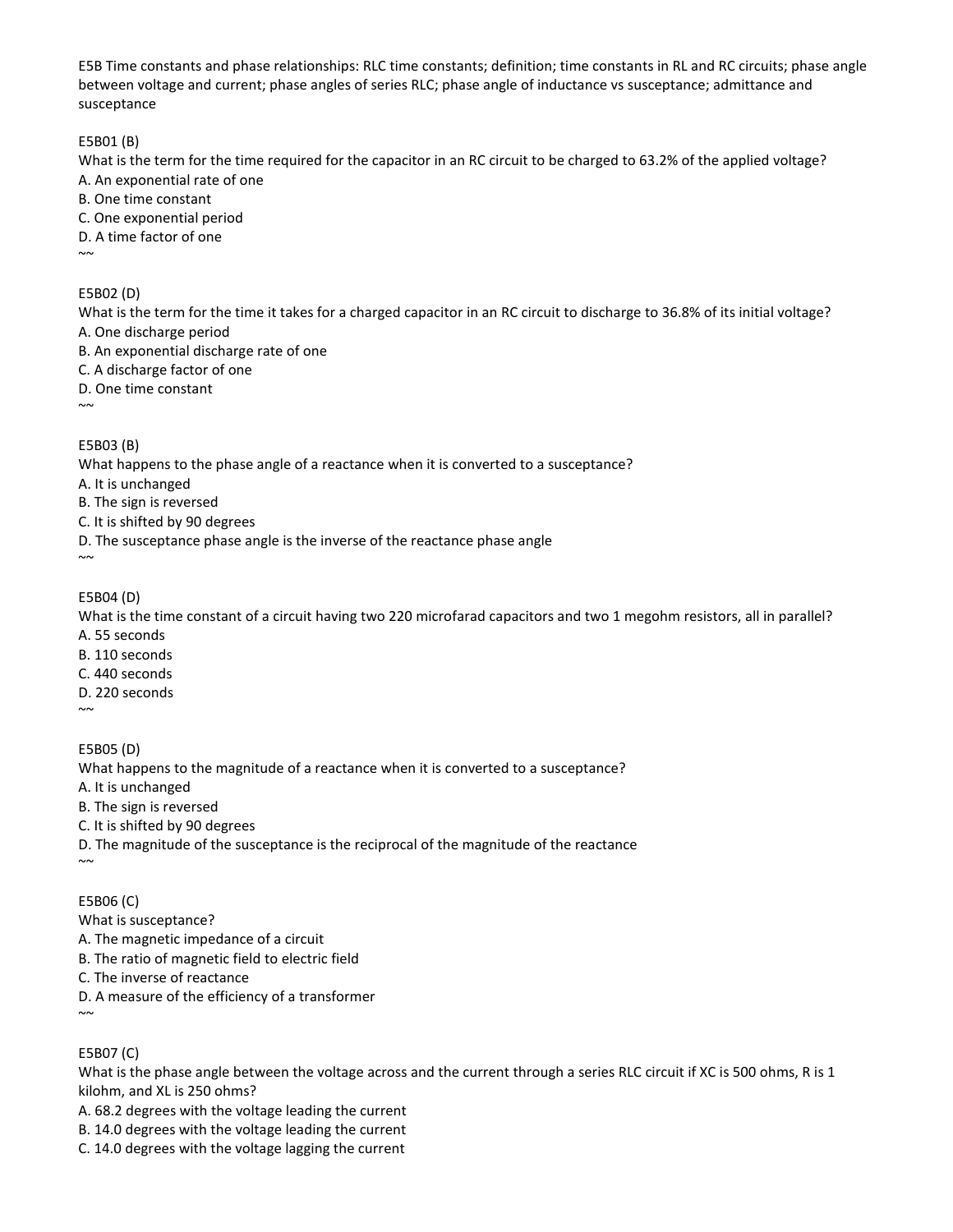D. 68.2 degrees with the voltage lagging the current

#### E5B08 (A)

 $~\sim~$ 

What is the phase angle between the voltage across and the current through a series RLC circuit if XC is 100 ohms, R is 100 ohms, and XL is 75 ohms?

- A. 14 degrees with the voltage lagging the current
- B. 14 degrees with the voltage leading the current
- C. 76 degrees with the voltage leading the current
- D. 76 degrees with the voltage lagging the current  $\sim$

E5B09 (D)

What is the relationship between the current through a capacitor and the voltage across a capacitor?

- A. Voltage and current are in phase
- B. Voltage and current are 180 degrees out of phase
- C. Voltage leads current by 90 degrees
- D. Current leads voltage by 90 degrees
- $\sim$

## E5B10 (A)

What is the relationship between the current through an inductor and the voltage across an inductor?

A. Voltage leads current by 90 degrees

B. Current leads voltage by 90 degrees

C. Voltage and current are 180 degrees out of phase

D. Voltage and current are in phase

 $~\sim~$ 

## E5B11 (B)

What is the phase angle between the voltage across and the current through a series RLC circuit if XC is 25 ohms, R is 100 ohms, and XL is 50 ohms?

- A. 14 degrees with the voltage lagging the current
- B. 14 degrees with the voltage leading the current
- C. 76 degrees with the voltage lagging the current
- D. 76 degrees with the voltage leading the current

E5B12 (A)

What is admittance? A. The inverse of impedance

B. The term for the gain of a field effect transistor

- C. The turns ratio of a transformer
- D. The unit used for Q factor

 $\sim$ 

 $~\sim~$ 

E5B13 (D)

What letter is commonly used to represent susceptance?

- A. G
- B. X
- C. Y D. B
- $~\sim~$

E5C Coordinate systems and phasors in electronics: Rectangular Coordinates; Polar Coordinates; Phasors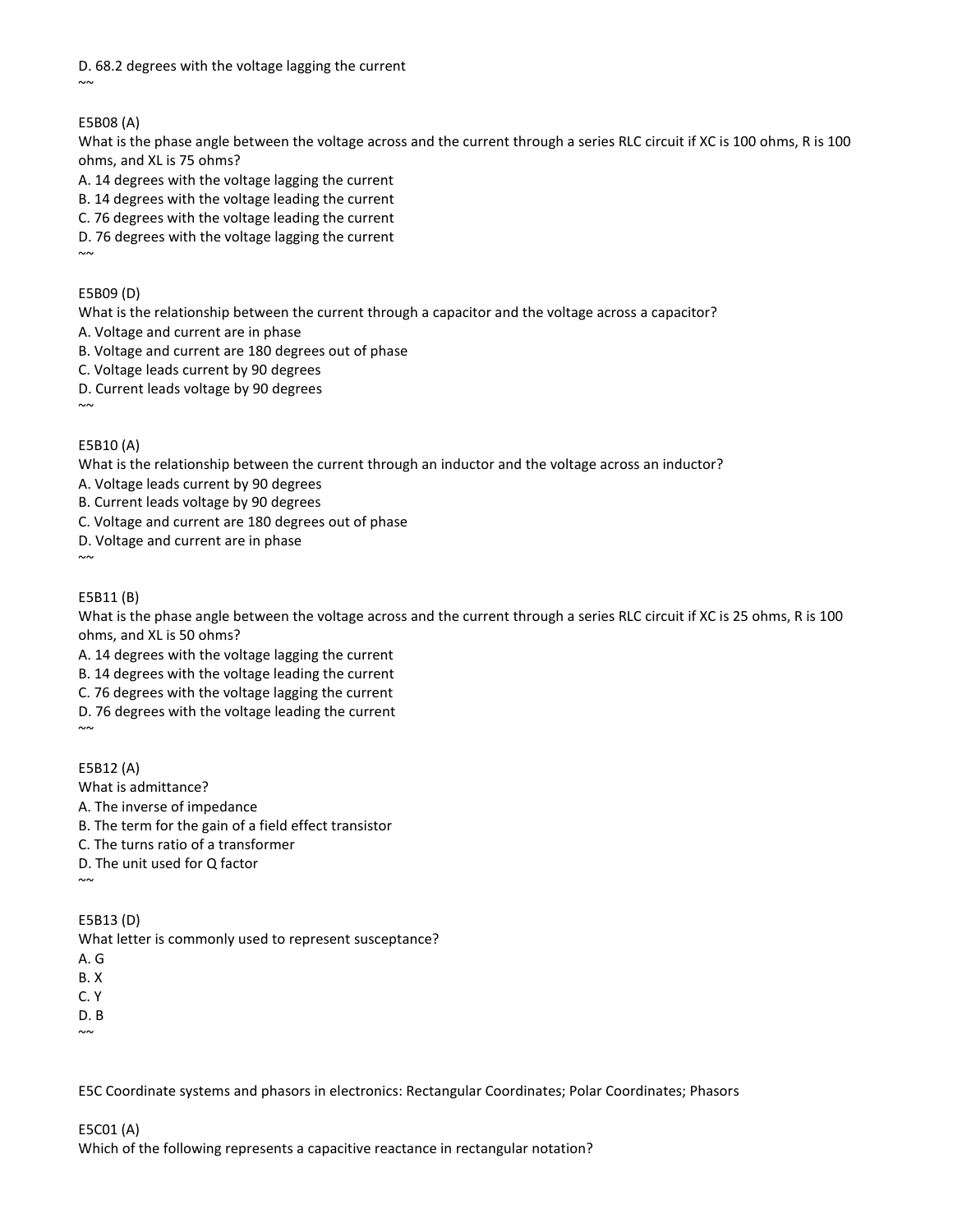$A. -jX$  $B. +jX$ C. X D. Omega  $\sim$ 

E5C02 (C) How are impedances described in polar coordinates? A. By X and R values B. By real and imaginary parts C. By phase angle and amplitude D. By Y and G values  $~\sim~$ 

E5C03 (C) Which of the following represents an inductive reactance in polar coordinates? A. A positive real part B. A negative real part C. A positive phase angle D. A negative phase angle  $\sim$ 

E5C04 (D) Which of the following represents a capacitive reactance in polar coordinates? A. A positive real part B. A negative real part C. A positive phase angle D. A negative phase angle  $\sim$ 

E5C05 (C)

What is the name of the diagram used to show the phase relationship between impedances at a given frequency?

A. Venn diagram

B. Near field diagram

C. Phasor diagram

D. Far field diagram

 $\sim$ 

E5C06 (B)

What does the impedance 50–j25 represent? A. 50 ohms resistance in series with 25 ohms inductive reactance B. 50 ohms resistance in series with 25 ohms capacitive reactance C. 25 ohms resistance in series with 50 ohms inductive reactance D. 25 ohms resistance in series with 50 ohms capacitive reactance  $\sim$ 

E5C07 (B)

What is a vector?

A. The value of a quantity that changes over time

B. A quantity with both magnitude and an angular component

C. The inverse of the tangent function

D. The inverse of the sine function

E5C08 (D)

 $~\sim~$ 

What coordinate system is often used to display the phase angle of a circuit containing resistance, inductive and/or capacitive reactance?

A. Maidenhead grid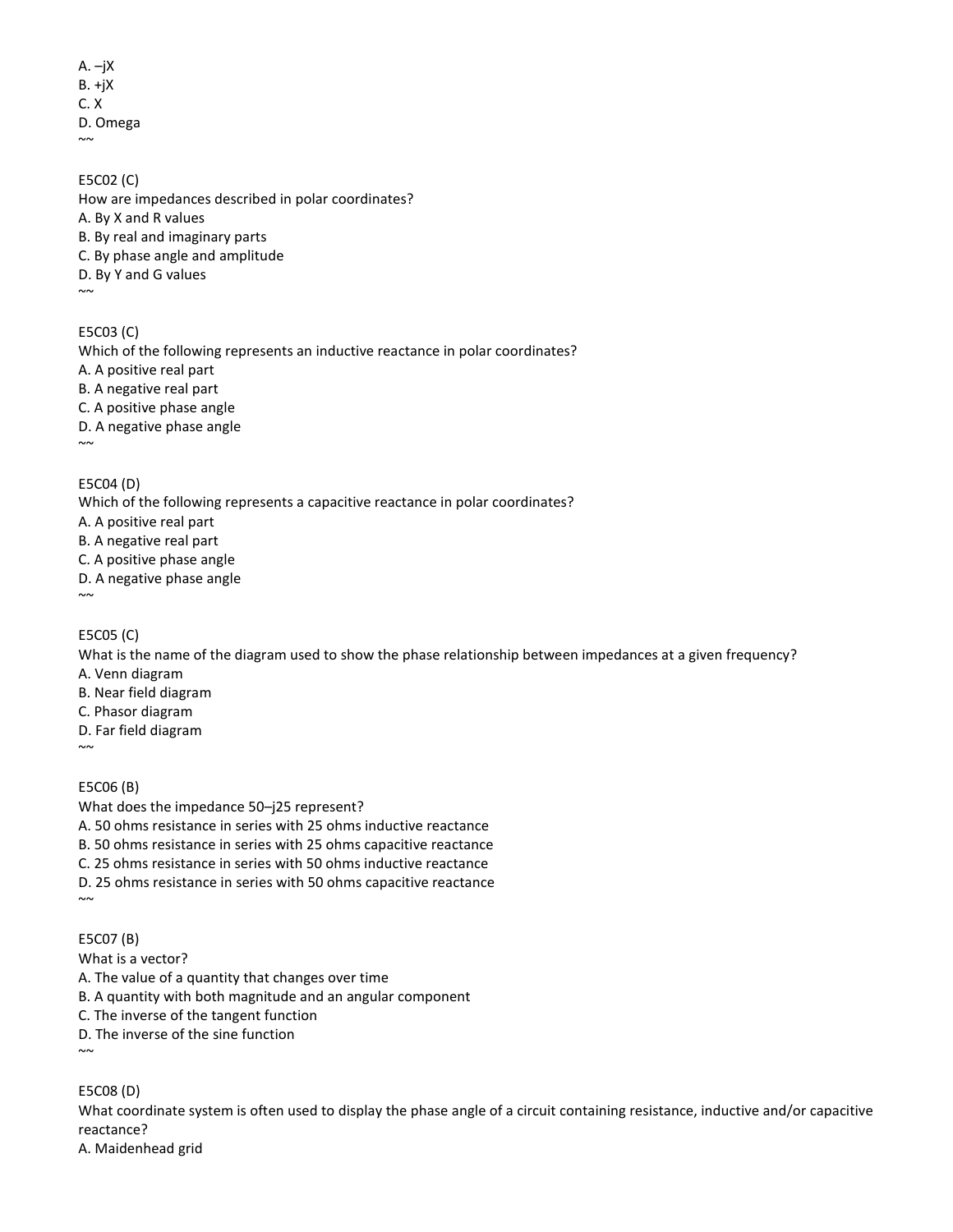B. Faraday grid

C. Elliptical coordinates

#### D. Polar coordinates

 $\sim$ 

E5C09 (A)

When using rectangular coordinates to graph the impedance of a circuit, what does the horizontal axis represent?

- A. Resistive component
- B. Reactive component
- C. The sum of the reactive and resistive components
- D. The difference between the resistive and reactive components

 $~\sim~$ 

# E5C10 (B)

When using rectangular coordinates to graph the impedance of a circuit, what does the vertical axis represent?

- A. Resistive component
- B. Reactive component
- C. The sum of the reactive and resistive components
- D. The difference between the resistive and reactive components  $\sim$

# E5C11 (C)

What do the two numbers that are used to define a point on a graph using rectangular coordinates represent?

- A. The magnitude and phase of the point
- B. The sine and cosine values
- C. The coordinate values along the horizontal and vertical axes
- D. The tangent and cotangent values
- $\sim$
- E5C12 (D)

If you plot the impedance of a circuit using the rectangular coordinate system and find the impedance point falls on the right side of the graph on the horizontal axis, what do you know about the circuit?

A. It has to be a direct current circuit

- B. It contains resistance and capacitive reactance
- C. It contains resistance and inductive reactance
- D. It is equivalent to a pure resistance

 $\sim$ 

E5C13 (D)

What coordinate system is often used to display the resistive, inductive, and/or capacitive reactance components of impedance?

A. Maidenhead grid

- B. Faraday grid
- C. Elliptical coordinates
- D. Rectangular coordinates

 $~\sim~$ 

## E5C14 (B)

Which point on Figure E5-2 best represents the impedance of a series circuit consisting of a 400 ohm resistor and a 38 picofarad capacitor at 14 MHz?

- A. Point 2
- B. Point 4
- C. Point 5
- D. Point 6  $\sim$
- E5C15 (B)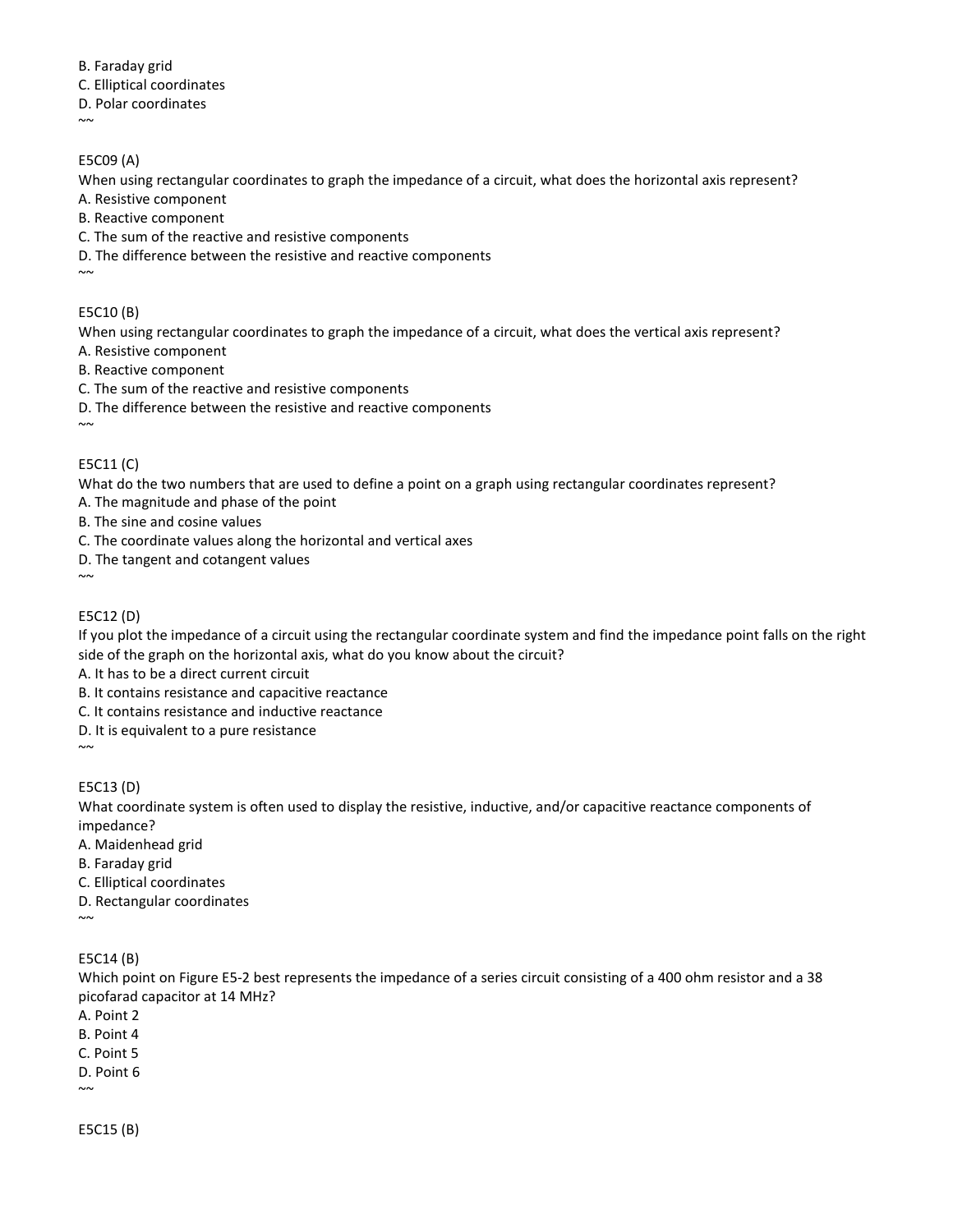Which point in Figure E5-2 best represents the impedance of a series circuit consisting of a 300 ohm resistor and an 18 microhenry inductor at 3.505 MHz?

A. Point 1 B. Point 3 C. Point 7

D. Point 8

 $\sim$ 

#### E5C16 (A)

Which point on Figure E5-2 best represents the impedance of a series circuit consisting of a 300 ohm resistor and a 19 picofarad capacitor at 21.200 MHz?

A. Point 1

B. Point 3

C. Point 7

D. Point 8

 $\sim$ 

#### E5C17 (D)

Which point on Figure E5-2 best represents the impedance of a series circuit consisting of a 300 ohm resistor, a 0.64 microhenry inductor and an 85-picofarad capacitor at 24.900 MHz?

A. Point 1

B. Point 3

C. Point 5

D. Point 8  $\sim$ 

E5D AC and RF energy in real circuits: skin effect; electrostatic and electromagnetic fields; reactive power; power factor; electrical length of conductors at UHF and microwave frequencies

E5D01 (A)

What is the result of skin effect?

A. As frequency increases, RF current flows in a thinner layer of the conductor, closer to the surface

B. As frequency decreases, RF current flows in a thinner layer of the conductor, closer to the surface

C. Thermal effects on the surface of the conductor increase the impedance

D. Thermal effects on the surface of the conductor decrease the impedance

 $\sim$ 

E5D02 (B)

Why is it important to keep lead lengths short for components used in circuits for VHF and above?

A. To increase the thermal time constant

B. To avoid unwanted inductive reactance

C. To maintain component lifetime

D. All of these choices are correct

E5D03 (D)

 $\sim$ 

What is microstrip?

A. Lightweight transmission line made of common zip cord

B. Miniature coax used for low power applications

C. Short lengths of coax mounted on printed circuit boards to minimize time delay between microwave circuits

D. Precision printed circuit conductors above a ground plane that provide constant impedance interconnects at microwave frequencies

 $~\sim~$ 

E5D04 (B) Why are short connections necessary at microwave frequencies? A. To increase neutralizing resistance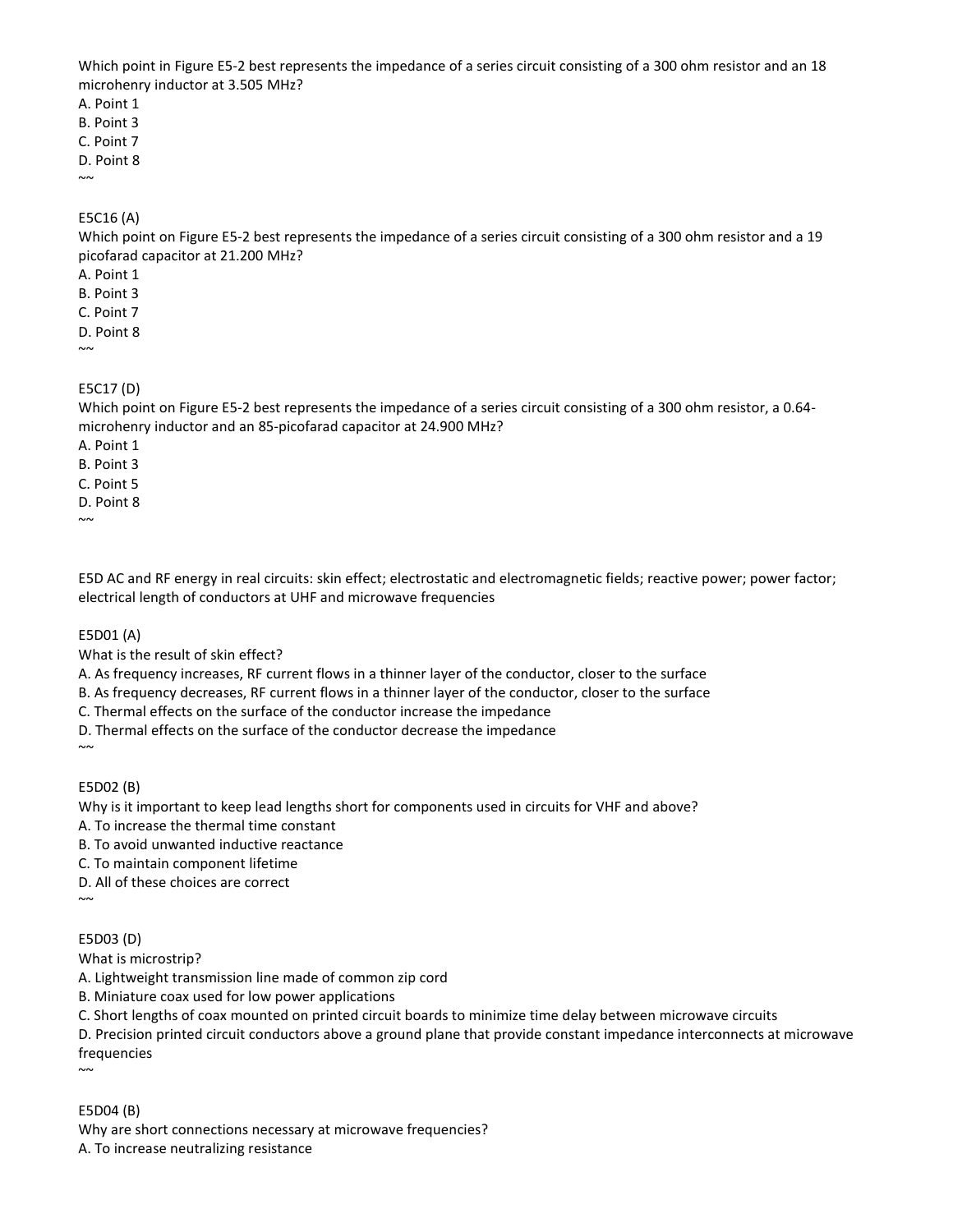- B. To reduce phase shift along the connection
- C. Because of ground reflections
- D. To reduce noise figure

 $~\sim~$ 

E5D05 (A)

Which parasitic characteristic increases with conductor length?

- A. Inductance
- B. Permeability
- C. Permittivity
- D. Malleability
- $\sim$

## E5D06 (D)

In what direction is the magnetic field oriented about a conductor in relation to the direction of electron flow?

- A. In the same direction as the current
- B. In a direction opposite to the current
- C. In all directions; omni-directional
- D. In a direction determined by the left-hand rule

# E5D07 (D)

 $\sim$ 

 $\sim$ 

What determines the strength of the magnetic field around a conductor?

- A. The resistance divided by the current
- B. The ratio of the current to the resistance
- C. The diameter of the conductor
- D. The amount of current flowing through the conductor

#### E5D08 (B)

What type of energy is stored in an electromagnetic or electrostatic field?

- A. Electromechanical energy
- B. Potential energy
- C. Thermodynamic energy
- D. Kinetic energy

 $\sim$ 

## E5D09 (B)

What happens to reactive power in an AC circuit that has both ideal inductors and ideal capacitors?

A. It is dissipated as heat in the circuit

B. It is repeatedly exchanged between the associated magnetic and electric fields, but is not dissipated

C. It is dissipated as kinetic energy in the circuit

D. It is dissipated in the formation of inductive and capacitive fields

 $\sim$ 

E5D10 (A)

How can the true power be determined in an AC circuit where the voltage and current are out of phase? A. By multiplying the apparent power times the power factor

B. By dividing the reactive power by the power factor

C. By dividing the apparent power by the power factor

D. By multiplying the reactive power times the power factor

E5D11 (C)

 $~\sim~$ 

What is the power factor of an R-L circuit having a 60 degree phase angle between the voltage and the current?

A. 1.414

B. 0.866

C. 0.5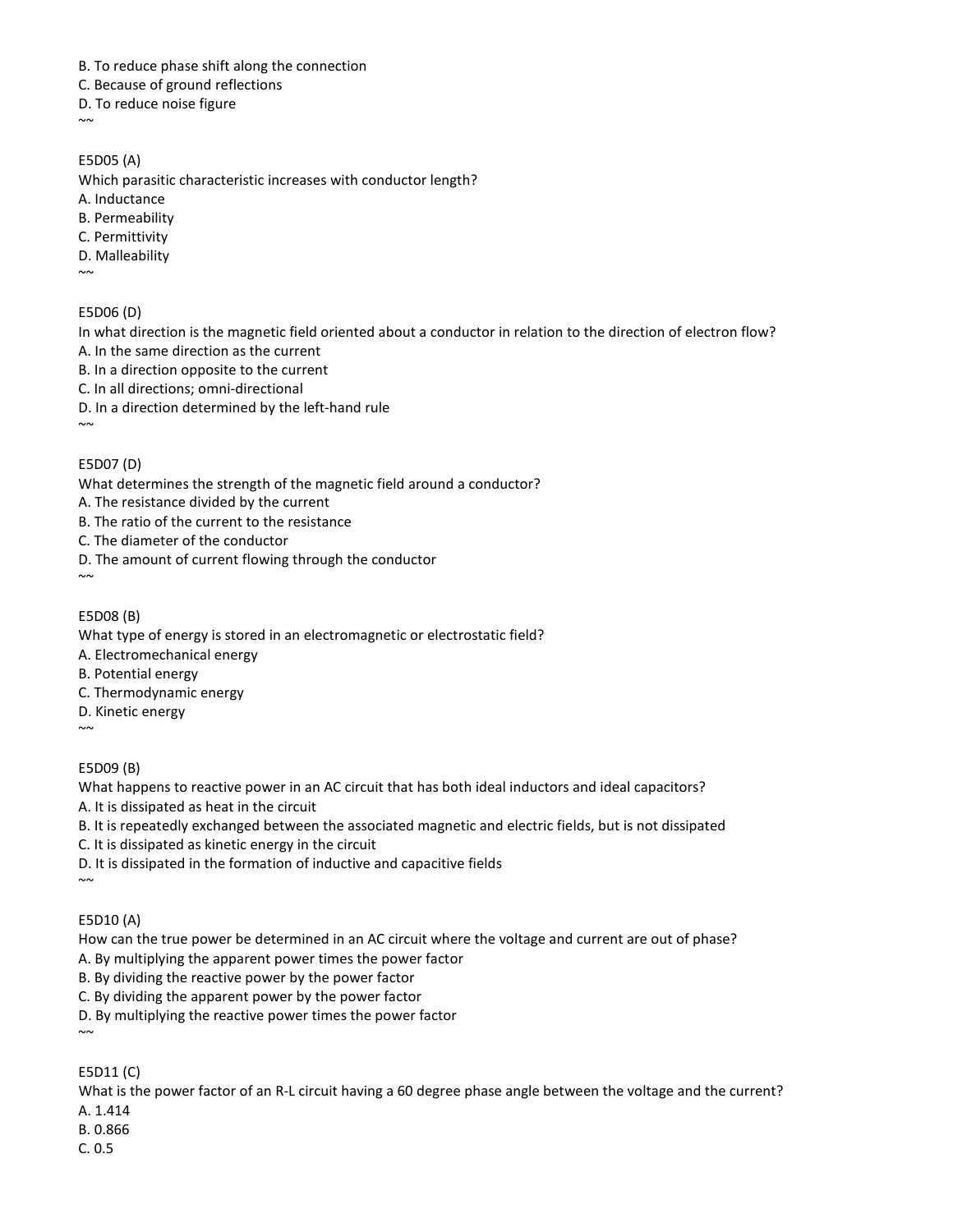$~\sim~$ E5D12 (B) How many watts are consumed in a circuit having a power factor of 0.2 if the input is 100-VAC at 4 amperes? A. 400 watts B. 80 watts C. 2000 watts D. 50 watts  $\sim$ 

E5D13 (B)

How much power is consumed in a circuit consisting of a 100 ohm resistor in series with a 100 ohm inductive reactance drawing 1 ampere?

A. 70.7 Watts

B. 100 Watts

C. 141.4 Watts

D. 200 Watts

 $~\sim~$ 

E5D14 (A)

What is reactive power?

A. Wattless, nonproductive power

B. Power consumed in wire resistance in an inductor

C. Power lost because of capacitor leakage

D. Power consumed in circuit Q

 $\sim$ 

E5D15 (D) What is the power factor of an R-L circuit having a 45 degree phase angle between the voltage and the current? A. 0.866 B. 1.0 C. 0.5 D. 0.707  $\sim$ 

E5D16 (C)

What is the power factor of an R-L circuit having a 30 degree phase angle between the voltage and the current? A. 1.73 B. 0.5 C. 0.866 D. 0.577  $\sim$ 

E5D17 (D)

How many watts are consumed in a circuit having a power factor of 0.6 if the input is 200VAC at 5 amperes? A. 200 watts

B. 1000 watts

C. 1600 watts

D. 600 watts

 $\sim$ ~

E5D18 (B)

How many watts are consumed in a circuit having a power factor of 0.71 if the apparent power is 500VA?

A. 704 W

B. 355 W

C. 252 W

D. 1.42 mW

D. 1.73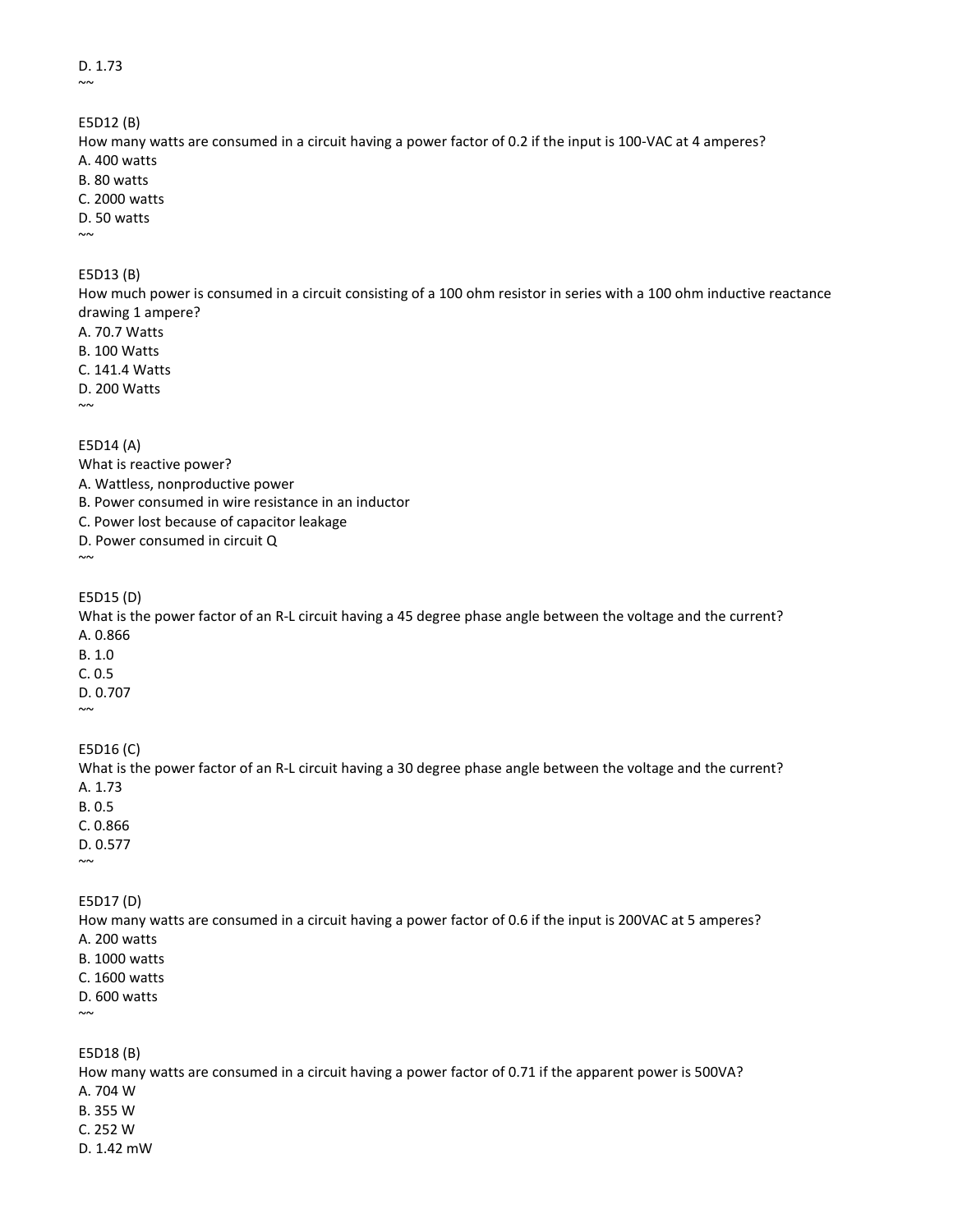#### SUBELEMENT E6 - CIRCUIT COMPONENTS [6 Exam Questions - 6 Groups]

E6A Semiconductor materials and devices: semiconductor materials; germanium, silicon, P-type, N-type; transistor types: NPN, PNP, junction, field-effect transistors: enhancement mode; depletion mode; MOS; CMOS; N-channel; P-channel

#### E6A01 (C)

In what application is gallium arsenide used as a semiconductor material in preference to germanium or silicon?

A. In high-current rectifier circuits

B. In high-power audio circuits

C. In microwave circuits

D. In very low frequency RF circuits

 $\sim$ 

#### E6A02 (A)

Which of the following semiconductor materials contains excess free electrons? A. N-type B. P-type C. Bipolar

D. Insulated gate

 $\sim$ 

#### E6A03 (C)

Why does a PN-junction diode not conduct current when reverse biased?

A. Only P-type semiconductor material can conduct current

B. Only N-type semiconductor material can conduct current

C. Holes in P-type material and electrons in the N-type material are separated by the applied voltage, widening the depletion region

D. Excess holes in P-type material combine with the electrons in N-type material, converting the entire diode into an insulator  $\sim$ 

#### E6A04 (C)

What is the name given to an impurity atom that adds holes to a semiconductor crystal structure?

A. Insulator impurity

B. N-type impurity

C. Acceptor impurity

D. Donor impurity

## E6A05 (C)

 $\sim$ 

What is the alpha of a bipolar junction transistor?

A. The change of collector current with respect to base current

B. The change of base current with respect to collector current

C. The change of collector current with respect to emitter current

D. The change of collector current with respect to gate current  $\sim$ 

#### E6A06 (B)

 $~\sim~$ 

What is the beta of a bipolar junction transistor?

A. The frequency at which the current gain is reduced to 1

B. The change in collector current with respect to base current

C. The breakdown voltage of the base to collector junction

D. The switching speed of the transistor

 $~\sim~$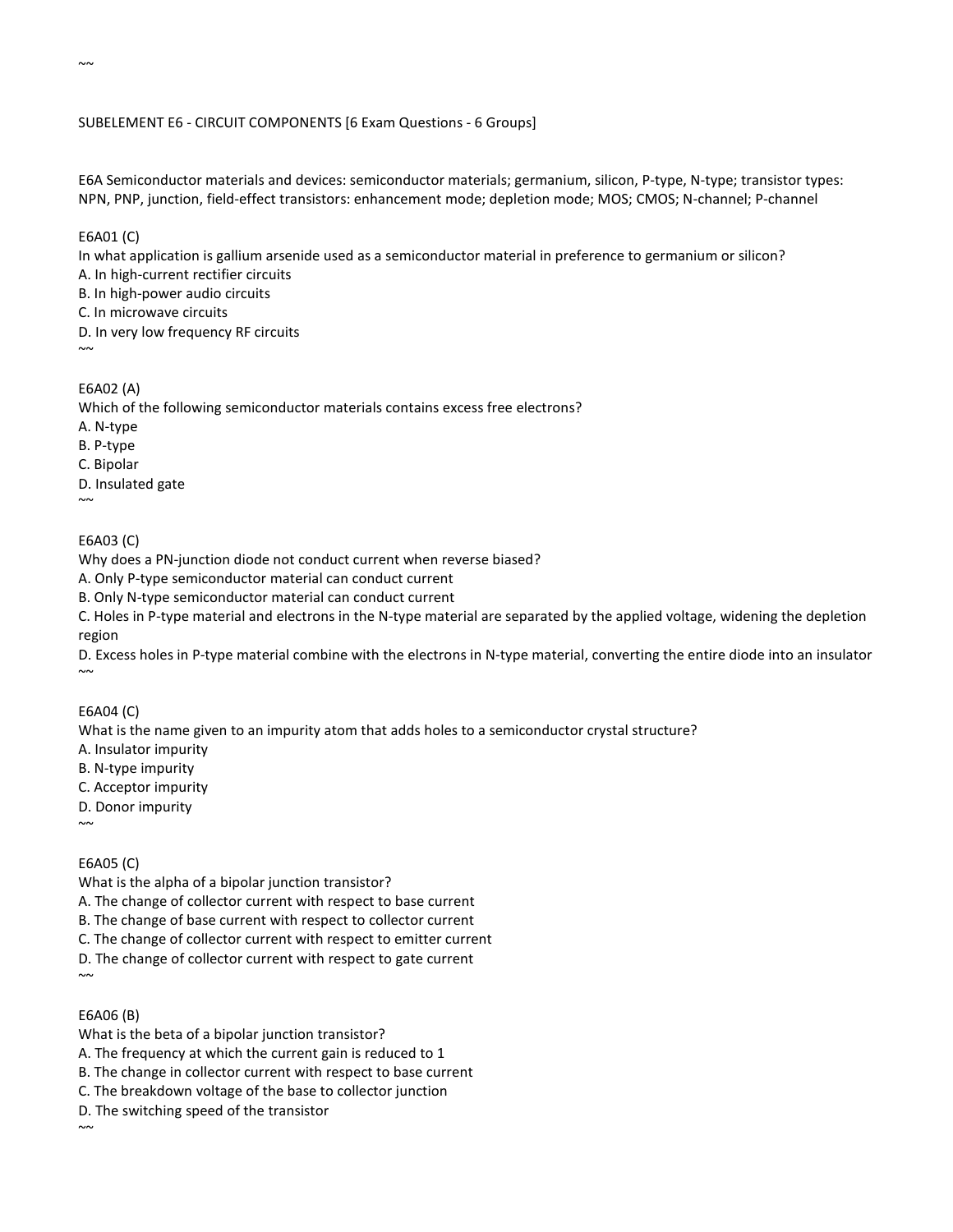#### E6A07 (D)

Which of the following indicates that a silicon NPN junction transistor is biased on?

- A. Base-to-emitter resistance of approximately 6 to 7 ohms
- B. Base-to-emitter resistance of approximately 0.6 to 0.7 ohms
- C. Base-to-emitter voltage of approximately 6 to 7 volts
- D. Base-to-emitter voltage of approximately 0.6 to 0.7 volts

#### E6A08 (D)

 $~\sim~$ 

What term indicates the frequency at which the grounded-base current gain of a transistor has decreased to 0.7 of the gain obtainable at 1 kHz?

A. Corner frequency

B. Alpha rejection frequency

C. Beta cutoff frequency

D. Alpha cutoff frequency

 $\sim$ 

#### E6A09 (A)

What is a depletion-mode FET? A. An FET that exhibits a current flow between source and drain when no gate voltage is applied B. An FET that has no current flow between source and drain when no gate voltage is applied C. Any FET without a channel D. Any FET for which holes are the majority carriers  $\sim$ 

E6A10 (B)

In Figure E6-2, what is the schematic symbol for an N-channel dual-gate MOSFET?

A. 2

B. 4

C. 5

D. 6  $\sim$ 

#### E6A11 (A)

In Figure E6-2, what is the schematic symbol for a P-channel junction FET?

A. 1

B. 2

C. 3

D. 6

 $\sim$ 

#### E6A12 (D)

Why do many MOSFET devices have internally connected Zener diodes on the gates?

A. To provide a voltage reference for the correct amount of reverse-bias gate voltage

B. To protect the substrate from excessive voltages

C. To keep the gate voltage within specifications and prevent the device from overheating

D. To reduce the chance of the gate insulation being punctured by static discharges or excessive voltages  $\sim\!\sim$ 

#### E6A13 (C)

What do the initials CMOS stand for?

A. Common Mode Oscillating System

B. Complementary Mica-Oxide Silicon

C. Complementary Metal-Oxide Semiconductor

D. Common Mode Organic Silicon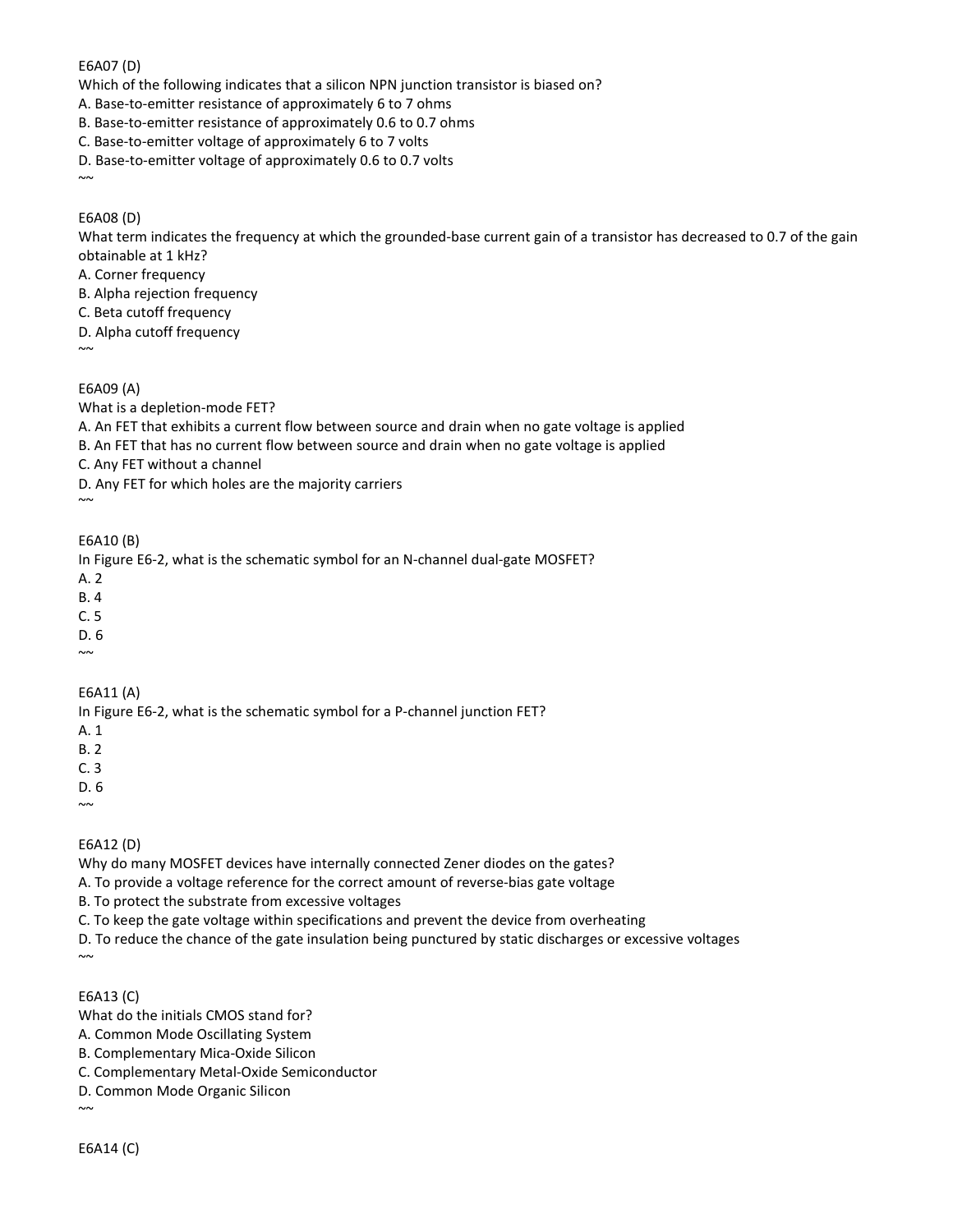How does DC input impedance at the gate of a field-effect transistor compare with the DC input impedance of a bipolar transistor?

A. They are both low impedance

B. An FET has low input impedance; a bipolar transistor has high input impedance

C. An FET has high input impedance; a bipolar transistor has low input impedance

D. They are both high impedance  $~\sim~$ 

#### E6A15 (B)

Which semiconductor material contains excess holes in the outer shell of electrons?

- A. N-type
- B. P-type
- C. Superconductor-type
- D. Bipolar-type

 $\sim\!\sim$ 

## E6A16 (B)

What are the majority charge carriers in N-type semiconductor material? A. Holes B. Free electrons C. Free protons D. Free neutrons  $\sim$ 

#### E6A17 (D)

What are the names of the three terminals of a field-effect transistor? A. Gate 1, gate 2, drain B. Emitter, base, collector C. Emitter, base 1, base 2 D. Gate, drain, source  $\sim$ 

E6B Diodes

#### E6B01 (B)

What is the most useful characteristic of a Zener diode? A. A constant current drop under conditions of varying voltage B. A constant voltage drop under conditions of varying current C. A negative resistance region D. An internal capacitance that varies with the applied voltage  $\sim$ 

#### E6B02 (D)

What is an important characteristic of a Schottky diode as compared to an ordinary silicon diode when used as a power supply rectifier?

- A. Much higher reverse voltage breakdown
- B. Controlled reverse avalanche voltage
- C. Enhanced carrier retention time
- D. Less forward voltage drop

 $\sim$ 

## E6B03 (C)

What special type of diode is capable of both amplification and oscillation?

A. Point contact

- B. Zener
- C. Tunnel
- D. Junction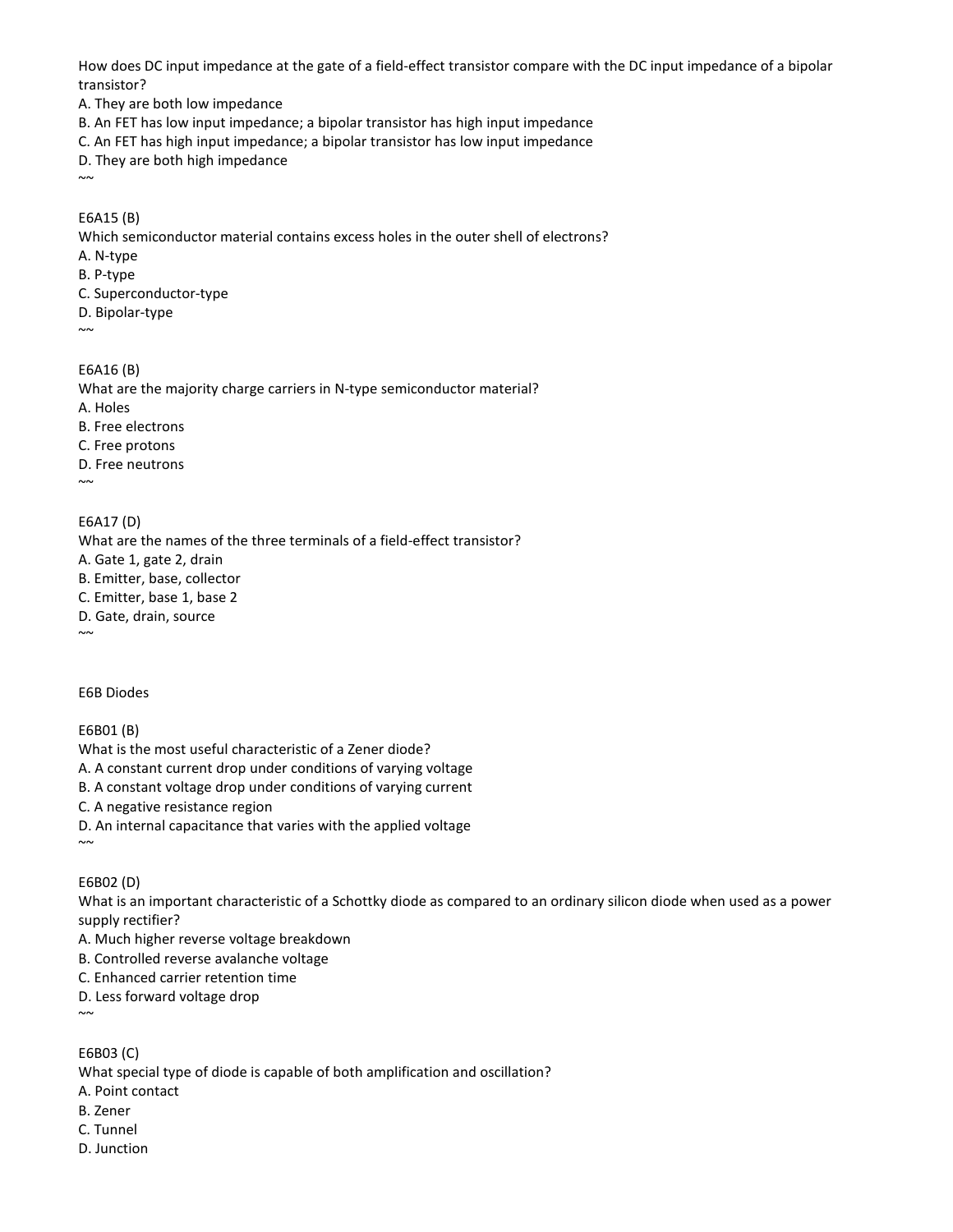$~\sim~$ 

#### E6B04 (A)

What type of semiconductor device is designed for use as a voltage-controlled capacitor?

A. Varactor diode

B. Tunnel diode

C. Silicon-controlled rectifier

D. Zener diode

 $\sim$ 

## E6B05 (D)

What characteristic of a PIN diode makes it useful as an RF switch or attenuator?

- A. Extremely high reverse breakdown voltage
- B. Ability to dissipate large amounts of power
- C. Reverse bias controls its forward voltage drop
- D. A large region of intrinsic material

 $\sim$ 

## E6B06 (D)

Which of the following is a common use of a hot-carrier diode? A. As balanced mixers in FM generation B. As a variable capacitance in an automatic frequency control circuit C. As a constant voltage reference in a power supply D. As a VHF/UHF mixer or detector  $~\sim~$ 

## E6B07 (B)

What is the failure mechanism when a junction diode fails due to excessive current?

- A. Excessive inverse voltage
- B. Excessive junction temperature
- C. Insufficient forward voltage
- D. Charge carrier depletion

 $\sim\!\sim$ 

 $\sim$ 

E6B08 (A)

Which of the following describes a type of semiconductor diode?

A. Metal-semiconductor junction

B. Electrolytic rectifier

C. CMOS-field effect

D. Thermionic emission diode

E6B09 (C) What is a common use for point contact diodes? A. As a constant current source B. As a constant voltage source C. As an RF detector D. As a high voltage rectifier  $\sim$ 

E6B10 (B) In Figure E6-3, what is the schematic symbol for a light-emitting diode? A. 1

- B. 5
- C. 6
- D. 7
- $\sim$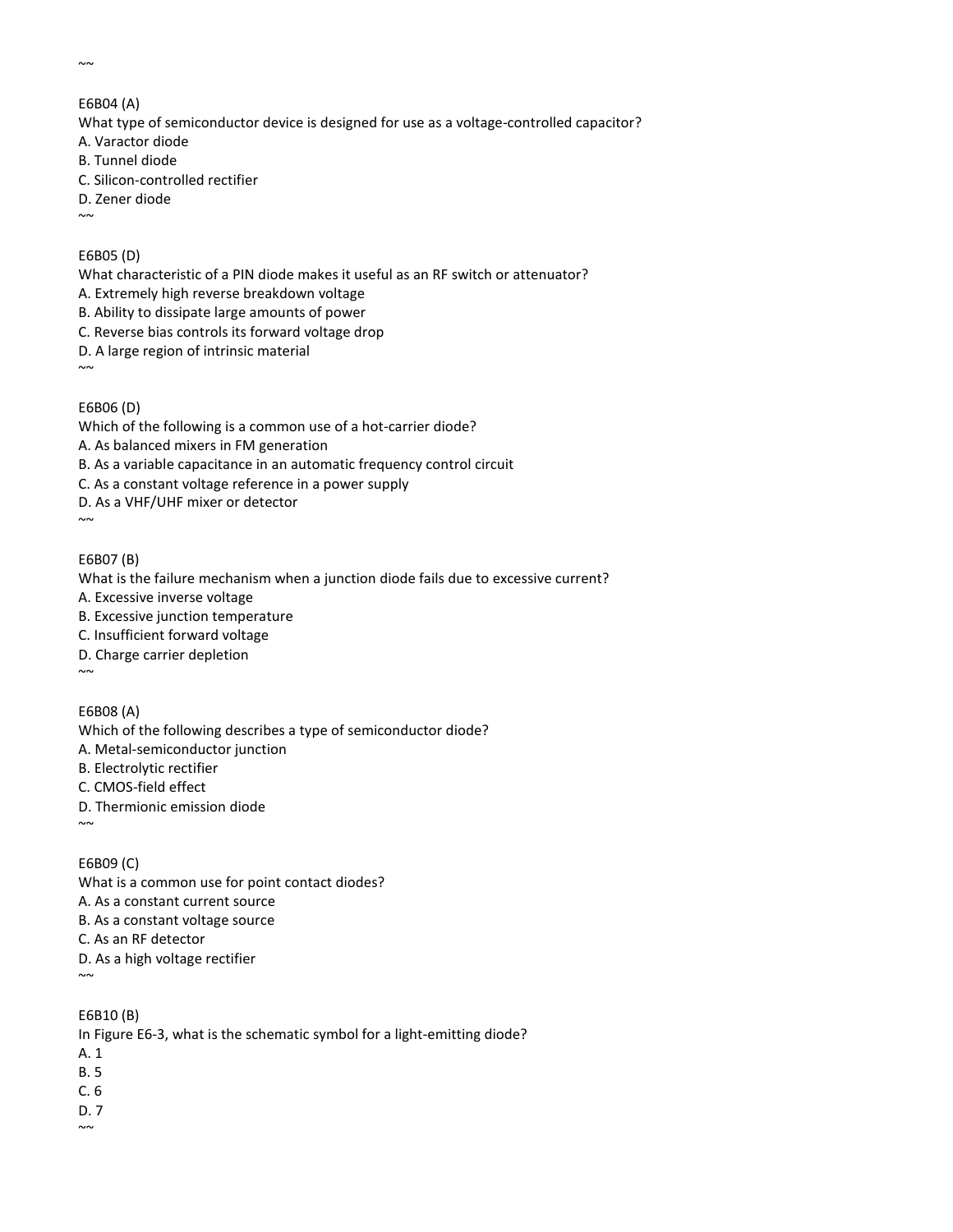E6B11 (A) What is used to control the attenuation of RF signals by a PIN diode? A. Forward DC bias current B. A sub-harmonic pump signal C. Reverse voltage larger than the RF signal D. Capacitance of an RF coupling capacitor  $~\sim~$ 

E6B12 (C) What is one common use for PIN diodes? A. As a constant current source B. As a constant voltage source C. As an RF switch D. As a high voltage rectifier  $\sim$ 

E6B13 (B) What type of bias is required for an LED to emit light? A. Reverse bias B. Forward bias C. Zero bias D. Inductive bias  $\sim$ 

E6C Digital ICs: Families of digital ICs; gates; Programmable Logic Devices (PLDs)

#### E6C01 (A)

What is the function of hysteresis in a comparator?

A. To prevent input noise from causing unstable output signals

B. To allow the comparator to be used with AC input signals

C. To cause the output to change states continually

D. To increase the sensitivity  $~\sim~$ 

E6C02 (B)

What happens when the level of a comparator's input signal crosses the threshold?

A. The IC input can be damaged

B. The comparator changes its output state

C. The comparator enters latch-up

D. The feedback loop becomes unstable

 $\sim$ 

#### E6C03 (A)

What is tri-state logic?

A. Logic devices with 0, 1, and high impedance output states

B. Logic devices that utilize ternary math

C. Low power logic devices designed to operate at 3 volts

D. Proprietary logic devices manufactured by Tri-State Devices

 $\sim$ 

#### E6C04 (B)

What is the primary advantage of tri-state logic?

A. Low power consumption

B. Ability to connect many device outputs to a common bus

C. High speed operation

D. More efficient arithmetic operations

 $\sim$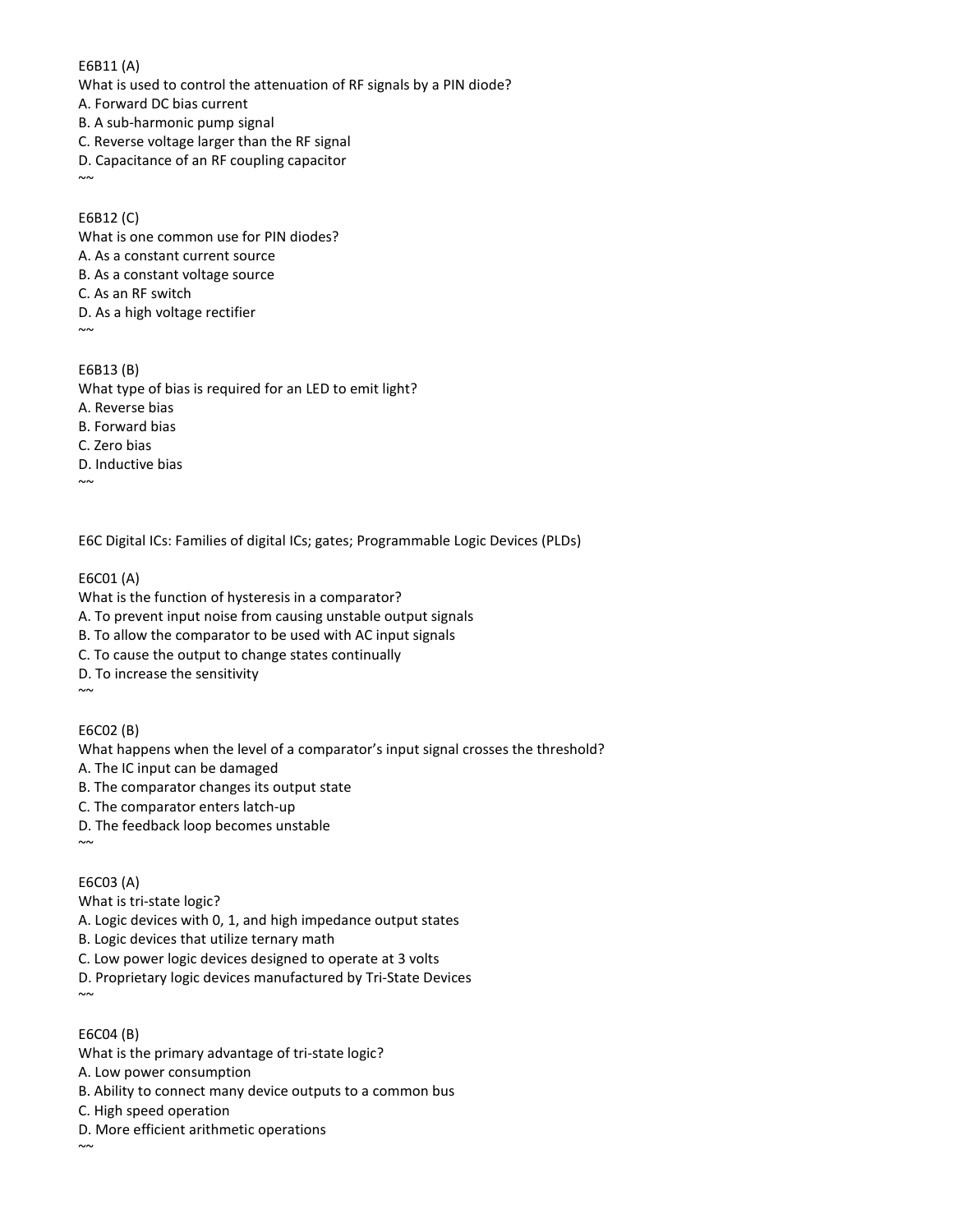E6C05 (D)

What is an advantage of CMOS logic devices over TTL devices?

A. Differential output capability

B. Lower distortion

C. Immune to damage from static discharge

D. Lower power consumption

E6C06 (C)

 $\sim$ 

Why do CMOS digital integrated circuits have high immunity to noise on the input signal or power supply?

A. Larger bypass capacitors are used in CMOS circuit design

B. The input switching threshold is about two times the power supply voltage

C. The input switching threshold is about one-half the power supply voltage

D. Input signals are stronger

 $\sim$ 

## E6C07 (B)

What best describes a pull-up or pull-down resistor?

A. A resistor in a keying circuit used to reduce key clicks

B. A resistor connected to the positive or negative supply line used to establish a voltage when an input or output is an open circuit

C. A resistor that insures that an oscillator frequency does not drive lower over time

D. A resistor connected to an op-amp output that only functions when the logic output is false

E6C08 (B)

In Figure E6-5, what is the schematic symbol for a NAND gate?

A. 1

 $~\sim~$ 

B. 2

C. 3

D. 4  $\sim$ 

E6C09 (B)

What is a Programmable Logic Device (PLD)?

A. A device to control industrial equipment

B. A programmable collection of logic gates and circuits in a single integrated circuit

C. Programmable equipment used for testing digital logic integrated circuits

D. An algorithm for simulating logic functions during circuit design

E6C10 (D)

In Figure E6-5, what is the schematic symbol for a NOR gate?

A. 1

 $\sim$ 

B. 2

C. 3

D. 4  $\sim$ 

#### E6C11 (C)

In Figure E6-5, what is the schematic symbol for the NOT operation (inverter)?

A. 2

B. 4

C. 5

D. 6

 $~\sim~$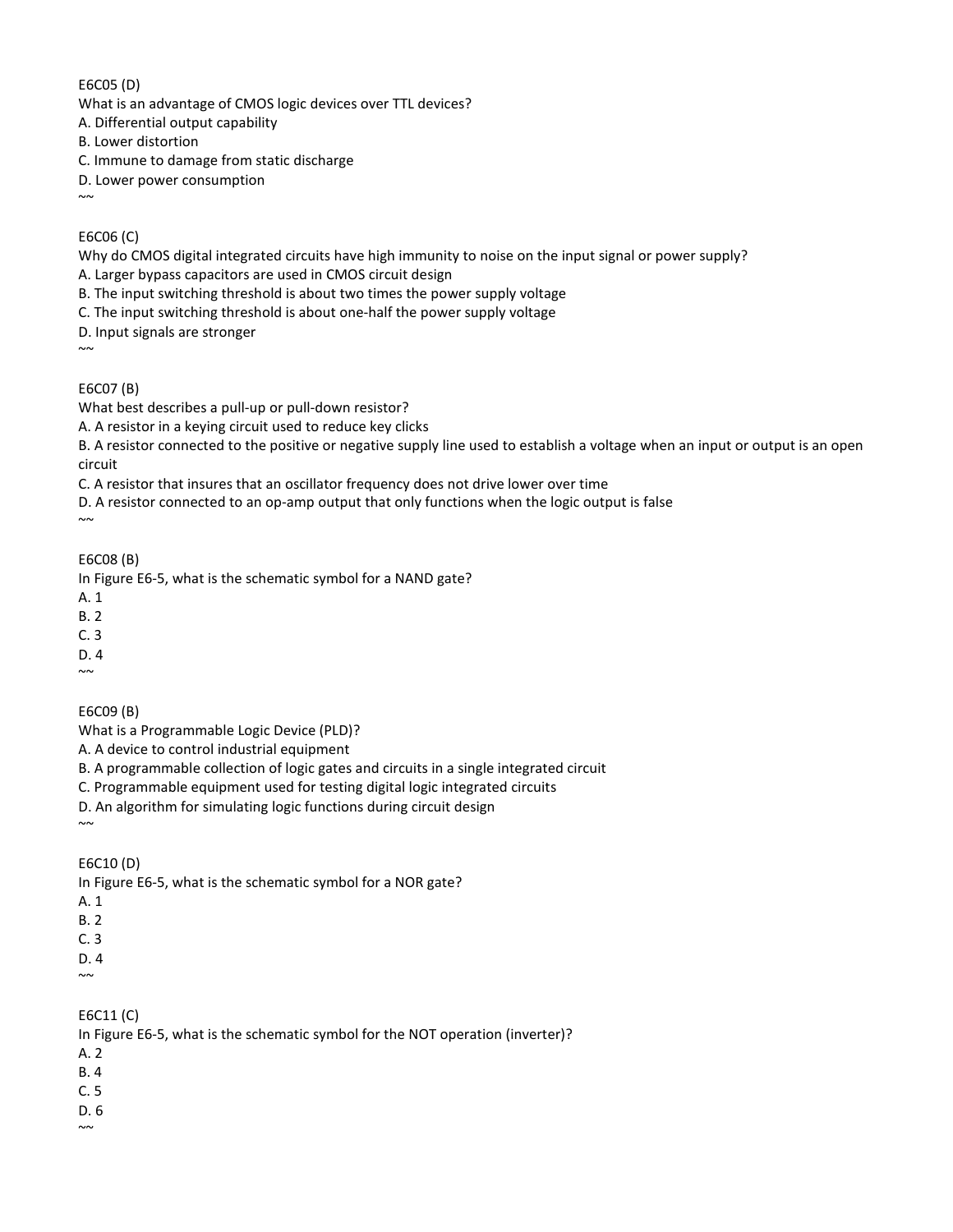E6C12 (D)

What is BiCMOS logic?

A. A logic device with two CMOS circuits per package

B. A FET logic family based on bimetallic semiconductors

C. A logic family based on bismuth CMOS devices

D. An integrated circuit logic family using both bipolar and CMOS transistors

## E6C13 (C)

Which of the following is an advantage of BiCMOS logic?

A. Its simplicity results in much less expensive devices than standard CMOS

B. It is totally immune to electrostatic damage

C. It has the high input impedance of CMOS and the low output impedance of bipolar transistors

D. All of these choices are correct

 $\sim$ 

 $~\sim~$ 

E6C14 (B)

What is the primary advantage of using a Programmable Gate Array (PGA) in a logic circuit? A. Many similar gates are less expensive than a mixture of gate types B. Complex logic functions can be created in a single integrated circuit C. A PGA contains its own internal power supply D. All of these choices are correct  $\sim$ 

E6D Toroidal and Solenoidal Inductors: permeability, core material, selecting, winding; transformers; Piezoelectric devices

## E6D01 (A)

How many turns will be required to produce a 5-microhenry inductor using a powdered-iron toroidal core that has an inductance index (A L) value of 40 microhenrys/100 turns?

A. 35 turns

B. 13 turns

C. 79 turns

D. 141 turns  $\sim$ 

E6D02 (A)

What is the equivalent circuit of a quartz crystal?

A. Motional capacitance, motional inductance, and loss resistance in series, all in parallel with a shunt capacitor representing electrode and stray capacitance

B. Motional capacitance, motional inductance, loss resistance, and a capacitor representing electrode and stray capacitance all in parallel

C. Motional capacitance, motional inductance, loss resistance, and a capacitor representing electrode and stray capacitance all in series

D. Motional inductance and loss resistance in series, paralleled with motional capacitance and a capacitor representing electrode and stray capacitance

 $\sim$ 

E6D03 (A)

Which of the following is an aspect of the piezoelectric effect?

A. Mechanical deformation of material by the application of a voltage

B. Mechanical deformation of material by the application of a magnetic field

C. Generation of electrical energy in the presence of light

D. Increased conductivity in the presence of light

 $\sim$ 

E6D04 (B)

Which materials are commonly used as a slug core in a variable inductor?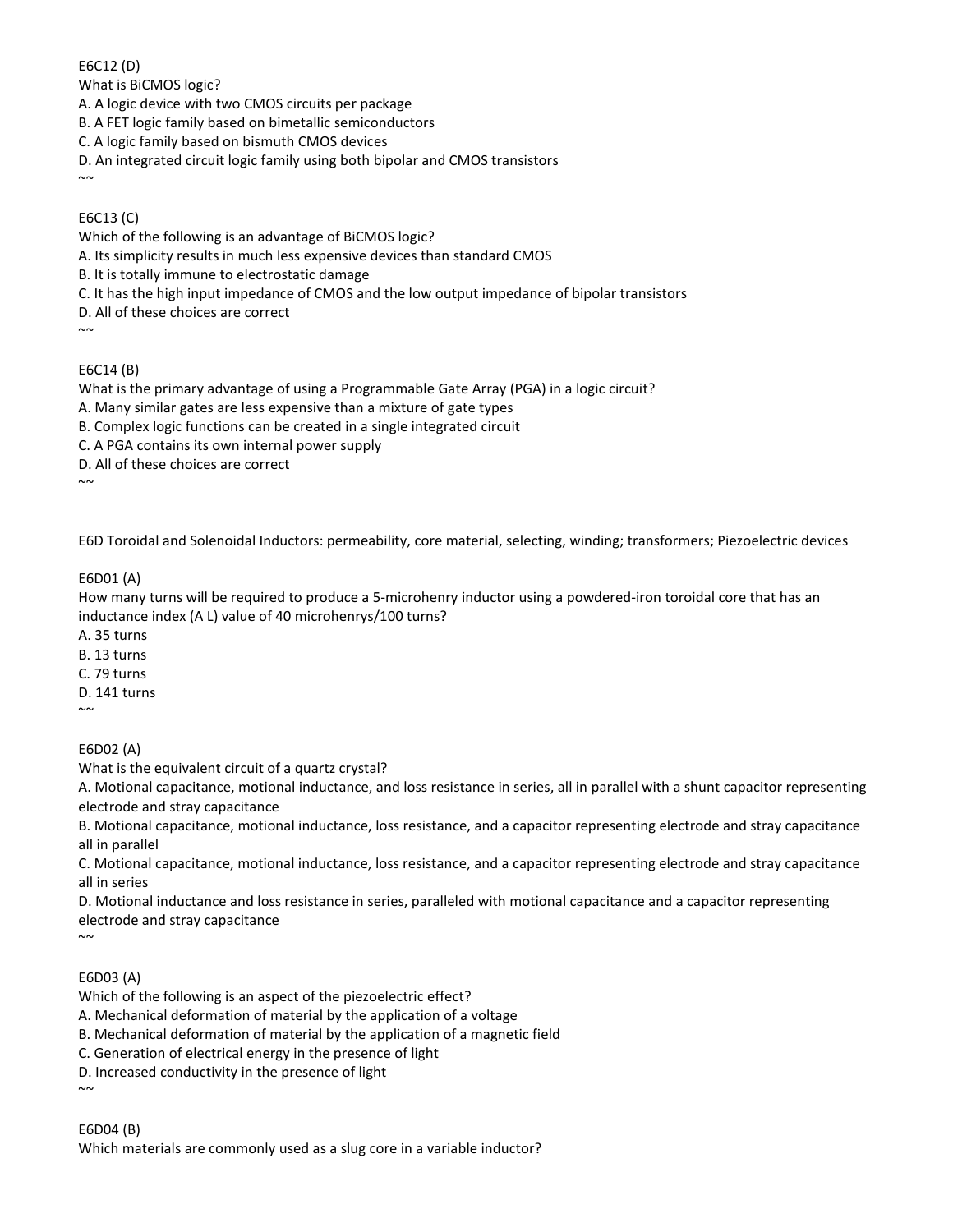A. Polystyrene and polyethylene

B. Ferrite and brass

C. Teflon and Delrin

D. Cobalt and aluminum

 $\sim$ 

## E6D05 (C)

What is one reason for using ferrite cores rather than powdered-iron in an inductor?

A. Ferrite toroids generally have lower initial permeability

B. Ferrite toroids generally have better temperature stability

C. Ferrite toroids generally require fewer turns to produce a given inductance value

D. Ferrite toroids are easier to use with surface mount technology

 $\sim$ 

E6D06 (D)

What core material property determines the inductance of a toroidal inductor?

A. Thermal impedance

B. Resistance

C. Reactivity

D. Permeability

 $\sim$ 

## E6D07 (B)

What is the usable frequency range of inductors that use toroidal cores, assuming a correct selection of core material for the frequency being used?

A. From a few kHz to no more than 30 MHz

B. From less than 20 Hz to approximately 300 MHz

C. From approximately 10 Hz to no more than 3000 kHz

D. From about 100 kHz to at least 1000 GHz  $\sim$ 

E6D08 (B)

What is one reason for using powdered-iron cores rather than ferrite cores in an inductor?

A. Powdered-iron cores generally have greater initial permeability

B. Powdered-iron cores generally maintain their characteristics at higher currents

C. Powdered-iron cores generally require fewer turns to produce a given inductance

D. Powdered-iron cores use smaller diameter wire for the same inductance

E6D09 (C)

 $~\sim~$ 

What devices are commonly used as VHF and UHF parasitic suppressors at the input and output terminals of a transistor HF amplifier?

A. Electrolytic capacitors

B. Butterworth filters

C. Ferrite beads

D. Steel-core toroids

 $\sim$ 

E6D10 (A)

What is a primary advantage of using a toroidal core instead of a solenoidal core in an inductor?

A. Toroidal cores confine most of the magnetic field within the core material

B. Toroidal cores make it easier to couple the magnetic energy into other components

C. Toroidal cores exhibit greater hysteresis

D. Toroidal cores have lower Q characteristics

 $\sim$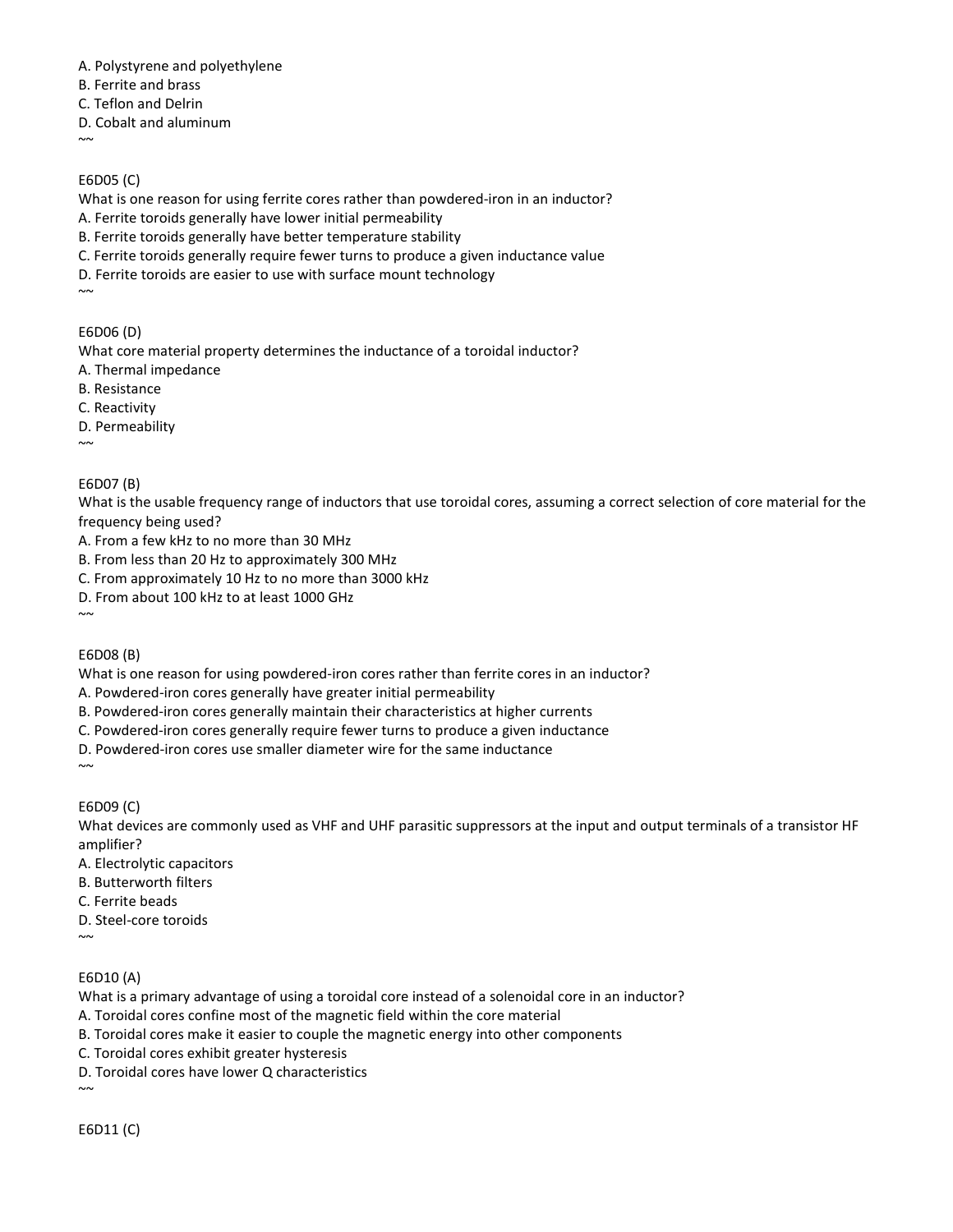How many turns will be required to produce a 1-mH inductor using a core that has an inductance index (A L) value of 523 millihenrys/1000 turns?

A. 2 turns

B. 4 turns

C. 43 turns

D. 229 turns

 $\sim$ 

## E6D12 (C)

What is the definition of saturation in a ferrite core inductor?

A. The inductor windings are over coupled

B. The inductor's voltage rating is exceeded causing a flashover

- C. The ability of the inductor's core to store magnetic energy has been exceeded
- D. Adjacent inductors become over-coupled
- $\sim$

## E6D13 (A)

What is the primary cause of inductor self-resonance? A. Inter-turn capacitance B. The skin effect C. Inductive kickback D. Non-linear core hysteresis  $\sim$ 

## E6D14 (B)

Which type of slug material decreases inductance when inserted into a coil?

A. Ceramic

B. Brass

C. Ferrite

D. Powdered-iron

 $~\sim~$ 

E6D15 (A)

What is current in the primary winding of a transformer called if no load is attached to the secondary?

A. Magnetizing current

B. Direct current

- C. Excitation current
- D. Stabilizing current

 $\sim$ 

E6D16 (D)

What is the common name for a capacitor connected across a transformer secondary that is used to absorb transient voltage spikes?

- A. Clipper capacitor
- B. Trimmer capacitor
- C. Feedback capacitor
- D. Snubber capacitor

 $\sim$ 

 $\sim$ 

## E6D17 (A)

Why should core saturation of a conventional impedance matching transformer be avoided?

- A. Harmonics and distortion could result
- B. Magnetic flux would increase with frequency
- C. RF susceptance would increase
- D. Temporary changes of the core permeability could result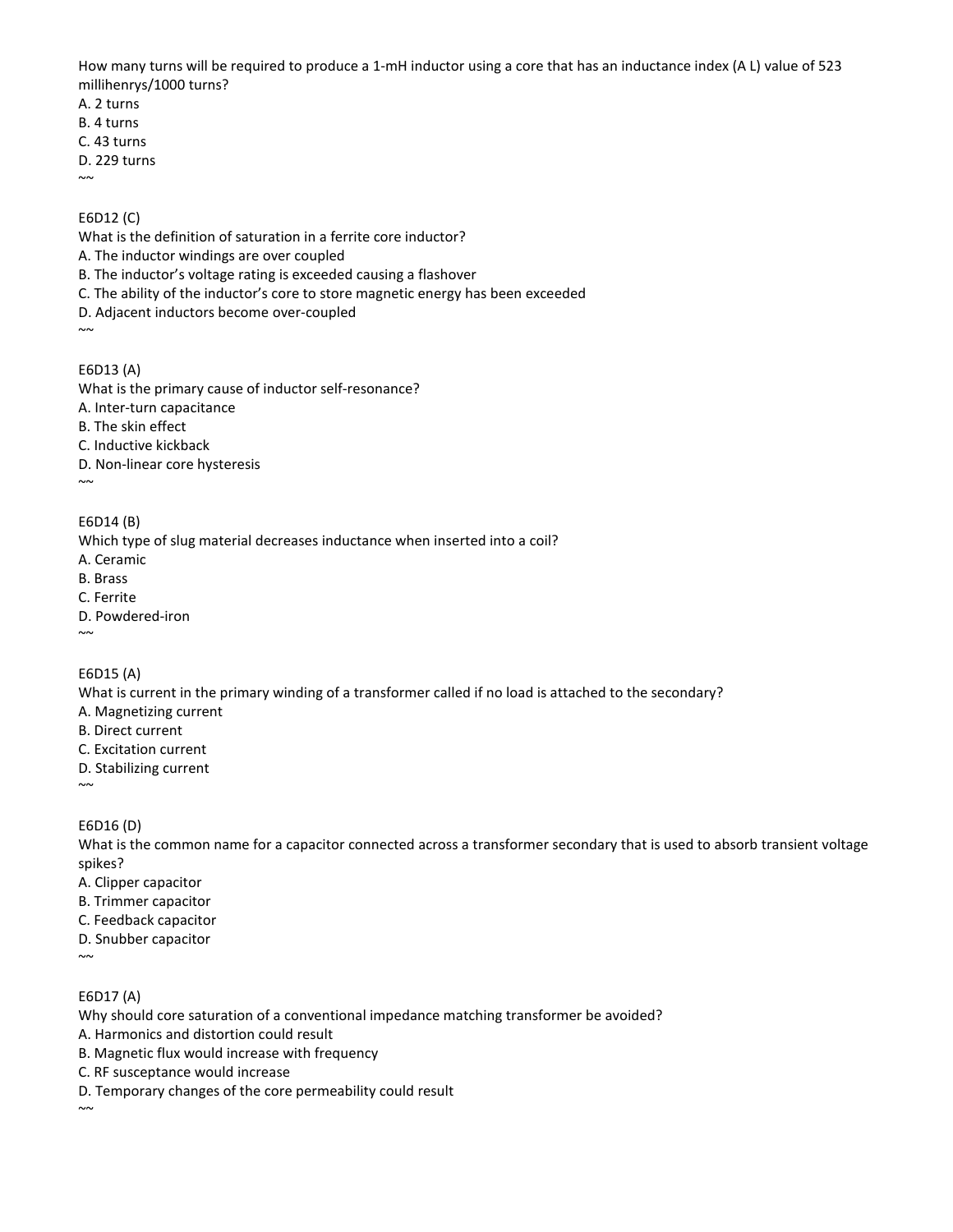E6E Analog ICs: MMICs, CCDs, Device packages

E6E01 (C) Which of the following is true of a charge-coupled device (CCD)? A. Its phase shift changes rapidly with frequency B. It is a CMOS analog-to-digital converter C. It samples an analog signal and passes it in stages from the input to the output D. It is used in a battery charger circuit  $\sim\!\sim$ E6E02 (A) Which of the following device packages is a through-hole type? A. DIP B. PLCC C. Ball grid array D. SOT  $\sim$ E6E03 (D)

Which of the following materials is likely to provide the highest frequency of operation when used in MMICs? A. Silicon

B. Silicon nitride

C. Silicon dioxide

D. Gallium nitride  $~\sim~$ 

E6E04 (A)

Which is the most common input and output impedance of circuits that use MMICs?

A. 50 ohms

B. 300 ohms

C. 450 ohms

D. 10 ohms

 $~\sim~$ 

E6E05 (A)

Which of the following noise figure values is typical of a low-noise UHF preamplifier?

A. 2 dB

B. -10 dB

C. 44 dBm

D. -20 dBm  $\sim$ 

E6E06 (D)

What characteristics of the MMIC make it a popular choice for VHF through microwave circuits?

A. The ability to retrieve information from a single signal even in the presence of other strong signals

B. Plate current that is controlled by a control grid

C. Nearly infinite gain, very high input impedance, and very low output impedance

D. Controlled gain, low noise figure, and constant input and output impedance over the specified frequency range  $\sim$ 

E6E07 (B)

Which of the following is typically used to construct a MMIC-based microwave amplifier?

A. Ground-plane construction

B. Microstrip construction

C. Point-to-point construction

D. Wave-soldering construction

 $\sim$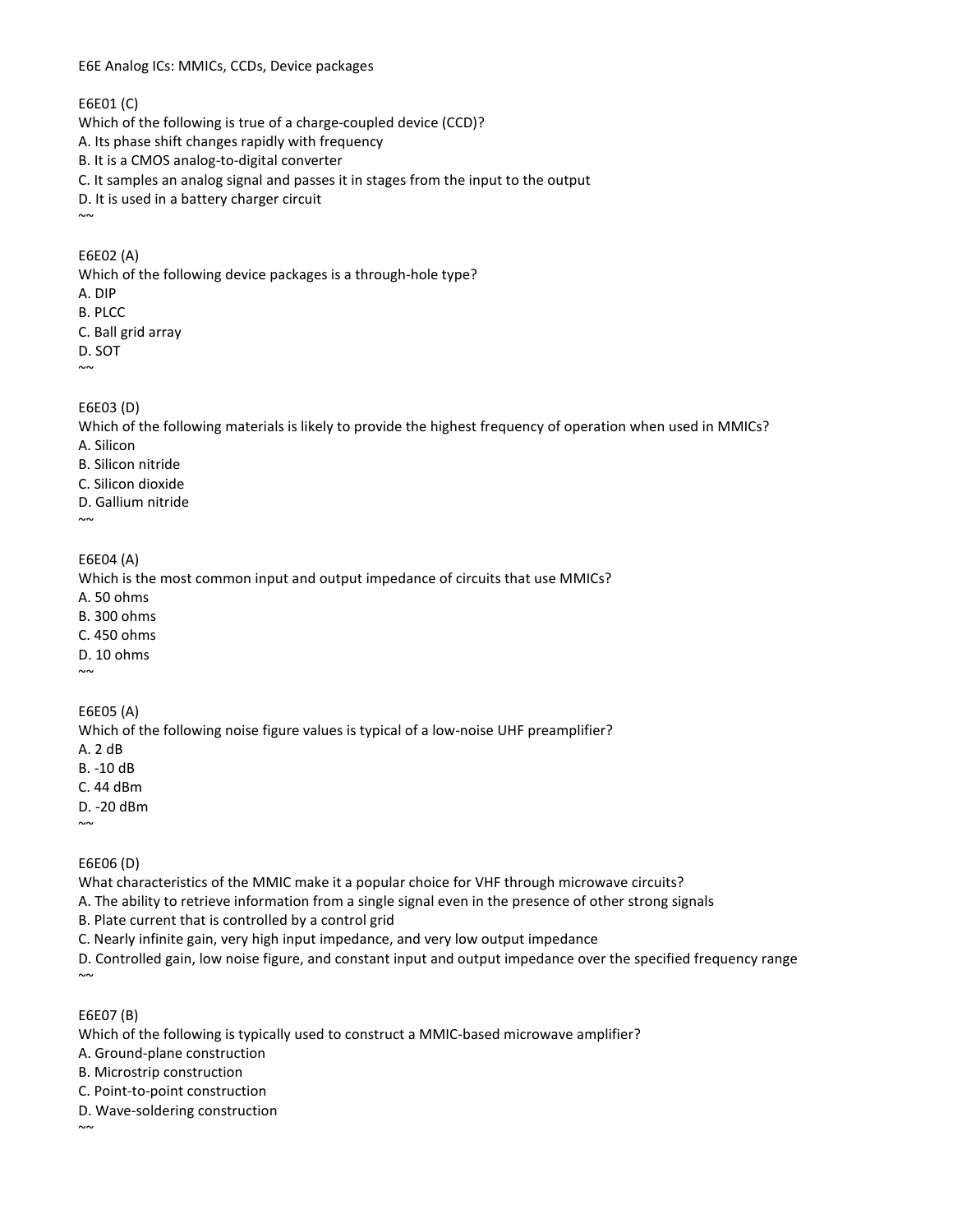E6E08 (A)

How is voltage from a power supply normally furnished to the most common type of monolithic microwave integrated circuit (MMIC)?

- A. Through a resistor and/or RF choke connected to the amplifier output lead
- B. MMICs require no operating bias
- C. Through a capacitor and RF choke connected to the amplifier input lead
- D. Directly to the bias voltage (VCC IN) lead
- ~~

## E6E09 (D)

Which of the following component package types would be most suitable for use at frequencies above the HF range? A. TO-220

- B. Axial lead
- C. Radial lead
- D. Surface mount

 $\sim$ 

## E6E10 (D)

What is the packaging technique in which leadless components are soldered directly to circuit boards?

- A. Direct soldering
- B. Virtual lead mounting
- C. Stripped lead
- D. Surface mount

 $\sim$ 

## E6E11 (D)

What is a characteristic of DIP packaging used for integrated circuits?

A. Package mounts in a direct inverted position

B. Low leakage doubly insulated package

C. Two chips in each package (Dual In Package)

D. A total of two rows of connecting pins placed on opposite sides of the package (Dual In-line Package)

#### E6E12 (B)

 $\sim$ 

Why are high-power RF amplifier ICs and transistors sometimes mounted in ceramic packages?

A. High-voltage insulating ability

- B. Better dissipation of heat
- C. Enhanced sensitivity to light
- D. To provide a low-pass frequency response

 $\sim$ 

E6F Optical components: photoconductive principles and effects, photovoltaic systems, optical couplers, optical sensors, and optoisolators; LCDs

E6F01 (B)

What is photoconductivity?

A. The conversion of photon energy to electromotive energy

B. The increased conductivity of an illuminated semiconductor

C. The conversion of electromotive energy to photon energy

D. The decreased conductivity of an illuminated semiconductor

E6F02 (A)

 $~\sim~$ 

What happens to the conductivity of a photoconductive material when light shines on it?

A. It increases

B. It decreases

C. It stays the same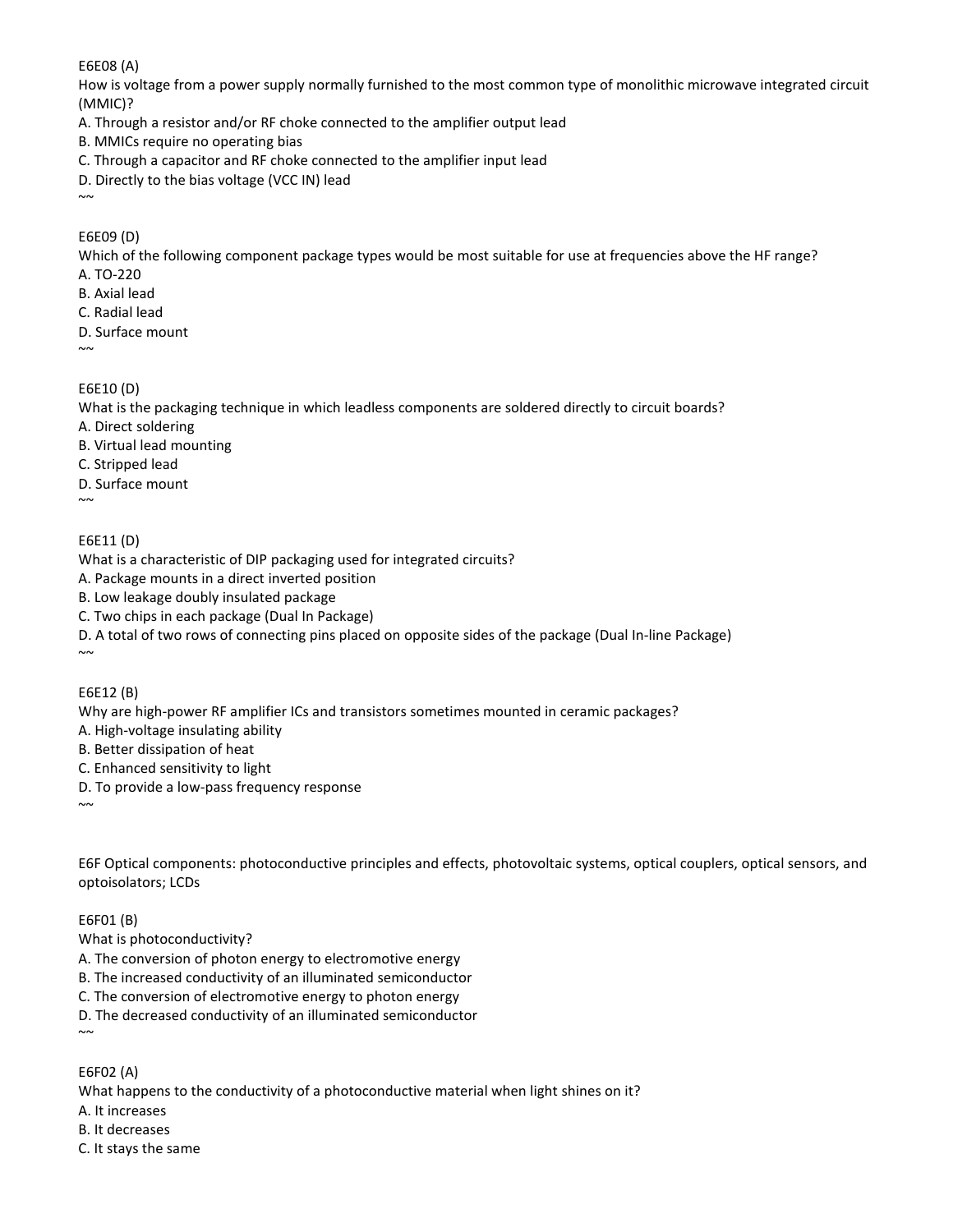D. It becomes unstable

 $\sim$ 

E6F03 (D) What is the most common configuration of an optoisolator or optocoupler? A. A lens and a photomultiplier B. A frequency modulated helium-neon laser C. An amplitude modulated helium-neon laser

D. An LED and a phototransistor

 $\sim$ 

 $\sim$ 

E6F04 (B)

What is the photovoltaic effect?

A. The conversion of voltage to current when exposed to light

B. The conversion of light to electrical energy

C. The conversion of electrical energy to mechanical energy

D. The tendency of a battery to discharge when used outside

E6F05 (A)

Which describes an optical shaft encoder?

A. A device which detects rotation of a control by interrupting a light source with a patterned wheel

B. A device which measures the strength of a beam of light using analog to digital conversion

C. A digital encryption device often used to encrypt spacecraft control signals

D. A device for generating RTTY signals by means of a rotating light source  $\sim$ 

E6F06 (A)

Which of these materials is affected the most by photoconductivity?

A. A crystalline semiconductor

B. An ordinary metal

C. A heavy metal

D. A liquid semiconductor

E6F07 (B)

What is a solid state relay?

A. A relay using transistors to drive the relay coil

B. A device that uses semiconductors to implement the functions of an electromechanical relay

C. A mechanical relay that latches in the on or off state each time it is pulsed

D. A passive delay line

 $\sim$ 

 $\sim$ 

E6F08 (C)

Why are optoisolators often used in conjunction with solid state circuits when switching 120VAC?

A. Optoisolators provide a low impedance link between a control circuit and a power circuit

B. Optoisolators provide impedance matching between the control circuit and power circuit

C. Optoisolators provide a very high degree of electrical isolation between a control circuit and the circuit being switched

D. Optoisolators eliminate the effects of reflected light in the control circuit

 $\sim$ 

E6F09 (D)

What is the efficiency of a photovoltaic cell?

A. The output RF power divided by the input DC power

B. The effective payback period

C. The open-circuit voltage divided by the short-circuit current under full illumination

D. The relative fraction of light that is converted to current

 $~\sim~$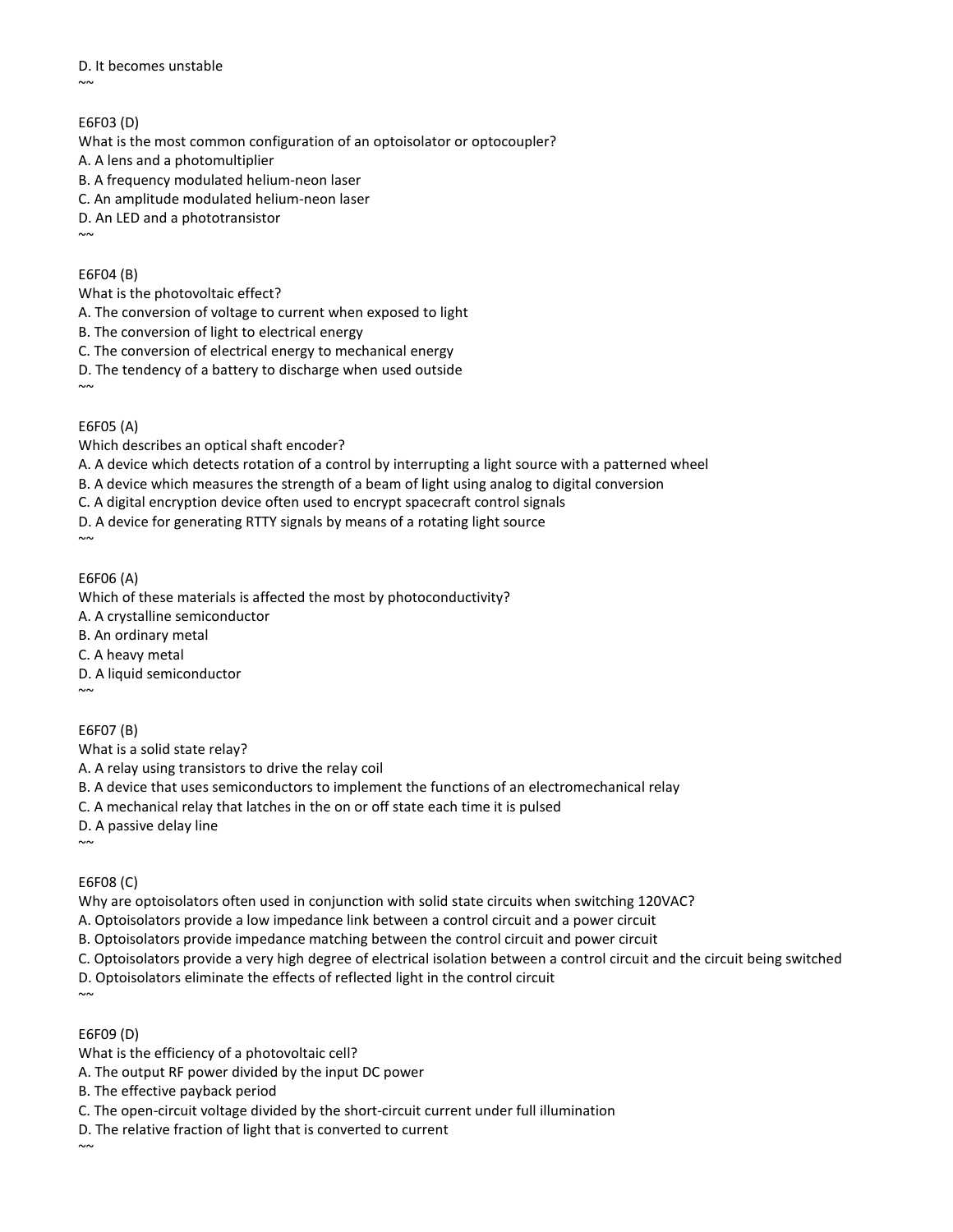E6F10 (B)

What is the most common type of photovoltaic cell used for electrical power generation?

A. Selenium

B. Silicon

C. Cadmium Sulfide

D. Copper oxide

 $\sim$ 

E6F11 (B)

What is the approximate open-circuit voltage produced by a fully-illuminated silicon photovoltaic cell?

A. 0.1 V

B. 0.5 V C. 1.5 V

D. 12 V  $\sim$ 

E6F12 (C)

What absorbs the energy from light falling on a photovoltaic cell?

A. Protons

B. Photons

C. Electrons

D. Holes

 $~\sim~$ 

E6F13 (B)

What is a liquid crystal display (LCD)?

A. A modern replacement for a quartz crystal oscillator which displays its fundamental frequency

B. A display utilizing a crystalline liquid and polarizing filters which becomes opaque when voltage is applied

C. A frequency-determining unit for a transmitter or receiver

D. A display that uses a glowing liquid to remain brightly lit in dim light

E6F14 (B)

 $\sim$ 

Which of the following is true of LCD displays?

A. They are hard to view in high ambient light conditions

B. They may be hard to view through polarized lenses

C. They only display alphanumeric symbols

D. All of these choices are correct

 $\sim$ 

SUBELEMENT E7 - PRACTICAL CIRCUITS [8 Exam Questions - 8 Groups]

E7A Digital circuits: digital circuit principles and logic circuits: classes of logic elements; positive and negative logic; frequency dividers; truth tables

E7A01 (C) Which is a bi-stable circuit? A. An AND gate B. An OR gate C. A flip-flop D. A clock  $\sim$ 

E7A02 (A) What is the function of a decade counter digital IC?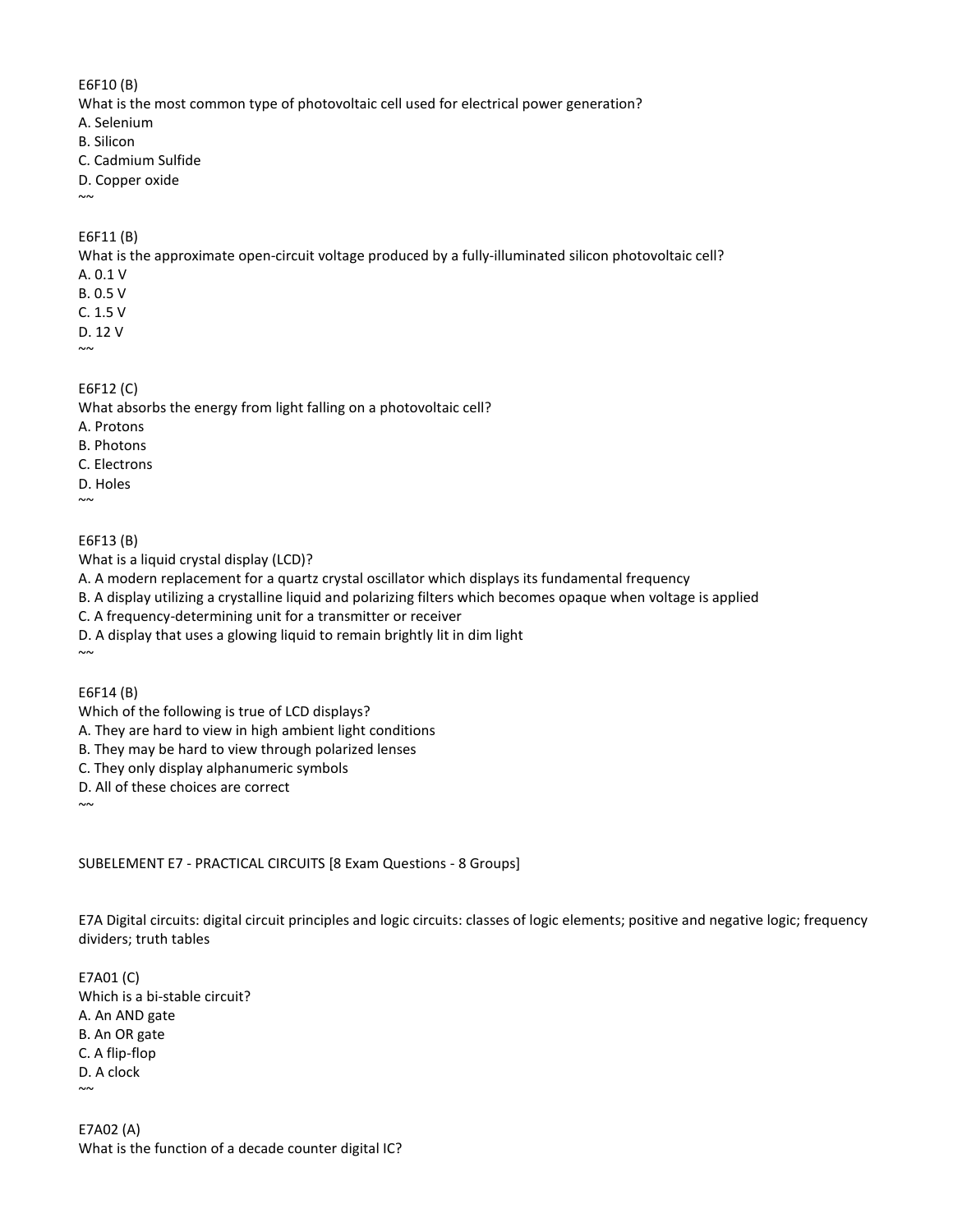- A. It produces one output pulse for every ten input pulses
- B. It decodes a decimal number for display on a seven segment LED display
- C. It produces ten output pulses for every input pulse

D. It adds two decimal numbers together

 $\sim$ 

#### E7A03 (B)

Which of the following can divide the frequency of a pulse train by 2?

- A. An XOR gate
- B. A flip-flop
- C. An OR gate
- D. A multiplexer
- $\sim$

E7A04 (B)

How many flip-flops are required to divide a signal frequency by 4?

A. 1

B. 2

C. 4

D. 8

 $~\sim~$ 

## E7A05 (D)

Which of the following is a circuit that continuously alternates between two states without an external clock? A. Monostable multivibrator

- B. J-K flip-flop
- C. T flip-flop

D. Astable multivibrator

 $\sim$ 

## E7A06 (A)

What is a characteristic of a monostable multivibrator?

A. It switches momentarily to the opposite binary state and then returns to its original state after a set time

B. It produces a continuous square wave oscillating between 1 and 0

C. It stores one bit of data in either a 0 or 1 state

D. It maintains a constant output voltage, regardless of variations in the input voltage

 $\sim$ 

## E7A07 (D)

What logical operation does a NAND gate perform?

A. It produces logic "0" at its output only when all inputs are logic "0"

B. It produces logic "1" at its output only when all inputs are logic "1"

C. It produces logic "0" at its output if some but not all inputs are logic "1"

D. It produces logic "0" at its output only when all inputs are logic "1"  $\sim$ 

## E7A08 (A)

What logical operation does an OR gate perform?

A. It produces logic "1" at its output if any or all inputs are logic "1"

B. It produces logic "0" at its output if all inputs are logic "1"

C. It only produces logic "0" at its output when all inputs are logic "1"

D. It produces logic "1" at its output if all inputs are logic "0"  $~\sim~$ 

## E7A09 (C)

What logical operation is performed by an exclusive NOR gate? A. It produces logic "0" at its output only if all inputs are logic "0" B. It produces logic "1" at its output only if all inputs are logic "1"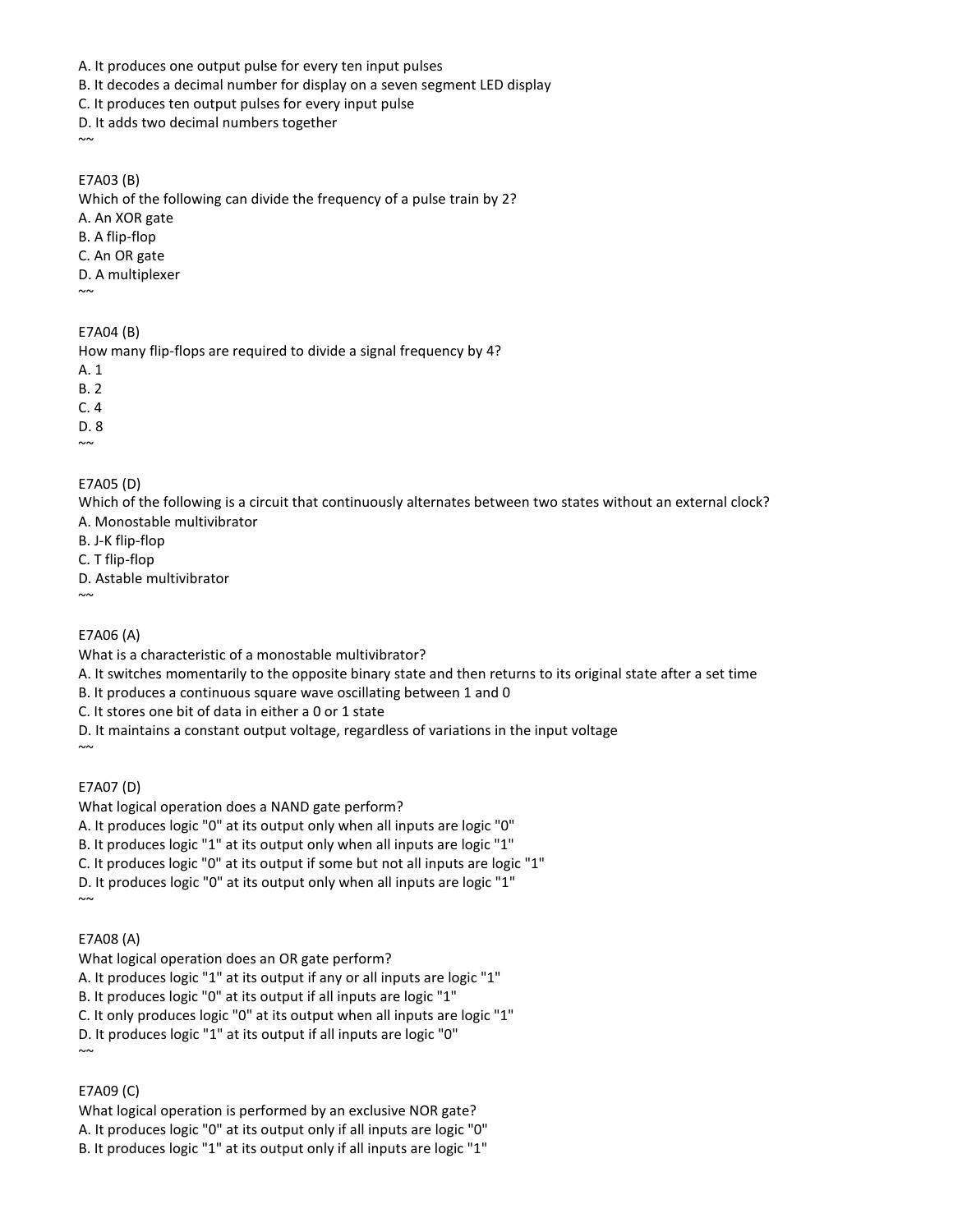C. It produces logic "0" at its output if any single input is logic "1" D. It produces logic "1" at its output if any single input is logic "1"  $~\sim~$ 

E7A10 (C)

What is a truth table? A. A table of logic symbols that indicate the high logic states of an op-amp B. A diagram showing logic states when the digital device output is true C. A list of inputs and corresponding outputs for a digital device D. A table of logic symbols that indicate the logic states of an op-amp  $\sim$ 

E7A11 (D)

What type of logic defines "1" as a high voltage? A. Reverse Logic B. Assertive Logic C. Negative logic D. Positive Logic  $\sim\!\!\sim$ 

E7A12 (C) What type of logic defines "0" as a high voltage? A. Reverse Logic B. Assertive Logic C. Negative logic D. Positive Logic

 $~\sim~$ 

E7B Amplifiers: Class of operation; vacuum tube and solid-state circuits; distortion and intermodulation; spurious and parasitic suppression; microwave amplifiers; switching-type amplifiers

E7B01 (A)

For what portion of a signal cycle does a Class AB amplifier operate? A. More than 180 degrees but less than 360 degrees B. Exactly 180 degrees C. The entire cycle D. Less than 180 degrees  $\sim$ 

E7B02 (A)

What is a Class D amplifier? A. A type of amplifier that uses switching technology to achieve high efficiency B. A low power amplifier that uses a differential amplifier for improved linearity C. An amplifier that uses drift-mode FETs for high efficiency D. A frequency doubling amplifier  $\sim$ 

E7B03 (A)

Which of the following components form the output of a class D amplifier circuit? A. A low-pass filter to remove switching signal components B. A high-pass filter to compensate for low gain at low frequencies C. A matched load resistor to prevent damage by switching transients D. A temperature compensating load resistor to improve linearity  $\sim$ 

E7B04 (A)

Where on the load line of a Class A common emitter amplifier would bias normally be set?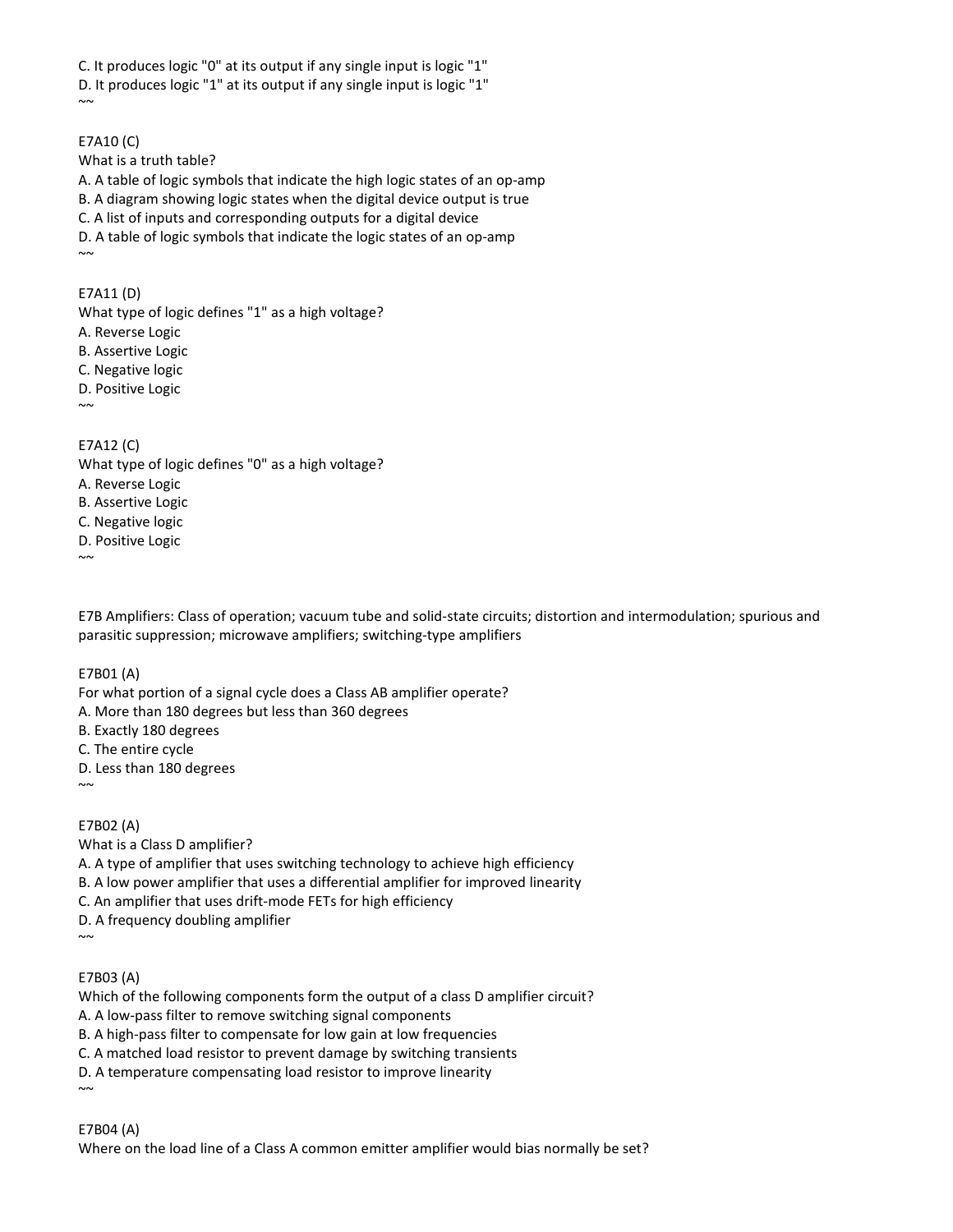- A. Approximately half-way between saturation and cutoff
- B. Where the load line intersects the voltage axis
- C. At a point where the bias resistor equals the load resistor
- D. At a point where the load line intersects the zero bias current curve

#### E7B05 (C)

What can be done to prevent unwanted oscillations in an RF power amplifier?

A. Tune the stage for maximum SWR

B. Tune both the input and output for maximum power

C. Install parasitic suppressors and/or neutralize the stage

D. Use a phase inverter in the output filter

 $\sim$ 

 $\sim$ 

E7B06 (B)

Which of the following amplifier types reduces or eliminates even order harmonics?

A. Push-push

B. Push-pull

C. Class C

D. Class AB

 $\sim$ 

 $\sim$ 

#### E7B07 (D)

Which of the following is a likely result when a Class C amplifier is used to amplify a single-sideband phone signal?

A. Reduced intermodulation products

B. Increased overall intelligibility

C. Signal inversion

D. Signal distortion and excessive bandwidth

E7B08 (C)

How can an RF power amplifier be neutralized?

A. By increasing the driving power

B. By reducing the driving power

C. By feeding a 180-degree out-of-phase portion of the output back to the input

D. By feeding an in-phase component of the output back to the input

 $\sim$ 

#### E7B09 (D)

Which of the following describes how the loading and tuning capacitors are to be adjusted when tuning a vacuum tube RF power amplifier that employs a Pi-network output circuit?

A. The loading capacitor is set to maximum capacitance and the tuning capacitor is adjusted for minimum allowable plate current

B. The tuning capacitor is set to maximum capacitance and the loading capacitor is adjusted for minimum plate permissible current

C. The loading capacitor is adjusted to minimum plate current while alternately adjusting the tuning capacitor for maximum allowable plate current

D. The tuning capacitor is adjusted for minimum plate current, and the loading capacitor is adjusted for maximum permissible plate current

 $\sim$ 

## E7B10 (B)

In Figure E7-1, what is the purpose of R1 and R2?

- A. Load resistors
- B. Fixed bias
- C. Self bias
- D. Feedback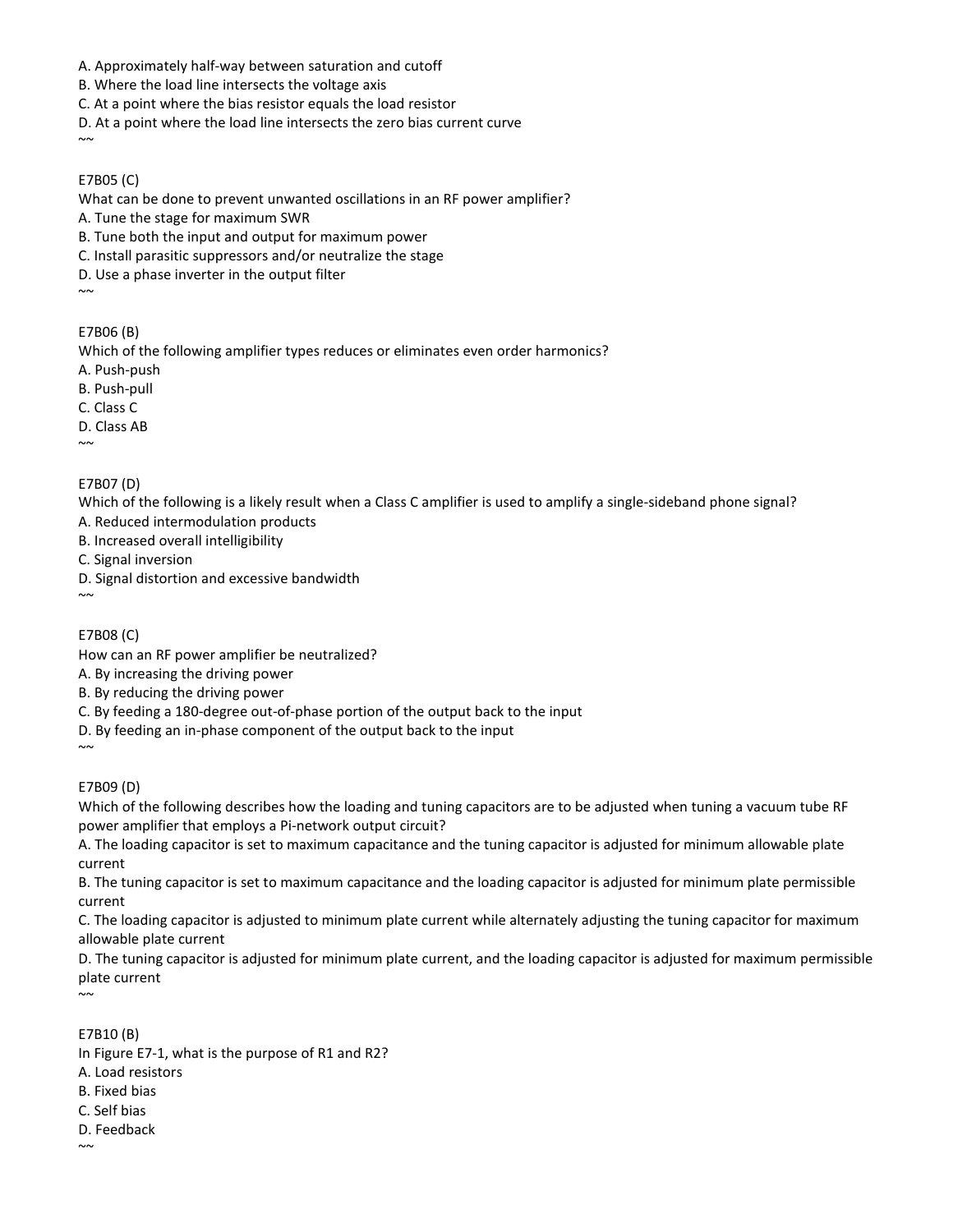E7B11 (D) In Figure E7-1, what is the purpose of R3? A. Fixed bias B. Emitter bypass C. Output load resistor D. Self bias  $\sim$ 

E7B12 (C) What type of amplifier circuit is shown in Figure E7-1? A. Common base B. Common collector C. Common emitter D. Emitter follower  $\sim$ 

E7B13 (A) In Figure E7-2, what is the purpose of R? A. Emitter load B. Fixed bias C. Collector load D. Voltage regulation  $\sim$ 

#### E7B14 (B)

Why are switching amplifiers more efficient than linear amplifiers?

A. Switching amplifiers operate at higher voltages

B. The power transistor is at saturation or cut off most of the time, resulting in low power dissipation

C. Linear amplifiers have high gain resulting in higher harmonic content

D. Switching amplifiers use push-pull circuits

# $\sim$

E7B15 (C)

What is one way to prevent thermal runaway in a bipolar transistor amplifier?

A. Neutralization

B. Select transistors with high beta

C. Use a resistor in series with the emitter

D. All of these choices are correct

 $\sim$ 

E7B16 (A)

What is the effect of intermodulation products in a linear power amplifier?

A. Transmission of spurious signals

B. Creation of parasitic oscillations

C. Low efficiency

D. All of these choices are correct

 $~\sim~$ 

## E7B17 (A)

Why are odd-order rather than even-order intermodulation distortion products of concern in linear power amplifiers?

- A. Because they are relatively close in frequency to the desired signal
- B. Because they are relatively far in frequency from the desired signal

C. Because they invert the sidebands causing distortion

D. Because they maintain the sidebands, thus causing multiple duplicate signals

 $\sim$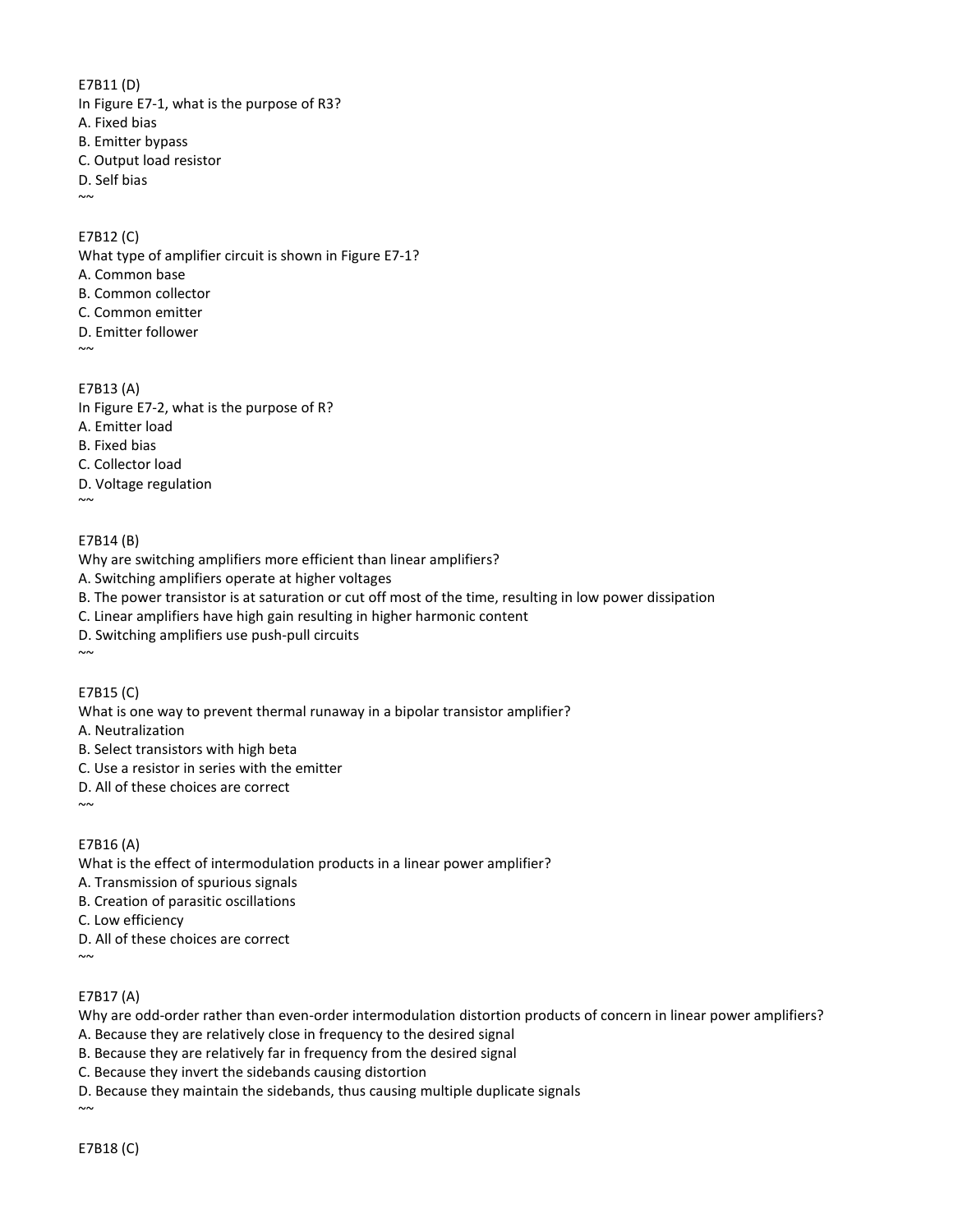What is a characteristic of a grounded-grid amplifier? A. High power gain

B. High filament voltage

C. Low input impedance

D. Low bandwidth  $\sim$ 

E7C Filters and matching networks: types of networks; types of filters; filter applications; filter characteristics; impedance matching; DSP filtering

## E7C01 (D)

How are the capacitors and inductors of a low-pass filter Pi-network arranged between the network's input and output? A. Two inductors are in series between the input and output, and a capacitor is connected between the two inductors and ground

B. Two capacitors are in series between the input and output, and an inductor is connected between the two capacitors and ground

C. An inductor is connected between the input and ground, another inductor is connected between the output and ground, and a capacitor is connected between the input and output

D. A capacitor is connected between the input and ground, another capacitor is connected between the output and ground, and an inductor is connected between input and output

E7C02 (C)

 $\sim$ 

Which of the following is a property of a T-network with series capacitors and a parallel shunt inductor?

A. It is a low-pass filter

B. It is a band-pass filter

C. It is a high-pass filter

D. It is a notch filter  $\sim$ 

E7C03 (A)

What advantage does a Pi-L-network have over a regular Pi-network for impedance matching between the final amplifier of a vacuum-tube transmitter and an antenna?

A. Greater harmonic suppression

B. Higher efficiency

C. Lower losses

D. Greater transformation range

 $~\sim~$ 

# E7C04 (C)

How does an impedance-matching circuit transform a complex impedance to a resistive impedance?

A. It introduces negative resistance to cancel the resistive part of impedance

B. It introduces transconductance to cancel the reactive part of impedance

C. It cancels the reactive part of the impedance and changes the resistive part to a desired value

D. Network resistances are substituted for load resistances and reactances are matched to the resistances  $\sim$ 

E7C05 (D)

Which filter type is described as having ripple in the passband and a sharp cutoff? A. A Butterworth filter B. An active LC filter C. A passive op-amp filter D. A Chebyshev filter  $\sim$ 

E7C06 (C) What are the distinguishing features of an elliptical filter?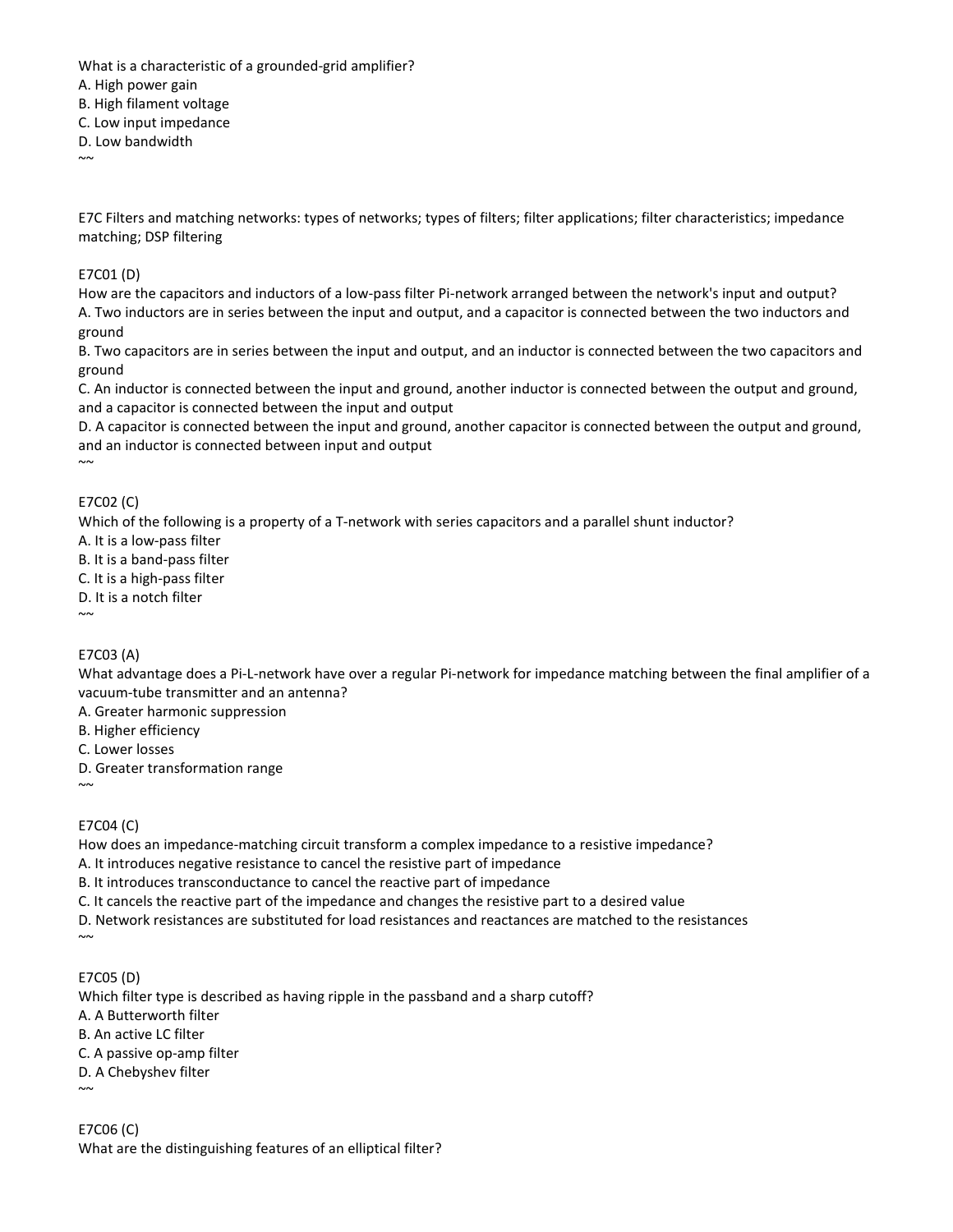- A. Gradual passband rolloff with minimal stop band ripple
- B. Extremely flat response over its pass band with gradually rounded stop band corners
- C. Extremely sharp cutoff with one or more notches in the stop band
- D. Gradual passband rolloff with extreme stop band ripple
- $\sim$

#### E7C07 (B)

What kind of filter would you use to attenuate an interfering carrier signal while receiving an SSB transmission?

- A. A band-pass filter
- B. A notch filter
- C. A Pi-network filter
- D. An all-pass filter
- $\sim$

# E7C08 (A)

Which of the following factors has the greatest effect in helping determine the bandwidth and response shape of a crystal ladder filter?

- A. The relative frequencies of the individual crystals
- B. The DC voltage applied to the quartz crystal
- C. The gain of the RF stage preceding the filter
- D. The amplitude of the signals passing through the filter

# E7C09 (B)

 $\sim\!\sim$ 

What is a Jones filter as used as part of an HF receiver IF stage?

A. An automatic notch filter

B. A variable bandwidth crystal lattice filter

C. A special filter that emphasizes image responses

D. A filter that removes impulse noise

#### E7C10 (B)

Which of the following filters would be the best choice for use in a 2 meter repeater duplexer?

- A. A crystal filter
- B. A cavity filter
- C. A DSP filter
- D. An L-C filter

 $\sim$ 

# E7C11 (D)

Which of the following is the common name for a filter network which is equivalent to two L-networks connected back-toback with the two inductors in series and the capacitors in shunt at the input and output?

- A. Pi-L
- B. Cascode
- C. Omega
- D. Pi  $\sim$
- E7C12 (B)

Which describes a Pi-L-network used for matching a vacuum tube final amplifier to a 50 ohm unbalanced output? A. A Phase Inverter Load network

B. A Pi-network with an additional series inductor on the output

C. A network with only three discrete parts

D. A matching network in which all components are isolated from ground

 $\sim$ 

E7C13 (A)

What is one advantage of a Pi-matching network over an L-matching network consisting of a single inductor and a single capacitor?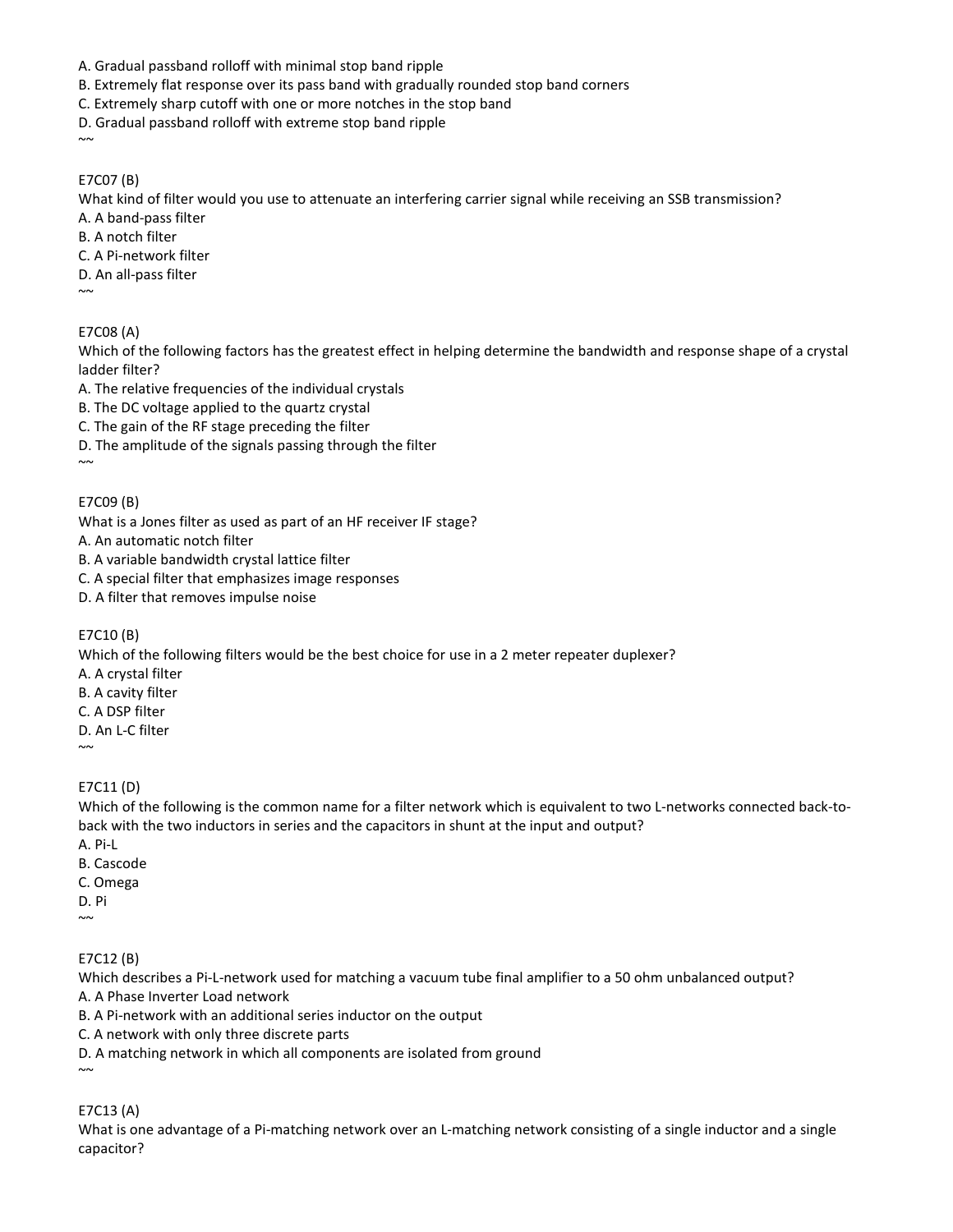A. The Q of Pi-networks can be varied depending on the component values chosen

B. L-networks cannot perform impedance transformation

C. Pi-networks have fewer components

D. Pi-networks are designed for balanced input and output

# E7C14 (C)

 $\sim$ 

Which mode is most affected by non-linear phase response in a receiver IF filter?

A. Meteor scatter

B. Single-Sideband voice

C. Digital

D. Video

 $\sim$ 

# E7C15 (D)

What is a crystal lattice filter?

A. A power supply filter made with interlaced quartz crystals

B. An audio filter made with four quartz crystals that resonate at 1kHz intervals

C. A filter with wide bandwidth and shallow skirts made using quartz crystals

D. A filter with narrow bandwidth and steep skirts made using quartz crystals

 $\sim$ 

E7D Power supplies and voltage regulators; Solar array charge controllers

#### E7D01 (D)

What is one characteristic of a linear electronic voltage regulator?

A. It has a ramp voltage as its output

B. It eliminates the need for a pass transistor

C. The control element duty cycle is proportional to the line or load conditions

D. The conduction of a control element is varied to maintain a constant output voltage

 $~\sim~$ 

#### E7D02 (C)

What is one characteristic of a switching electronic voltage regulator?

A. The resistance of a control element is varied in direct proportion to the line voltage or load current

B. It is generally less efficient than a linear regulator

C. The controlled device's duty cycle is changed to produce a constant average output voltage

D. It gives a ramp voltage at its output

 $\sim$ 

E7D03 (A)

What device is typically used as a stable reference voltage in a linear voltage regulator?

A. A Zener diode B. A tunnel diode C. An SCR D. A varactor diode

 $\sim$ 

#### E7D04 (B)

Which of the following types of linear voltage regulator usually make the most efficient use of the primary power source? A. A series current source

B. A series regulator

C. A shunt regulator

D. A shunt current source

 $\sim$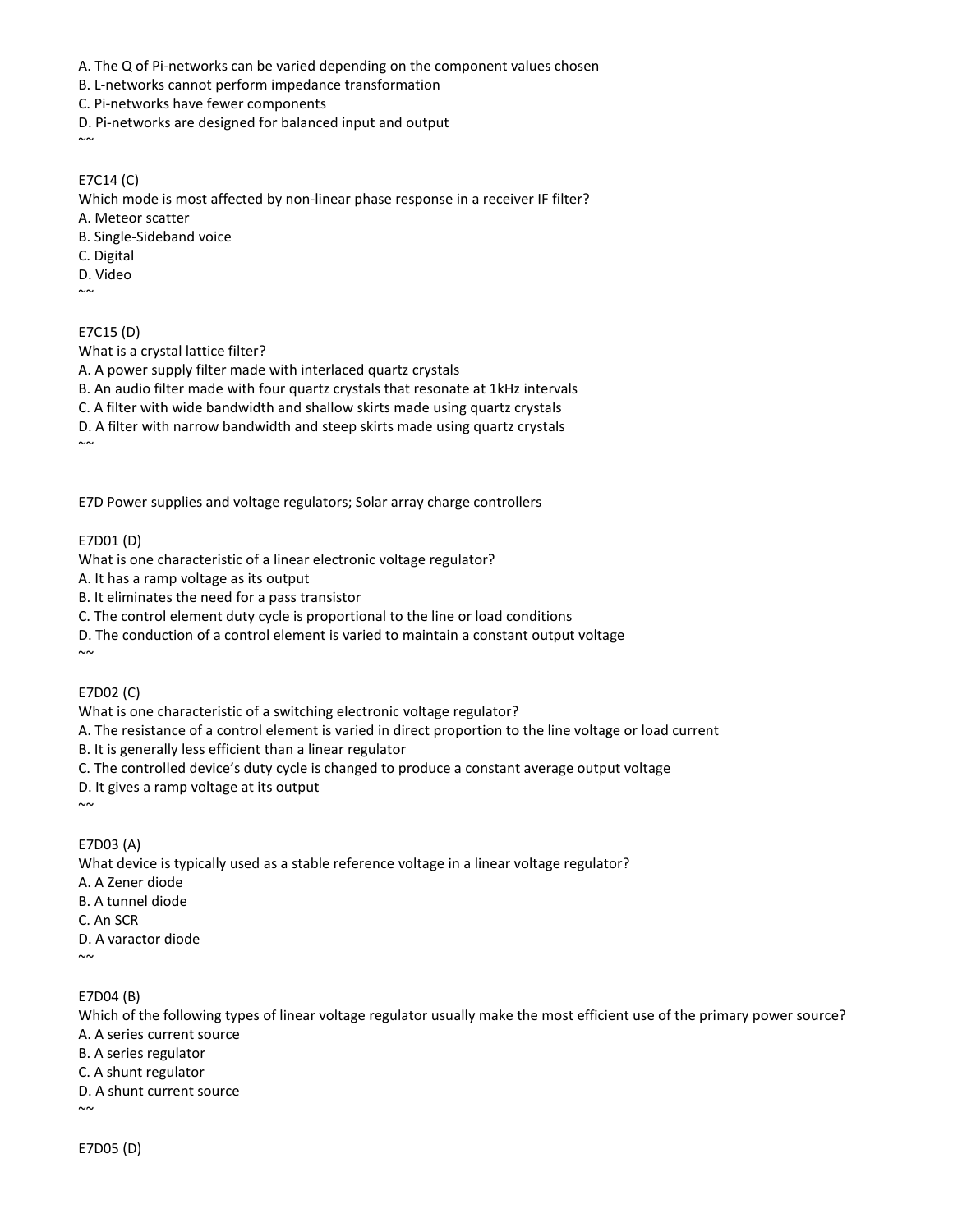Which of the following types of linear voltage regulator places a constant load on the unregulated voltage source?

A. A constant current source

B. A series regulator

C. A shunt current source

D. A shunt regulator  $\sim$ 

# E7D06 (C)

What is the purpose of Q1 in the circuit shown in Figure E7-3? A. It provides negative feedback to improve regulation B. It provides a constant load for the voltage source C. It increases the current-handling capability of the regulator D. It provides D1 with current  $\sim$ 

# E7D07 (A)

What is the purpose of C2 in the circuit shown in Figure E7-3? A. It bypasses hum around D1 B. It is a brute force filter for the output C. To self-resonate at the hum frequency D. To provide fixed DC bias for Q1  $\sim$ 

# E7D08 (C)

What type of circuit is shown in Figure E7-3?

- A. Switching voltage regulator
- B. Grounded emitter amplifier
- C. Linear voltage regulator
- D. Emitter follower  $~\sim~$

# E7D09 (C)

What is the main reason to use a charge controller with a solar power system?

A. Prevention of battery undercharge

- B. Control of electrolyte levels during battery discharge
- C. Prevention of battery damage due to overcharge

D. Matching of day and night charge rates  $\sim$ 

# E7D10 (C)

What is the primary reason that a high-frequency switching type high voltage power supply can be both less expensive and lighter in weight than a conventional power supply?

A. The inverter design does not require any output filtering

B. It uses a diode bridge rectifier for increased output

C. The high frequency inverter design uses much smaller transformers and filter components for an equivalent power output D. It uses a large power factor compensation capacitor to create free power from the unused portion of the AC cycle  $\sim$ 

# E7D11 (D)

What circuit element is controlled by a series analog voltage regulator to maintain a constant output voltage?

- A. Reference voltage
- B. Switching inductance
- C. Error amplifier
- D. Pass transistor  $\sim$

E7D12 (C) What is the drop-out voltage of an analog voltage regulator?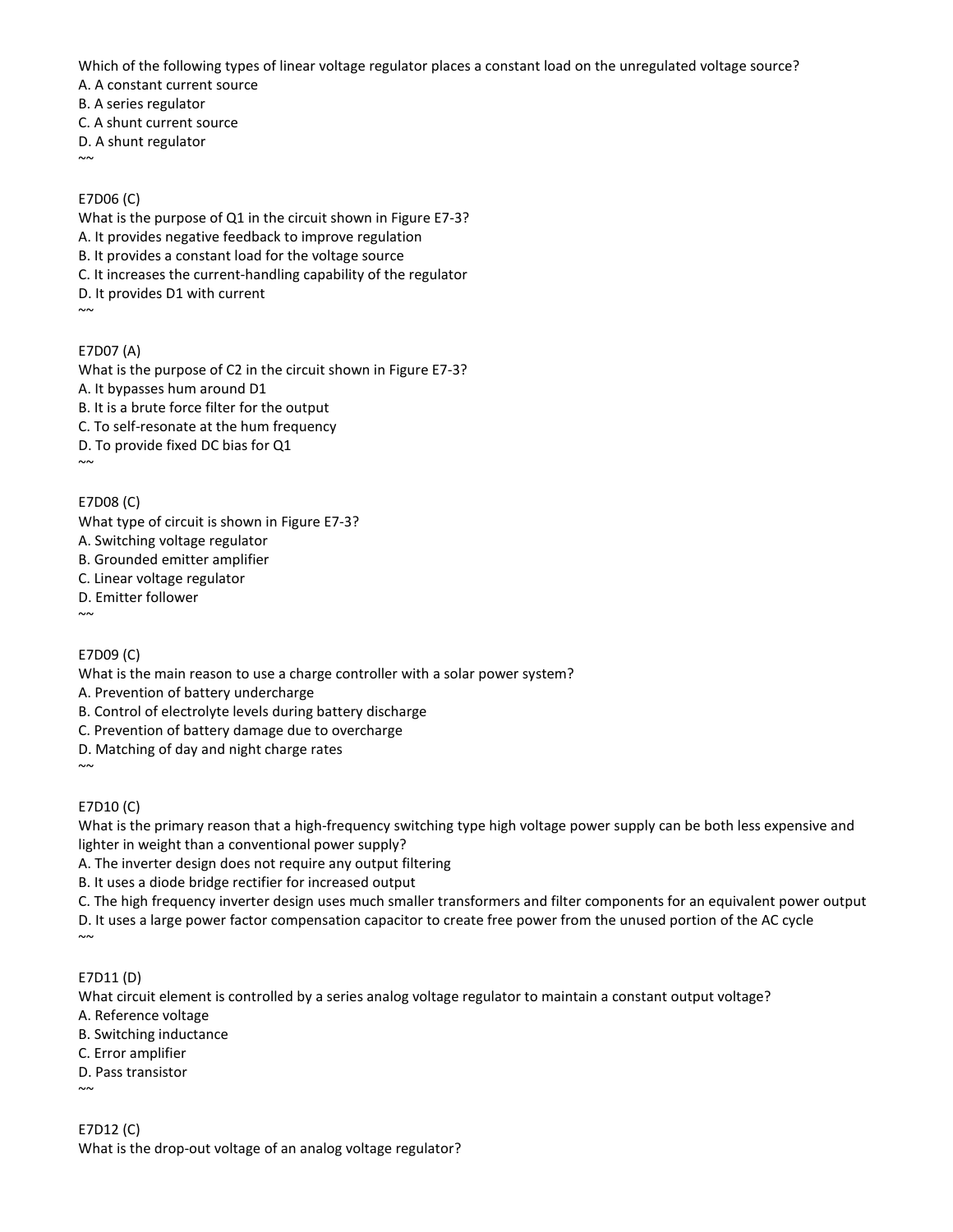- A. Minimum input voltage for rated power dissipation
- B. Maximum amount that the output voltage drops when the input voltage is varied over its specified range
- C. Minimum input-to-output voltage required to maintain regulation
- D. Maximum amount that the output voltage may decrease at rated load

## E7D13 (C)

 $\sim$ 

What is the equation for calculating power dissipation by a series connected linear voltage regulator?

A. Input voltage multiplied by input current

B. Input voltage divided by output current

C. Voltage difference from input to output multiplied by output current

D. Output voltage multiplied by output current

 $\sim$ 

# E7D14 (C)

What is one purpose of a "bleeder" resistor in a conventional unregulated power supply?

A. To cut down on waste heat generated by the power supply

B. To balance the low-voltage filament windings

C. To improve output voltage regulation

D. To boost the amount of output current

 $\sim$ 

#### E7D15 (D)

What is the purpose of a "step-start" circuit in a high voltage power supply?

A. To provide a dual-voltage output for reduced power applications

B. To compensate for variations of the incoming line voltage

C. To allow for remote control of the power supply

D. To allow the filter capacitors to charge gradually

 $\sim$ 

# E7D16 (D)

When several electrolytic filter capacitors are connected in series to increase the operating voltage of a power supply filter circuit, why should resistors be connected across each capacitor?

A. To equalize, as much as possible, the voltage drop across each capacitor

B. To provide a safety bleeder to discharge the capacitors when the supply is off

C. To provide a minimum load current to reduce voltage excursions at light loads

D. All of these choices are correct

 $~\sim~$ 

E7E Modulation and demodulation: reactance, phase and balanced modulators; detectors; mixer stages

#### E7E01 (B)

Which of the following can be used to generate FM phone emissions?

A. A balanced modulator on the audio amplifier

B. A reactance modulator on the oscillator

C. A reactance modulator on the final amplifier

D. A balanced modulator on the oscillator

# $\sim$

 $~\sim~$ 

### E7E02 (D)

What is the function of a reactance modulator?

A. To produce PM signals by using an electrically variable resistance

B. To produce AM signals by using an electrically variable inductance or capacitance

C. To produce AM signals by using an electrically variable resistance

D. To produce PM signals by using an electrically variable inductance or capacitance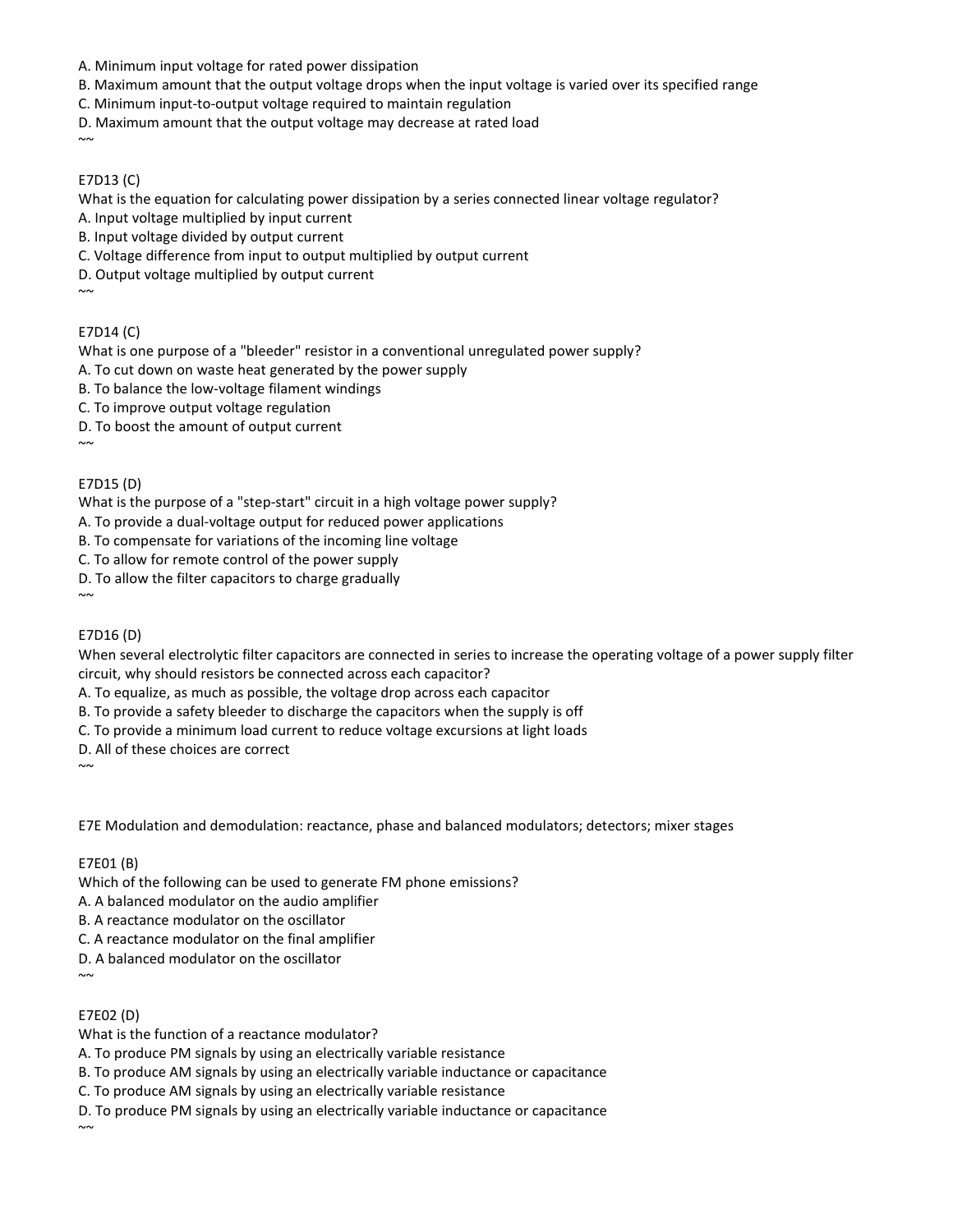# E7E03 (C)

How does an analog phase modulator function?

A. By varying the tuning of a microphone preamplifier to produce PM signals

B. By varying the tuning of an amplifier tank circuit to produce AM signals

C. By varying the tuning of an amplifier tank circuit to produce PM signals

D. By varying the tuning of a microphone preamplifier to produce AM signals  $~\sim~$ 

# E7E04 (A)

What is one way a single-sideband phone signal can be generated?

A. By using a balanced modulator followed by a filter

B. By using a reactance modulator followed by a mixer

C. By using a loop modulator followed by a mixer

D. By driving a product detector with a DSB signal

 $~\sim~$ 

# E7E05 (D)

What circuit is added to an FM transmitter to boost the higher audio frequencies?

A. A de-emphasis network

B. A heterodyne suppressor

C. An audio prescaler

D. A pre-emphasis network

 $\sim$ 

# E7E06 (A)

Why is de-emphasis commonly used in FM communications receivers?

A. For compatibility with transmitters using phase modulation

B. To reduce impulse noise reception

C. For higher efficiency

D. To remove third-order distortion products

#### $~\sim~$

# E7E07 (B)

What is meant by the term baseband in radio communications?

A. The lowest frequency band that the transmitter or receiver covers

B. The frequency components present in the modulating signal

C. The unmodulated bandwidth of the transmitted signal

D. The basic oscillator frequency in an FM transmitter that is multiplied to increase the deviation and carrier frequency  $~\sim~$ 

# E7E08 (C)

What are the principal frequencies that appear at the output of a mixer circuit?

A. Two and four times the original frequency

B. The sum, difference and square root of the input frequencies

C. The two input frequencies along with their sum and difference frequencies

D. 1.414 and 0.707 times the input frequency

#### $\sim$

 $\sim\!\sim$ 

# E7E09 (A)

What occurs when an excessive amount of signal energy reaches a mixer circuit?

A. Spurious mixer products are generated

B. Mixer blanking occurs

C. Automatic limiting occurs

D. A beat frequency is generated

E7E10 (A) How does a diode detector function?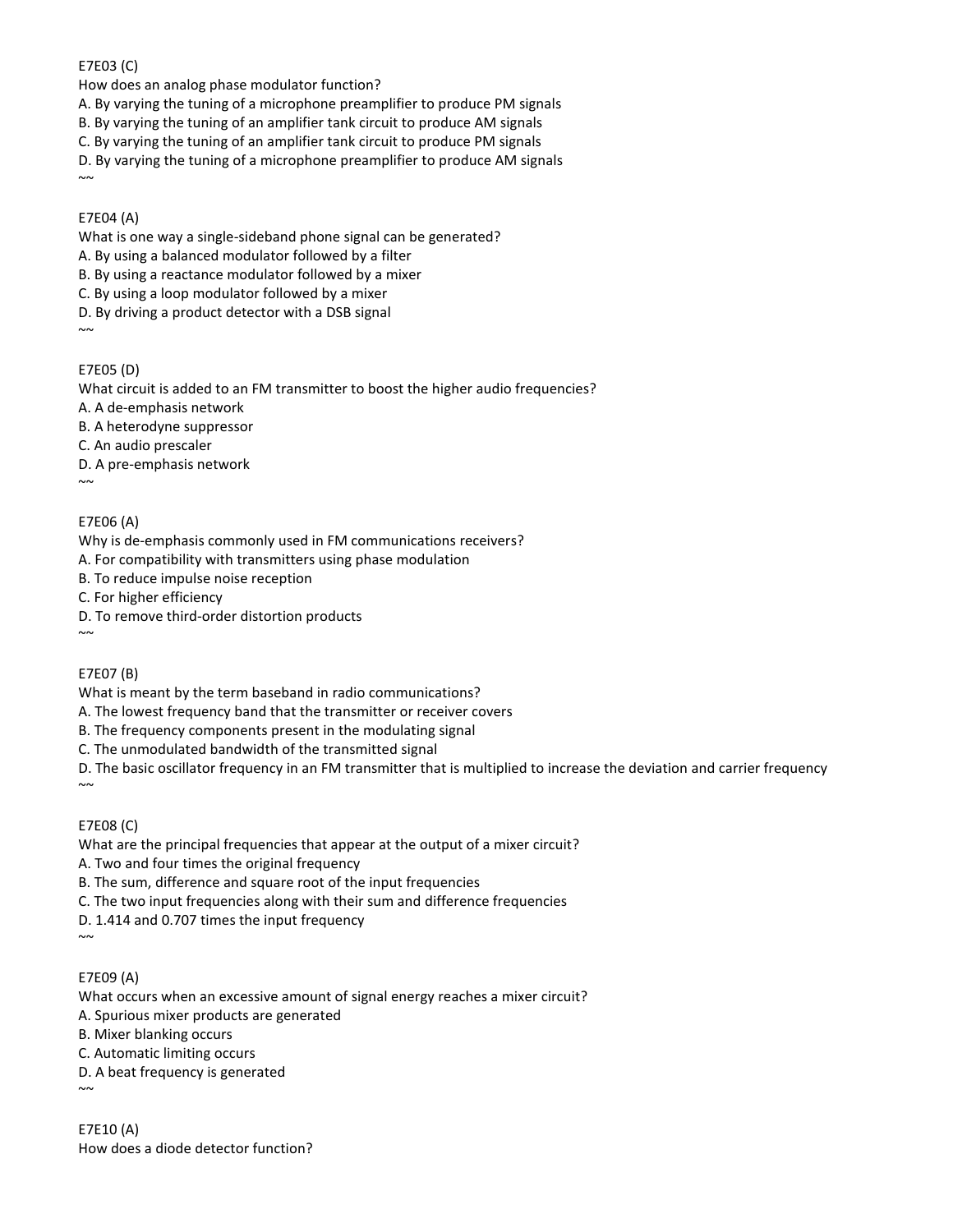- A. By rectification and filtering of RF signals
- B. By breakdown of the Zener voltage
- C. By mixing signals with noise in the transition region of the diode
- D. By sensing the change of reactance in the diode with respect to frequency

#### E7E11 (C)

 $\sim$ 

Which type of detector is used for demodulating SSB signals?

- A. Discriminator
- B. Phase detector
- C. Product detector
- D. Phase comparator

 $\sim$ 

#### E7E12 (D)

What is a frequency discriminator stage in a FM receiver?

- A. An FM generator circuit
- B. A circuit for filtering two closely adjacent signals
- C. An automatic band-switching circuit
- D. A circuit for detecting FM signals

 $\sim$ 

E7F DSP filtering and other operations; Software Defined Radio Fundamentals; DSP modulation and demodulation

# E7F01 (C)

What is meant by direct digital conversion as applied to software defined radios?

- A. Software is converted from source code to object code during operation of the receiver
- B. Incoming RF is converted to a control voltage for a voltage controlled oscillator
- C. Incoming RF is digitized by an analog-to-digital converter without being mixed with a local oscillator signal
- D. A switching mixer is used to generate I and Q signals directly from the RF input

 $\sim$ 

E7F02 (A)

What kind of digital signal processing audio filter is used to remove unwanted noise from a received SSB signal? A. An adaptive filter

- B. A crystal-lattice filter
- C. A Hilbert-transform filter
- D. A phase-inverting filter

 $\sim$ 

E7F03 (C)

What type of digital signal processing filter is used to generate an SSB signal?

- A. An adaptive filter
- B. A notch filter
- C. A Hilbert-transform filter
- D. An elliptical filter

 $\sim$ 

#### E7F04 (D)

What is a common method of generating an SSB signal using digital signal processing?

- A. Mixing products are converted to voltages and subtracted by adder circuits
- B. A frequency synthesizer removes the unwanted sidebands
- C. Emulation of quartz crystal filter characteristics
- D. Combine signals with a quadrature phase relationship

 $\sim$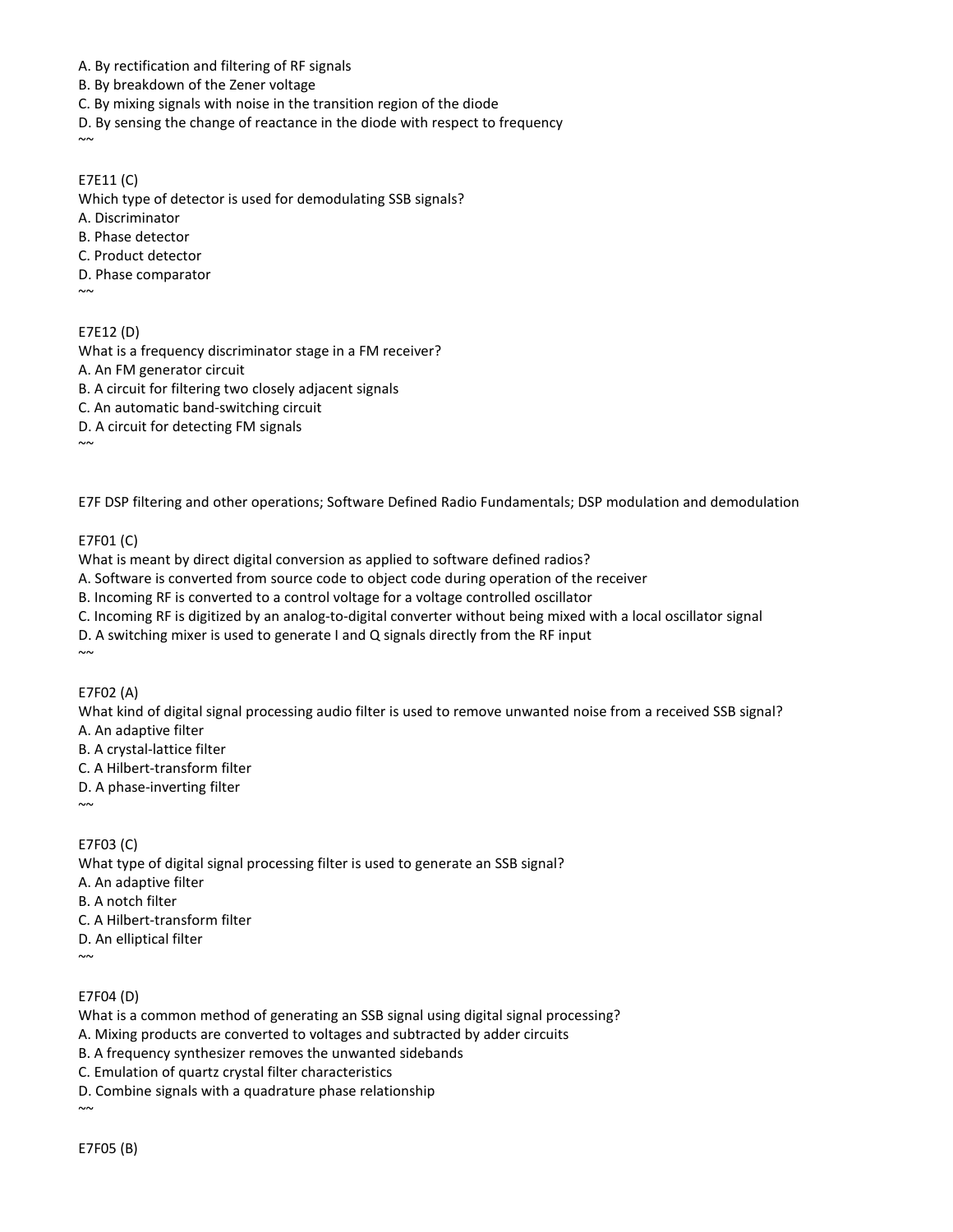How frequently must an analog signal be sampled by an analog-to-digital converter so that the signal can be accurately reproduced?

A. At half the rate of the highest frequency component of the signal

B. At twice the rate of the highest frequency component of the signal

C. At the same rate as the highest frequency component of the signal

D. At four times the rate of the highest frequency component of the signal  $~\sim~$ 

# E7F06 (D)

What is the minimum number of bits required for an analog-to-digital converter to sample a signal with a range of 1 volt at a resolution of 1 millivolt?

A. 4 bits

B. 6 bits

C. 8 bits

D. 10 bits

 $\sim$ 

# E7F07 (C)

# What function can a Fast Fourier Transform perform?

A. Converting analog signals to digital form

B. Converting digital signals to analog form

- C. Converting digital signals from the time domain to the frequency domain
- D. Converting 8-bit data to 16 bit data

 $\sim$ 

# E7F08 (B)

What is the function of decimation with regard to digital filters?

A. Converting data to binary code decimal form

B. Reducing the effective sample rate by removing samples

C. Attenuating the signal

D. Removing unnecessary significant digits

 $\sim$ 

# E7F09 (A)

Why is an anti-aliasing digital filter required in a digital decimator?

A. It removes high-frequency signal components which would otherwise be reproduced as lower frequency components

B. It peaks the response of the decimator, improving bandwidth

C. It removes low frequency signal components to eliminate the need for DC restoration

D. It notches out the sampling frequency to avoid sampling errors

 $\sim$ 

# E7F10 (A)

What aspect of receiver analog-to-digital conversion determines the maximum receive bandwidth of a Direct Digital Conversion SDR?

A. Sample rate

- B. Sample width in bits
- C. Sample clock phase noise
- D. Processor latency

 $\sim$ 

# E7F11 (B)

What sets the minimum detectable signal level for an SDR in the absence of atmospheric or thermal noise?

A. Sample clock phase noise

- B. Reference voltage level and sample width in bits
- C. Data storage transfer rate
- D. Missing codes and jitter

 $~\sim~$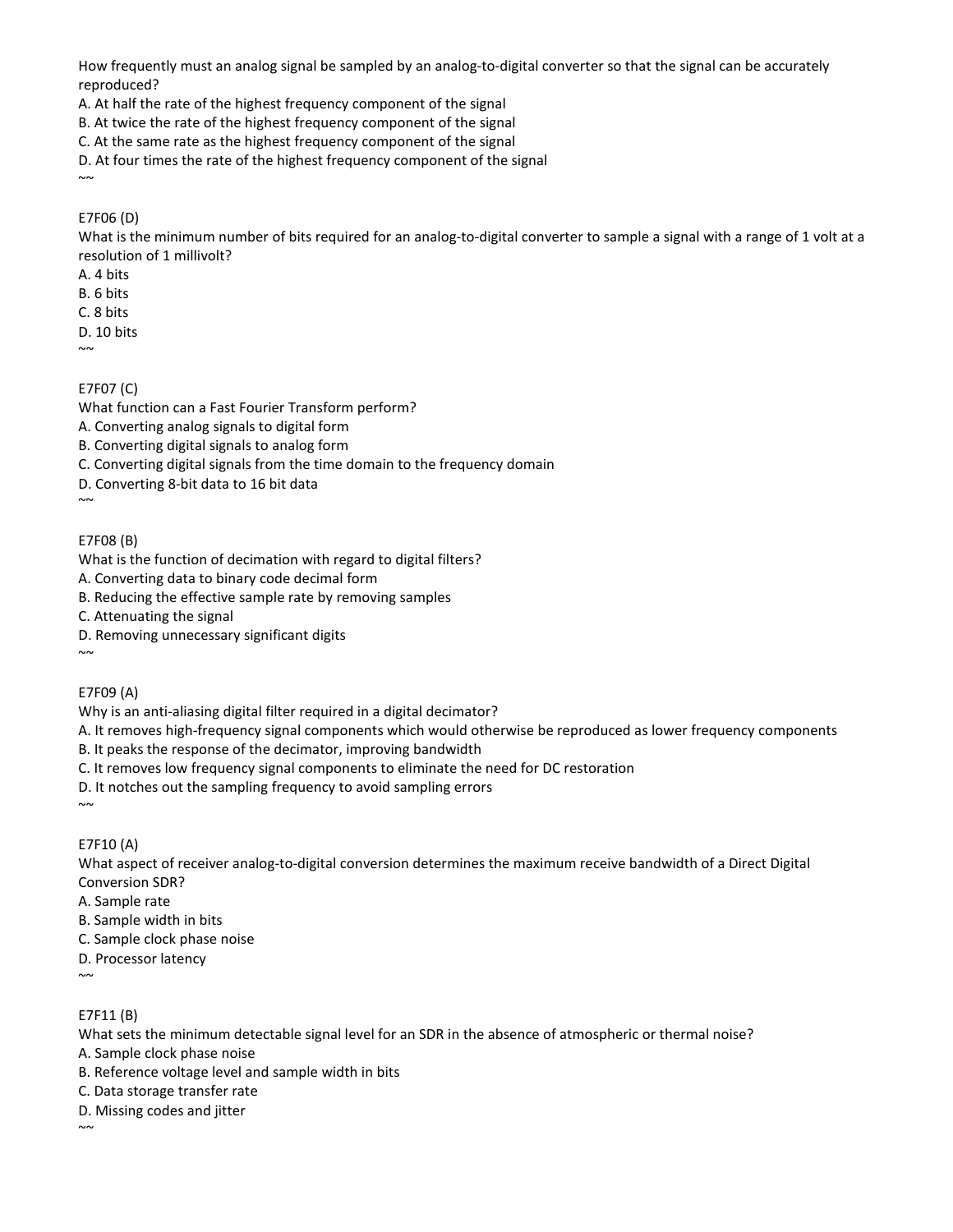## E7F12 (A)

What digital process is applied to I and Q signals in order to recover the baseband modulation information?

- A. Fast Fourier Transform
- B. Decimation
- C. Signal conditioning
- D. Quadrature mixing
- $~\sim~$

# E7F13 (D)

What is the function of taps in a digital signal processing filter?

- A. To reduce excess signal pressure levels
- B. Provide access for debugging software
- C. Select the point at which baseband signals are generated
- D. Provide incremental signal delays for filter algorithms
- $\sim$

# E7F14 (B)

Which of the following would allow a digital signal processing filter to create a sharper filter response?

- A. Higher data rate
- B. More taps
- C. Complex phasor representations
- D. Double-precision math routines

 $\sim$ 

# E7F15 (A)

Which of the following is an advantage of a Finite Impulse Response (FIR) filter vs an Infinite Impulse Response (IIR) digital filter?

A. FIR filters delay all frequency components of the signal by the same amount

- B. FIR filters are easier to implement for a given set of passband rolloff requirements
- C. FIR filters can respond faster to impulses
- D. All of these choices are correct

## $\sim$

# E7F16 (D)

How might the sampling rate of an existing digital signal be adjusted by a factor of 3/4?

A. Change the gain by a factor of 3/4

- B. Multiply each sample value by a factor of 3/4
- C. Add 3 to each input value and subtract 4 from each output value
- D. Interpolate by a factor of three, then decimate by a factor of four

 $\sim$ 

# E7F17 (D)

What do the letters I and Q in I/Q Modulation represent?

A. Inactive and Quiescent

B. Instantaneous and Quasi-stable

- C. Instantaneous and Quenched
- D. In-phase and Quadrature
- $\sim$

E7G Active filters and op-amp circuits: active audio filters; characteristics; basic circuit design; operational amplifiers

E7G01 (A)

What is the typical output impedance of an integrated circuit op-amp?

- A. Very low
- B. Very high
- C. 100 ohms
- D. 1000 ohms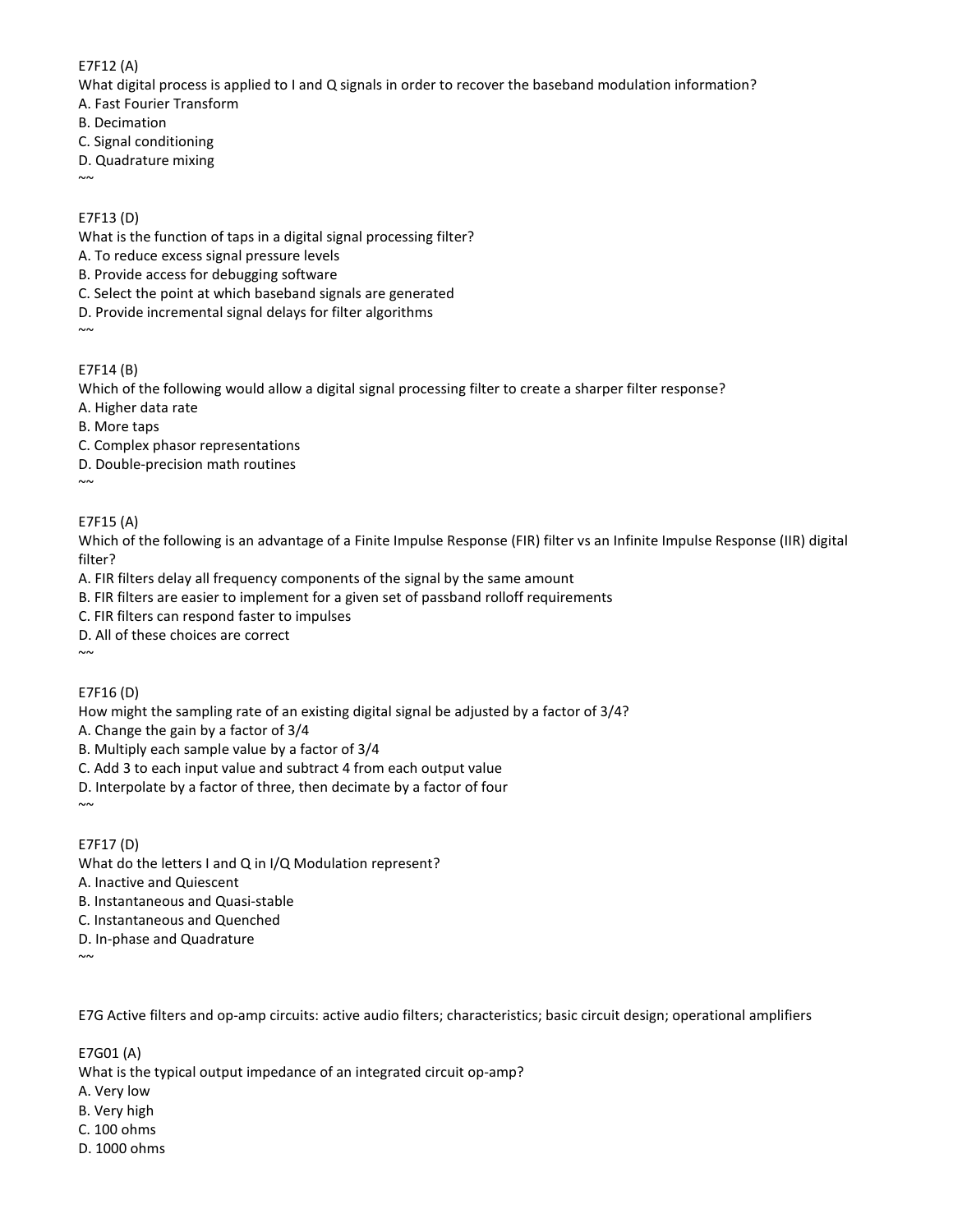$~\sim~$ 

E7G02 (D) What is the effect of ringing in a filter? A. An echo caused by a long time delay B. A reduction in high frequency response C. Partial cancellation of the signal over a range of frequencies D. Undesired oscillations added to the desired signal  $~\sim~$ 

# E7G03 (D)

What is the typical input impedance of an integrated circuit op-amp? A. 100 ohms B. 1000 ohms

C. Very low

D. Very high  $\sim$ 

E7G04 (C)

What is meant by the term op-amp input offset voltage?

A. The output voltage of the op-amp minus its input voltage

B. The difference between the output voltage of the op-amp and the input voltage required in the immediately following stage

C. The differential input voltage needed to bring the open loop output voltage to zero

D. The potential between the amplifier input terminals of the op-amp in an open loop condition  $\sim$ 

E7G05 (A)

How can unwanted ringing and audio instability be prevented in a multi-section op-amp RC audio filter circuit?

A. Restrict both gain and Q

B. Restrict gain but increase Q

C. Restrict Q but increase gain

D. Increase both gain and Q

 $~\sim~$ 

# E7G06 (D)

Which of the following is the most appropriate use of an op-amp active filter?

A. As a high-pass filter used to block RFI at the input to receivers

B. As a low-pass filter used between a transmitter and a transmission line

C. For smoothing power supply output

D. As an audio filter in a receiver

 $\sim$ 

# E7G07 (C)

What magnitude of voltage gain can be expected from the circuit in Figure E7-4 when R1 is 10 ohms and RF is 470 ohms? A. 0.21

B. 94

C. 47

D. 24

 $\sim$ 

# E7G08 (D)

How does the gain of an ideal operational amplifier vary with frequency?

A. It increases linearly with increasing frequency

B. It decreases linearly with increasing frequency

C. It decreases logarithmically with increasing frequency

D. It does not vary with frequency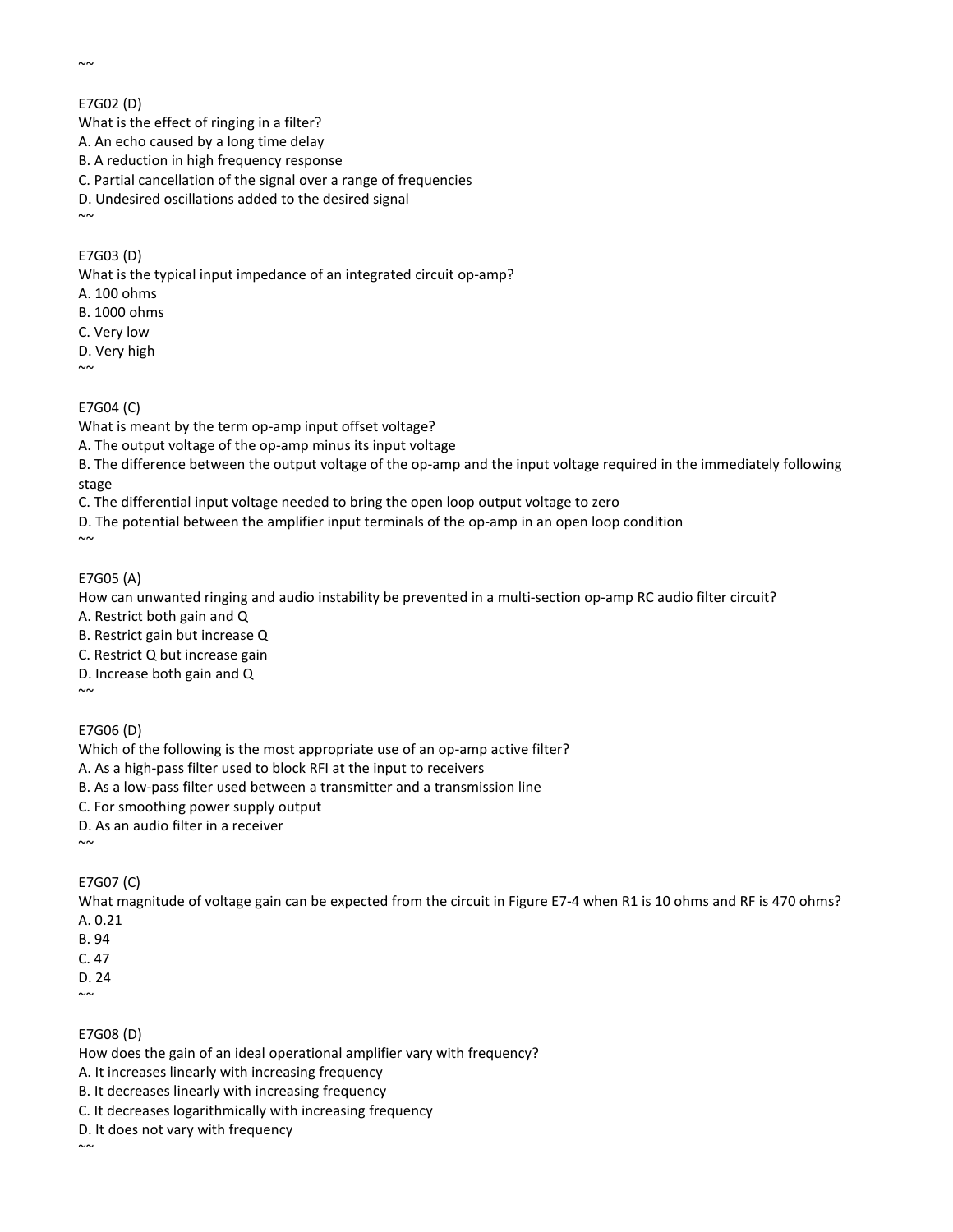E7G09 (D)

What will be the output voltage of the circuit shown in Figure E7-4 if R1 is 1000 ohms, RF is 10,000 ohms, and 0.23 volts DC is applied to the input?

A. 0.23 volts

B. 2.3 volts

C. -0.23 volts

D. -2.3 volts

 $\sim$ 

E7G10 (C)

What absolute voltage gain can be expected from the circuit in Figure E7-4 when R1 is 1800 ohms and RF is 68 kilohms? A. 1

B. 0.03 C. 38 D. 76

 $\sim$ 

E7G11 (B)

What absolute voltage gain can be expected from the circuit in Figure E7-4 when R1 is 3300 ohms and RF is 47 kilohms? A. 28

B. 14 C. 7

D. 0.07  $~\sim~$ 

E7G12 (A)

What is an integrated circuit operational amplifier?

A. A high-gain, direct-coupled differential amplifier with very high input impedance and very low output impedance

B. A digital audio amplifier whose characteristics are determined by components external to the amplifier

C. An amplifier used to increase the average output of frequency modulated amateur signals to the legal limit

D. A RF amplifier used in the UHF and microwave regions

 $\sim$ 

E7H Oscillators and signal sources: types of oscillators; synthesizers and phase-locked loops; direct digital synthesizers; stabilizing thermal drift; microphonics; high accuracy oscillators

E7H01 (D)

What are three oscillator circuits used in Amateur Radio equipment?

A. Taft, Pierce and negative feedback

B. Pierce, Fenner and Beane

C. Taft, Hartley and Pierce

D. Colpitts, Hartley and Pierce

 $\sim$ 

E7H02 (C)

Which describes a microphonic?

- A. An IC used for amplifying microphone signals
- B. Distortion caused by RF pickup on the microphone cable
- C. Changes in oscillator frequency due to mechanical vibration
- D. Excess loading of the microphone by an oscillator  $~\sim~$

E7H03 (A)

How is positive feedback supplied in a Hartley oscillator?

A. Through a tapped coil

B. Through a capacitive divider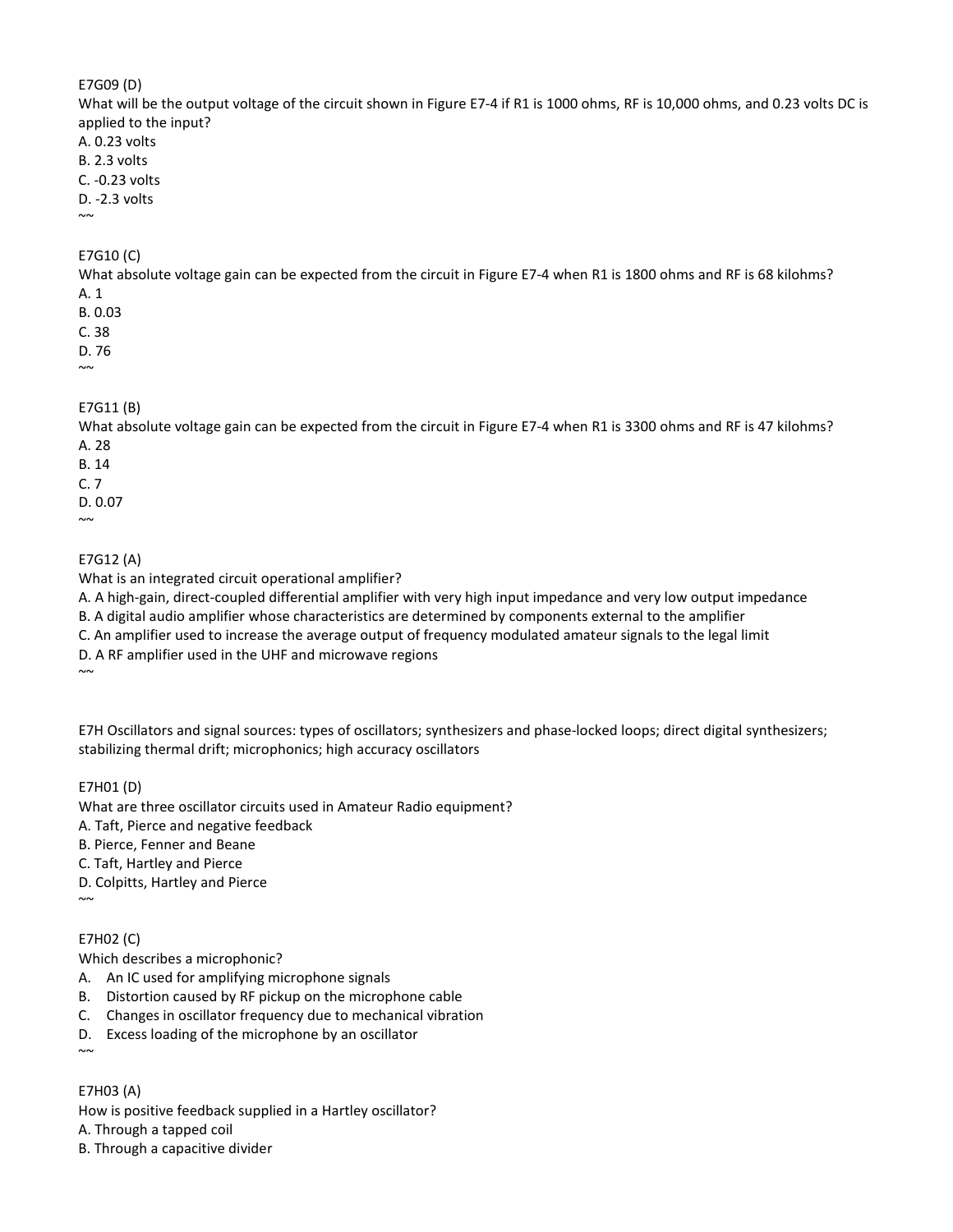C. Through link coupling D. Through a neutralizing capacitor

E7H04 (C) How is positive feedback supplied in a Colpitts oscillator? A. Through a tapped coil B. Through link coupling C. Through a capacitive divider

D. Through a neutralizing capacitor  $\sim$ 

 $~\sim~$ 

E7H05 (D) How is positive feedback supplied in a Pierce oscillator?

A. Through a tapped coil

B. Through link coupling

- C. Through a neutralizing capacitor
- D. Through a quartz crystal

 $\sim\!\sim$ 

# E7H06 (B)

Which of the following oscillator circuits are commonly used in VFOs?

A. Pierce and Zener

B. Colpitts and Hartley

C. Armstrong and deForest

D. Negative feedback and balanced feedback

 $~\sim~$ 

# E7H07 (D)

How can an oscillator's microphonic responses be reduced?

- A. Use of NP0 capacitors
- B. Eliminating noise on the oscillator's power supply
- C. Using the oscillator only for CW and digital signals
- D. Mechanically isolating the oscillator circuitry from its enclosure

 $\sim$ 

# E7H08 (A)

Which of the following components can be used to reduce thermal drift in crystal oscillators?

A. NP0 capacitors

- B. Toroidal inductors
- C. Wirewound resistors
- D. Non-inductive resistors

 $~\sim~$ 

# E7H09 (A)

What type of frequency synthesizer circuit uses a phase accumulator, lookup table, digital to analog converter, and a lowpass anti-alias filter?

A. A direct digital synthesizer

B. A hybrid synthesizer

C. A phase locked loop synthesizer

D. A diode-switching matrix synthesizer  $\sim$ 

# E7H10 (B)

What information is contained in the lookup table of a direct digital frequency synthesizer?

A. The phase relationship between a reference oscillator and the output waveform

B. The amplitude values that represent a sine-wave output

C. The phase relationship between a voltage-controlled oscillator and the output waveform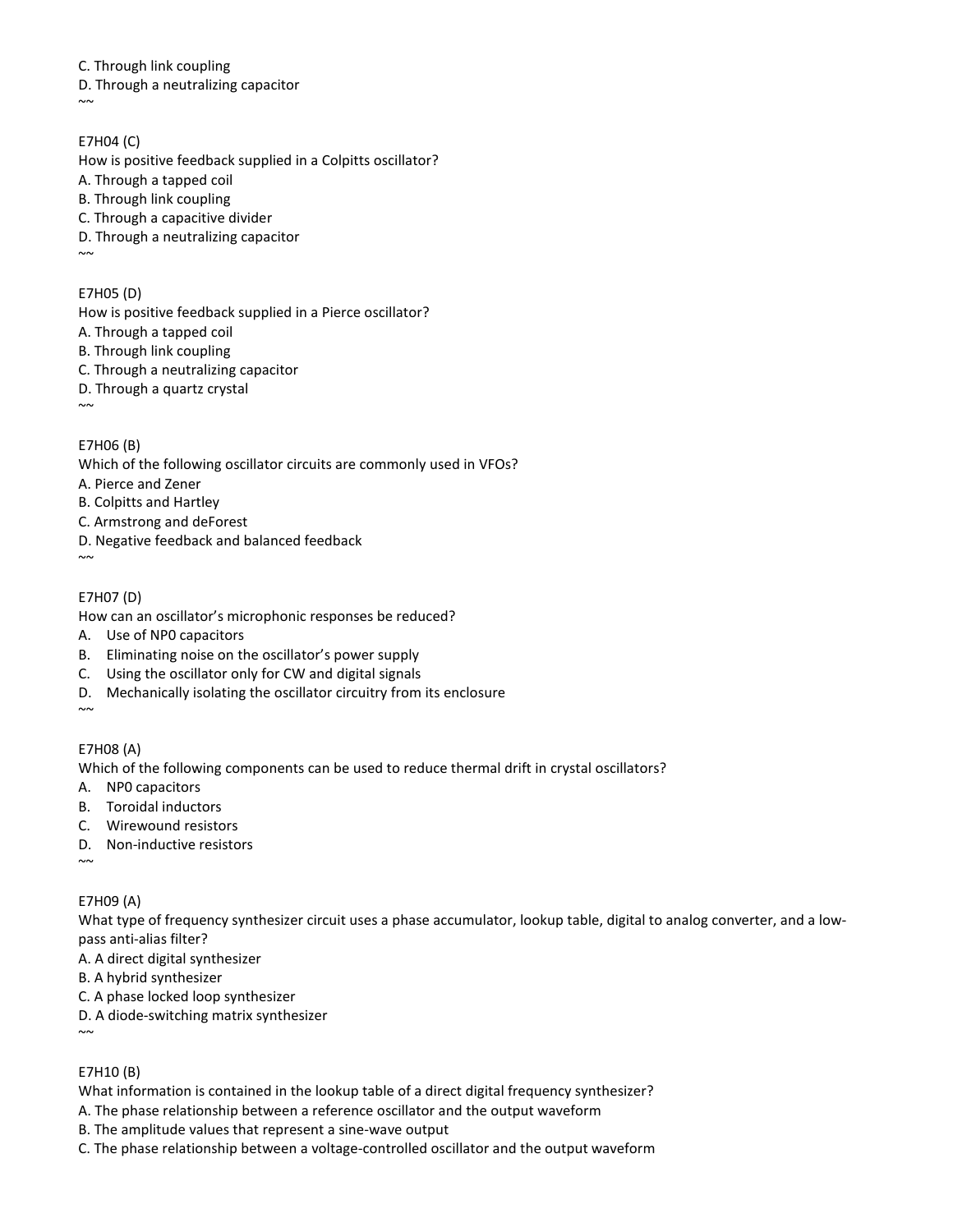D. The synthesizer frequency limits and frequency values stored in the radio memories  $\sim$ 

# E7H11 (C)

What are the major spectral impurity components of direct digital synthesizers?

- A. Broadband noise
- B. Digital conversion noise
- C. Spurious signals at discrete frequencies
- D. Nyquist limit noise

 $\sim$ 

# E7H12 (B)

Which of the following must be done to insure that a crystal oscillator provides the frequency specified by the crystal manufacturer?

- A. Provide the crystal with a specified parallel inductance
- B. Provide the crystal with a specified parallel capacitance
- C. Bias the crystal at a specified voltage
- D. Bias the crystal at a specified current
- $\sim\!\sim$

# E7H13 (D)

Which of the following is a technique for providing highly accurate and stable oscillators needed for microwave transmission and reception?

A. Use a GPS signal reference

B. Use a rubidium stabilized reference oscillator

C. Use a temperature-controlled high Q dielectric resonator

D. All of these choices are correct

# E7H14 (C)

 $~\sim~$ 

What is a phase-locked loop circuit?

A. An electronic servo loop consisting of a ratio detector, reactance modulator, and voltage-controlled oscillator

B. An electronic circuit also known as a monostable multivibrator

C. An electronic servo loop consisting of a phase detector, a low-pass filter, a voltage-controlled oscillator, and a stable reference oscillator

D. An electronic circuit consisting of a precision push-pull amplifier with a differential input

# E7H15 (D)

 $\sim$ 

Which of these functions can be performed by a phase-locked loop?

A. Wide-band AF and RF power amplification

B. Comparison of two digital input signals, digital pulse counter

C. Photovoltaic conversion, optical coupling

D. Frequency synthesis, FM demodulation

 $\sim$ 

SUBELEMENT E8 - SIGNALS AND EMISSIONS [4 Exam Questions - 4 Groups]

E8A AC waveforms: sine, square, sawtooth and irregular waveforms; AC measurements; average and PEP of RF signals; Fourier analysis; Analog to digital conversion: Digital to Analog conversion

E8A01 (A)

What is the name of the process that shows that a square wave is made up of a sine wave plus all of its odd harmonics?

A. Fourier analysis

- B. Vector analysis
- C. Numerical analysis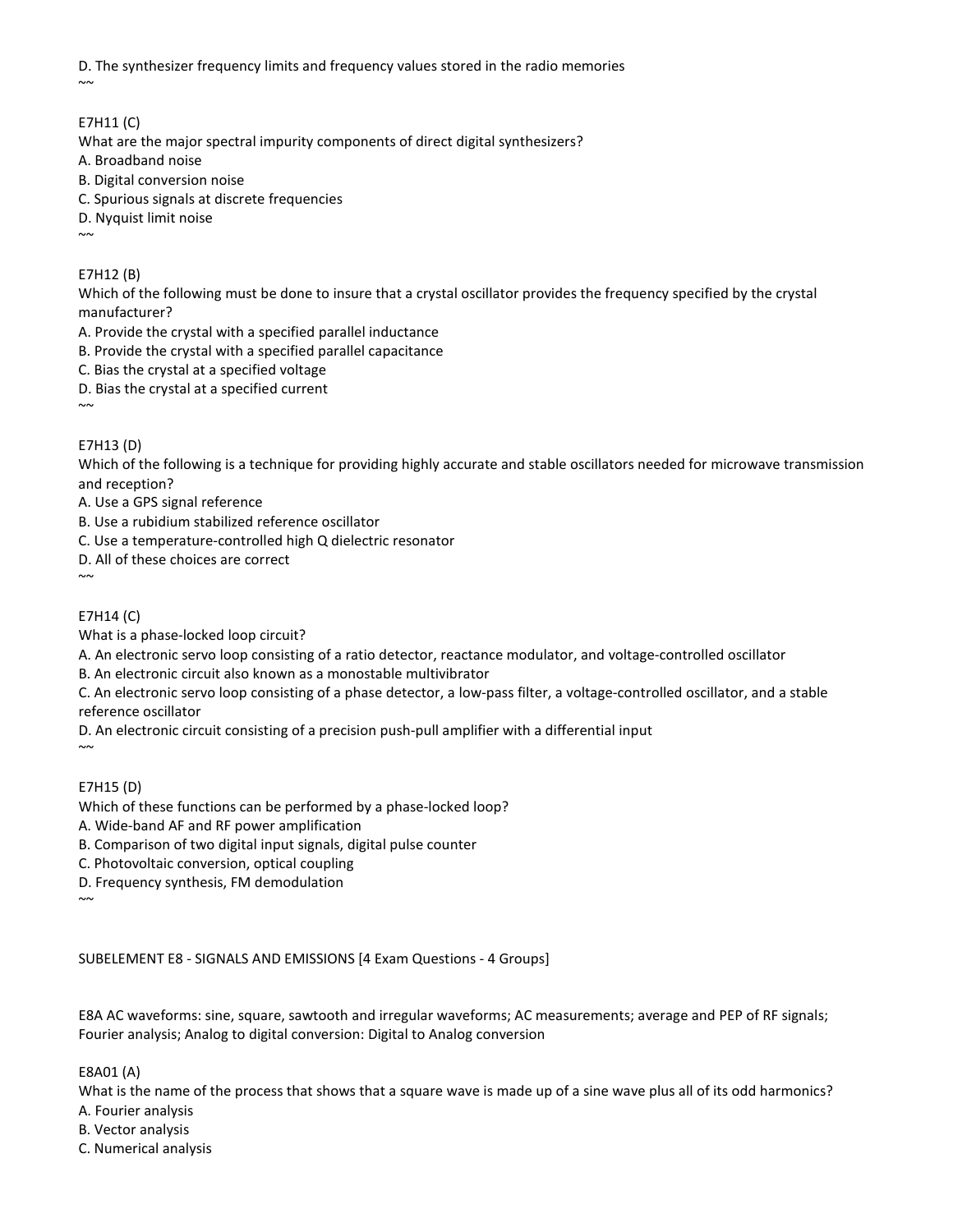D. Differential analysis

 $~\sim~$ 

#### E8A02 (C)

What type of wave has a rise time significantly faster than its fall time (or vice versa)?

- A. A cosine wave
- B. A square wave
- C. A sawtooth wave
- D. A sine wave

 $\sim$ 

E8A03 (A)

What type of wave does a Fourier analysis show to be made up of sine waves of a given fundamental frequency plus all of its harmonics?

- A. A sawtooth wave
- B. A square wave
- C. A sine wave
- D. A cosine wave

 $\sim$ 

# E8A04 (B)

What is "dither" with respect to analog to digital converters?

- A. An abnormal condition where the converter cannot settle on a value to represent the signal
- B. A small amount of noise added to the input signal to allow more precise representation of a signal over time
- C. An error caused by irregular quantization step size
- D. A method of decimation by randomly skipping samples

 $~\sim~$ 

E8A05 (D)

What would be the most accurate way of measuring the RMS voltage of a complex waveform?

A. By using a grid dip meter

- B. By measuring the voltage with a D'Arsonval meter
- C. By using an absorption wave meter
- D. By measuring the heating effect in a known resistor  $\sim$

E8A06 (A) What is the approximate ratio of PEP-to-average power in a typical single-sideband phone signal? A. 2.5 to 1 B. 25 to 1 C. 1 to 1 D. 100 to 1  $~\sim~$ 

E8A07 (B)

What determines the PEP-to-average power ratio of a single-sideband phone signal?

A. The frequency of the modulating signal

- B. The characteristics of the modulating signal
- C. The degree of carrier suppression

D. The amplifier gain

 $\sim$ 

E8A08 (C)

Why would a direct or flash conversion analog-to-digital converter be useful for a software defined radio?

- A. Very low power consumption decreases frequency drift
- B. Immunity to out of sequence coding reduces spurious responses
- C. Very high speed allows digitizing high frequencies

D. All of these choices are correct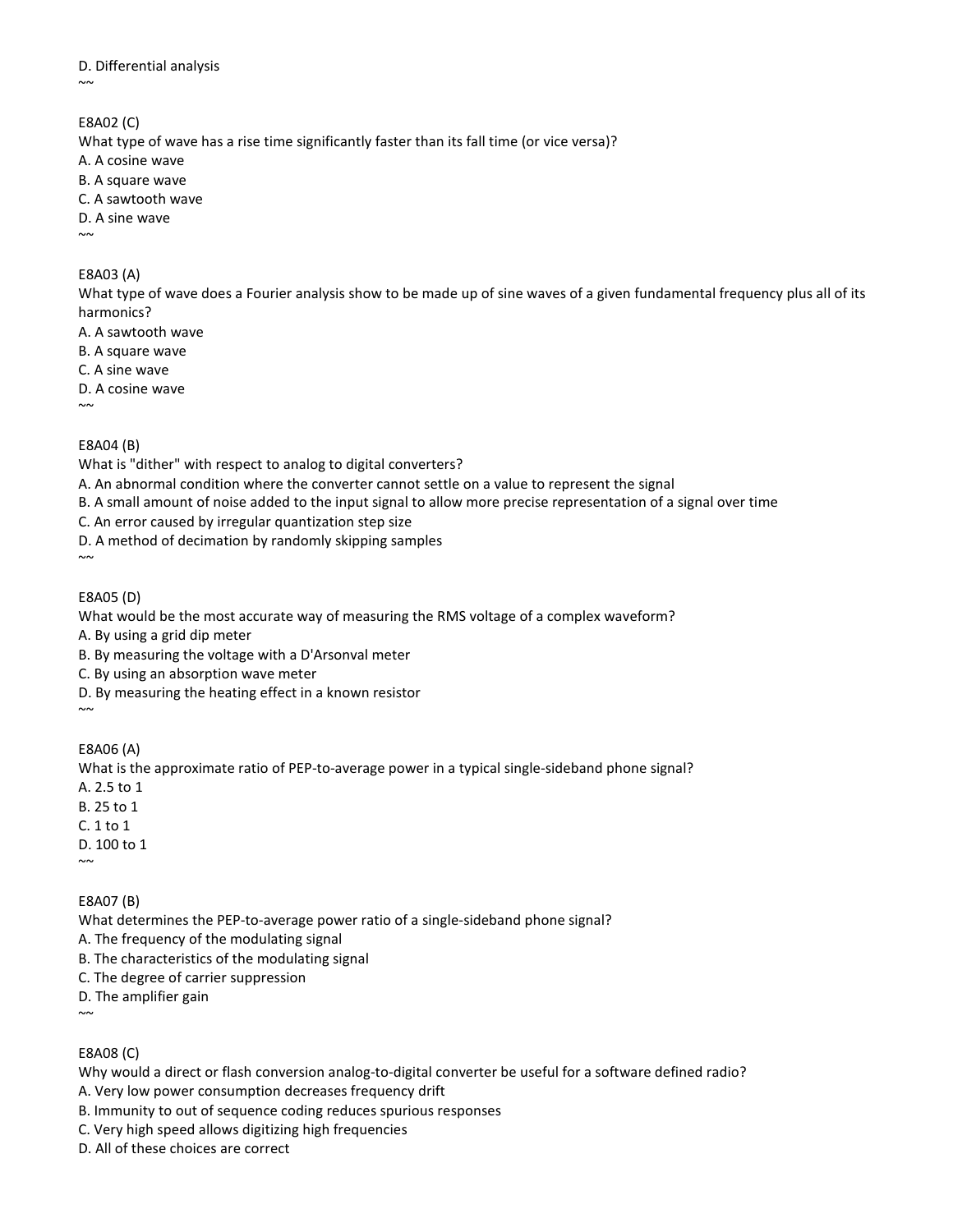$~\sim~$ 

# E8A09 (D)

How many levels can an analog-to-digital converter with 8 bit resolution encode?

A. 8

- B. 8 multiplied by the gain of the input amplifier
- C. 256 divided by the gain of the input amplifier
- D. 256

 $~\sim~$ 

# E8A10 (C)

What is the purpose of a low pass filter used in conjunction with a digital-to-analog converter?

A. Lower the input bandwidth to increase the effective resolution

- B. Improve accuracy by removing out of sequence codes from the input
- C. Remove harmonics from the output caused by the discrete analog levels generated

D. All of these choices are correct

 $\sim$ 

E8A11 (D)

What type of information can be conveyed using digital waveforms?

A. Human speech

B. Video signals

C. Data

 $~\sim~$ 

D. All of these choices are correct

# E8A12 (C)

What is an advantage of using digital signals instead of analog signals to convey the same information?

A. Less complex circuitry is required for digital signal generation and detection

- B. Digital signals always occupy a narrower bandwidth
- C. Digital signals can be regenerated multiple times without error
- D. All of these choices are correct

 $\sim$ 

E8A13 (A)

Which of these methods is commonly used to convert analog signals to digital signals?

A. Sequential sampling

- B. Harmonic regeneration
- C. Level shifting
- D. Phase reversal

 $~\sim~$ 

E8B Modulation and demodulation: modulation methods; modulation index and deviation ratio; frequency and time division multiplexing; Orthogonal Frequency Division Multiplexing

# E8B01 (D)

What is the term for the ratio between the frequency deviation of an RF carrier wave and the modulating frequency of its corresponding FM-phone signal?

- A. FM compressibility
- B. Quieting index
- C. Percentage of modulation
- D. Modulation index

 $~\sim~$ 

E8B02 (D)

How does the modulation index of a phase-modulated emission vary with RF carrier frequency (the modulated frequency)? A. It increases as the RF carrier frequency increases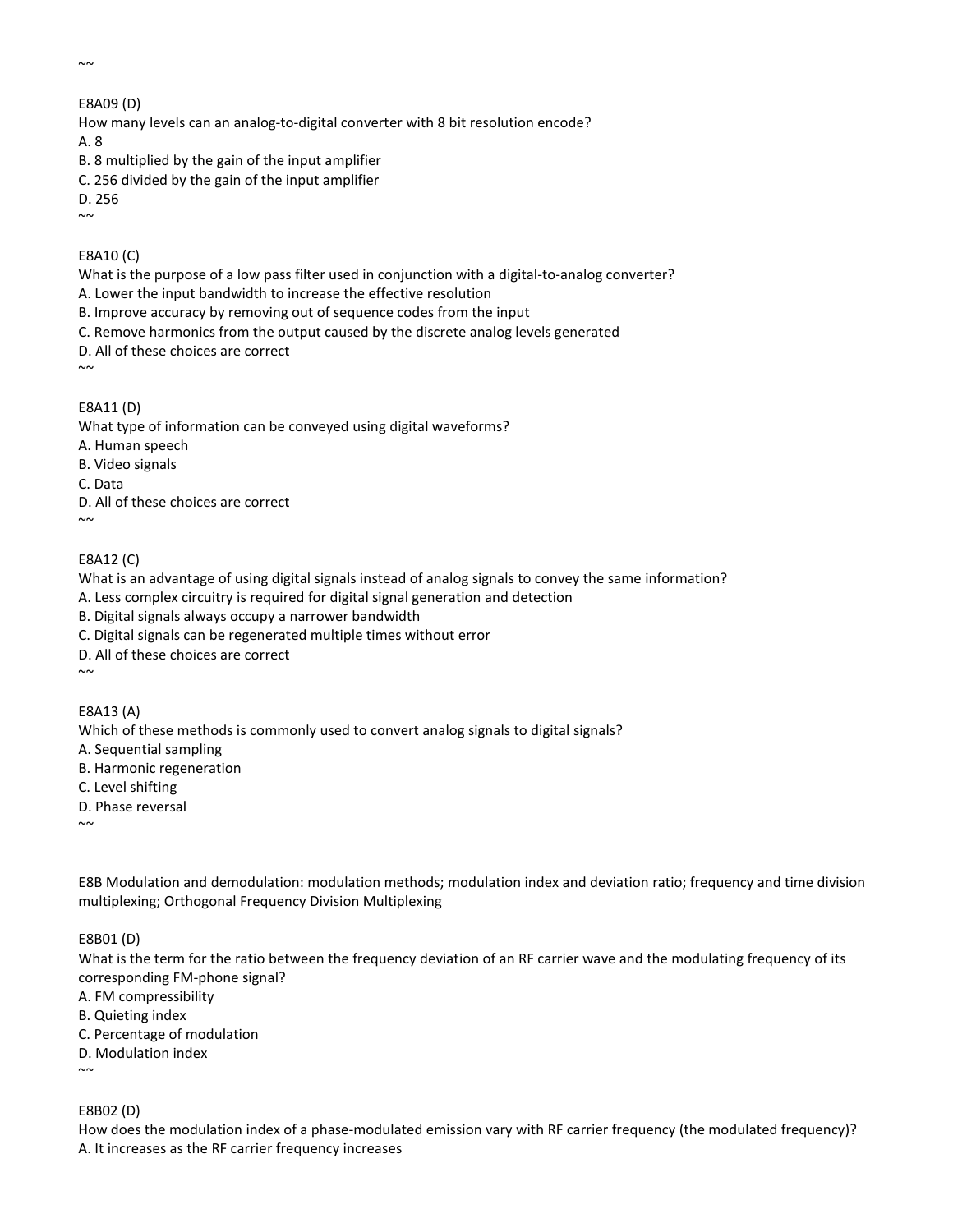B. It decreases as the RF carrier frequency increases

C. It varies with the square root of the RF carrier frequency

D. It does not depend on the RF carrier frequency

 $\sim$ 

E8B03 (A)

What is the modulation index of an FM-phone signal having a maximum frequency deviation of 3000 Hz either side of the carrier frequency when the modulating frequency is 1000 Hz?

A. 3

B. 0.3

C. 3000

D. 1000

 $\sim$ 

E8B04 (B)

What is the modulation index of an FM-phone signal having a maximum carrier deviation of plus or minus 6 kHz when modulated with a 2 kHz modulating frequency?

A. 6000

B. 3

C. 2000

D. 1/3

 $\sim$ 

E8B05 (D)

What is the deviation ratio of an FM-phone signal having a maximum frequency swing of plus-or-minus 5 kHz when the maximum modulation frequency is 3 kHz?

A. 60

B. 0.167 C. 0.6

D. 1.67

 $\sim$ 

E8B06 (A)

What is the deviation ratio of an FM-phone signal having a maximum frequency swing of plus or minus 7.5 kHz when the maximum modulation frequency is 3.5 kHz?

A. 2.14

B. 0.214 C. 0.47

D. 47

 $\sim$ 

E8B07 (A)

Orthogonal Frequency Division Multiplexing is a technique used for which type of amateur communication?

A. High speed digital modes

B. Extremely low-power contacts

C. EME

D. OFDM signals are not allowed on amateur bands

 $\sim$ 

 $\sim$ 

E8B08 (D)

What describes Orthogonal Frequency Division Multiplexing?

A. A frequency modulation technique which uses non-harmonically related frequencies

B. A bandwidth compression technique using Fourier transforms

C. A digital mode for narrow band, slow speed transmissions

D. A digital modulation technique using subcarriers at frequencies chosen to avoid intersymbol interference

E8B09 (B)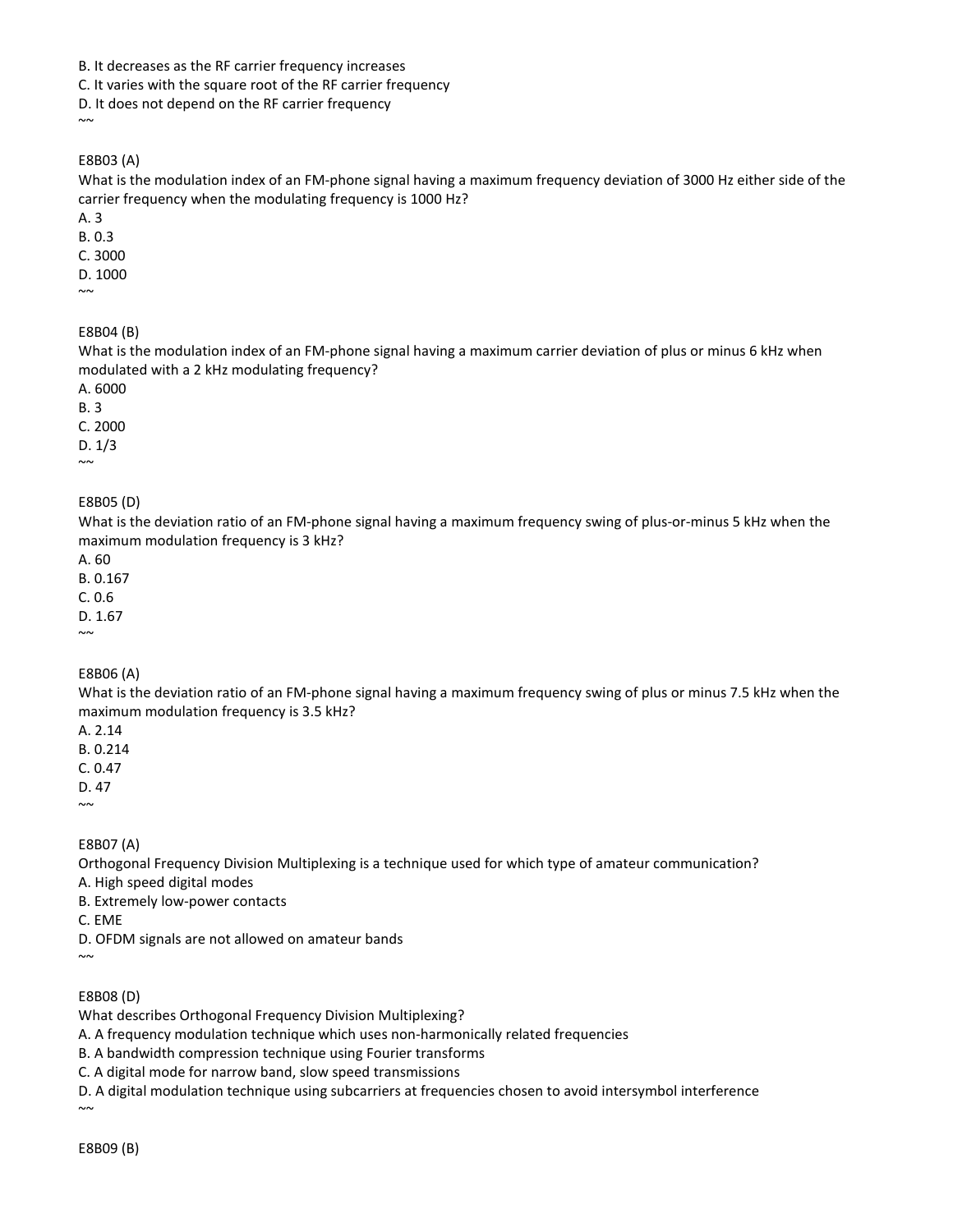What is meant by deviation ratio?

A. The ratio of the audio modulating frequency to the center carrier frequency

B. The ratio of the maximum carrier frequency deviation to the highest audio modulating frequency

C. The ratio of the carrier center frequency to the audio modulating frequency

D. The ratio of the highest audio modulating frequency to the average audio modulating frequency  $~\sim~$ 

#### E8B10 (B)

What describes frequency division multiplexing?

A. The transmitted signal jumps from band to band at a predetermined rate

B. Two or more information streams are merged into a baseband, which then modulates the transmitter

C. The transmitted signal is divided into packets of information

D. Two or more information streams are merged into a digital combiner, which then pulse position modulates the transmitter  $\sim$ 

#### E8B11 (B)

What is digital time division multiplexing?

A. Two or more data streams are assigned to discrete sub-carriers on an FM transmitter

B. Two or more signals are arranged to share discrete time slots of a data transmission

C. Two or more data streams share the same channel by transmitting time of transmission as the sub-carrier

D. Two or more signals are quadrature modulated to increase bandwidth efficiency

 $\sim$ 

E8C Digital signals: digital communication modes; information rate vs bandwidth; error correction

#### E8C01 (C)

How is Forward Error Correction implemented?

A. By the receiving station repeating each block of three data characters

B. By transmitting a special algorithm to the receiving station along with the data characters

C. By transmitting extra data that may be used to detect and correct transmission errors

D. By varying the frequency shift of the transmitted signal according to a predefined algorithm

E8C02 (C)

 $\sim$ 

 $\sim$ 

What is the definition of symbol rate in a digital transmission?

A. The number of control characters in a message packet

B. The duration of each bit in a message sent over the air

C. The rate at which the waveform of a transmitted signal changes to convey information

D. The number of characters carried per second by the station-to-station link

#### E8C03 (A)

When performing phase shift keying, why is it advantageous to shift phase precisely at the zero crossing of the RF carrier?

A. This results in the least possible transmitted bandwidth for the particular mode

B. It is easier to demodulate with a conventional, non-synchronous detector

C. It improves carrier suppression

D. All of these choices are correct

# E8C04 (C)

 $\sim$ 

 $~\sim~$ 

What technique is used to minimize the bandwidth requirements of a PSK31 signal?

A. Zero-sum character encoding

B. Reed-Solomon character encoding

C. Use of sinusoidal data pulses

D. Use of trapezoidal data pulses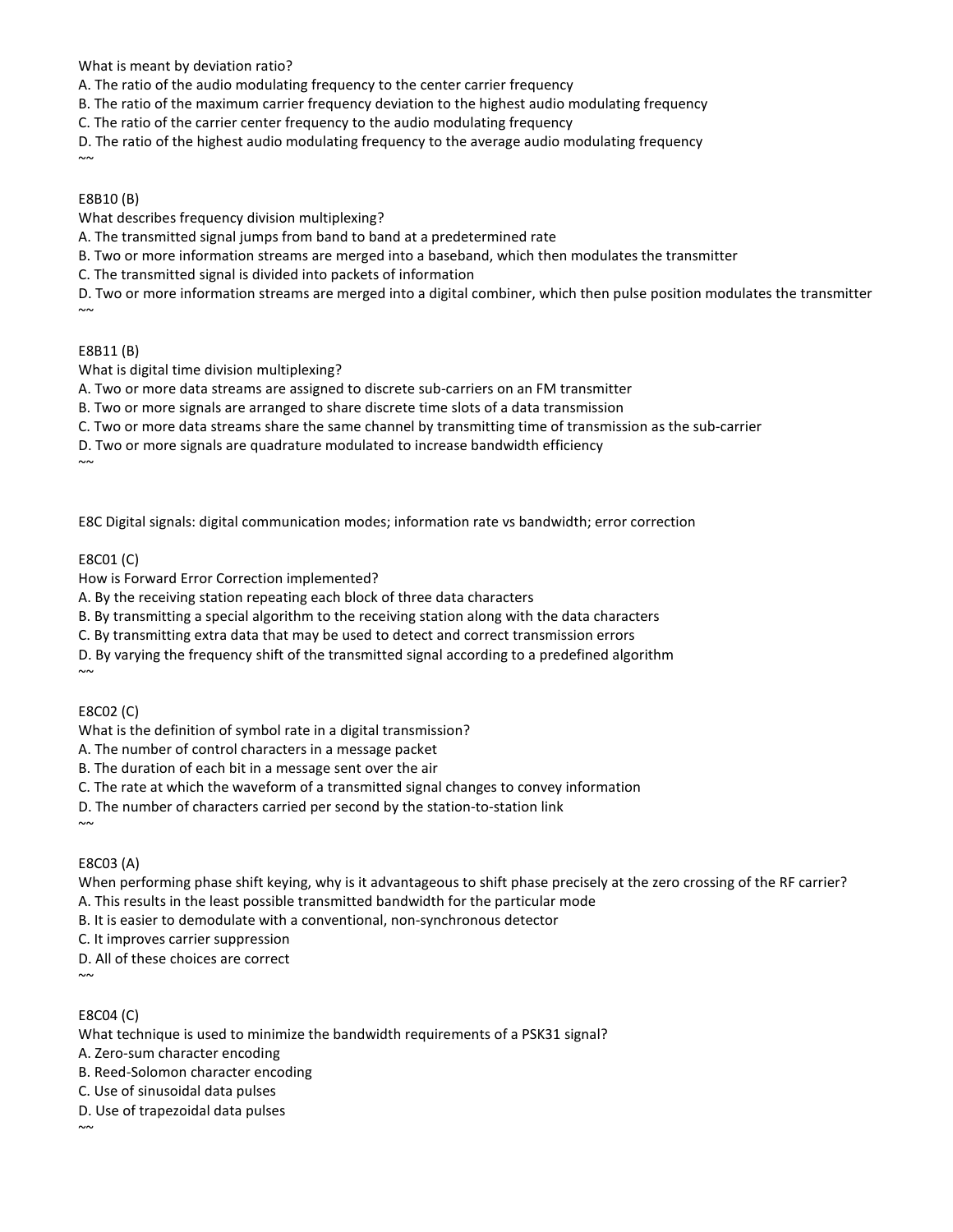E8C05 (C) What is the necessary bandwidth of a 13-WPM International Morse code transmission? A. Approximately 13 Hz B. Approximately 26 Hz C. Approximately 52 Hz D. Approximately 104 Hz

 $~\sim~$ 

#### E8C06 (C)

What is the necessary bandwidth of a 170-hertz shift, 300-baud ASCII transmission? A. 0.1 Hz B. 0.3 kHz C. 0.5 kHz D. 1.0 kHz  $\sim$ 

E8C07 (A)

What is the necessary bandwidth of a 4800-Hz frequency shift, 9600-baud ASCII FM transmission? A. 15.36 kHz B. 9.6 kHz C. 4.8 kHz D. 5.76 kHz  $\sim$ 

#### E8C08 (D)

How does ARQ accomplish error correction?

A. Special binary codes provide automatic correction

B. Special polynomial codes provide automatic correction

- C. If errors are detected, redundant data is substituted
- D. If errors are detected, a retransmission is requested

 $\sim$ 

E8C09 (D)

Which is the name of a digital code where each preceding or following character changes by only one bit?

A. Binary Coded Decimal Code

B. Extended Binary Coded Decimal Interchange Code

C. Excess 3 code

D. Gray code  $\sim$ 

E8C10 (D)

What is an advantage of Gray code in digital communications where symbols are transmitted as multiple bits? A. It increases security

B. It has more possible states than simple binary

C. It has more resolution than simple binary

D. It facilitates error detection

 $\sim$ 

 $\sim\!\sim$ 

E8C11 (A)

What is the relationship between symbol rate and baud?

A. They are the same

- B. Baud is twice the symbol rate
- C. Symbol rate is only used for packet-based modes
- D. Baud is only used for RTTY

E8D Keying defects and overmodulation of digital signals; digital codes; spread spectrum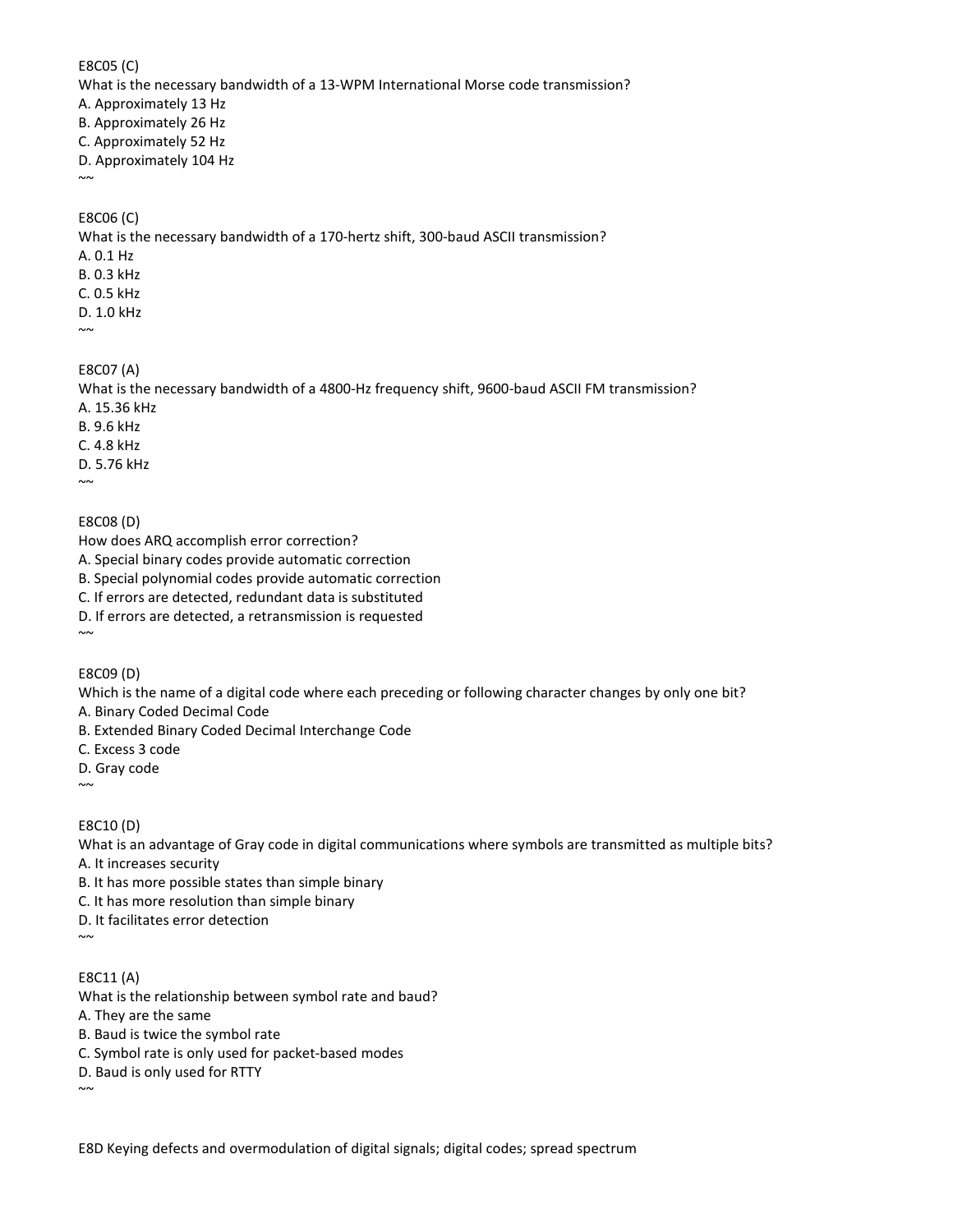E8D01 (A)

Why are received spread spectrum signals resistant to interference?

A. Signals not using the spread spectrum algorithm are suppressed in the receiver

B. The high power used by a spread spectrum transmitter keeps its signal from being easily overpowered

C. The receiver is always equipped with a digital blanker

D. If interference is detected by the receiver it will signal the transmitter to change frequencies

#### E8D02 (B)

 $\sim$ 

What spread spectrum communications technique uses a high speed binary bit stream to shift the phase of an RF carrier?

- A. Frequency hopping
- B. Direct sequence

C. Binary phase-shift keying

D. Phase compandored spread spectrum

#### $\sim$

#### E8D03 (D)

How does the spread spectrum technique of frequency hopping work?

A. If interference is detected by the receiver it will signal the transmitter to change frequencies

B. If interference is detected by the receiver it will signal the transmitter to wait until the frequency is clear

C. A pseudo-random binary bit stream is used to shift the phase of an RF carrier very rapidly in a particular sequence

D. The frequency of the transmitted signal is changed very rapidly according to a particular sequence also used by the receiving station

 $\sim$ 

E8D04 (C)

What is the primary effect of extremely short rise or fall time on a CW signal?

- A. More difficult to copy
- B. The generation of RF harmonics
- C. The generation of key clicks
- D. Limits data speed

 $\sim$ 

# E8D05 (A)

What is the most common method of reducing key clicks?

- A. Increase keying waveform rise and fall times
- B. Low-pass filters at the transmitter output
- C. Reduce keying waveform rise and fall times
- D. High-pass filters at the transmitter output

E8D06 (B)

Which of the following indicates likely overmodulation of an AFSK signal such as PSK or MFSK?

- A. High reflected power
- B. Strong ALC action
- C. Harmonics on higher bands
- D. Rapid signal fading

 $\sim$ 

 $\sim$ 

E8D07 (D) What is a common cause of overmodulation of AFSK signals? A. Excessive numbers of retries B. Ground loops

C. Bit errors in the modem

D. Excessive transmit audio levels

 $~\sim~$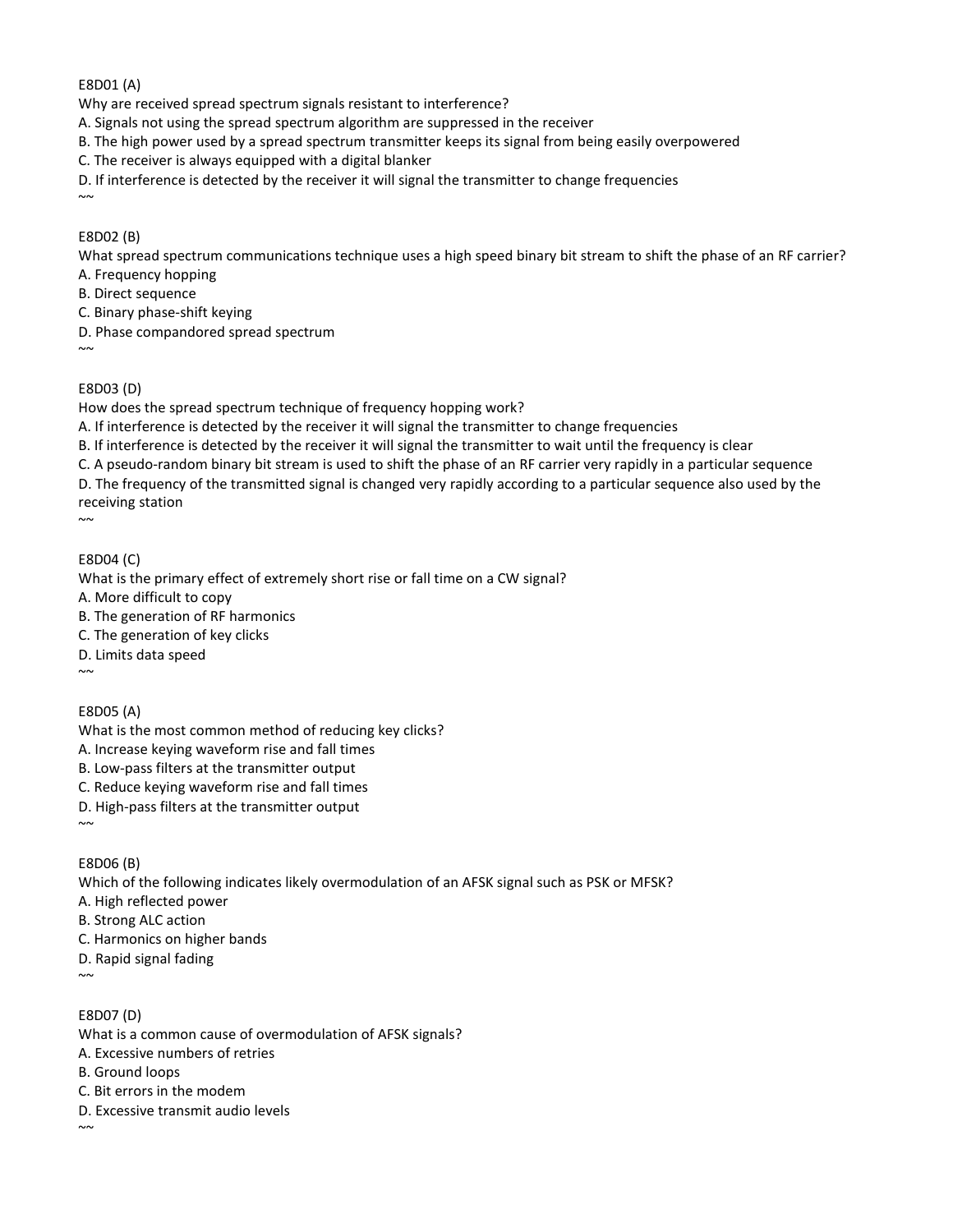### E8D08 (D)

What parameter might indicate that excessively high input levels are causing distortion in an AFSK signal?

A. Signal to noise ratio

B. Baud rate

C. Repeat Request Rate (RRR)

D. Intermodulation Distortion (IMD)

 $\sim$ 

# E8D09 (D)

What is considered a good minimum IMD level for an idling PSK signal?

- A. +10 dB
- B. +15 dB
- C. -20 dB
- D. -30 dB  $\sim$

# E8D10 (B)

What are some of the differences between the Baudot digital code and ASCII?

A. Baudot uses 4 data bits per character, ASCII uses 7 or 8; Baudot uses 1 character as a letters/figures shift code, ASCII has no letters/figures code

B. Baudot uses 5 data bits per character, ASCII uses 7 or 8; Baudot uses 2 characters as letters/figures shift codes, ASCII has no letters/figures shift code

C. Baudot uses 6 data bits per character, ASCII uses 7 or 8; Baudot has no letters/figures shift code, ASCII uses 2 letters/figures shift codes

D. Baudot uses 7 data bits per character, ASCII uses 8; Baudot has no letters/figures shift code, ASCII uses 2 letters/figures shift codes

# $\sim$

# E8D11 (C)

What is one advantage of using ASCII code for data communications?

A. It includes built in error correction features

B. It contains fewer information bits per character than any other code

C. It is possible to transmit both upper and lower case text

D. It uses one character as a shift code to send numeric and special characters

E8D12 (D)

 $\sim$ 

What is the advantage of including a parity bit with an ASCII character stream?

A. Faster transmission rate

B. The signal can overpower interfering signals

C. Foreign language characters can be sent

D. Some types of errors can be detected

SUBELEMENT E9 - ANTENNAS AND TRANSMISSION LINES [8 Exam Questions - 8 Groups]

E9A Basic Antenna parameters: radiation resistance, gain, beamwidth, efficiency, beamwidth; effective radiated power, polarization

# E9A01 (C)

What describes an isotropic antenna?

A. A grounded antenna used to measure earth conductivity

B. A horizontally polarized antenna used to compare Yagi antennas

C. A theoretical antenna used as a reference for antenna gain

D. A spacecraft antenna used to direct signals toward the earth

 $~\sim~$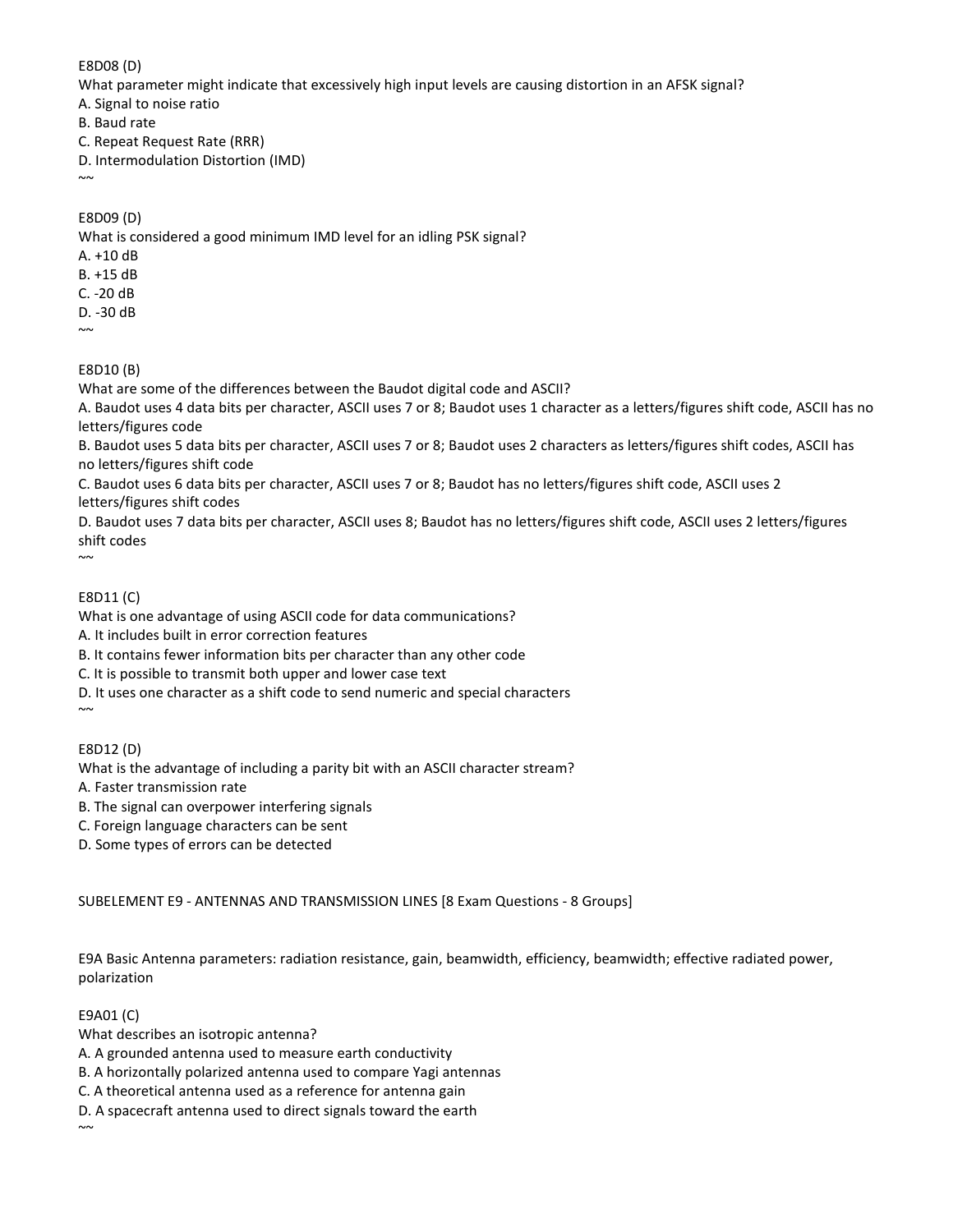#### E9A02 (D) What antenna has no gain in any direction?

A. Quarter-wave vertical

- B. Yagi
- C. Half-wave dipole

D. Isotropic antenna

 $~\sim~$ 

# E9A03 (A)

Why would one need to know the feed point impedance of an antenna?

- A. To match impedances in order to minimize standing wave ratio on the transmission line
- B. To measure the near-field radiation density from a transmitting antenna
- C. To calculate the front-to-side ratio of the antenna
- D. To calculate the front-to-back ratio of the antenna
- $\sim$

# E9A04 (B)

Which of the following factors may affect the feed point impedance of an antenna?

- A. Transmission-line length
- B. Antenna height, conductor length/diameter ratio and location of nearby conductive objects

C. The settings of an antenna tuner at the transmitter

- D. Sunspot activity and time of day
- $\sim$

# E9A05 (D)

What is included in the total resistance of an antenna system?

A. Radiation resistance plus space impedance

B. Radiation resistance plus transmission resistance

C. Transmission-line resistance plus radiation resistance

D. Radiation resistance plus ohmic resistance

 $\sim$ 

# E9A06 (D)

How does the beamwidth of an antenna vary as the gain is increased?

A. It increases geometrically

B. It increases arithmetically

- C. It is essentially unaffected
- D. It decreases

# E9A07 (A)

 $\sim$ 

What is meant by antenna gain?

A. The ratio of the radiated signal strength of an antenna in the direction of maximum radiation to that of a reference antenna

B. The ratio of the signal in the forward direction to that in the opposite direction

C. The ratio of the amount of power radiated by an antenna compared to the transmitter output power

D. The final amplifier gain minus the transmission line losses

 $\sim$ 

 $\sim$ 

# E9A08 (B)

What is meant by antenna bandwidth?

A. Antenna length divided by the number of elements

B. The frequency range over which an antenna satisfies a performance requirement

C. The angle between the half-power radiation points

D. The angle formed between two imaginary lines drawn through the element ends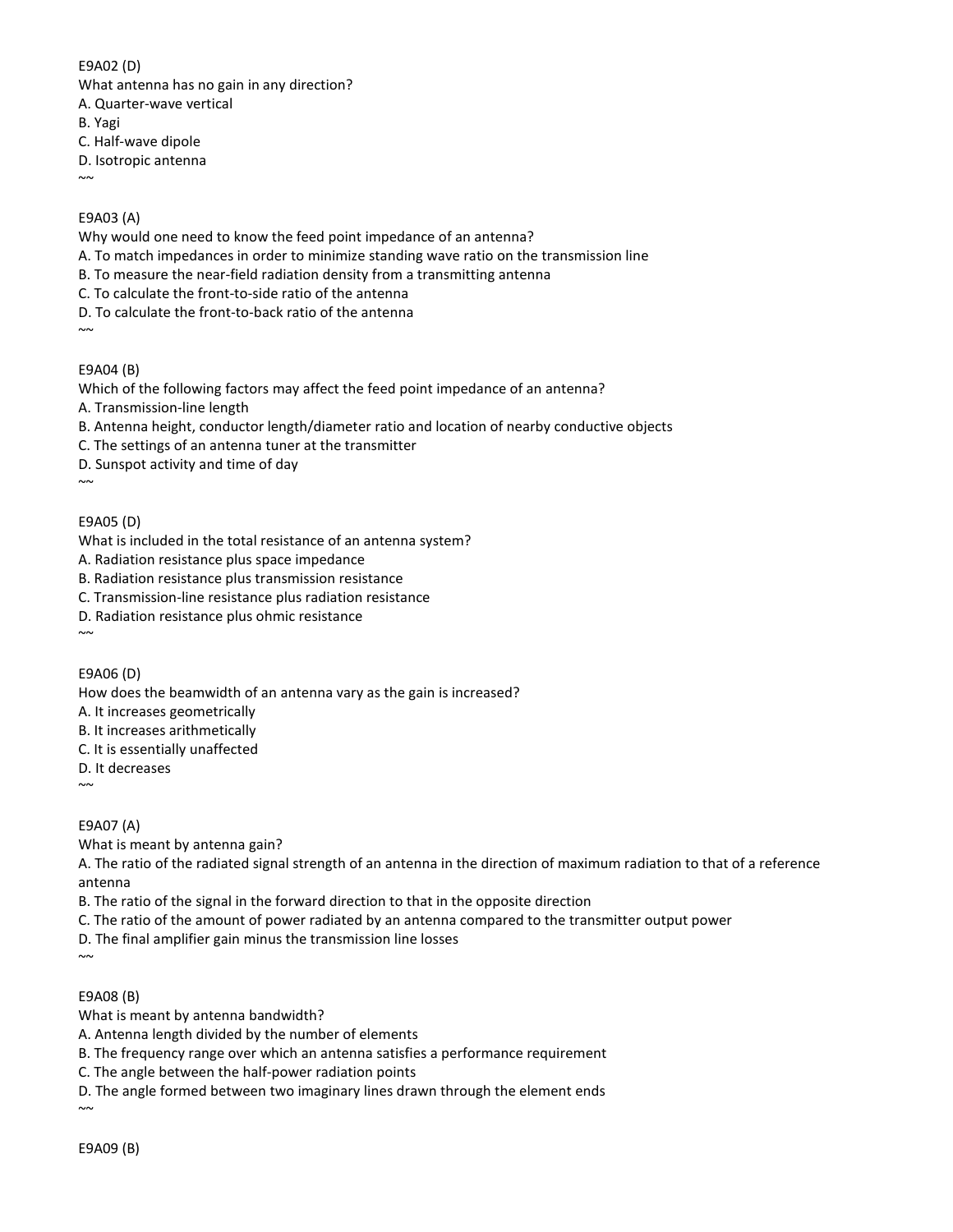How is antenna efficiency calculated?

- A. (radiation resistance / transmission resistance) x 100 percent
- B. (radiation resistance / total resistance) x 100 percent
- C. (total resistance / radiation resistance) x 100 percent
- D. (effective radiated power / transmitter output) x 100 percent

#### E9A10 (A)

 $~\sim~$ 

- Which of the following choices is a way to improve the efficiency of a ground-mounted quarter-wave vertical antenna?
- A. Install a good radial system
- B. Isolate the coax shield from ground
- C. Shorten the radiating element
- D. Reduce the diameter of the radiating element

#### E9A11 (C)

 $\sim$ 

Which of the following factors determines ground losses for a ground-mounted vertical antenna operating in the 3 MHz to 30 MHz range?

- A. The standing wave ratio
- B. Distance from the transmitter
- C. Soil conductivity
- D. Take-off angle

 $\sim\!\sim$ 

#### E9A12 (A)

How much gain does an antenna have compared to a 1/2-wavelength dipole when it has 6 dB gain over an isotropic antenna? A. 3.85 dB

#### B. 6.0 dB

#### C. 8.15 dB

#### D. 2.79 dB

#### $\sim$

E9A13 (B)

How much gain does an antenna have compared to a 1/2-wavelength dipole when it has 12 dB gain over an isotropic antenna?

- A. 6.17 dB
- B. 9.85 dB
- C. 12.5 dB
- D. 14.15 dB

 $\sim$ 

E9A14 (C)

What is meant by the radiation resistance of an antenna?

A. The combined losses of the antenna elements and feed line

B. The specific impedance of the antenna

C. The value of a resistance that would dissipate the same amount of power as that radiated from an antenna

D. The resistance in the atmosphere that an antenna must overcome to be able to radiate a signal

 $\sim$ 

### E9A15 (D)

What is the effective radiated power relative to a dipole of a repeater station with 150 watts transmitter power output, 2 dB feed line loss, 2.2 dB duplexer loss, and 7 dBd antenna gain?

A. 1977 watts

- B. 78.7 watts
- C. 420 watts
- D. 286 watts  $~\sim~$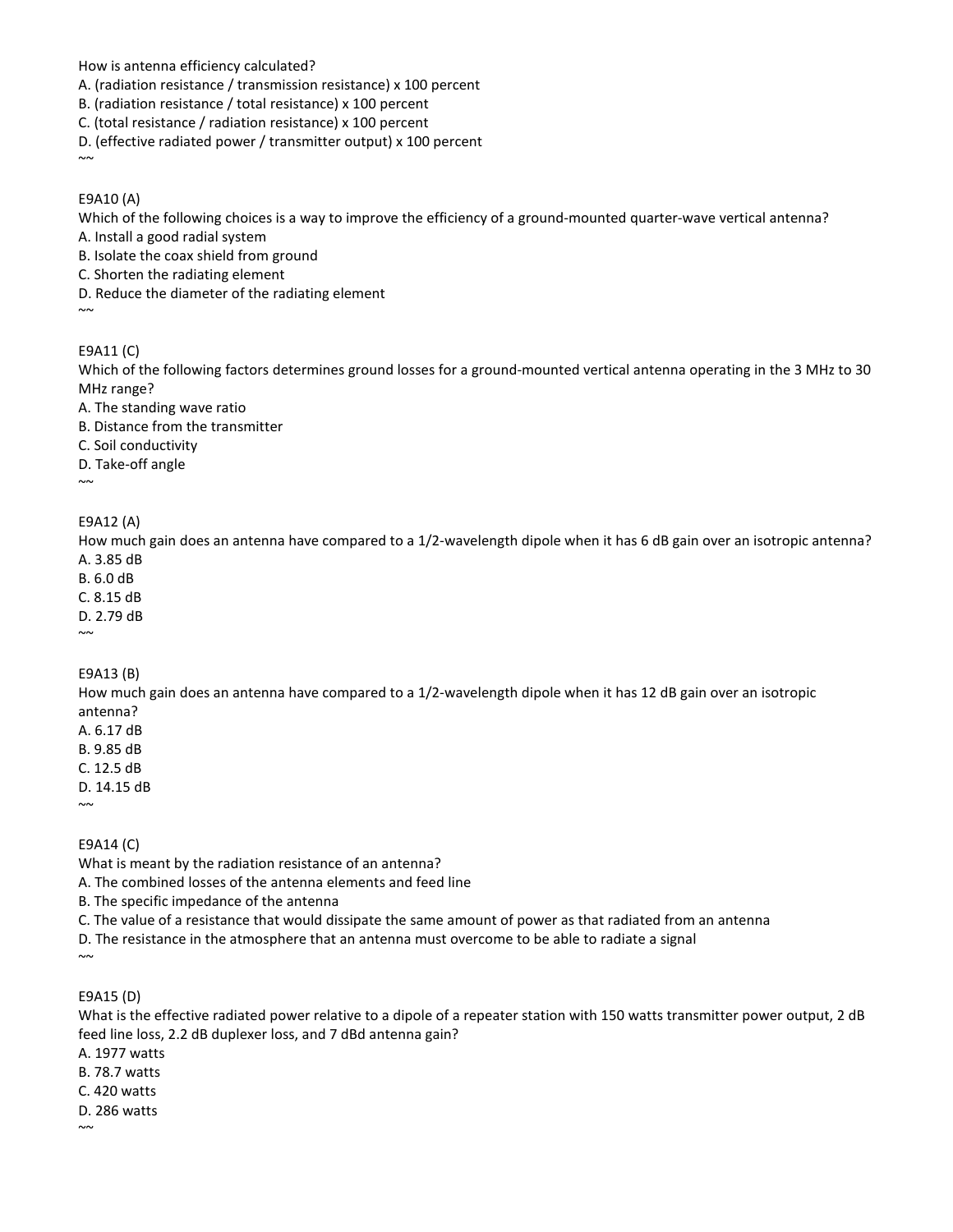#### E9A16 (A)

What is the effective radiated power relative to a dipole of a repeater station with 200 watts transmitter power output, 4 dB feed line loss, 3.2 dB duplexer loss, 0.8 dB circulator loss, and 10 dBd antenna gain?

A. 317 watts

B. 2000 watts

C. 126 watts

D. 300 watts

 $\sim$ 

#### E9A17 (B)

What is the effective radiated power of a repeater station with 200 watts transmitter power output, 2 dB feed line loss, 2.8 dB duplexer loss, 1.2 dB circulator loss, and 7 dBi antenna gain?

A. 159 watts

B. 252 watts

C. 632 watts

D. 63.2 watts

 $\sim$ 

E9A18 (C)

What term describes station output, taking into account all gains and losses?

A. Power factor

B. Half-power bandwidth

C. Effective radiated power

D. Apparent power

 $~\sim~$ 

E9B Antenna patterns: E and H plane patterns; gain as a function of pattern; antenna design

E9B01 (B)

In the antenna radiation pattern shown in Figure E9-1, what is the 3 dB beam-width?

A. 75 degrees

B. 50 degrees

C. 25 degrees

D. 30 degrees

 $\sim$ 

E9B02 (B)

In the antenna radiation pattern shown in Figure E9-1, what is the front-to-back ratio?

A. 36 dB

B. 18 dB

C. 24 dB

D. 14 dB

 $\sim$ 

E9B03 (B)

In the antenna radiation pattern shown in Figure E9-1, what is the front-to-side ratio?

A. 12 dB

B. 14 dB

C. 18 dB

D. 24 dB  $\sim$ 

E9B04 (D)

What may occur when a directional antenna is operated at different frequencies within the band for which it was designed?

A. Feed point impedance may become negative

B. The E-field and H-field patterns may reverse

C. Element spacing limits could be exceeded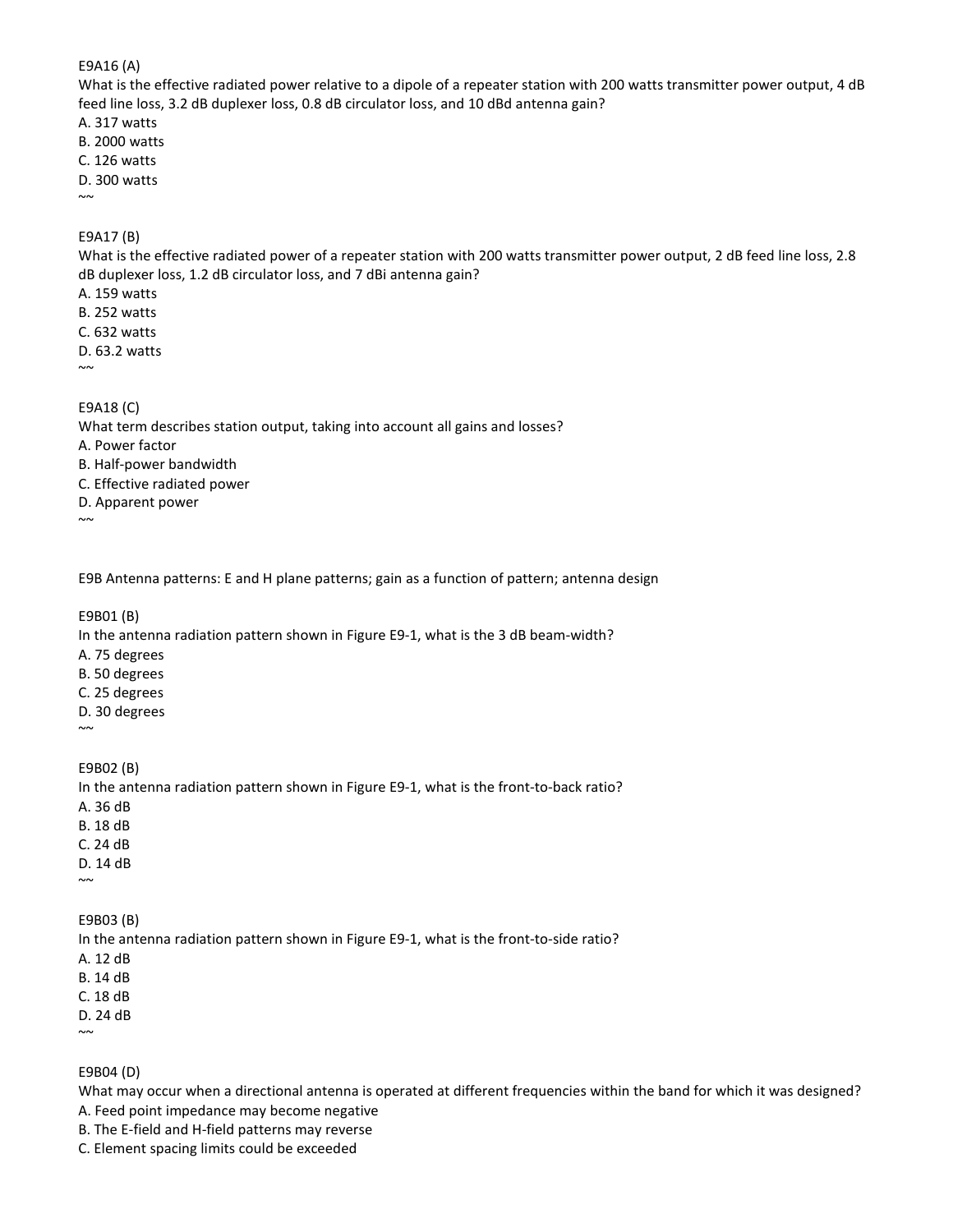D. The gain may change depending on frequency

 $\sim$ 

E9B05 (A) What type of antenna pattern over real ground is shown in Figure E9-2? A. Elevation B. Azimuth C. Radiation resistance

D. Polarization

 $\sim$ 

E9B06 (C)

What is the elevation angle of peak response in the antenna radiation pattern shown in Figure E9-2?

A. 45 degrees

B. 75 degrees

C. 7.5 degrees

D. 25 degrees

 $\sim$ 

# E9B07 (C)

How does the total amount of radiation emitted by a directional gain antenna compare with the total amount of radiation emitted from an isotropic antenna, assuming each is driven by the same amount of power?

A. The total amount of radiation from the directional antenna is increased by the gain of the antenna

B. The total amount of radiation from the directional antenna is stronger by its front-to-back ratio

C. They are the same

D. The radiation from the isotropic antenna is 2.15 dB stronger than that from the directional antenna

# E9B08 (A)

 $~\sim~$ 

How can the approximate beam-width in a given plane of a directional antenna be determined? A. Note the two points where the signal strength of the antenna is 3 dB less than maximum and compute the angular difference

B. Measure the ratio of the signal strengths of the radiated power lobes from the front and rear of the antenna

C. Draw two imaginary lines through the ends of the elements and measure the angle between the lines

D. Measure the ratio of the signal strengths of the radiated power lobes from the front and side of the antenna  $~\sim~$ 

E9B09 (B)

What type of computer program technique is commonly used for modeling antennas?

A. Graphical analysis

B. Method of Moments

C. Mutual impedance analysis

D. Calculus differentiation with respect to physical properties

 $\sim$ 

E9B10 (A)

What is the principle of a Method of Moments analysis?

A. A wire is modeled as a series of segments, each having a uniform value of current

B. A wire is modeled as a single sine-wave current generator

C. A wire is modeled as a series of points, each having a distinct location in space

D. A wire is modeled as a series of segments, each having a distinct value of voltage across it

#### E9B11 (C)

 $\sim$ 

What is a disadvantage of decreasing the number of wire segments in an antenna model below the guideline of 10 segments per half-wavelength?

A. Ground conductivity will not be accurately modeled

B. The resulting design will favor radiation of harmonic energy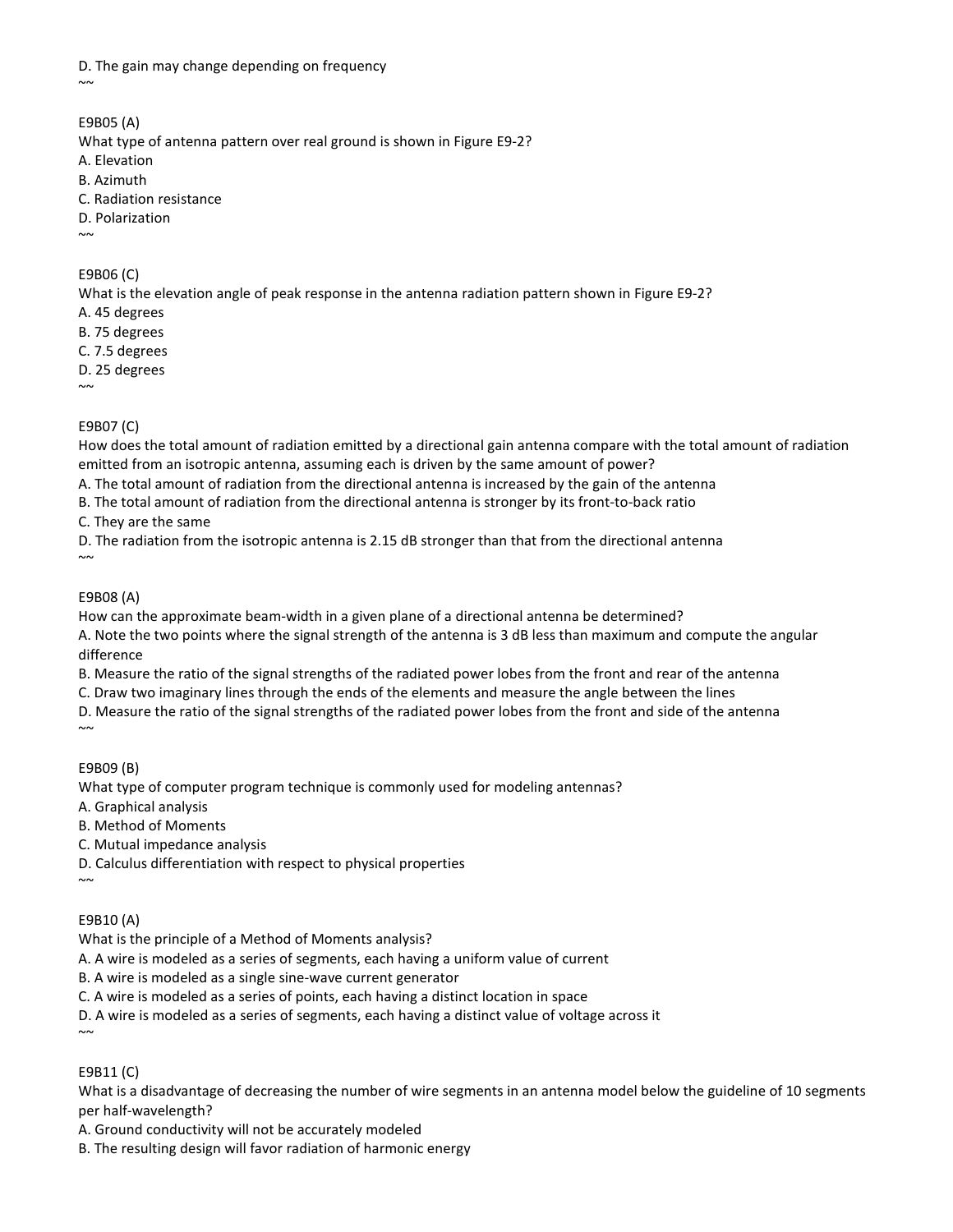C. The computed feed point impedance may be incorrect

D. The antenna will become mechanically unstable

E9B12 (D)

 $~\sim~$ 

What is the far field of an antenna?

A. The region of the ionosphere where radiated power is not refracted

B. The region where radiated power dissipates over a specified time period

C. The region where radiated field strengths are obstructed by objects of reflection

D. The region where the shape of the antenna pattern is independent of distance  $\sim$ 

E9B13 (B)

What does the abbreviation NEC stand for when applied to antenna modeling programs?

A. Next Element Comparison

B. Numerical Electromagnetic Code

C. National Electrical Code

D. Numeric Electrical Computation

 $\sim$ 

E9B14 (D)

What type of information can be obtained by submitting the details of a proposed new antenna to a modeling program? A. SWR vs frequency charts

B. Polar plots of the far field elevation and azimuth patterns

C. Antenna gain

D. All of these choices are correct

 $~\sim~$ 

E9B15 (B) What is the front-to-back ratio of the radiation pattern shown in Figure E9-2? A. 15 dB B. 28 dB C. 3 dB D. 24 dB  $\sim$ 

E9B16 (A)

How many elevation lobes appear in the forward direction of the antenna radiation pattern shown in Figure E9-2?

A. 4

B. 3

C. 1 D. 7

 $~\sim~$ 

E9C Wire and phased array antennas: rhombic antennas; effects of ground reflections; e-off angles; Practical wire antennas: Zepps, OCFD, loops

E9C01 (D)

What is the radiation pattern of two 1/4-wavelength vertical antennas spaced 1/2-wavelength apart and fed 180 degrees out of phase?

A. Cardioid

B. Omni-directional

C. A figure-8 broadside to the axis of the array

D. A figure-8 oriented along the axis of the array

E9C02 (A)

 $\sim$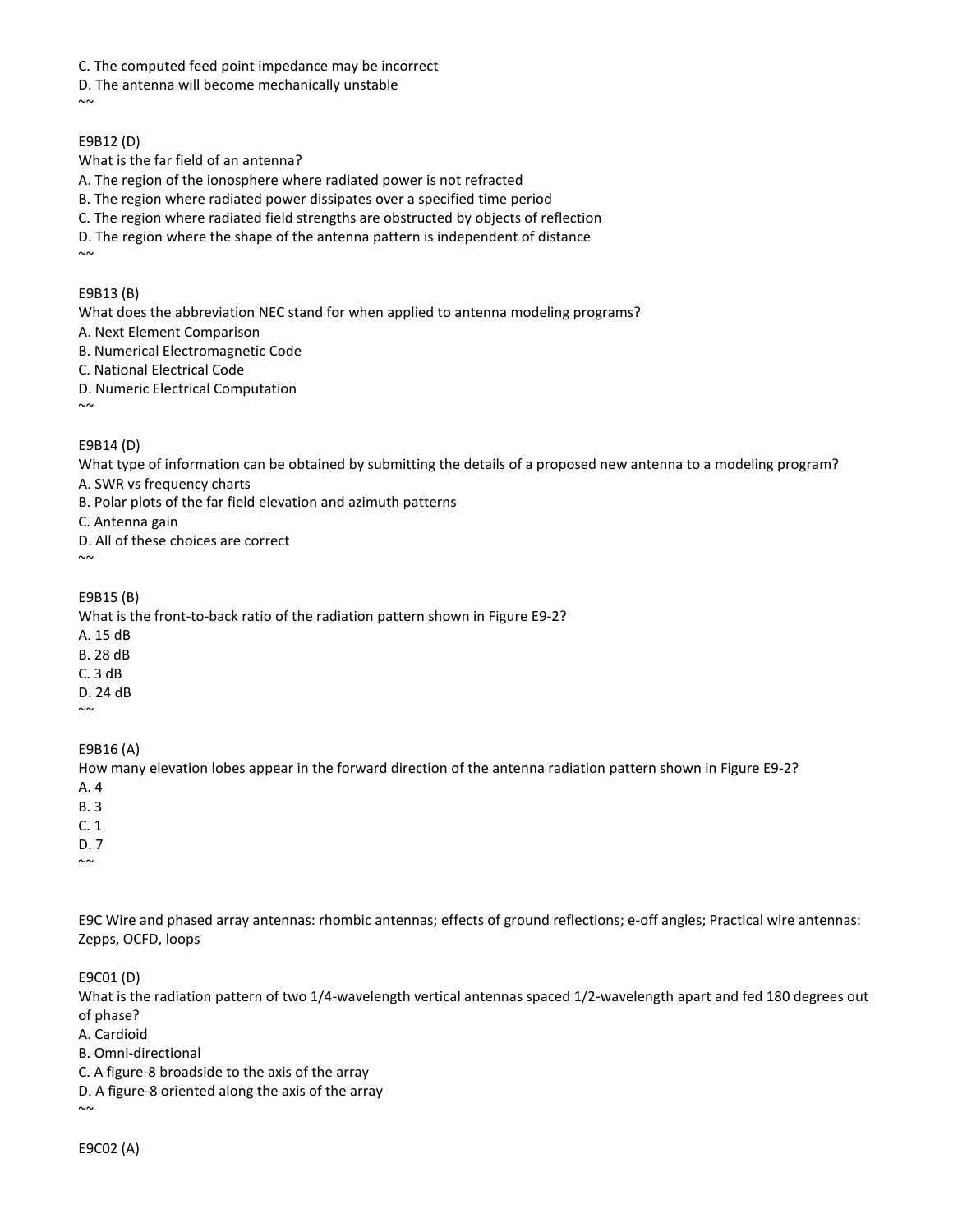What is the radiation pattern of two 1/4 wavelength vertical antennas spaced 1/4 wavelength apart and fed 90 degrees out of phase?

A. Cardioid

B. A figure-8 end-fire along the axis of the array

C. A figure-8 broadside to the axis of the array

D. Omni-directional

 $~\sim~$ 

E9C03 (C)

What is the radiation pattern of two 1/4 wavelength vertical antennas spaced 1/2 wavelength apart and fed in phase? A. Omni-directional

B. Cardioid

C. A Figure-8 broadside to the axis of the array

D. A Figure-8 end-fire along the axis of the array

 $\sim$ 

E9C04 (B)

What happens to the radiation pattern of an unterminated long wire antenna as the wire length is increased?

A. The lobes become more perpendicular to the wire

B. The lobes align more in the direction of the wire

C. The vertical angle increases

D. The front-to-back ratio decreases

 $\sim$ 

E9C05 (A)

What is an OCFD antenna?

A. A dipole fed approximately 1/3 the way from one end with a 4:1 balun to provide multiband operation

B. A remotely tunable dipole antenna using orthogonally controlled frequency diversity

C. An eight band dipole antenna using octophase filters

D. A multiband dipole antenna using one-way circular polarization for frequency diversity

 $\sim$ 

E9C06 (B)

What is the effect of a terminating resistor on a rhombic antenna?

A. It reflects the standing waves on the antenna elements back to the transmitter

B. It changes the radiation pattern from bidirectional to unidirectional

C. It changes the radiation pattern from horizontal to vertical polarization

D. It decreases the ground loss  $\sim$ 

E9C07 (A)

What is the approximate feed point impedance at the center of a two-wire folded dipole antenna?

A. 300 ohms

B. 72 ohms

C. 50 ohms

D. 450 ohms

 $\sim$ 

E9C08 (C)

What is a folded dipole antenna? A. A dipole one-quarter wavelength long B. A type of ground-plane antenna C. A dipole consisting of one wavelength of wire forming a very thin loop D. A dipole configured to provide forward gain  $\sim$ 

E9C09 (A) What is a G5RV antenna?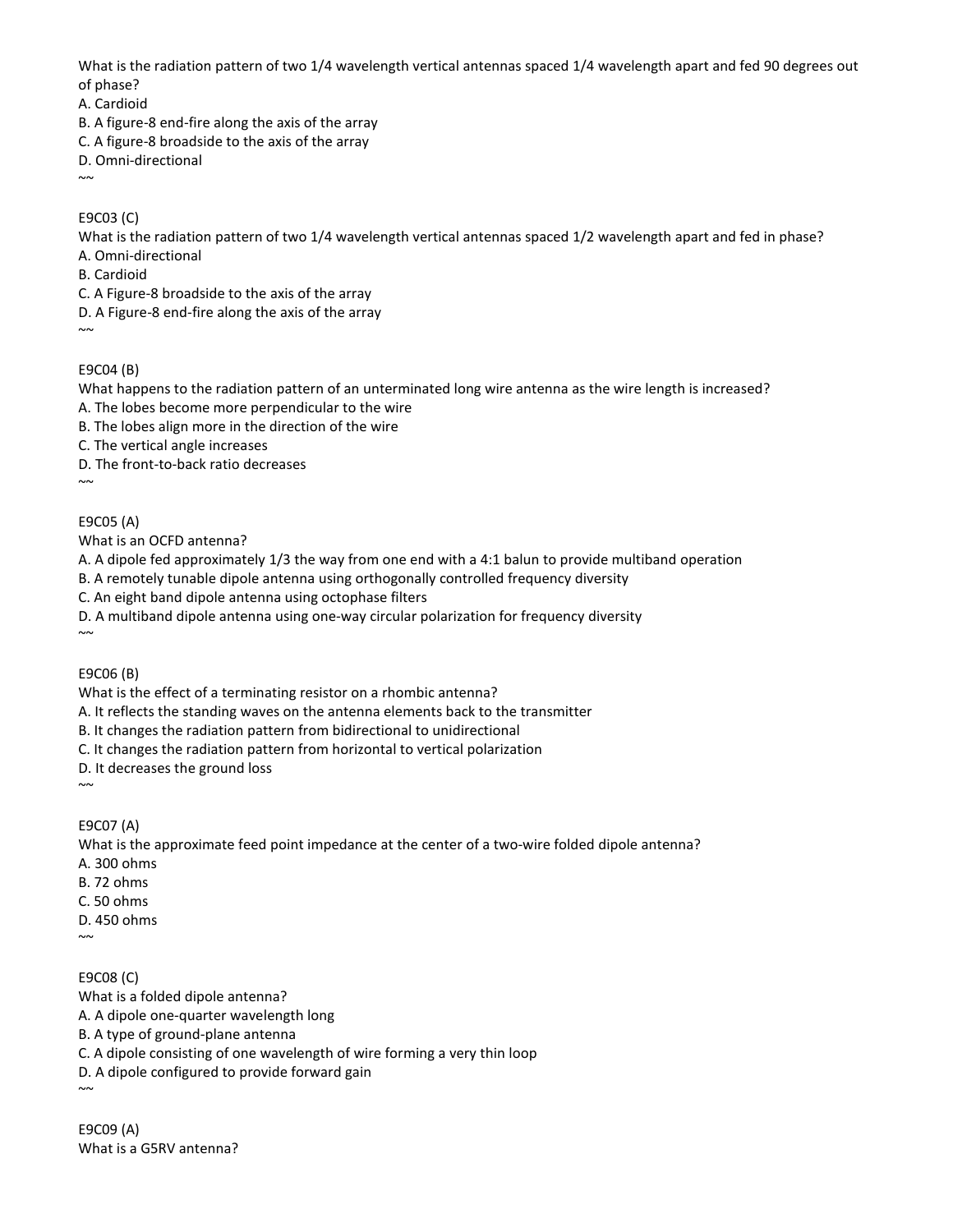A. A multi-band dipole antenna fed with coax and a balun through a selected length of open wire transmission line

B. A multi-band trap antenna

C. A phased array antenna consisting of multiple loops

D. A wide band dipole using shorted coaxial cable for the radiating elements and fed with a 4:1 balun

#### E9C10 (B)

 $\sim$ 

Which of the following describes a Zepp antenna?

A. A dipole constructed from zip cord

B. An end fed dipole antenna

C. An omni-directional antenna commonly used for satellite communications

D. A vertical array capable of quickly changing the direction of maximum radiation by changing phasing lines

 $\sim$ 

#### E9C11 (D)

How is the far-field elevation pattern of a vertically polarized antenna affected by being mounted over seawater versus rocky ground?

A. The low-angle radiation decreases

B. The high-angle radiation increases

C. Both the high-angle and low-angle radiation decrease

D. The low-angle radiation increases

# $\sim$

# E9C12 (C)

Which of the following describes an extended double Zepp antenna?

A. A wideband vertical antenna constructed from precisely tapered aluminum tubing

B. A portable antenna erected using two push support poles

C. A center fed 1.25 wavelength antenna (two 5/8 wave elements in phase)

D. An end fed folded dipole antenna

#### E9C13 (C)

 $~\sim~$ 

 $\sim$ 

What is the main effect of placing a vertical antenna over an imperfect ground?

A. It causes increased SWR

B. It changes the impedance angle of the matching network

C. It reduces low-angle radiation

D. It reduces losses in the radiating portion of the antenna

#### E9C14 (B)

How does the performance of a horizontally polarized antenna mounted on the side of a hill compare with the same antenna mounted on flat ground?

A. The main lobe takeoff angle increases in the downhill direction

B. The main lobe takeoff angle decreases in the downhill direction

C. The horizontal beamwidth decreases in the downhill direction

D. The horizontal beamwidth increases in the uphill direction

 $\sim$ 

E9C15 (B)

How does the radiation pattern of a horizontally polarized 3-element beam antenna vary with its height above ground?

A. The main lobe takeoff angle increases with increasing height

B. The main lobe takeoff angle decreases with increasing height

C. The horizontal beamwidth increases with height

D. The horizontal beamwidth decreases with height

 $~\sim~$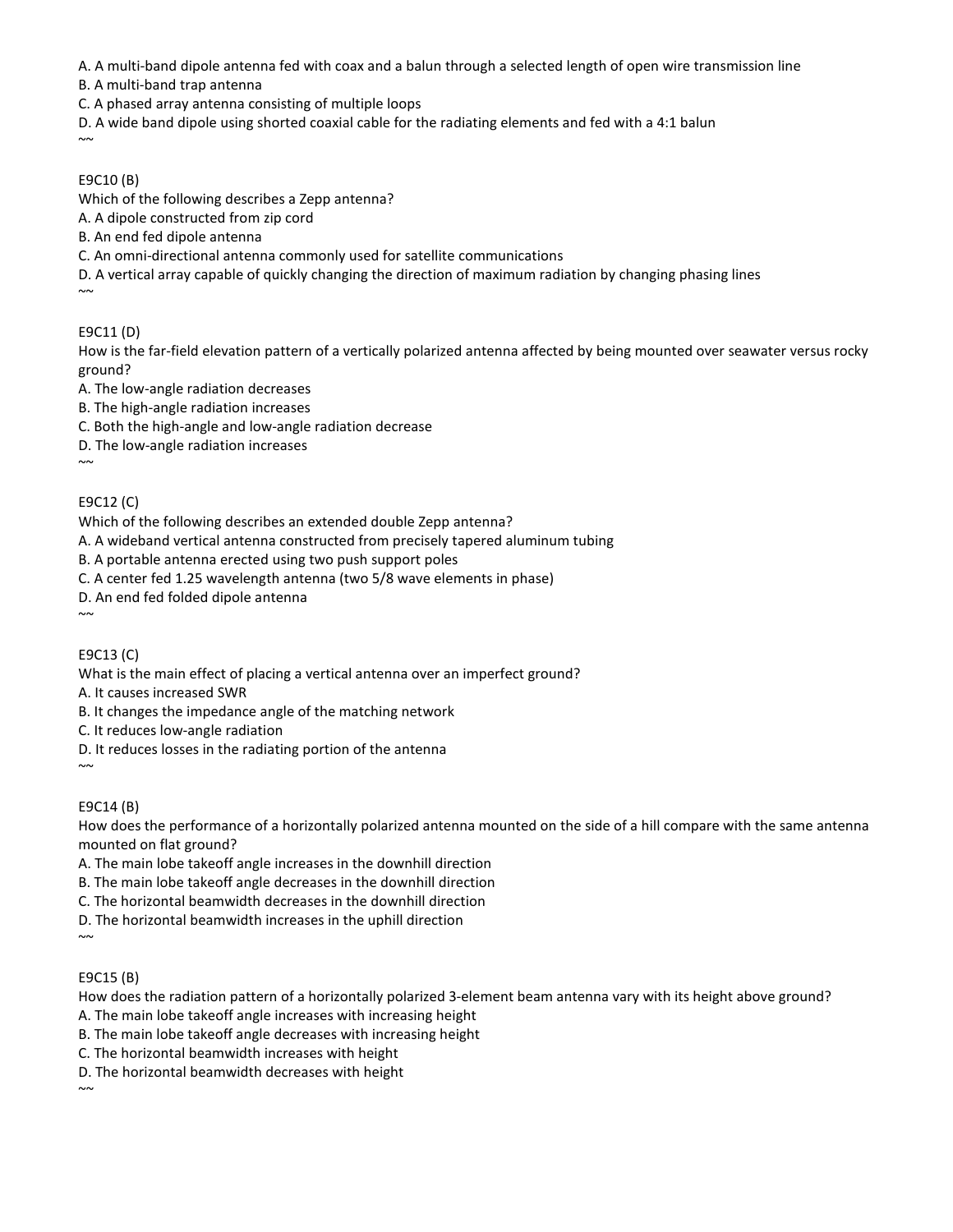E9D Directional antennas: gain; Yagi Antennas; losses; SWR bandwidth; antenna efficiency; shortened and mobile antennas; RF Grounding

# E9D01 (C)

How does the gain of an ideal parabolic dish antenna change when the operating frequency is doubled?

- A. Gain does not change
- B. Gain is multiplied by 0.707
- C. Gain increases by 6 dB
- D. Gain increases by 3 dB

 $\sim$ 

# E9D02 (C)

How can linearly polarized Yagi antennas be used to produce circular polarization?

- A. Stack two Yagis fed 90 degrees out of phase to form an array with the respective elements in parallel planes
- B. Stack two Yagis fed in phase to form an array with the respective elements in parallel planes

C. Arrange two Yagis perpendicular to each other with the driven elements at the same point on the boom fed 90 degrees out of phase

D. Arrange two Yagis collinear to each other with the driven elements fed 180 degrees out of phase  $\sim$ 

# E9D03 (A)

Where should a high Q loading coil be placed to minimize losses in a shortened vertical antenna?

- A. Near the center of the vertical radiator
- B. As low as possible on the vertical radiator
- C. As close to the transmitter as possible

D. At a voltage node

 $~\sim~$ 

# E9D04 (C)

Why should an HF mobile antenna loading coil have a high ratio of reactance to resistance?

A. To swamp out harmonics

- B. To maximize losses
- C. To minimize losses
- D. To minimize the Q

 $\sim$ 

#### E9D05 (A) What is a disadvantage of using a multiband trapped antenna? A. It might radiate harmonics B. It radiates the harmonics and fundamental equally well C. It is too sharply directional at lower frequencies

D. It must be neutralized

 $~\sim~$ 

E9D06 (B)

What happens to the bandwidth of an antenna as it is shortened through the use of loading coils?

- A. It is increased
- B. It is decreased

C. No change occurs

D. It becomes flat

 $\sim$ 

E9D07 (D)

What is an advantage of using top loading in a shortened HF vertical antenna?

A. Lower Q

B. Greater structural strength

C. Higher losses

D. Improved radiation efficiency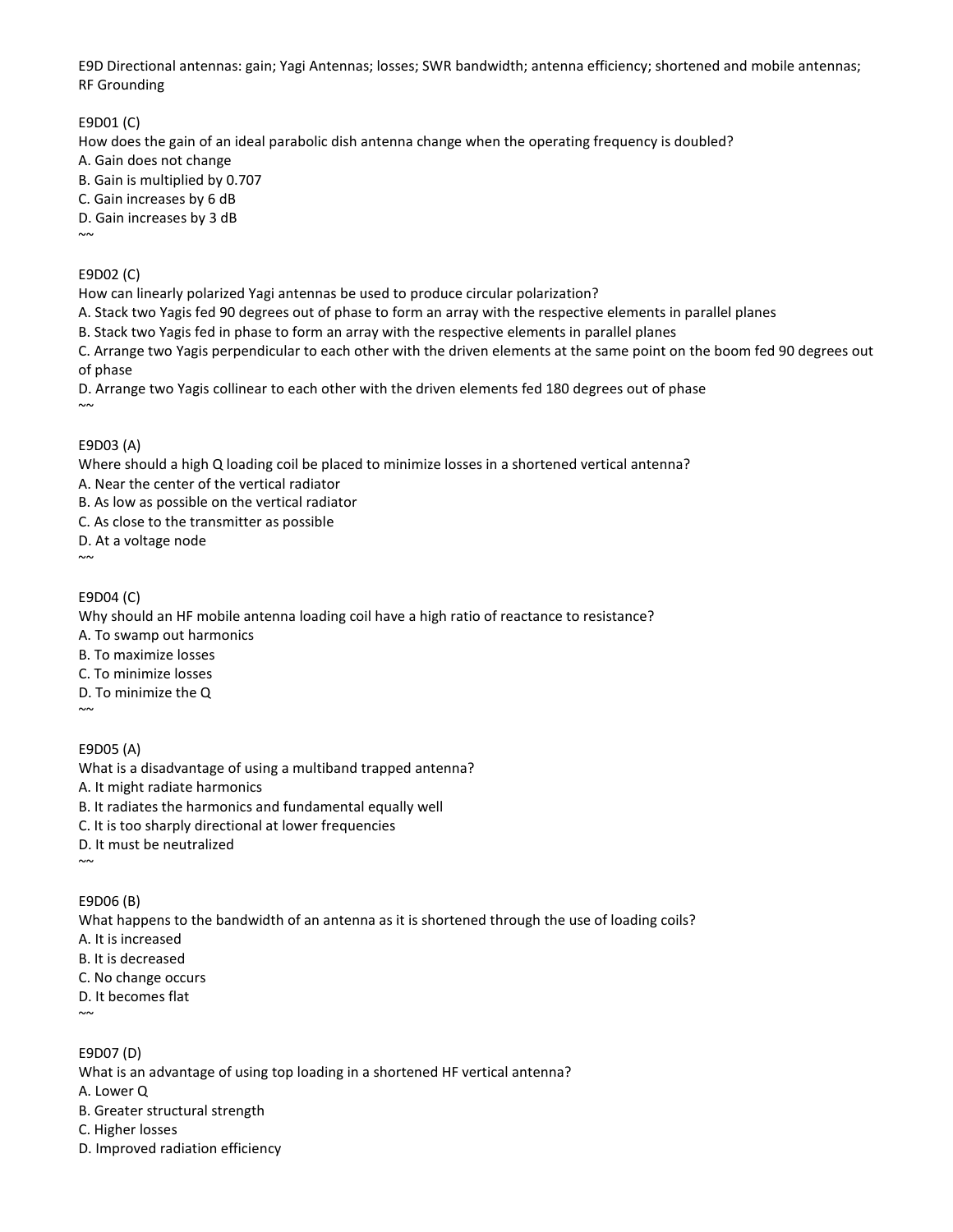$~\sim~$ 

#### E9D08 (B)

What happens as the Q of an antenna increases?

A. SWR bandwidth increases

- B. SWR bandwidth decreases
- C. Gain is reduced
- D. More common-mode current is present on the feed line

# E9D09 (D)

What is the function of a loading coil used as part of an HF mobile antenna?

A. To increase the SWR bandwidth

B. To lower the losses

C. To lower the Q

- D. To cancel capacitive reactance
- $\sim$

 $\sim$ 

# E9D10 (B)

What happens to feed point impedance at the base of a fixed length HF mobile antenna as the frequency of operation is lowered?

A. The radiation resistance decreases and the capacitive reactance decreases

B. The radiation resistance decreases and the capacitive reactance increases

C. The radiation resistance increases and the capacitive reactance decreases

D. The radiation resistance increases and the capacitive reactance increases

 $~\sim~$ 

 $\sim$ 

# E9D11 (B)

Which of the following types of conductors would be best for minimizing losses in a station's RF ground system? A. A resistive wire, such as spark plug wire

B. A wide flat copper strap

C. A cable with six or seven 18 gauge conductors in parallel

D. A single 12 gauge or 10 gauge stainless steel wire

# E9D12 (C)

Which of the following would provide the best RF ground for your station?

A. A 50 ohm resistor connected to ground

B. An electrically short connection to a metal water pipe

C. An electrically short connection to 3 or 4 interconnected ground rods driven into the Earth

D. An electrically short connection to 3 or 4 interconnected ground rods via a series RF choke

 $~\sim~$ 

E9D13 (B)

What usually occurs if a Yagi antenna is designed solely for maximum forward gain?

A. The front-to-back ratio increases

B. The front-to-back ratio decreases

C. The frequency response is widened over the whole frequency band

D. The SWR is reduced

 $\sim$ 

E9E Matching: matching antennas to feed lines; phasing lines; power dividers

E9E01 (B)

What system matches a higher impedance transmission line to a lower impedance antenna by connecting the line to the driven element in two places spaced a fraction of a wavelength each side of element center?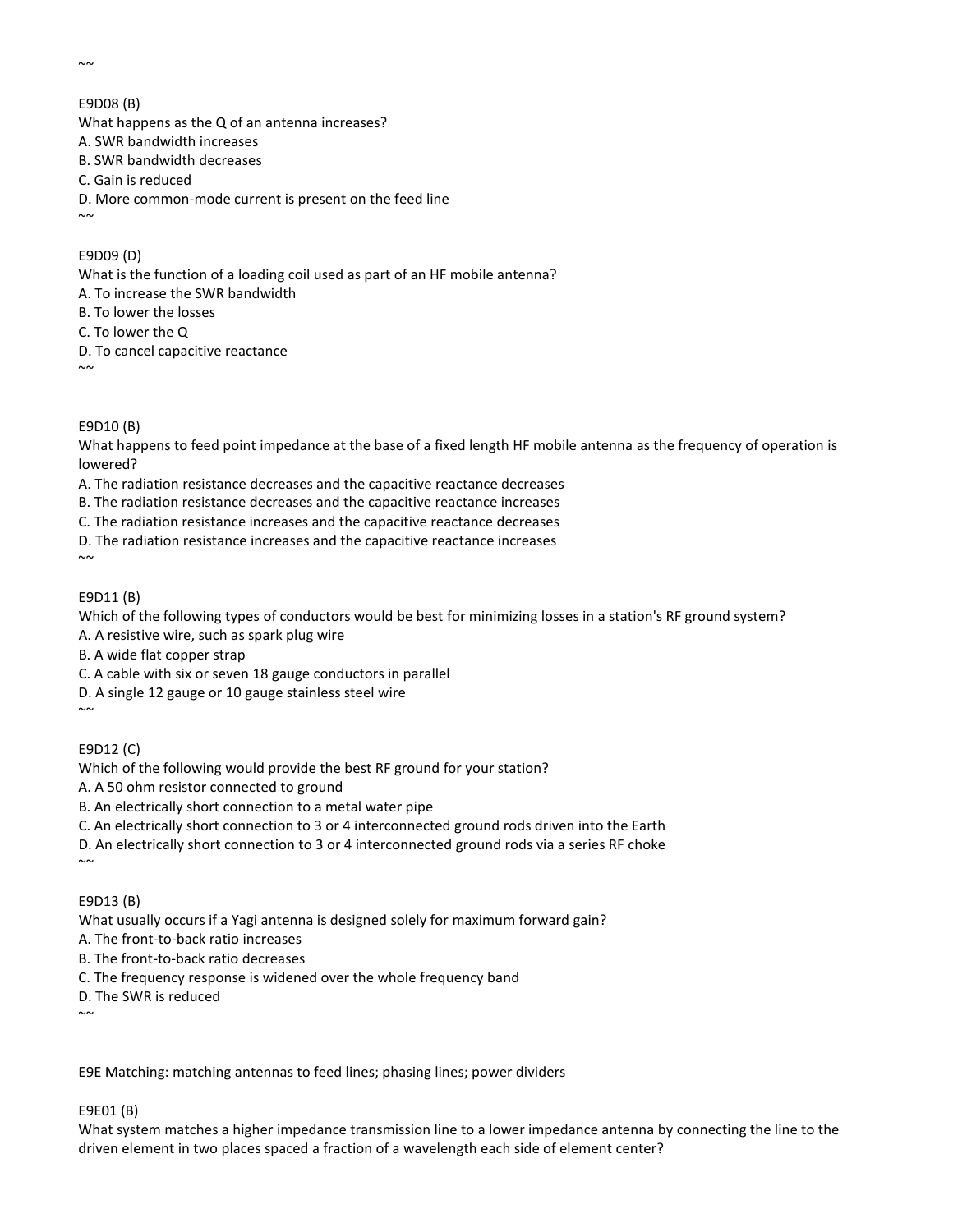- A. The gamma matching system
- B. The delta matching system
- C. The omega matching system
- D. The stub matching system
- $\sim$

## E9E02 (A)

What is the name of an antenna matching system that matches an unbalanced feed line to an antenna by feeding the driven element both at the center of the element and at a fraction of a wavelength to one side of center?

A. The gamma match

- B. The delta match
- C. The epsilon match
- D. The stub match

 $\sim$ 

# E9E03 (D)

What is the name of the matching system that uses a section of transmission line connected in parallel with the feed line at or near the feed point?

- A. The gamma match
- B. The delta match
- C. The omega match
- D. The stub match

 $\sim$ 

# E9E04 (B)

What is the purpose of the series capacitor in a gamma-type antenna matching network?

- A. To provide DC isolation between the feed line and the antenna
- B. To cancel the inductive reactance of the matching network

C. To provide a rejection notch that prevents the radiation of harmonics

D. To transform the antenna impedance to a higher value

 $\sim$ 

# E9E05 (A)

How must the driven element in a 3-element Yagi be tuned to use a hairpin matching system?

A. The driven element reactance must be capacitive

- B. The driven element reactance must be inductive
- C. The driven element resonance must be lower than the operating frequency

D. The driven element radiation resistance must be higher than the characteristic impedance of the transmission line  $\sim$ 

E9E06 (C)

What is the equivalent lumped-constant network for a hairpin matching system of a

3-element Yagi?

- A. Pi-network
- B. Pi-L-network
- C. A shunt inductor
- D. A series capacitor

 $\sim$ 

E9E07 (B)

What term best describes the interactions at the load end of a mismatched transmission line?

- A. Characteristic impedance
- B. Reflection coefficient
- C. Velocity factor
- D. Dielectric constant

E9E08 (D)

 $\sim$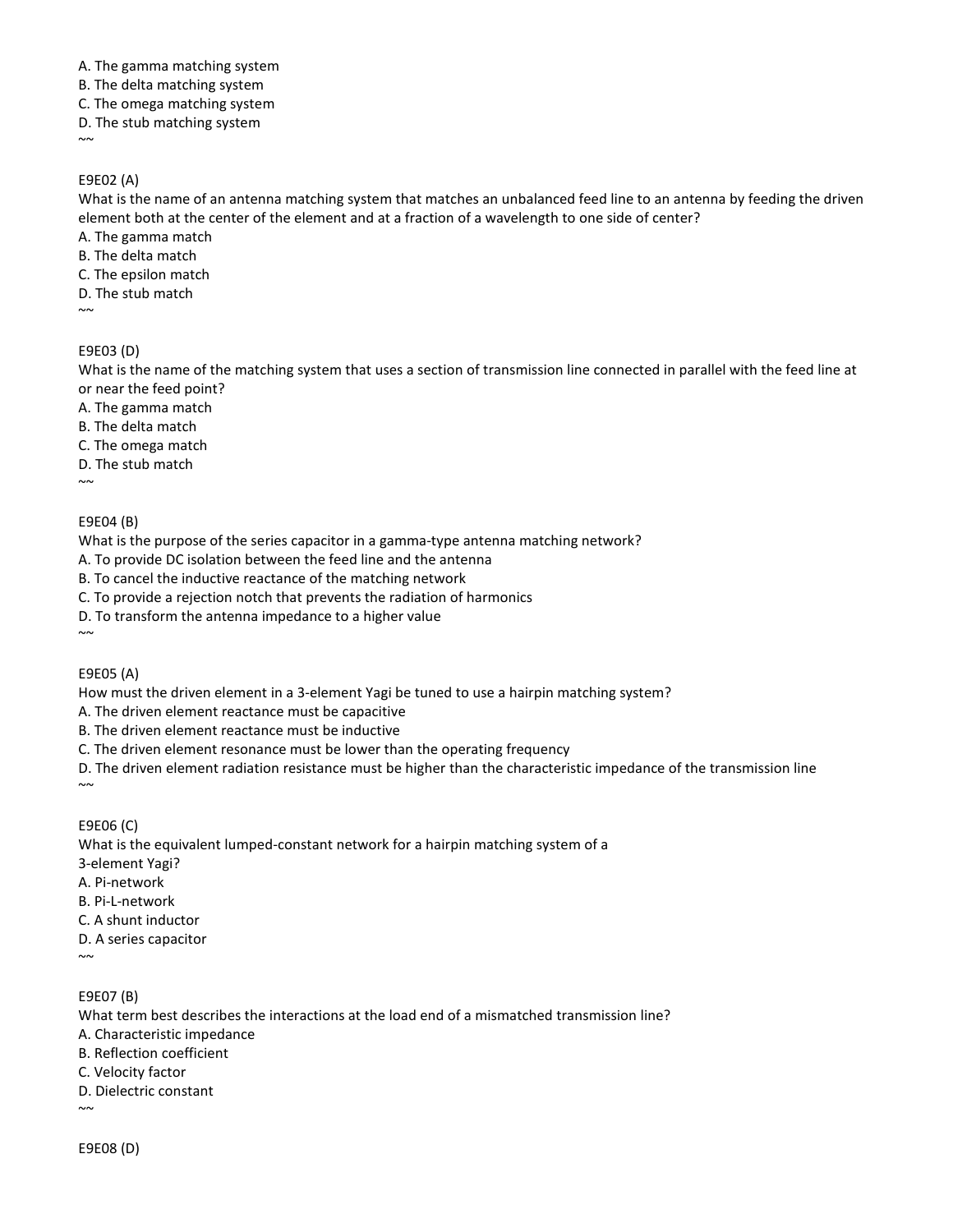Which of the following measurements is characteristic of a mismatched transmission line?

A. An SWR less than 1:1

B. A reflection coefficient greater than 1

C. A dielectric constant greater than 1

D. An SWR greater than 1:1  $~\sim~$ 

E9E09 (C)

Which of these matching systems is an effective method of connecting a 50 ohm coaxial cable feed line to a grounded tower so it can be used as a vertical antenna?

A. Double-bazooka match

B. Hairpin match

C. Gamma match

D. All of these choices are correct

 $\sim$ 

E9E10 (C)

Which of these choices is an effective way to match an antenna with a 100 ohm feed point impedance to a 50 ohm coaxial cable feed line?

A. Connect a 1/4-wavelength open stub of 300 ohm twin-lead in parallel with the coaxial feed line where it connects to the antenna

B. Insert a 1/2 wavelength piece of 300 ohm twin-lead in series between the antenna terminals and the 50 ohm feed cable

C. Insert a 1/4-wavelength piece of 75 ohm coaxial cable transmission line in series between the antenna terminals and the 50 ohm feed cable

D. Connect a 1/2 wavelength shorted stub of 75 ohm cable in parallel with the 50 ohm cable where it attaches to the antenna  $~\sim~$ 

# E9E11 (B)

What is an effective way of matching a feed line to a VHF or UHF antenna when the impedances of both the antenna and feed line are unknown?

A. Use a 50 ohm 1:1 balun between the antenna and feed line

B. Use the universal stub matching technique

C. Connect a series-resonant LC network across the antenna feed terminals

D. Connect a parallel-resonant LC network across the antenna feed terminals

E9E12 (A)

 $\sim$ 

What is the primary purpose of a phasing line when used with an antenna having multiple driven elements?

A. It ensures that each driven element operates in concert with the others to create the desired antenna pattern

B. It prevents reflected power from traveling back down the feed line and causing harmonic radiation from the transmitter

C. It allows single-band antennas to operate on other bands

D. It makes sure the antenna has a low-angle radiation pattern

 $~\sim~$ 

E9E13 (C)

What is a use for a Wilkinson divider?

A. It divides the operating frequency of a transmitter signal so it can be used on a lower frequency band

B. It is used to feed high-impedance antennas from a low-impedance source

C. It is used to divide power equally between two 50 ohm loads while maintaining 50 ohm input impedance

D. It is used to feed low-impedance loads from a high-impedance source

 $\sim$ 

E9F Transmission lines: characteristics of open and shorted feed lines; 1/8 wavelength; 1/4 wavelength; 1/2 wavelength; feed lines: coax versus open-wire; velocity factor; electrical length; coaxial cable dielectrics; velocity factor

E9F01 (D) What is the velocity factor of a transmission line?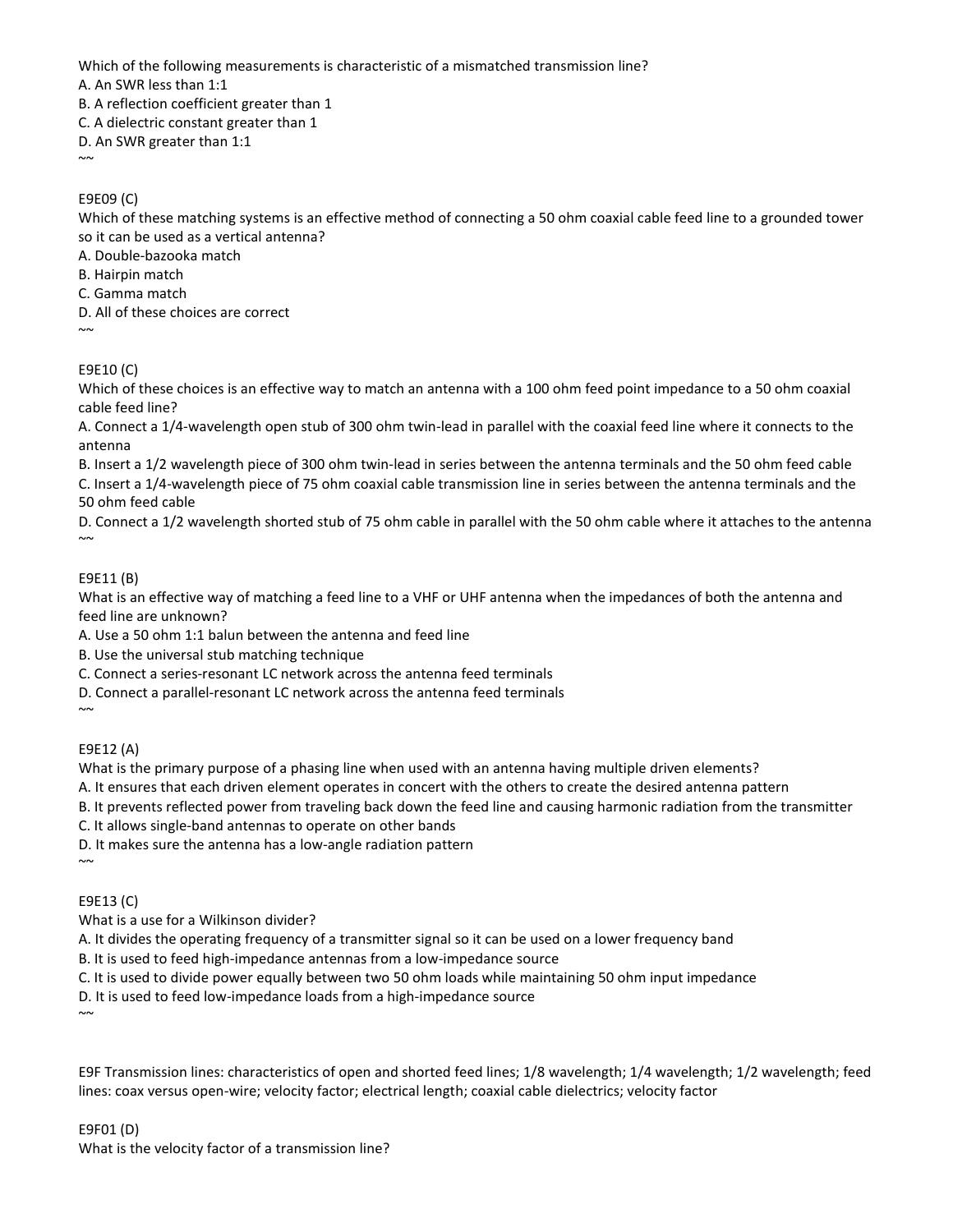A. The ratio of the characteristic impedance of the line to the terminating impedance

B. The index of shielding for coaxial cable

C. The velocity of the wave in the transmission line multiplied by the velocity of light in a vacuum

D. The velocity of the wave in the transmission line divided by the velocity of light in a vacuum

#### E9F02 (C)

Which of the following determines the velocity factor of a transmission line?

A. The termination impedance

B. The line length

C. Dielectric materials used in the line

D. The center conductor resistivity

 $\sim$ 

 $\sim$ 

E9F03 (D)

Why is the physical length of a coaxial cable transmission line shorter than its electrical length?

A. Skin effect is less pronounced in the coaxial cable

B. The characteristic impedance is higher in a parallel feed line

C. The surge impedance is higher in a parallel feed line

D. Electrical signals move more slowly in a coaxial cable than in air

 $\sim$ 

E9F04 (B)

What is the typical velocity factor for a coaxial cable with solid polyethylene dielectric?

A. 2.70

B. 0.66

C. 0.30 D. 0.10

 $\sim$ 

#### E9F05 (C)

What is the approximate physical length of a solid polyethylene dielectric coaxial transmission line that is electrically onequarter wavelength long at 14.1 MHz?

A. 20 meters

B. 2.3 meters

C. 3.5 meters

D. 0.2 meters  $\sim$ 

E9F06 (C)

What is the approximate physical length of an air-insulated, parallel conductor transmission line that is electrically one-half wavelength long at 14.10 MHz?

A. 15 meters

B. 20 meters

C. 10 meters

D. 71 meters

 $\sim$ 

E9F07 (A)

How does ladder line compare to small-diameter coaxial cable such as RG-58 at 50 MHz?

A. Lower loss

- B. Higher SWR
- C. Smaller reflection coefficient
- D. Lower velocity factor

 $\sim\!\sim$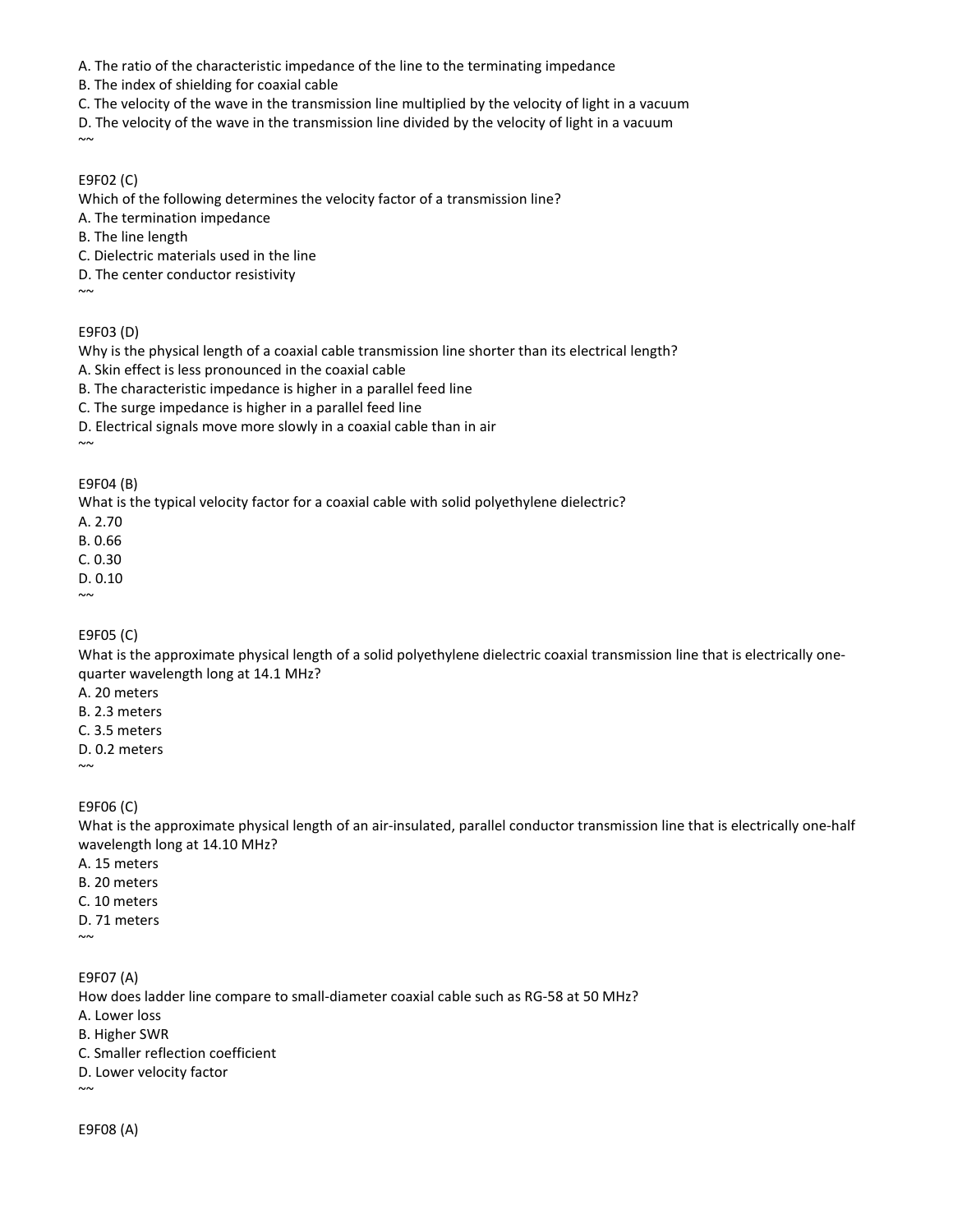What is the term for the ratio of the actual speed at which a signal travels through a transmission line to the speed of light in a vacuum?

A. Velocity factor

- B. Characteristic impedance
- C. Surge impedance
- D. Standing wave ratio

 $~\sim~$ 

# E9F09 (B)

What is the approximate physical length of a solid polyethylene dielectric coaxial transmission line that is electrically onequarter wavelength long at 7.2 MHz?

A. 10 meters

- B. 6.9 meters
- C. 24 meters
- D. 50 meters

 $\sim$ 

# E9F10 (C)

What impedance does a 1/8 wavelength transmission line present to a generator when the line is shorted at the far end?

- A. A capacitive reactance
- B. The same as the characteristic impedance of the line
- C. An inductive reactance
- D. The same as the input impedance to the final generator stage

 $\sim$ 

# E9F11 (C)

What impedance does a 1/8 wavelength transmission line present to a generator when the line is open at the far end? A. The same as the characteristic impedance of the line

- B. An inductive reactance
- C. A capacitive reactance
- D. The same as the input impedance of the final generator stage

E9F12 (D)

What impedance does a 1/4 wavelength transmission line present to a generator when the line is open at the far end? A. The same as the characteristic impedance of the line

- B. The same as the input impedance to the generator
- C. Very high impedance
- D. Very low impedance

 $\sim$ 

 $\sim$ 

E9F13 (A)

What impedance does a 1/4 wavelength transmission line present to a generator when the line is shorted at the far end?

A. Very high impedance

B. Very low impedance

- C. The same as the characteristic impedance of the transmission line
- D. The same as the generator output impedance

 $\sim$ 

# E9F14 (B)

What impedance does a 1/2 wavelength transmission line present to a generator when the line is shorted at the far end?

A. Very high impedance

B. Very low impedance

- C. The same as the characteristic impedance of the line
- D. The same as the output impedance of the generator

E9F15 (A)

 $\sim$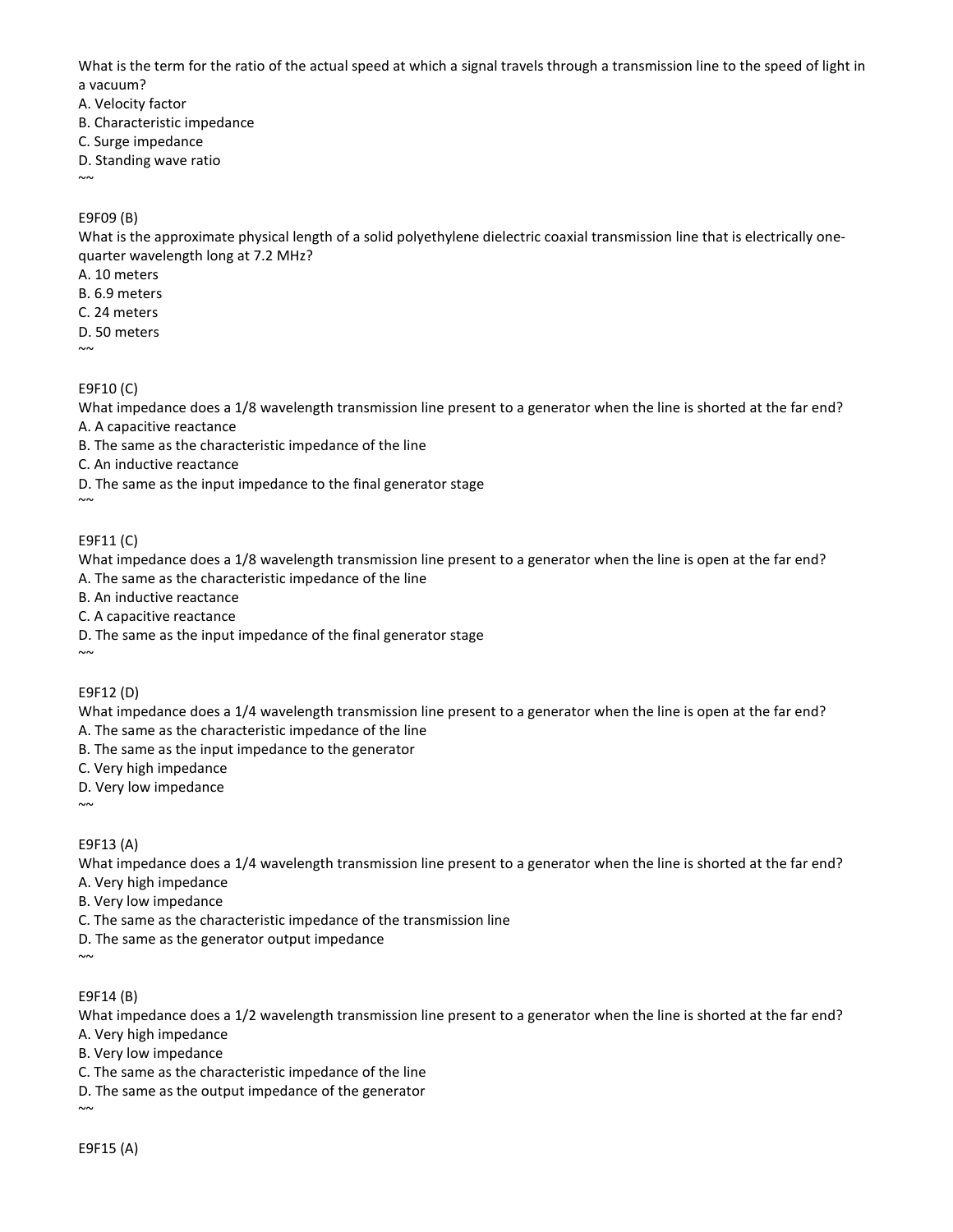What impedance does a 1/2 wavelength transmission line present to a generator when the line is open at the far end?

A. Very high impedance

B. Very low impedance

- C. The same as the characteristic impedance of the line
- D. The same as the output impedance of the generator

E9F16 (D)

 $\sim$ 

Which of the following is a significant difference between foam dielectric coaxial cable and solid dielectric cable, assuming all other parameters are the same?

A. Foam dielectric has lower safe operating voltage limits

B. Foam dielectric has lower loss per unit of length

- C. Foam dielectric has higher velocity factor
- D. All of these choices are correct
- $\sim$

E9G The Smith chart

# E9G01 (A)

Which of the following can be calculated using a Smith chart?

- A. Impedance along transmission lines
- B. Radiation resistance
- C. Antenna radiation pattern
- D. Radio propagation
- $\sim$

# E9G02 (B)

What type of coordinate system is used in a Smith chart?

A. Voltage circles and current arcs

- B. Resistance circles and reactance arcs
- C. Voltage lines and current chords
- D. Resistance lines and reactance chords
- $\sim$

# E9G03 (C)

Which of the following is often determined using a Smith chart?

A. Beam headings and radiation patterns

- B. Satellite azimuth and elevation bearings
- C. Impedance and SWR values in transmission lines
- D. Trigonometric functions

 $\sim$ 

# E9G04 (C)

What are the two families of circles and arcs that make up a Smith chart?

- A. Resistance and voltage
- B. Reactance and voltage
- C. Resistance and reactance
- D. Voltage and impedance
- $\sim$

# E9G05 (A)

What type of chart is shown in Figure E9-3? A. Smith chart

B. Free space radiation directivity chart

C. Elevation angle radiation pattern chart

- D. Azimuth angle radiation pattern chart
- $\sim$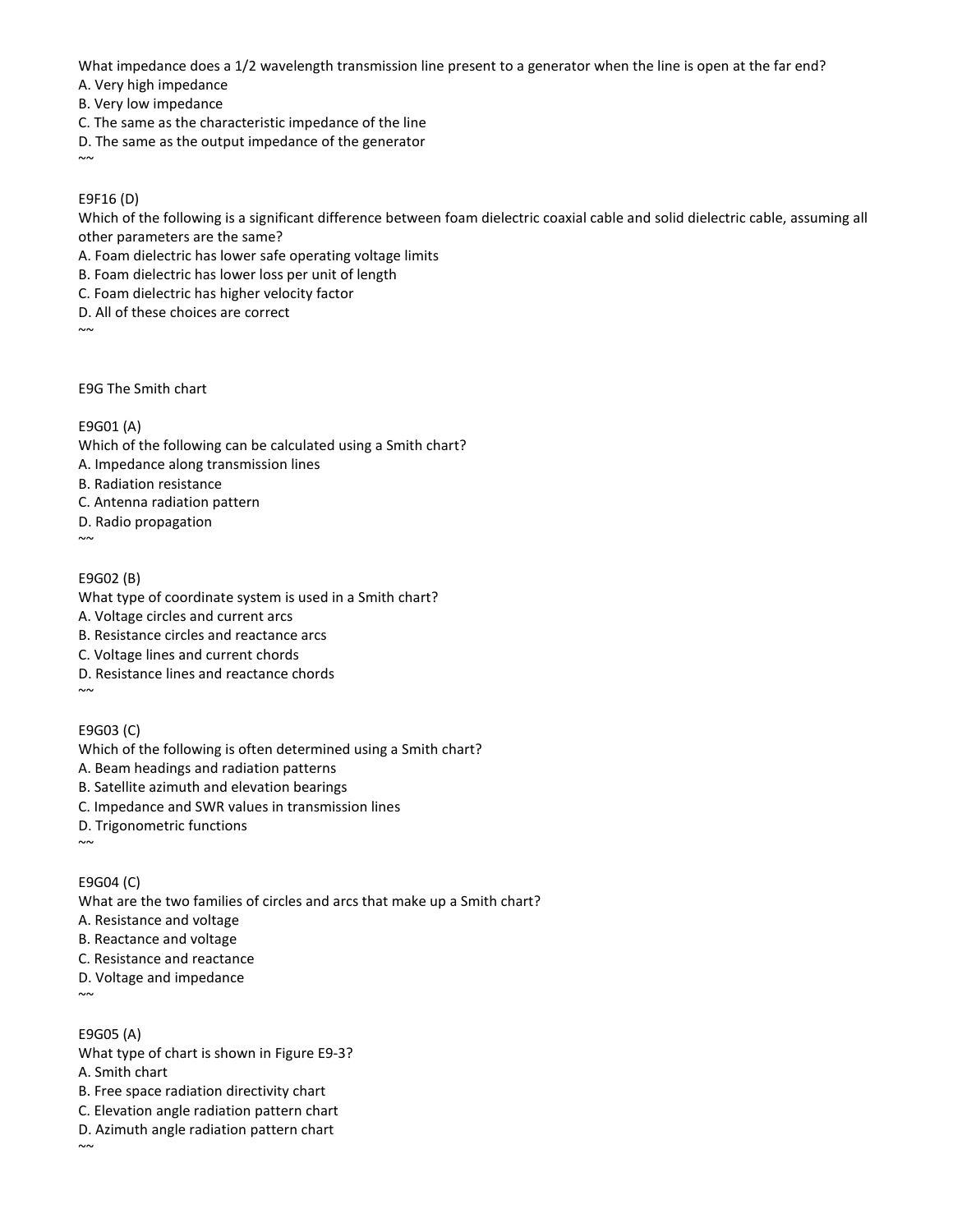#### E9G06 (B)

On the Smith chart shown in Figure E9-3, what is the name for the large outer circle on which the reactance arcs terminate? A. Prime axis

- B. Reactance axis
- C. Impedance axis
- D. Polar axis
- $\sim$

# E9G07 (D)

On the Smith chart shown in Figure E9-3, what is the only straight line shown?

- A. The reactance axis
- B. The current axis
- C. The voltage axis
- D. The resistance axis
- $\sim$

# E9G08 (C)

What is the process of normalization with regard to a Smith chart?

- A. Reassigning resistance values with regard to the reactance axis
- B. Reassigning reactance values with regard to the resistance axis
- C. Reassigning impedance values with regard to the prime center
- D. Reassigning prime center with regard to the reactance axis

 $\sim$ 

# E9G09 (A)

What third family of circles is often added to a Smith chart during the process of solving problems?

- A. Standing wave ratio circles
- B. Antenna-length circles
- C. Coaxial-length circles
- D. Radiation-pattern circles

 $\sim$ 

# E9G10 (D) What do the arcs on a Smith chart represent? A. Frequency B. SWR C. Points with constant resistance D. Points with constant reactance  $\sim$

#### E9G11 (B)

How are the wavelength scales on a Smith chart calibrated? A. In fractions of transmission line electrical frequency B. In fractions of transmission line electrical wavelength C. In fractions of antenna electrical wavelength D. In fractions of antenna electrical frequency  $\sim$ 

E9H Receiving Antennas: radio direction finding antennas; Beverage Antennas; specialized receiving antennas; longwire receiving antennas

# E9H01 (D)

When constructing a Beverage antenna, which of the following factors should be included in the design to achieve good performance at the desired frequency?

A. Its overall length must not exceed 1/4 wavelength

B. It must be mounted more than 1 wavelength above ground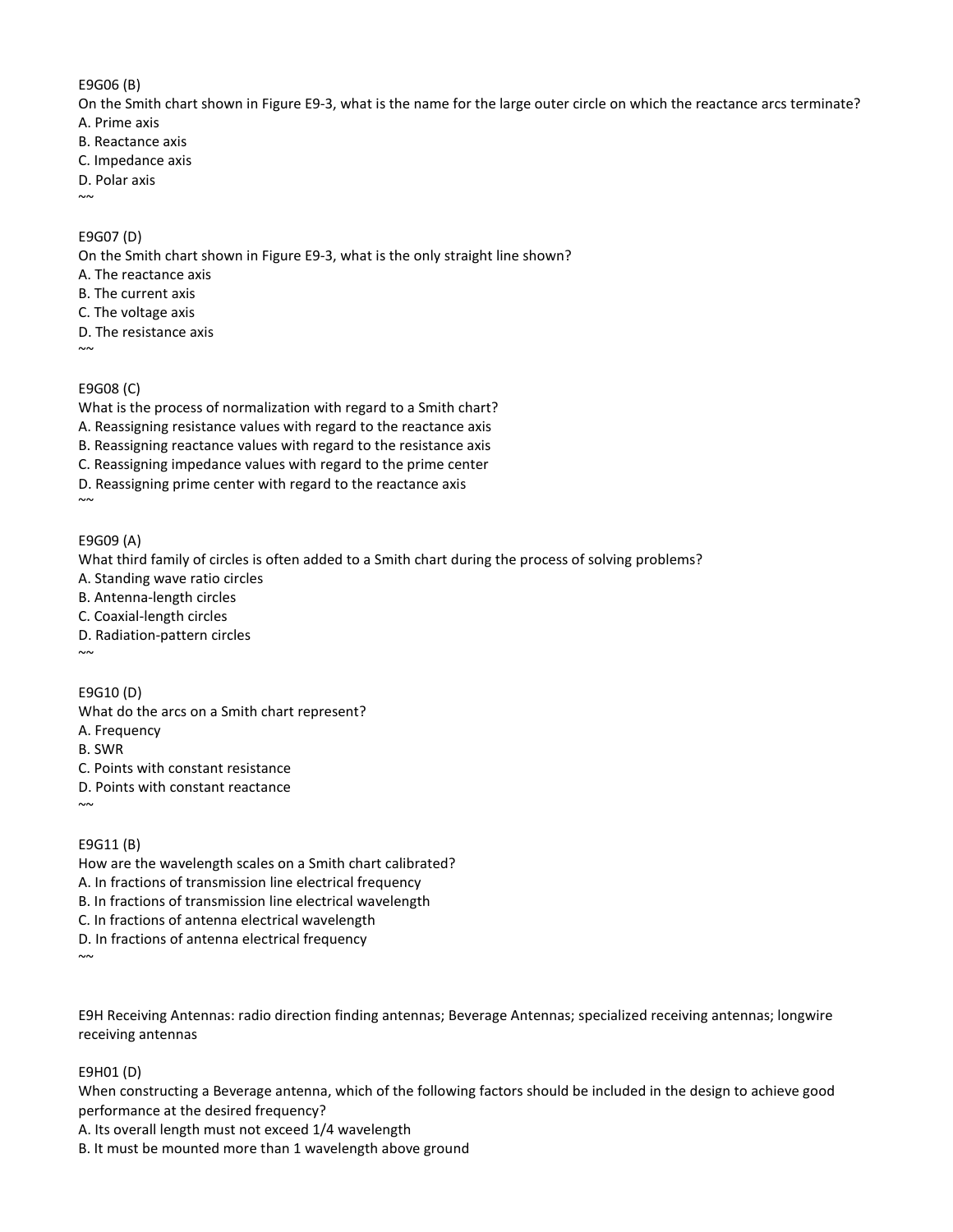C. It should be configured as a four-sided loop

D. It should be one or more wavelengths long

E9H02 (A)

 $\sim$ 

Which is generally true for low band (160 meter and 80 meter) receiving antennas? A. Atmospheric noise is so high that gain over a dipole is not important B. They must be erected at least 1/2 wavelength above the ground to attain good directivity C. Low loss coax transmission line is essential for good performance D. All of these choices are correct  $\sim$ 

E9H03 DELETED February 1, 2016

E9H04 (B)

 $\sim$ 

What is an advantage of using a shielded loop antenna for direction finding? A. It automatically cancels ignition noise in mobile installations B. It is electro statically balanced against ground, giving better nulls C. It eliminates tracking errors caused by strong out-of-band signals D. It allows stations to communicate without giving away their position  $\sim$ 

E9H05 (A)

What is the main drawback of a wire-loop antenna for direction finding?

A. It has a bidirectional pattern

B. It is non-rotatable

C. It receives equally well in all directions

D. It is practical for use only on VHF bands

E9H06 (C)

 $\sim$ 

 $~\sim~$ 

What is the triangulation method of direction finding?

A. The geometric angles of sky waves from the source are used to determine its position

B. A fixed receiving station plots three headings to the signal source

C. Antenna headings from several different receiving locations are used to locate the signal source

D. A fixed receiving station uses three different antennas to plot the location of the signal source

E9H07 (D)

Why is it advisable to use an RF attenuator on a receiver being used for direction finding? A. It narrows the bandwidth of the received signal to improve signal to noise ratio B. It compensates for the effects of an isotropic antenna, thereby improving directivity C. It reduces loss of received signals caused by antenna pattern nulls, thereby increasing sensitivity D. It prevents receiver overload which could make it difficult to determine peaks or nulls  $~\sim~$ 

E9H08 (A)

What is the function of a sense antenna?

A. It modifies the pattern of a DF antenna array to provide a null in one direction

B. It increases the sensitivity of a DF antenna array

C. It allows DF antennas to receive signals at different vertical angles

D. It provides diversity reception that cancels multipath signals

E9H09 (C)

 $\sim$ 

Which of the following describes the construction of a receiving loop antenna?

A. A large circularly polarized antenna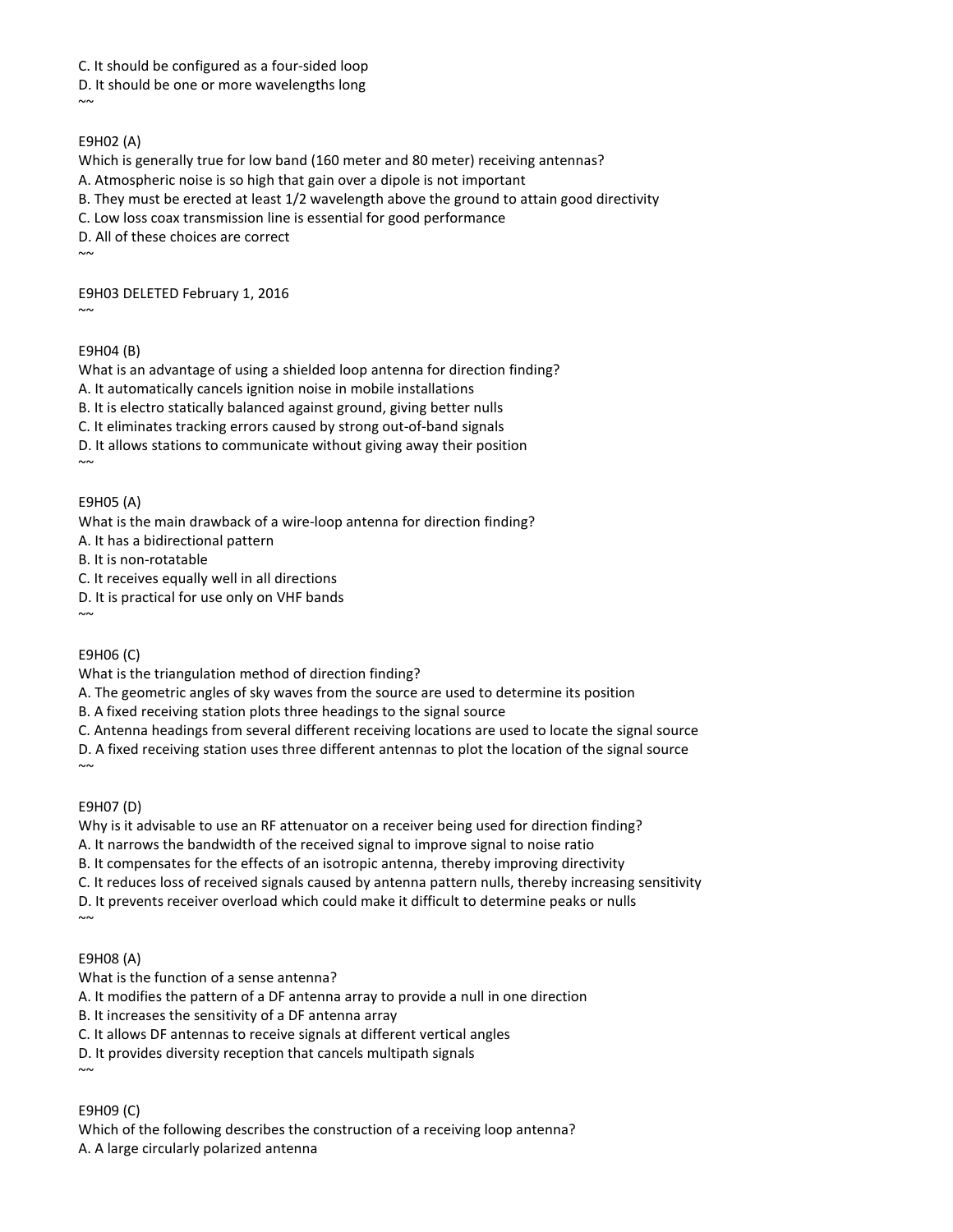B. A small coil of wire tightly wound around a toroidal ferrite core

C. One or more turns of wire wound in the shape of a large open coil

D. A vertical antenna coupled to a feed line through an inductive loop of wire  $\sim$ 

#### E9H10 (D)

How can the output voltage of a multiple turn receiving loop antenna be increased?

A. By reducing the permeability of the loop shield

B. By increasing the number of wire turns in the loop and reducing the area of the loop structure

C. By winding adjacent turns in opposing directions

D. By increasing either the number of wire turns in the loop or the area of the loop structure or both  $~\sim~$ 

#### E9H11 (B)

What characteristic of a cardioid pattern antenna is useful for direction finding?

A. A very sharp peak

B. A very sharp single null

C. Broad band response

D. High-radiation angle

 $\sim$ 

SUBELEMENT E0 – SAFETY - [1 exam question -– 1 group]

E0A Safety: amateur radio safety practices; RF radiation hazards; hazardous materials; grounding

#### E0A01 (B)

What is the primary function of an external earth connection or ground rod?

A. Reduce received noise

B. Lightning protection

C. Reduce RF current flow between pieces of equipment

D. Reduce RFI to telephones and home entertainment systems

 $\sim$ 

# E0A02 (B)

When evaluating RF exposure levels from your station at a neighbor's home, what must you do?

A. Make sure signals from your station are less than the controlled MPE limits

B. Make sure signals from your station are less than the uncontrolled MPE limits

C. You need only evaluate exposure levels on your own property

D. Advise your neighbors of the results of your tests

 $\sim$ 

# E0A03 (C)

Which of the following would be a practical way to estimate whether the RF fields produced by an amateur radio station are within permissible MPE limits?

A. Use a calibrated antenna analyzer

B. Use a hand calculator plus Smith-chart equations to calculate the fields

C. Use an antenna modeling program to calculate field strength at accessible locations

D. All of the choices are correct

 $\sim$ 

#### E0A04 (C)

When evaluating a site with multiple transmitters operating at the same time, the operators and licensees of which transmitters are responsible for mitigating over-exposure situations?

A. Only the most powerful transmitter

B. Only commercial transmitters

C. Each transmitter that produces 5 percent or more of its MPE limit at accessible locations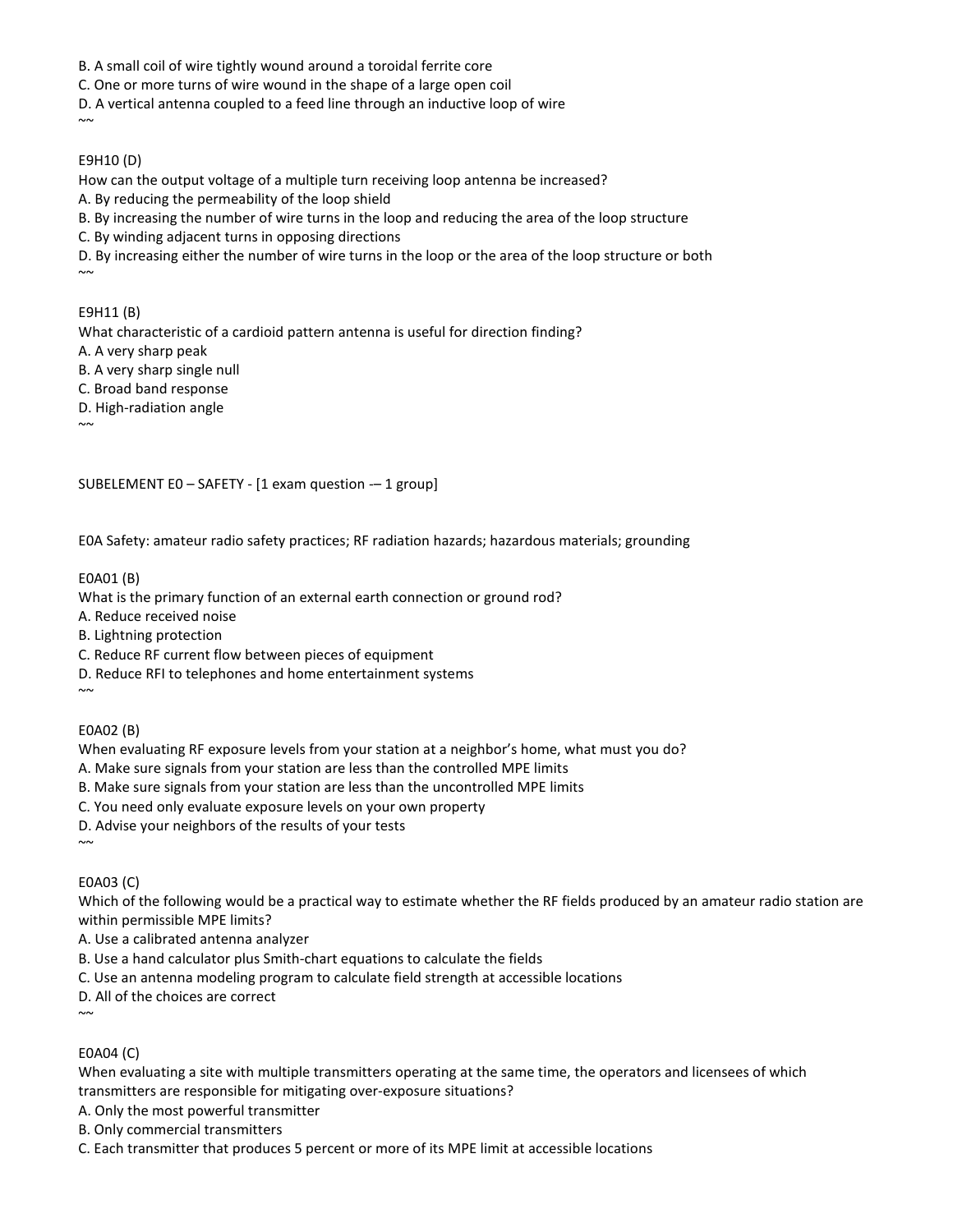D. Each transmitter operating with a duty-cycle greater than 50 percent  $~\sim~$ 

#### E0A05 (B)

What is one of the potential hazards of using microwaves in the amateur radio bands?

A. Microwaves are ionizing radiation

B. The high gain antennas commonly used can result in high exposure levels

C. Microwaves often travel long distances by ionospheric reflection

D. The extremely high frequency energy can damage the joints of antenna structures  $\sim$ 

#### E0A06 (D)

Why are there separate electric (E) and magnetic (H) field MPE limits?

A. The body reacts to electromagnetic radiation from both the E and H fields

B. Ground reflections and scattering make the field impedance vary with location

C. E field and H field radiation intensity peaks can occur at different locations

D. All of these choices are correct

E0A07 (B)

How may dangerous levels of carbon monoxide from an emergency generator be detected?

A. By the odor

B. Only with a carbon monoxide detector

C. Any ordinary smoke detector can be used

D. By the yellowish appearance of the gas

 $\sim$ 

 $\sim$ 

## E0A08 (C)

What does SAR measure? A. Synthetic Aperture Ratio of the human body B. Signal Amplification Rating C. The rate at which RF energy is absorbed by the body D. The rate of RF energy reflected from stationary terrain  $~\sim~$ 

#### E0A09 (C)

Which insulating material commonly used as a thermal conductor for some types of electronic devices is extremely toxic if broken or crushed and the particles are accidentally inhaled?

A. Mica

B. Zinc oxide

C. Beryllium Oxide

D. Uranium Hexafluoride  $~\sim~$ 

# E0A10 (A)

What toxic material may be present in some electronic components such as high voltage capacitors and transformers?

A. Polychlorinated Biphenyls

B. Polyethylene

C. Polytetrafluoroethylene

D. Polymorphic silicon

 $\sim$ 

## E0A11 (C)

Which of the following injuries can result from using high-power UHF or microwave transmitters?

A. Hearing loss caused by high voltage corona discharge

B. Blood clotting from the intense magnetic field

C. Localized heating of the body from RF exposure in excess of the MPE limits

D. Ingestion of ozone gas from the cooling system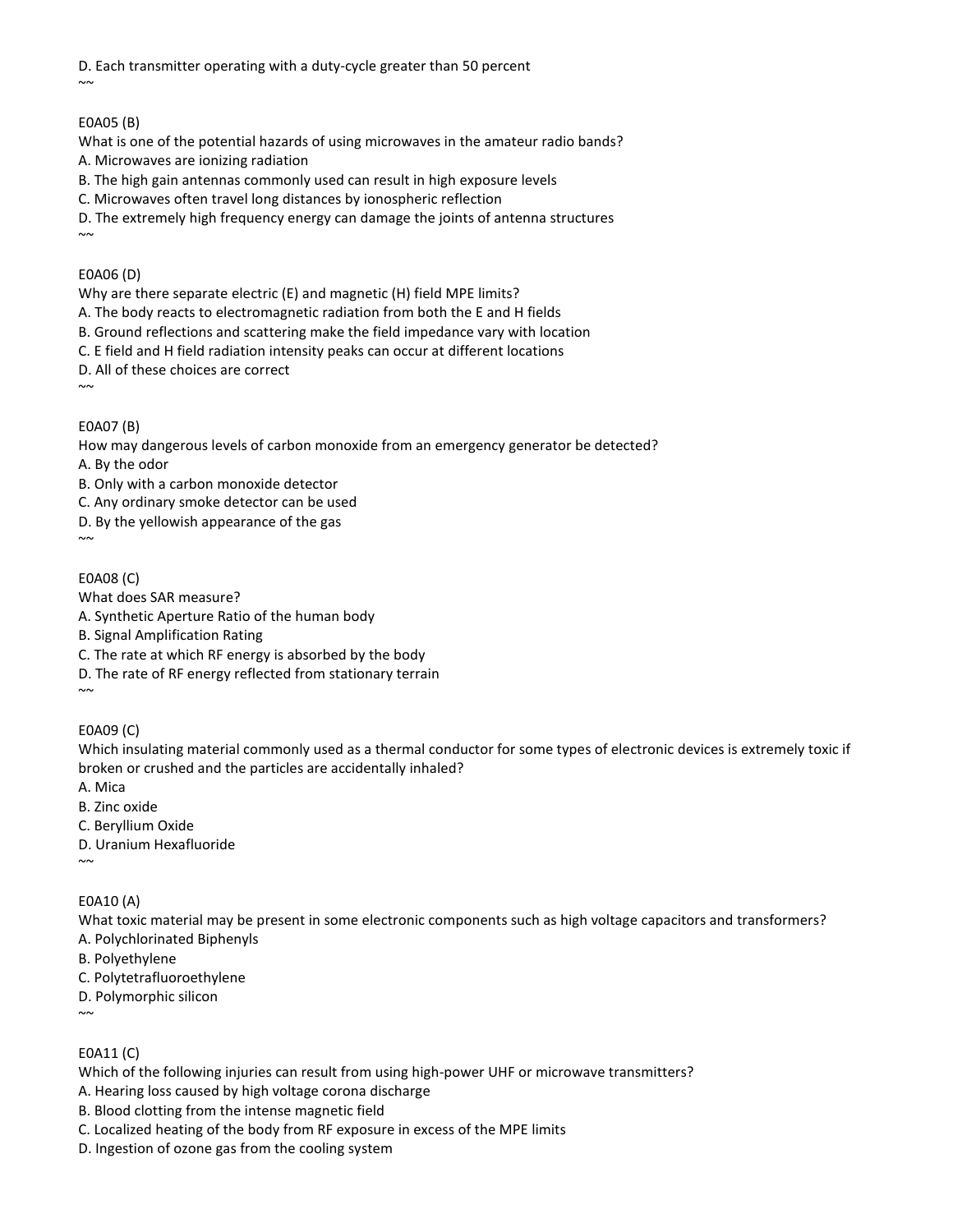

NOTE: The graphics required for certain questions in sections E5, E6, E7, and E9 are included on the following pages: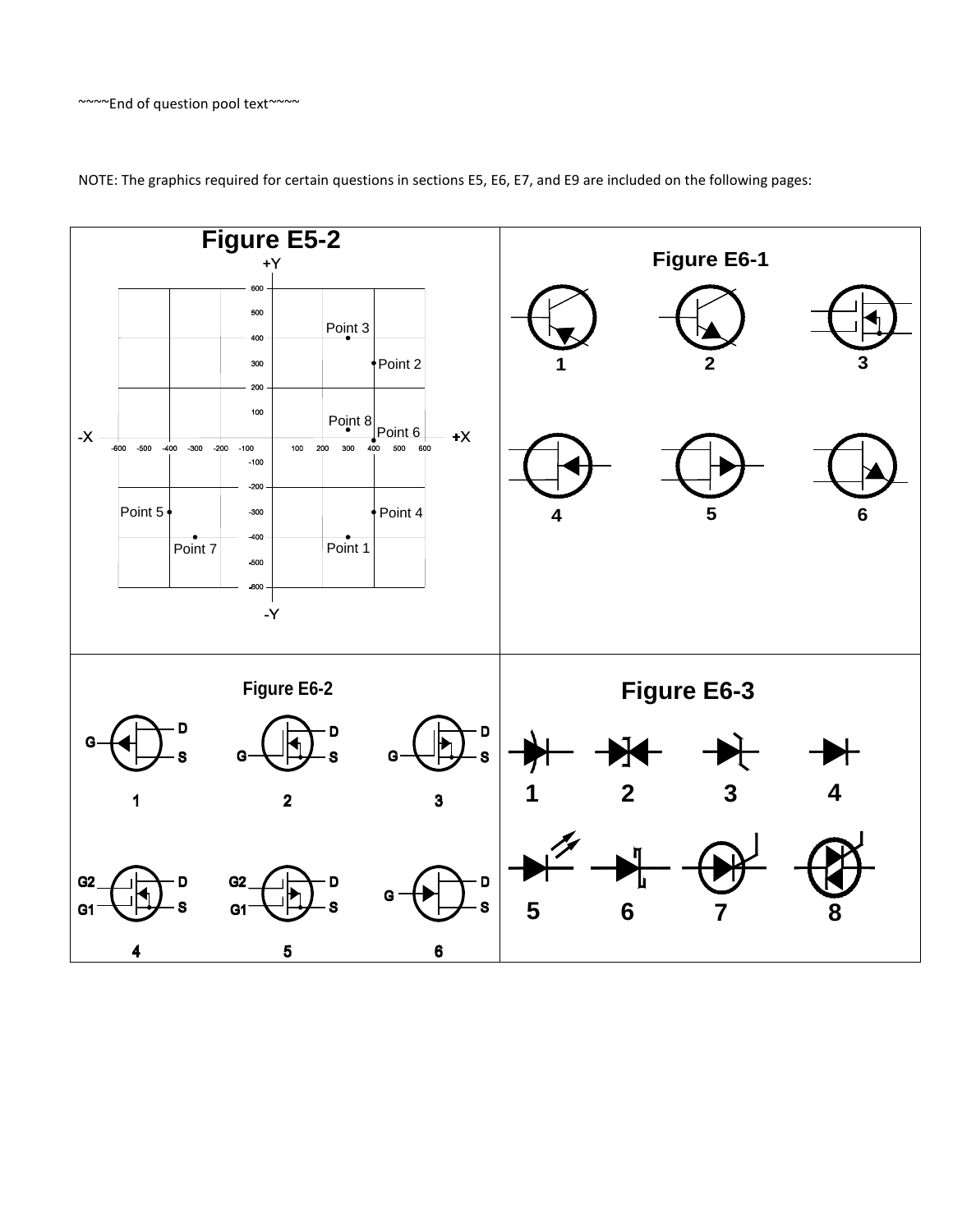